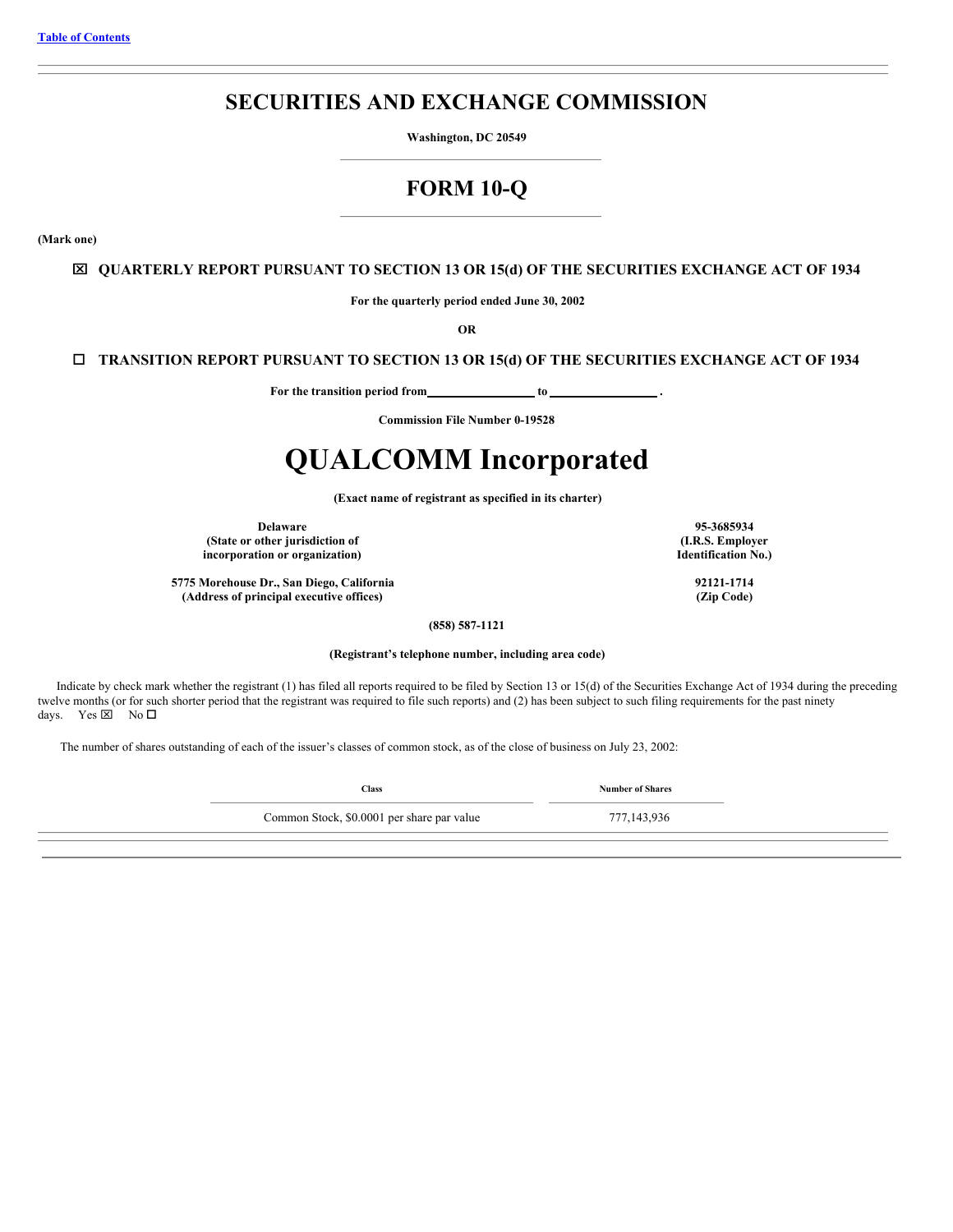## **TABLE OF CONTENTS**

PART I.FINANCIAL [INFORMATION](#page-3-0) ITEM 1.CONDENSED [CONSOLIDATED](#page-3-1) FINANCIAL STATEMENTS (UNAUDITED) CONDENSED [CONSOLIDATED](#page-3-2) BALANCE SHEETS CONDENSED [CONSOLIDATED](#page-4-0) STATEMENTS OF OPERATIONS CONDENSED [CONSOLIDATED](#page-5-0) STATEMENTS OF CASH FLOWS NOTES TO CONDENSED [CONSOLIDATED](#page-6-0) FINANCIAL STATEMENTS ITEM [2.MANAGEMENT'S](#page-21-0) DISCUSSION AND ANALYSIS OF RESULTS OF OPERATIONS AND FINANCIAL CONDITION ITEM [3.QUANTITATIVE](#page-49-0) AND QUALITATIVE DISCLOSURE ABOUT MARKET RISK PART II.OTHER [INFORMATION](#page-51-0) ITEM 1.LEGAL [PROCEEDINGS](#page-51-1) ITEM 2.CHANGES IN [SECURITIES](#page-51-2) ITEM [3.DEFAULTS](#page-51-3) UPON SENIOR SECURITIES ITEM [4.SUBMISSION](#page-51-4) OF MATTERS TO A VOTE OF SECURITY HOLDERS ITEM 5.OTHER [INFORMATION](#page-51-5) ITEM [6.EXHIBITS](#page-51-6) AND REPORTS ON FORM 8-K **[SIGNATURES](#page-53-0)** [EXHIBIT](#page-62-0) 10.50 [EXHIBIT](#page-75-0) 10.51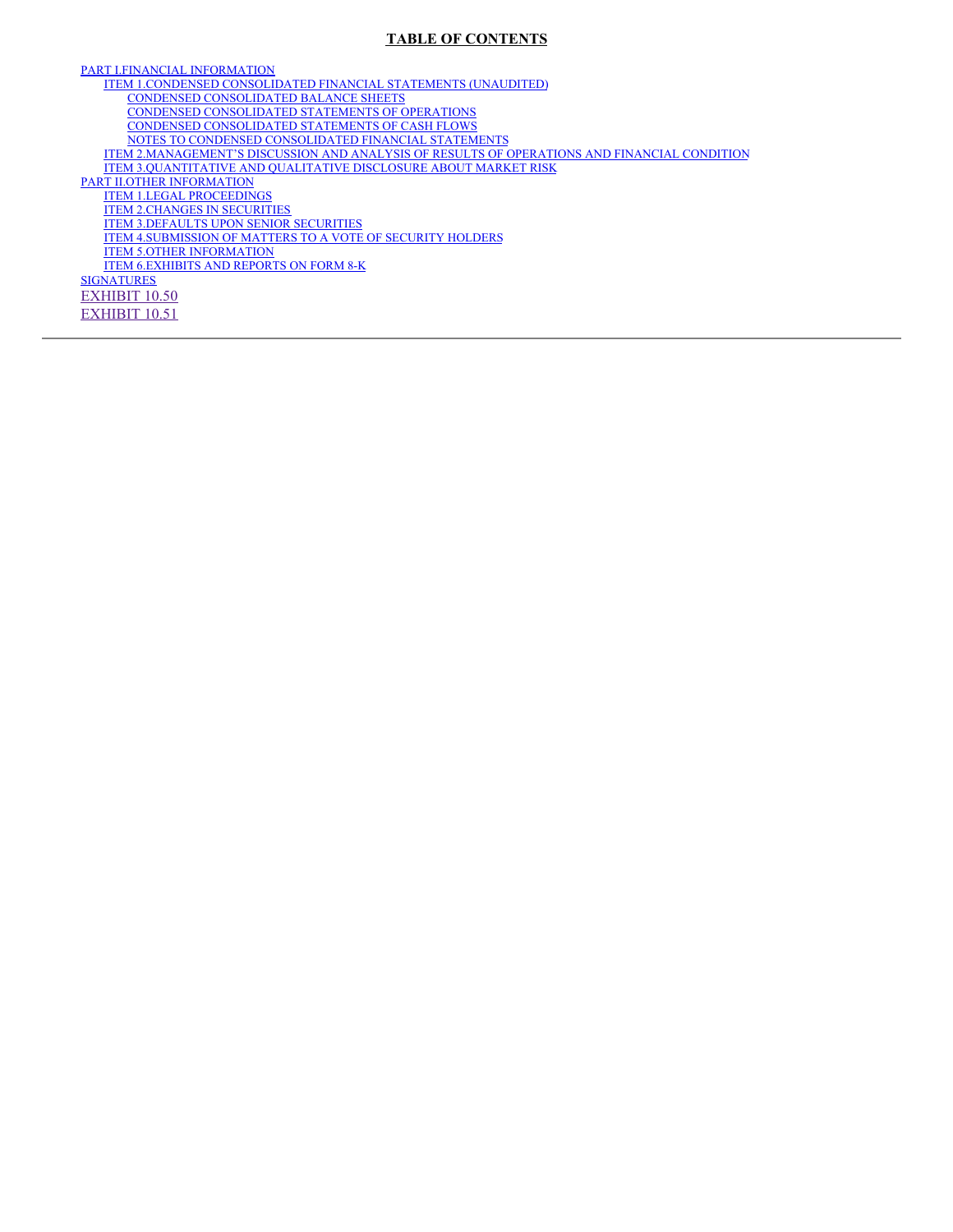|         |                                                                                       | Page      |
|---------|---------------------------------------------------------------------------------------|-----------|
|         | PART I. FINANCIAL INFORMATION                                                         |           |
| Item 1. | Condensed Consolidated Financial Statements (Unaudited)                               |           |
|         | Condensed Consolidated Balance Sheets                                                 | 3         |
|         | Condensed Consolidated Statements of Operations                                       |           |
|         | Condensed Consolidated Statements of Cash Flows                                       | 5         |
|         | Notes to Condensed Consolidated Financial Statements                                  | $6 - 20$  |
| Item 2. | Management's Discussion and Analysis of Results of Operations and Financial Condition | $21 - 49$ |
| Item 3. | Quantitative and Qualitative Disclosures About Market Risk                            | $49 - 50$ |
|         | PART II. OTHER INFORMATION                                                            |           |
| Item 1. | Legal Proceedings                                                                     | 51        |
| Item 2. | Changes in Securities                                                                 | 51        |
| Item 3. | Defaults Upon Senior Securities                                                       | 51        |
| Item 4. | Submission of Matters to a Vote of Security Holders                                   | 51        |
| Item 5. | Other Information                                                                     | 51        |
| Item 6. | Exhibits and Reports on Form 8-K                                                      | $51 - 52$ |
|         |                                                                                       |           |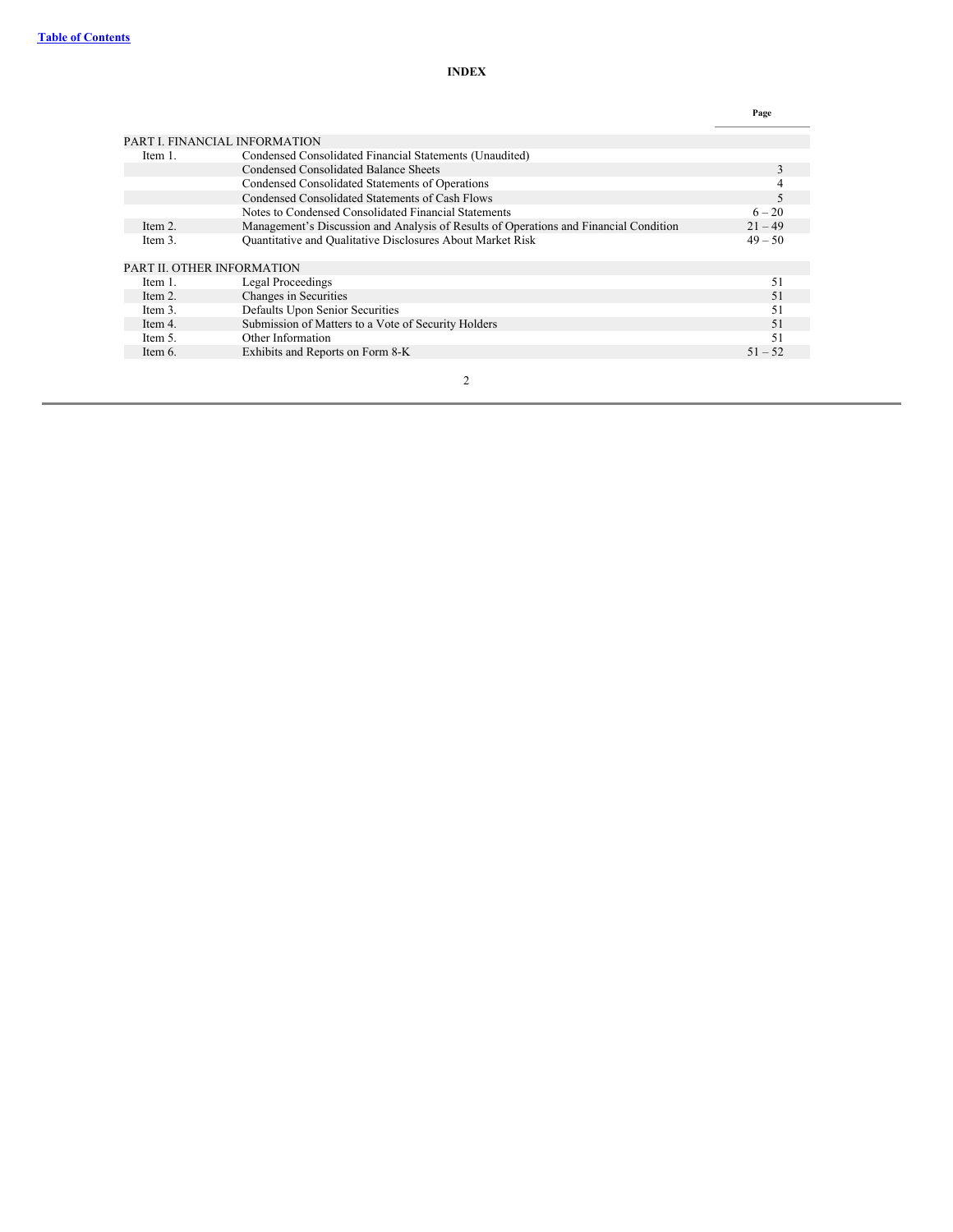## <span id="page-3-0"></span>**PART I. FINANCIAL INFORMATION**

## <span id="page-3-2"></span><span id="page-3-1"></span>**ITEM 1. CONDENSED CONSOLIDATED FINANCIAL STATEMENTS (UNAUDITED)**

## **QUALCOMM Incorporated**

## **CONDENSED CONSOLIDATED BALANCE SHEETS (In thousands, except per share data) (Unaudited)**

## **ASSETS**

|                                                  | <b>June 30,</b><br>2002  | September 30,<br>2001* |
|--------------------------------------------------|--------------------------|------------------------|
| Current assets:                                  |                          |                        |
| Cash and cash equivalents                        | \$1,280,876              | \$1,388,602            |
| Marketable securities                            | 1,098,912                | 894,577                |
| Accounts receivable, net                         | 548,095                  | 517,557                |
| Finance receivables, net                         | 3,363                    | 10,345                 |
| Inventories, net                                 | 79,659                   | 95,863                 |
| Other current assets                             | 171,624                  | 147,814                |
|                                                  |                          |                        |
| Total current assets                             | 3,182,529                | 3,054,758              |
| Marketable securities                            | 445,667                  | 297,333                |
| Finance receivables, net                         | 778,042                  | 674,391                |
| Other investments                                | 293,110                  | 245,220                |
| Property, plant and equipment, net               | 742,862                  | 431,396                |
| Goodwill, net                                    | 408,756                  | 585,046                |
| Other assets                                     | 441,249                  | 381,589                |
|                                                  |                          |                        |
|                                                  |                          |                        |
| <b>Total</b> assets                              | \$6,292,215              | \$5,669,733            |
|                                                  |                          |                        |
| <b>LIABILITIES AND STOCKHOLDERS' EQUITY</b>      |                          |                        |
| Current liabilities:                             |                          |                        |
| Trade accounts payable                           | \$142,037                | \$106,433              |
| Payroll and other benefits related liabilities   | 102,745                  | 117,795                |
| Unearned revenue                                 | 201,934                  | 184,461                |
| Other current liabilities                        | 124,205                  | 112,300                |
| Total current liabilities                        | 570,921                  | 520,989                |
| Unearned revenue                                 | 254,191                  | 295,005                |
| Other liabilities                                | 146,893                  | 35,437                 |
| <b>Total liabilities</b>                         | 972,005                  | 851,431                |
|                                                  |                          |                        |
| Commitments and contingencies (Notes 2, 3 and 7) |                          |                        |
| Minority interest in consolidated subsidiaries   | 74,748                   | 5,887                  |
|                                                  |                          |                        |
| Stockholders' equity:                            |                          |                        |
| Preferred stock, \$0.0001 par value              | $\overline{\phantom{0}}$ |                        |
| Common stock, \$0.0001 par value                 | 78                       | 76                     |
| Paid-in capital                                  | 4,898,420                | 4,791,559              |
| Retained earnings                                | 414,342                  | 244,947                |
| Accumulated other comprehensive loss             | (67, 378)                | (224, 167)             |
|                                                  |                          |                        |
| Total stockholders' equity                       | 5,245,462                | 4,812,415              |
| Total liabilities and stockholders' equity       | \$6,292,215              | \$5,669,733            |
|                                                  |                          |                        |

\* As adjusted (Note 8)

See Notes to Condensed Consolidated Financial Statements.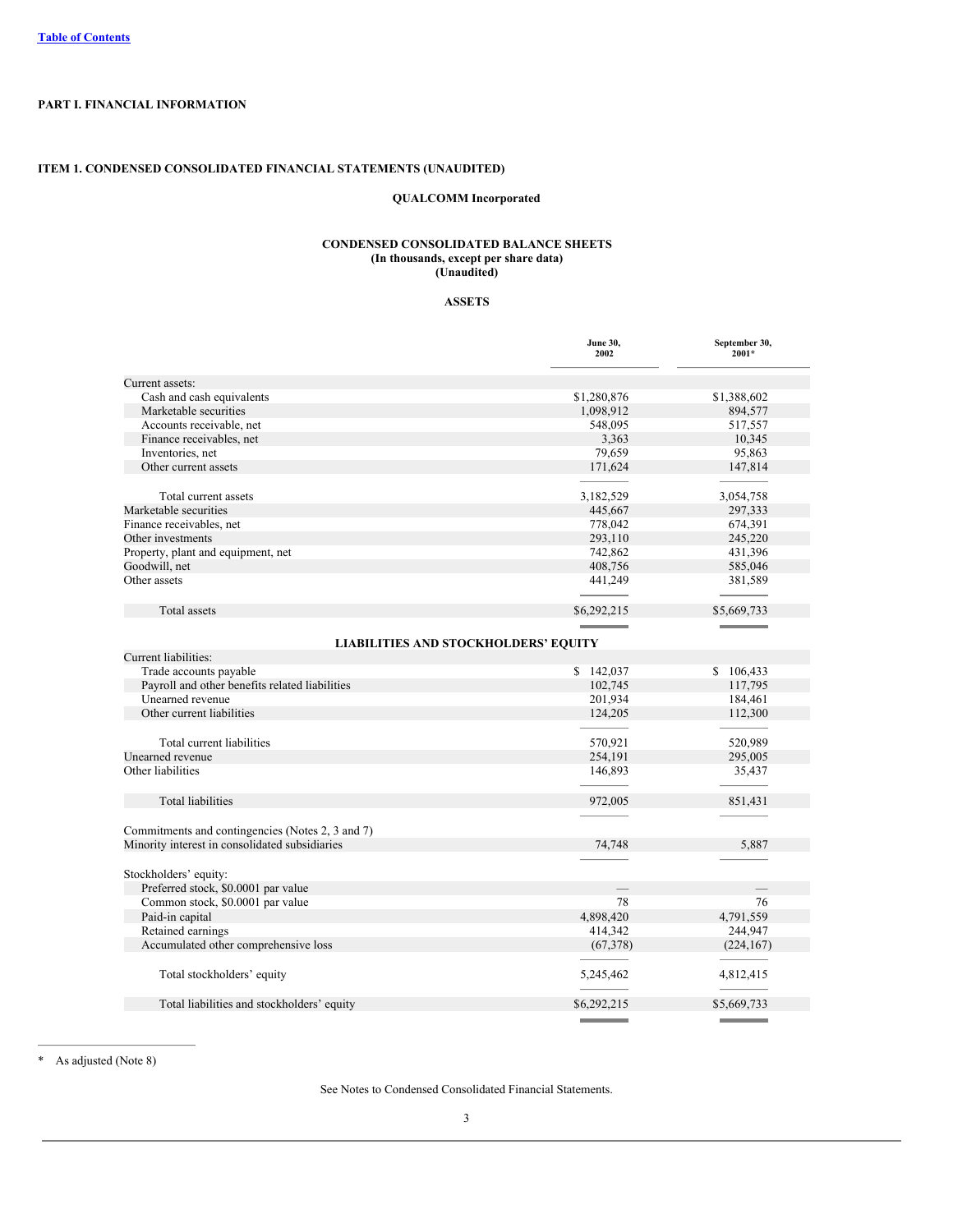## **QUALCOMM Incorporated**

## **CONDENSED CONSOLIDATED STATEMENTS OF OPERATIONS (In thousands, except per share data)**

**(Unaudited)**

<span id="page-4-0"></span>

|                                                                          | <b>Three Months Ended</b> |                           | <b>Nine Months Ended</b> |                                       |  |
|--------------------------------------------------------------------------|---------------------------|---------------------------|--------------------------|---------------------------------------|--|
|                                                                          | <b>June 30,</b><br>2002   | July 1,<br>$2001*$        | <b>June 30,</b><br>2002  | July 1,<br>2001*                      |  |
| Revenues                                                                 | \$770,917                 | \$656,598                 | \$2,165,674              | \$2,028,955                           |  |
| Operating expenses:                                                      |                           |                           |                          |                                       |  |
| Cost of revenues                                                         | 288,162                   | 235,931                   | 825,273                  | 793,699                               |  |
| Research and development                                                 | 118,086                   | 107,414                   | 341,709                  | 299,790                               |  |
| Selling, general and administrative                                      | 152,072                   | 104,175                   | 376,797                  | 271,411                               |  |
| Amortization of goodwill and other acquisition-related intangible assets | 65,024                    | 65,100                    | 192,437                  | 191,469                               |  |
| Asset impairment and related (credits) charges                           |                           | (653)                     |                          | 472,030                               |  |
| Other                                                                    | 8,955                     | (5,855)                   | 8,955                    | 63,333                                |  |
|                                                                          |                           |                           |                          |                                       |  |
| Total operating expenses                                                 | 632,299                   | 506,112                   | 1,745,171                | 2,091,732                             |  |
|                                                                          |                           |                           |                          |                                       |  |
| Operating income (loss)                                                  | 138,618                   | 150,486                   | 420,503                  | (62, 777)                             |  |
| Interest expense                                                         | (8,639)                   | 16                        | (17, 357)                | (10,069)                              |  |
| Investment expense, net                                                  | (184, 123)                | (39,906)                  | (171,098)                | (237,799)                             |  |
| Other                                                                    |                           | (119, 862)                |                          | (176, 428)                            |  |
|                                                                          |                           |                           |                          |                                       |  |
| (Loss) income before income taxes and accounting changes                 | (54, 144)                 | (9,266)                   | 232,048                  | (487,073)                             |  |
| Income tax benefit (expense)                                             | 40,376                    | (184, 250)                | (62, 653)                | 1,990                                 |  |
|                                                                          |                           |                           |                          |                                       |  |
| (Loss) income before accounting changes                                  | (13,768)                  | (193, 516)                | 169,395                  | (485, 083)                            |  |
| Accounting changes, net of tax                                           |                           |                           |                          | (17, 937)                             |  |
|                                                                          |                           |                           |                          |                                       |  |
| Net (loss) income                                                        | \$(13,768)                | \$(193, 516)              | 169,395<br>\$            | \$ (503,020)                          |  |
|                                                                          |                           |                           |                          |                                       |  |
| Basic net (loss) earnings per common share:                              |                           |                           |                          |                                       |  |
| (Loss) income before accounting changes                                  | \$<br>(0.02)              | \$<br>(0.26)              | \$<br>0.22               | \$<br>(0.65)                          |  |
| Accounting changes, net of tax                                           |                           |                           |                          | (0.02)                                |  |
|                                                                          |                           |                           |                          |                                       |  |
| Net (loss) income                                                        | \$<br>(0.02)              | S<br>(0.26)               | $\mathbb{S}$<br>0.22     | S<br>(0.67)                           |  |
|                                                                          |                           |                           |                          |                                       |  |
|                                                                          |                           |                           |                          |                                       |  |
| Diluted net (loss) earnings per common share:                            |                           |                           |                          |                                       |  |
| (Loss) income before accounting changes                                  | \$<br>(0.02)              | \$<br>(0.26)              | \$<br>0.21               | \$<br>(0.65)                          |  |
| Accounting changes, net of tax                                           |                           |                           |                          | (0.02)                                |  |
|                                                                          |                           |                           |                          |                                       |  |
| Net (loss) income                                                        | \$<br>(0.02)              | S<br>(0.26)               | <sup>\$</sup><br>0.21    | \$.<br>(0.67)                         |  |
|                                                                          |                           |                           |                          |                                       |  |
| Shares used in per share calculations:                                   |                           |                           |                          |                                       |  |
| Basic                                                                    | 773,127                   | 758,050                   | 768,663                  | 754,055                               |  |
|                                                                          |                           | <b>Service Controller</b> |                          | <b>The Committee of the Committee</b> |  |
| Diluted                                                                  | 773,127                   | 758,050                   | 809,169                  | 754,055                               |  |
|                                                                          |                           |                           |                          |                                       |  |

\* As adjusted (Notes 1 and 8)

See Notes to Condensed Consolidated Financial Statements.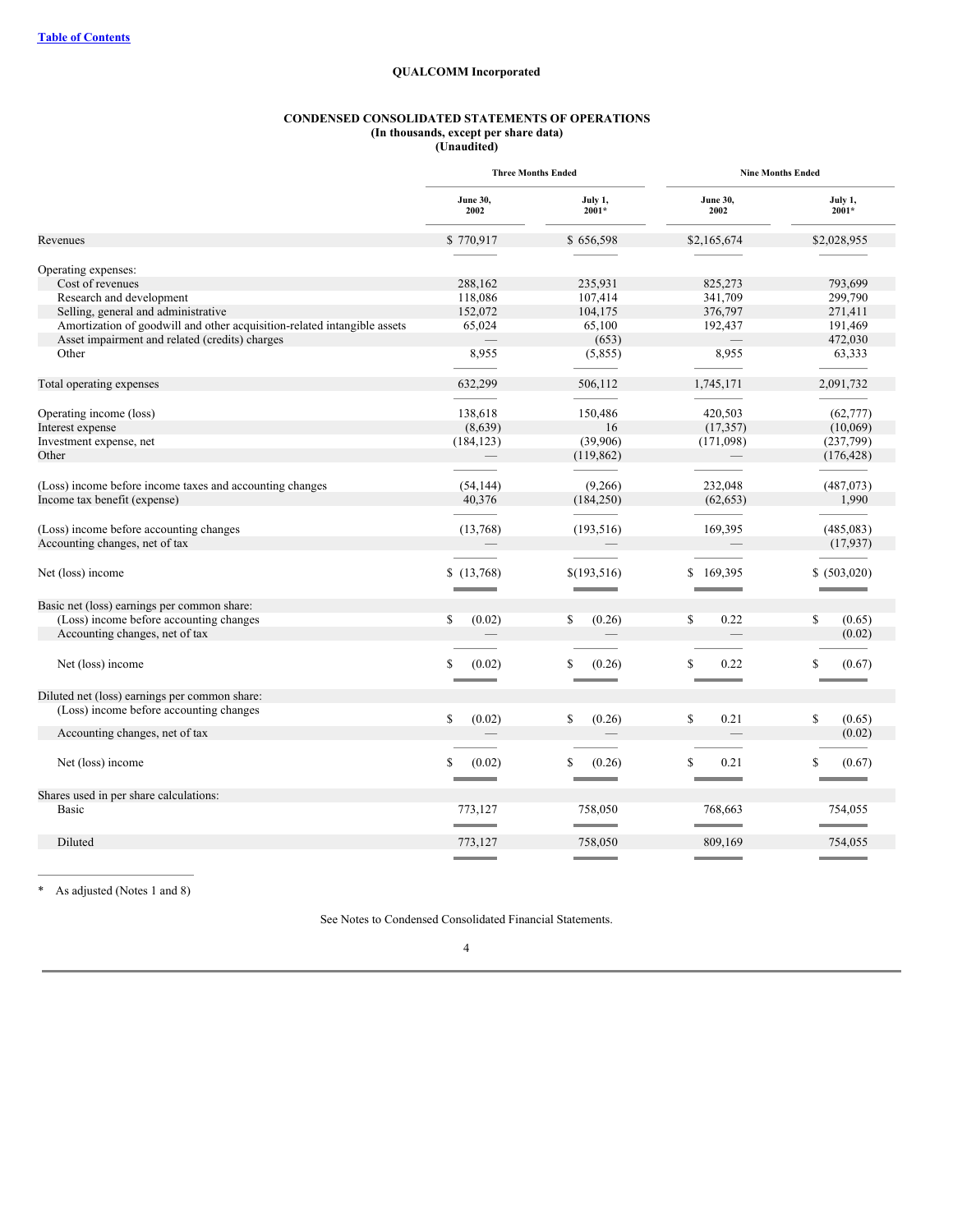## **QUALCOMM Incorporated**

#### **CONDENSED CONSOLIDATED STATEMENTS OF CASH FLOWS (In thousands)**

#### **(Unaudited)**

<span id="page-5-0"></span>

|                                                                            | <b>Nine Months Ended</b> |                          |
|----------------------------------------------------------------------------|--------------------------|--------------------------|
|                                                                            | <b>June 30,</b><br>2002  | July 1,<br>$2001*$       |
| <b>Operating Activities:</b>                                               |                          |                          |
| Net income (loss)                                                          | \$<br>169,395            | \$ (503,020)             |
| Depreciation and amortization                                              | 285,097                  | 239,944                  |
| Asset impairment and related charges and credits                           |                          | 702,585                  |
| Other-than-temporary losses on marketable securities and other investments | 183,935                  | 192,603                  |
| Net losses (gains) on marketable securities and investments                | 1,458                    | (63, 914)                |
| Change in fair values of derivative investments                            | 55,556                   | 181,235                  |
| Minority interest in (loss) income of consolidated subsidiaries            | (34, 405)                | 2,323                    |
| Equity in losses of investees                                              | 60,696                   | 131,001                  |
| Non-cash income tax provision (benefit)                                    | 2,538                    | (50, 582)                |
| Accounting changes, net of tax                                             |                          | 17,937                   |
| Other non-cash charges and credits                                         | 11,351                   | (43, 778)                |
| Increase (decrease) in cash resulting from changes in:                     |                          |                          |
| Net purchases of trading securities                                        | (2,021)                  |                          |
| Accounts receivable, net                                                   | (9,997)                  | 47,023                   |
| Finance receivables, net                                                   | (96, 542)                | (354,908)                |
| Inventories, net                                                           | 21,117                   | (57, 589)                |
| Other assets                                                               | 6,497                    | 19,352                   |
| Trade accounts payable                                                     | (73, 891)                | 3,649                    |
| Payroll, benefits, and other liabilities                                   | (33, 142)                | (95, 335)                |
| Unearned revenue                                                           | (28,917)                 | 10,379                   |
|                                                                            |                          |                          |
| Net cash provided by operating activities                                  | 518,725                  | 378,905                  |
| <b>Investing Activities:</b>                                               |                          |                          |
| Capital expenditures                                                       | (108, 421)               | (82, 935)                |
| Purchase of wireless licenses                                              |                          | (83, 774)                |
| Purchases of available-for-sale securities                                 | (1,063,172)              | (1,042,002)              |
| Proceeds from sale of available-for-sale securities                        | 739,441                  | 839,092                  |
| Purchases of held-to-maturity securities                                   | (188, 846)               | (301, 336)               |
| Maturities of held-to-maturity securities                                  | 165,950                  | 830,889                  |
| Issuance of notes receivable                                               | (2,000)                  | (206, 156)               |
| Collection of notes receivable                                             | 3,615                    | 14,443                   |
| Other investments and acquisitions                                         | (289, 843)               | (211, 452)               |
| Other items, net                                                           | 4,619                    | 5,996                    |
|                                                                            |                          |                          |
| Net cash used by investing activities                                      | (738, 657)               | (237, 235)               |
| <b>Financing Activities:</b>                                               |                          |                          |
| Net proceeds from issuance of common stock                                 | 102,992                  | 110,110                  |
| Proceeds from minority shareholders in consolidated subsidiary             | 10,000                   |                          |
| Other items, net                                                           | 1,834                    | 572                      |
|                                                                            |                          |                          |
| Net cash provided by financing activities                                  | 114,826                  | 110,682                  |
| Effect of exchange rate changes on cash                                    | (2,620)                  | (3,806)                  |
| Net (decrease) increase in cash and cash equivalents                       | (107, 726)               | 248,546                  |
| Cash and cash equivalents at beginning of period                           | 1,388,602                | 716,871                  |
|                                                                            |                          |                          |
| Cash and cash equivalents at end of period                                 | \$1,280,876              | $\mathcal{S}$<br>965,417 |

\* As adjusted (Notes 1 and 8)

See Notes to Condensed Consolidated Financial Statements.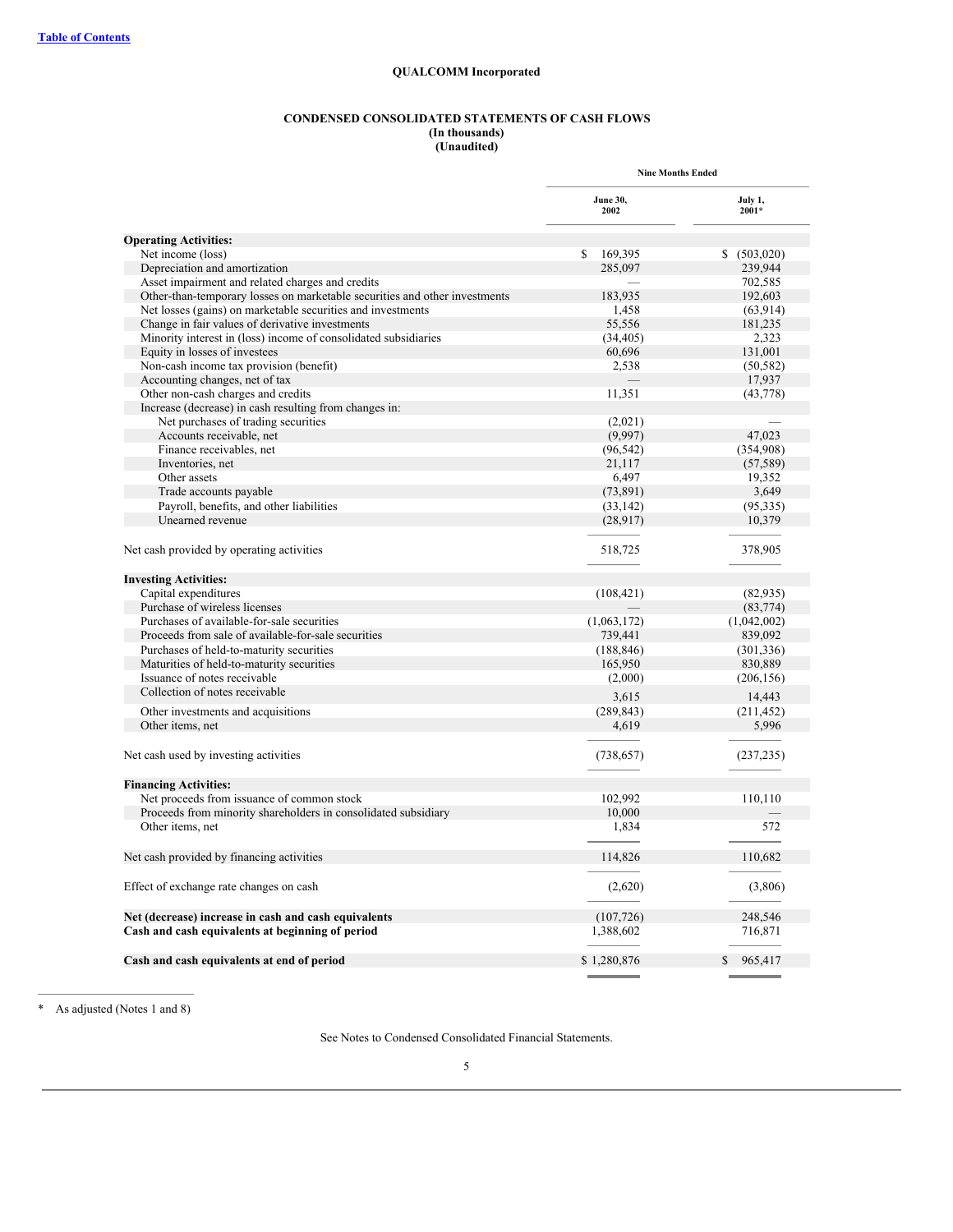#### **QUALCOMM Incorporated**

## **NOTES TO CONDENSED CONSOLIDATED FINANCIAL STATEMENTS (Unaudited)**

## <span id="page-6-0"></span>**Note 1 — Basis of Presentation**

#### *Financial Statement Preparation*

The accompanying interim condensed consolidated financial statements have been prepared by QUALCOMM Incorporated (the Company or QUALCOMM), without audit, in accordance with the instructions to Form 10-Q and, therefore, do not necessarily include all information and footnotes necessary for a fair presentation of its consolidated financial position, results of operations and cash flows in accordance with accounting principles generally accepted in the United States. The condensed consolidated balance sheet at September 30, 2001, as adjusted (Note 8), was derived from the audited consolidated balance sheet at that date which is not presented herein. The Company operates and reports using a 52-53 week fiscal year ending on the last Sunday in September. As a result, the three months and nine months periods ended June 30, 2002 included 13 weeks and 39 weeks, respectively, as compared to 13 weeks and 40 weeks for the three months and nine months periods ended July 1, 2001.

In the opinion of management, the unaudited financial information for the interim periods presented reflects all adjustments, which are only normal and recurring, necessary for a fair presentation. These condensed consolidated financial statements should be read in conjunction with the consolidated financial statements included in the Company's Annual Report on Form 10-K for the fiscal year ended September 30, 2001. Operating results for interim periods are not necessarily indicative of operating results for an entire fiscal year.

The preparation of financial statements in conformity with accounting principles generally accepted in the United States requires management to make estimates and assumptions that affect the reported amounts and the disclosure of contingent amounts in the Company's financial statements and the accompanying notes. Actual results could differ from those estimates. Certain prior year amounts have been reclassified to conform to the current year presentation.

#### *Revenues*

During the three months and nine months ended June 30, 2002, the Company recognized \$16 million and \$51 million, respectively, in income before income taxes and accounting changes, as compared to \$21 million and \$70 million for the three months and nine months ended July 1, 2001, respectively, related to revenue and expense recognized in prior years as a result of the adoption of Staff Accounting Bulletin No. 101 (SAB 101), "Revenue Recognition in Financial Statements," as of the beginning of fiscal 2001. The statements of operations for the three months and nine months ended July 1, 2001, and the statement of cash flows for the nine months ended July 1, 2001 have been adjusted to reflect the adoption of this standard.

#### *Net Earnings Per Common Share*

Basic net earnings per common share is calculated by dividing net income or loss by the weighted average number of common shares outstanding during the reporting period. Diluted net earnings per common share (diluted EPS) for the three months ended June 30, 2002 excluded the potential dilutive effect, calculated using the treasury stock method, of 35,809,000 additional common shares issuable upon the exercise of outstanding stock options due to their anti-dilutive effect as a result of the Company's loss before accounting changes. Diluted EPS for the nine months ended June 30, 2002 reflected the potential dilutive effect, calculated using the treasury stock method, of 40,505,000 additional common shares issuable upon exercise of outstanding stock options. The diluted base for the three months and nine months ended July 1, 2001 excluded the potential dilutive effect, calculated using the treasury stock method, of 48,852,000 and 52,544,000 additional common shares issuable upon exercise of outstanding stock options, respectively, due to their anti-dilutive effect as a result of the Company's loss before accounting changes.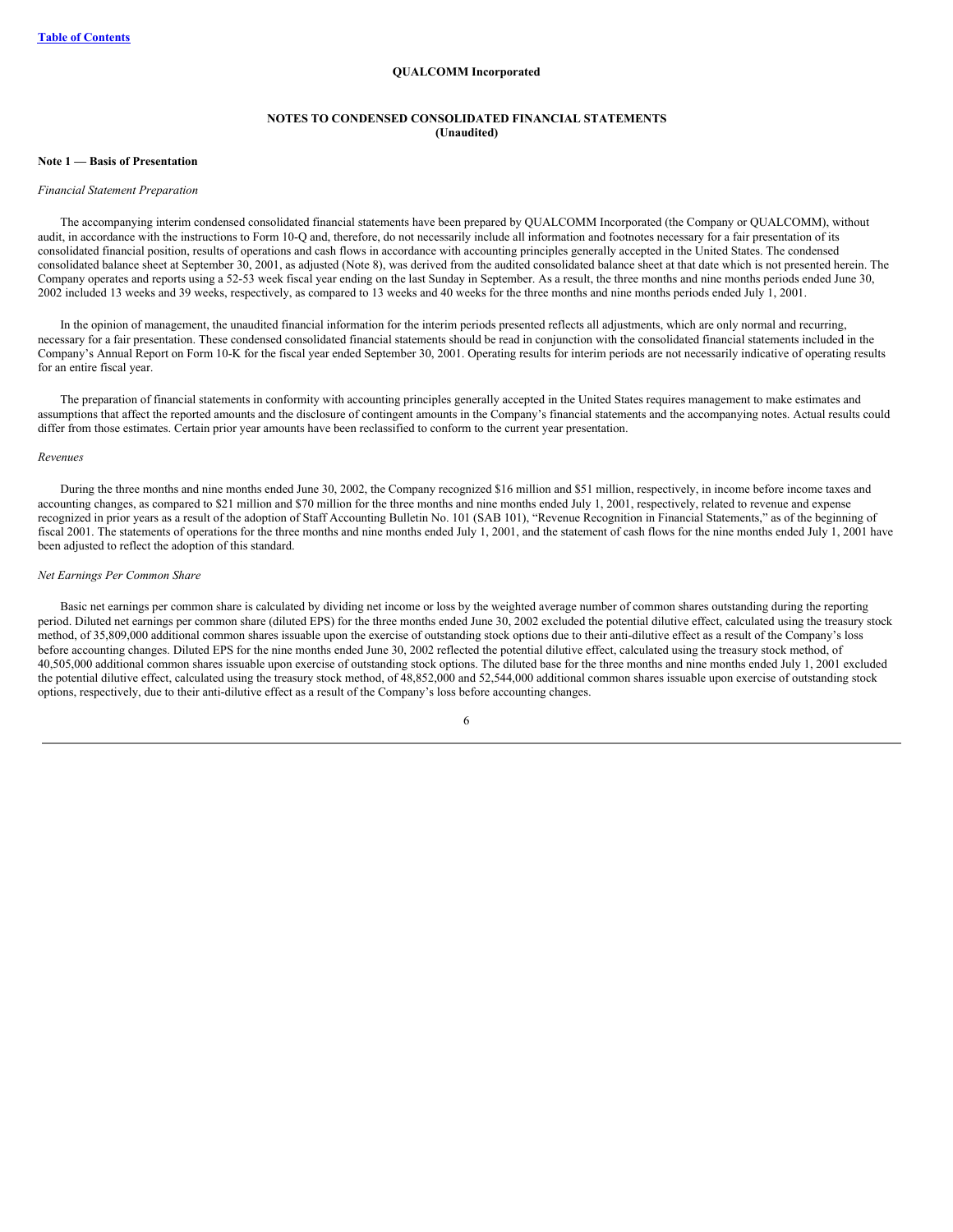Options outstanding during the three months ended June 30, 2002 and July 1, 2001 to purchase approximately 47,570,000 and 18,994,000 shares of common stock, respectively, and options outstanding during the nine months ended June 30, 2002 and July 1, 2001 to purchase approximately 37,995,000 and 12,680,000 shares of common stock, respectively, were not included in the treasury stock computation because the options' exercise price was greater than the average market price of the common stock during the period, and therefore, the effect on diluted EPS would be anti-dilutive.

*Comprehensive Income*

Components of accumulated other comprehensive loss consisted of the following:

|                                                               | <b>June 30,</b><br>2002 | September 30,<br>2001 |
|---------------------------------------------------------------|-------------------------|-----------------------|
|                                                               |                         | (in thousands)        |
| Foreign currency translation                                  | \$(46,895)              | (64, 537)<br>S.       |
| Unrealized loss on marketable securities, net of income taxes | (20, 483)               | (159, 630)            |
|                                                               | \$(67,378)              | (224,167)             |
|                                                               |                         |                       |

Total comprehensive income (loss) consisted of the following (in thousands):

|                                                                                                                                         | <b>Three Months Ended</b> |                 | <b>Nine Months Ended</b> |                 |
|-----------------------------------------------------------------------------------------------------------------------------------------|---------------------------|-----------------|--------------------------|-----------------|
|                                                                                                                                         | <b>June 30,</b><br>2002   | July 1,<br>2001 | <b>June 30.</b><br>2002  | July 1,<br>2001 |
| Net (loss) income                                                                                                                       | \$(13,768)                | \$(193,516)     | \$169,395                | \$(503,020)     |
| Other comprehensive income (loss):                                                                                                      |                           |                 |                          |                 |
| Foreign currency translation                                                                                                            | (13, 405)                 | (13, 587)       | 17,642                   | (30,953)        |
| Unrealized losses on marketable securities, net of                                                                                      |                           |                 |                          |                 |
| income taxes                                                                                                                            | (110, 845)                | (11,771)        | (22, 711)                | (130, 409)      |
| Reclassification adjustment for other-than-<br>temporary losses on marketable securities<br>included in net income, net of income taxes | 167,736                   |                 | 170,047                  | 69,887          |
| Reclassification adjustment for net realized (gains)<br>losses included in net income, net of income                                    |                           |                 |                          |                 |
| taxes                                                                                                                                   | (883)                     | 4,011           | (8,189)                  | (26, 281)       |
| Reclassification adjustment for losses included in<br>accounting change, net of income taxes                                            |                           |                 |                          | 3,925           |
|                                                                                                                                         |                           |                 |                          |                 |
| Total other comprehensive income (loss)                                                                                                 | 42,603                    | (21, 347)       | 156,789                  | (113, 831)      |
| Total comprehensive income (loss)                                                                                                       | \$28,835                  | \$(214,863)     | \$326,184                | \$(616,851)     |
|                                                                                                                                         |                           |                 |                          |                 |

During the three months ended June 30, 2002, unrealized losses on marketable securities, net of income taxes, included \$82 million related to declines in the market values of investments in Leap Wireless International Inc. (Leap Wireless). The reclassification adjustment for other-than-temporary losses on marketable securities results from the recognition of unrealized losses in the statement of operations resulting from declines in the market prices of those securities deemed to be other than temporary. During the three months ended June 30, 2002, the reclassification adjustment for other-than-temporary losses on marketable securities related to losses on investments in Leap Wireless reclassified to the statement of operations. The reclassification adjustment for net realized gains results from the recognition of the net realized gains in the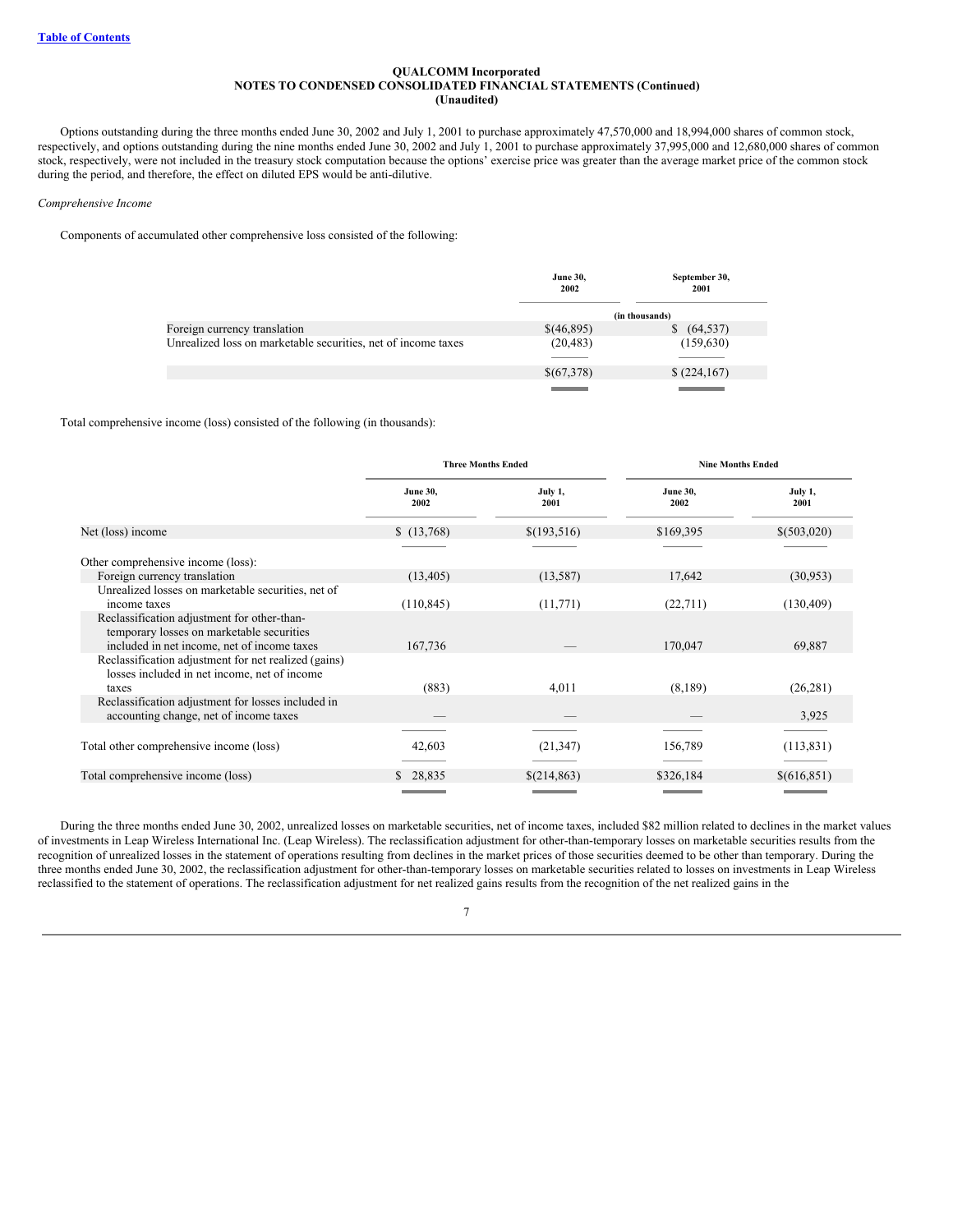statement of operations when the marketable securities are sold. The reclassification adjustment for losses included in the accounting change results from the recognition of unrealized losses attributable to derivative instruments as of the beginning of fiscal 2001 in the statement of operations as a result of the implementation of Statement of Financial Accounting Standards No. 133 (FAS 133), "Accounting for Derivative Instruments and Hedging Activities." Unrealized losses on certain derivative instruments subject to FAS 133 were previously recorded as a component of other comprehensive income.

#### *Future Accounting Requirements*

In June 2001, the Financial Accounting Standards Board (FASB) issued Statement of Financial Accounting Standards No. 141 (FAS 141), "Business Combinations," and No. 142 (FAS 142), "Goodwill and Other Intangible Assets." FAS 141 supersedes Accounting Principles Board Opinion (APB) No. 16, "Business Combinations." The provisions of FAS 141 (1) require that the purchase method of accounting be used for all business combinations initiated after June 30, 2001, (2) provide specific criteria for the initial recognition and measurement of intangible assets apart from goodwill, and (3) require that unamortized negative goodwill be written off immediately as an extraordinary gain instead of being deferred and amortized. FAS 141 also requires that, upon adoption of FAS 142, the Company reclassify the carrying amounts of certain intangible assets into or out of goodwill, based on certain criteria. FAS 142 supersedes APB 17, "Intangible Assets," and is effective for fiscal years beginning after December 15, 2001. FAS 142 primarily addresses the accounting for goodwill and intangible assets subsequent to their initial recognition. The provisions of FAS 142 (1) prohibit the amortization of goodwill and indefinite-lived intangible assets, (2) require that goodwill and indefinite-lived intangible assets be tested annually for impairment (and in interim periods if certain events occur indicating that the carrying value of goodwill and/or indefinite-lived intangible assets may be impaired), (3) require that reporting units be identified for the purpose of assessing potential impairments of goodwill, and (4) remove the forty-year limitation on the amortization period of intangible assets that have finite lives.

FAS 142 requires that goodwill be tested annually for impairment using a two-step process. The first step (Step 1) is to identify a potential impairment and, in transition, this step must be measured as of the beginning of the fiscal year. However, a company has six months from the date of adoption to complete this step. The second step of the goodwill impairment test measures the amount of the impairment loss (measured as of the beginning of the year of adoption), if any, and must be completed by the end of fiscal 2003. Any impairment loss resulting from the transitional impairment tests would be reflected as the cumulative effect of a change in accounting principle in the first quarter 2003.

The Company will adopt the provisions of FAS 142 in its first quarter of fiscal 2003. The Company has determined its reporting units and the amounts of goodwill, intangible assets, other assets and liabilities allocable to those reporting units and expects to complete Step 1 in the first quarter of fiscal 2003. During the third quarter of fiscal 2002, the Company performed a preliminary Step 1 analysis. The Company will finalize its Step 1 analysis as of the date of adoption. Based on its preliminary Step 1 analysis, the Company does not expect the adoption of FAS 142 to have a material impact on its financial position. The Company will no longer record goodwill amortization starting in fiscal 2003. The Company recorded \$62 million and \$184 million in goodwill amortization expense during the three months and nine months ended June 30, 2002, respectively.

In August 2001, the FASB issued FAS 144, "Accounting for the Impairment or Disposal of Long-Lived Assets." FAS 144 replaces FAS 121, "Accounting for the Impairment of Long-Lived Assets and for Long-Lived Assets to Be Disposed Of." The FASB issued FAS 144 to establish a single accounting model, based on the framework established in FAS 121, as FAS 121 did not address the accounting for a segment of a business accounted for as a discontinued operation under APB 30, "Reporting The Results of Operations — Reporting The Effects of Disposal of a Segment of a Business, and Extraordinary Unusual and Infrequently Occurring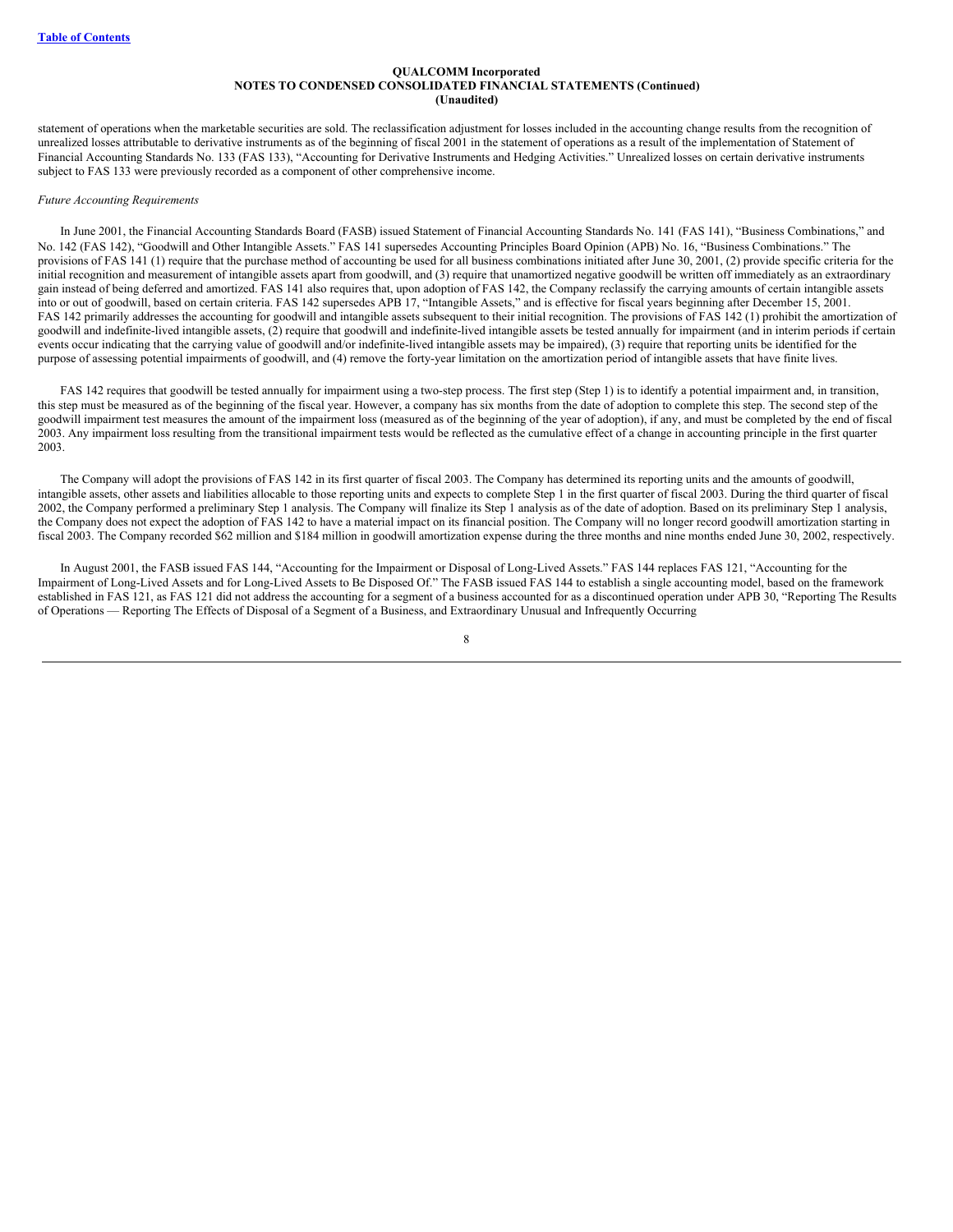Events and Transactions." FAS 144 also resolves significant implementation issues related to FAS 121. Companies are required to adopt FAS 144 for fiscal years beginning after December 15, 2001, but early adoption is permitted. The Company will adopt FAS 144 as of the beginning of fiscal 2003. The Company does not expect the adoption of FAS 144 to have a material impact on its operating results and financial position.

#### **Note 2 — Composition of Certain Financial Statement Captions**

#### *Marketable Securities*

Marketable securities are comprised of certificates of deposit, commercial paper, U.S. government securities, corporate bonds, mortgage-backed and asset-backed securities and equity securities that are publicly traded. During the second quarter of fiscal 2002, the Company allocated \$300 million to institutional portfolio managers for investment in a diversified portfolio of non-investment grade securities, and at June 30, 2002, that amount was fully invested, primarily in corporate bonds with credit ratings of B/B2 and BB/Ba2.

Management determines the appropriate classification of marketable securities at the time of purchase and reevaluates such designation as of each balance sheet date. Heldto-maturity securities are carried at amortized cost, which approximates fair value. Trading and available-for-sale securities are stated at fair value as determined by the most recently traded price of each security at the balance sheet date. Changes in fair value associated with trading securities are recorded in the statement of operations. Net unrealized gains or losses on available-for-sale securities are reported as a component of comprehensive income (loss).

In February 2000, the Company purchased 308,000 units of Leap Wireless' senior discount notes with detachable warrants for \$150 million. The notes mature in April 2010 and bear interest at 14.5% payable beginning in 2005. In addition, the Company holds 489,000 shares of Leap Wireless' stock at June 30, 2002. During the third quarter of fiscal 2002, management determined that declines in the market values of the Company's investments in Leap Wireless were other than temporary. As a result, the Company recorded \$150 million and \$17 million in other-than-temporary losses on marketable securities for the notes and stock, respectively, during the third quarter of fiscal 2002. The Company also recorded \$27 million and \$56 million in losses related to changes in the fair values of Leap Wireless derivative investments for the three months and nine months ended June 30, 2002 (Note 4). The remaining recorded values of Leap Wireless investments totaled \$17 million at June 30, 2002, including \$3 million in derivative instruments. Under the terms of the senior credit facility with Leap Wireless, the Company is committed to fund up to \$125 million in connection with Leap Wireless' bid for PCS spectrum in the FCC's Auction No. 35 (Note 7).

#### *Accounts Receivable*

|                                                               | <b>June 30,</b><br>2002 | September 30,<br>2001 |
|---------------------------------------------------------------|-------------------------|-----------------------|
|                                                               |                         | (in thousands)        |
| Trade, net of allowance for doubtful accounts of \$86,246 and |                         |                       |
| \$15,756, respectively                                        | \$518,794               | \$493,930             |
| Long-term contracts:                                          |                         |                       |
| Billed                                                        | 23,061                  | 11,917                |
| Unbilled                                                      | 1,651                   | 3,846                 |
| Other                                                         | 4,589                   | 7,864                 |
|                                                               |                         |                       |
|                                                               | \$548,095               | \$ 517,557            |
|                                                               |                         |                       |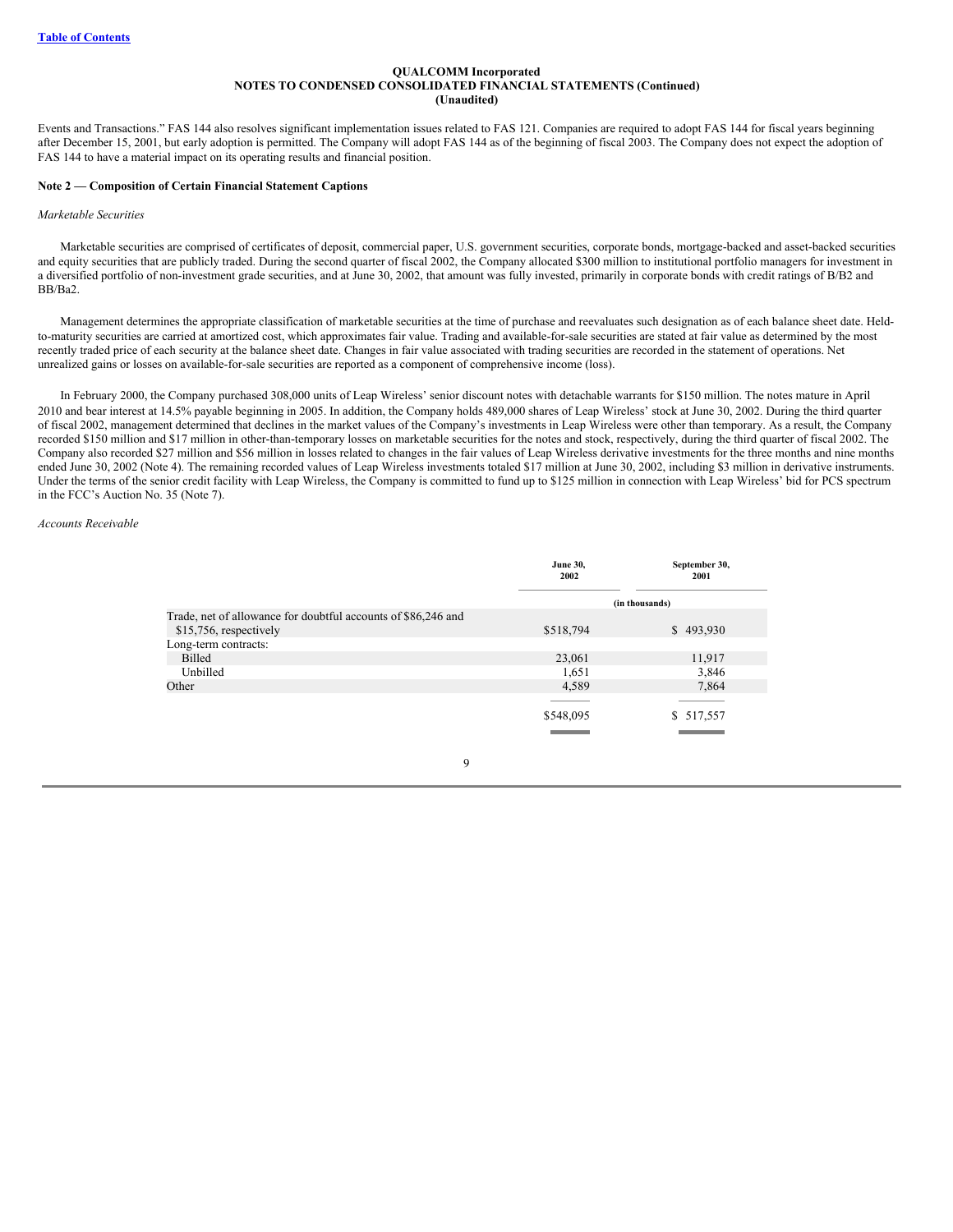At June 30, 2002, trade accounts receivable and the allowance for doubtful accounts included \$114 million and \$74 million, respectively, related to the consolidation of Vesper Holding Ltd. (Vesper Holding) (Note 8).

#### *Finance Receivables*

Finance receivables result from arrangements in which the Company has agreed to provide its customers or certain Code Division Multiple Access (CDMA) customers of Telefonaktiebolaget LM Ericsson (Ericsson) with long-term interest bearing debt financing for the purchase of equipment and/or services. Finance receivables were comprised as follows:

|                                     | <b>June 30,</b><br>2002 | September 30,<br>2001 |
|-------------------------------------|-------------------------|-----------------------|
|                                     |                         | (in thousands)        |
| Finance receivables                 | \$925,101               | \$1,388,684           |
| Allowance for doubtful receivables  | (143, 696)              | (703, 948)            |
|                                     |                         |                       |
|                                     | 781,405                 | 684,736               |
| Current maturities, net             | 3,363                   | 10,345                |
|                                     |                         |                       |
| Noncurrent finance receivables, net | \$778,042               | \$ 674,391            |
|                                     |                         |                       |

Gross finance receivables and the allowance for doubtful accounts decreased during the nine months ended June 30, 2002 primarily as a result of the write-off of \$622 million in finance receivables from Globalstar L.P. which were fully reserved.

At June 30, 2002, remaining commitments to extend long-term financing by the Company to certain CDMA customers of Ericsson totaled approximately \$473 million. The commitment to fund \$346 million of this amount expires on November 6, 2003. The funding of the remaining \$127 million, if it occurs, is not subject to a fixed expiration date. The financing commitments are subject to the CDMA customers meeting conditions prescribed in the financing arrangements and, in certain cases, to Ericsson also financing a portion of such sales and services. This financing is generally collateralized by the related equipment. Commitments represent the maximum amounts to be financed under these arrangements; actual financing may be in lesser amounts.

#### *Inventories*

|                 | <b>June 30,</b><br>2002 | September 30,<br>2001 |  |
|-----------------|-------------------------|-----------------------|--|
|                 |                         | (in thousands)        |  |
| Raw materials   | \$19,460                | 18,251<br>\$          |  |
| Work-in-process | 3,294                   | 3,346                 |  |
| Finished goods  | 56,905                  | 74,266                |  |
|                 | -----                   |                       |  |
|                 | \$79,659                | \$95,863              |  |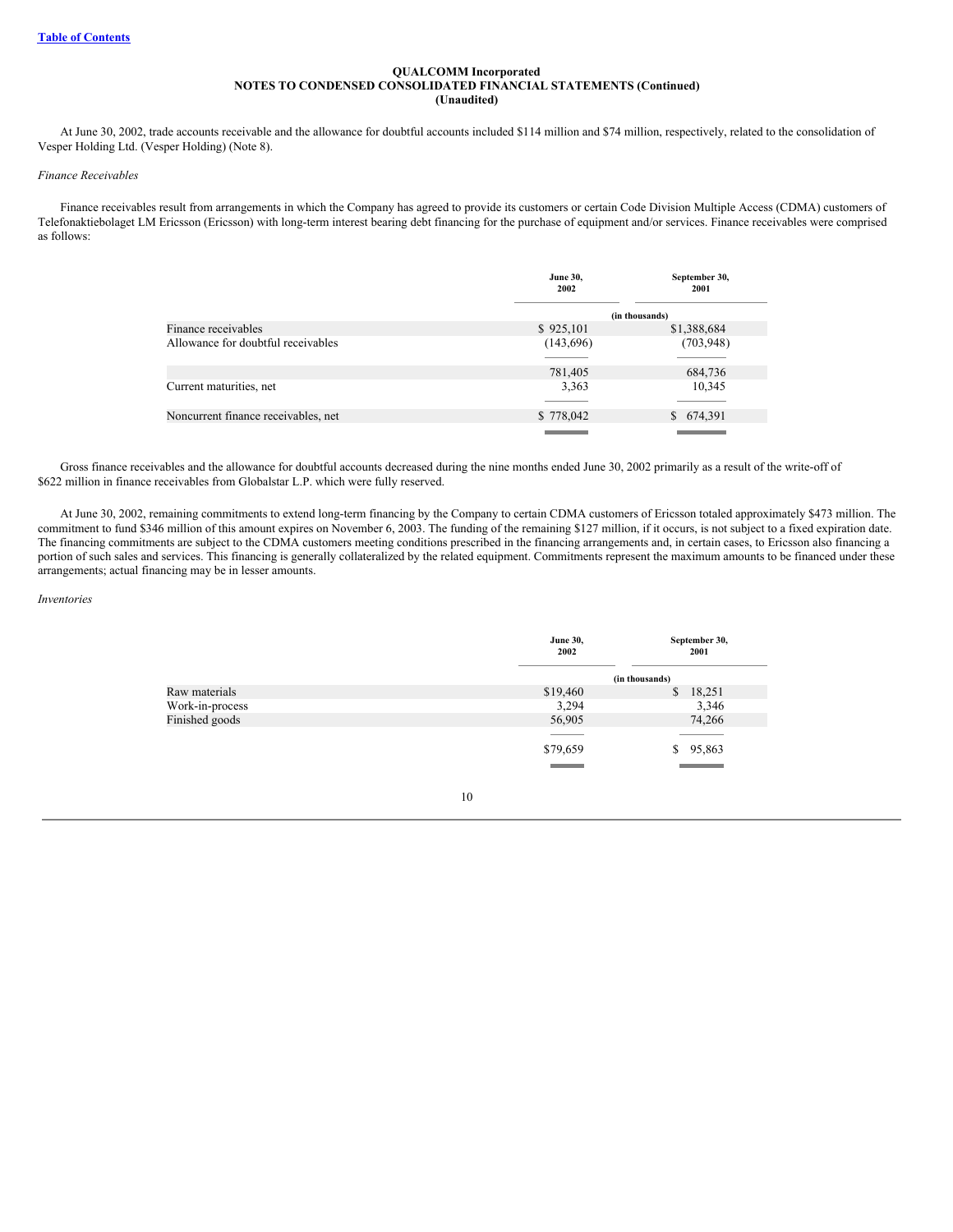#### *Property, Plant and Equipment*

|                                                | <b>June 30,</b><br>2002 | September 30,<br>2001   |
|------------------------------------------------|-------------------------|-------------------------|
|                                                |                         | (in thousands)          |
| Land                                           | \$.<br>43,383           | <sup>\$</sup><br>38,093 |
| Buildings and improvements                     | 294,334                 | 280,851                 |
| Computer equipment                             | 364,314                 | 283,293                 |
| Machinery and equipment                        | 461,882                 | 176,300                 |
| Furniture and office equipment                 | 36,817                  | 16,393                  |
| Leasehold improvements                         | 48,620                  | 44,990                  |
|                                                |                         |                         |
|                                                | 1,249,350               | 839,920                 |
| Less accumulated depreciation and amortization | (506, 488)              | (408, 524)              |
|                                                |                         |                         |
|                                                | \$742,862               | \$431,396               |
|                                                |                         |                         |

Property, plant and equipment increased during the nine months ended June 30, 2002 primarily as a result of the acquisition of Vesper Holding (Note 8).

#### *Intangible Assets*

At June 30, 2002 and September 30, 2001, goodwill is presented net of \$571 million and \$389 million in accumulated amortization, respectively. During fiscal 2002, the Company acquired intangible assets, including wireless licenses, as a result of its acquisitions (Note 8). At June 30, 2002 and September 30, 2001, intangible assets totaled \$197 million and \$121 million, respectively, net of accumulated amortization of \$40 million and \$21 million, respectively.

#### **Note 3 — Investments in Other Entities**

#### *VeloCom, Inc.*

On November 29, 2001, the Company forgave \$119 million under its debt facility with VeloCom, Inc. (VeloCom), an investor in Vesper Holding (Note 8) and converted its remaining \$56 million convertible promissory note into equity securities of VeloCom (the VeloCom exchange) in conjunction with its acquisition of Vesper Holding. The VeloCom exchange increased the Company's equity interest in VeloCom to 49.9%. The Company uses the equity method to account for its investment in VeloCom.

#### *Reliance Infocomm Limited*

In December 2001, QUALCOMM agreed to invest up to \$200 million in exchange for up to 4% of the common shares of Reliance Infocomm Limited (RIL), formerly Reliance Communications Limited, a wireless carrier in India. RIL intends to construct and operate a CDMA commercial network deploying CDMA2000 1X technology to provide basic telephone services, Wireless Local Loop (WLL) with limited mobility and national long distance services in India. At June 30, 2002, because certain conditions precedent under the agreement had not been satisfied, the Company's obligation to make this investment had become non-binding. However, QUALCOMM retains the option to purchase the shares contingent upon RIL's completion of certain performance milestones. Funding would occur through September 2003 if the Company completes the investment. At June 30, 2002, QUALCOMM had not purchased any shares related to this agreement.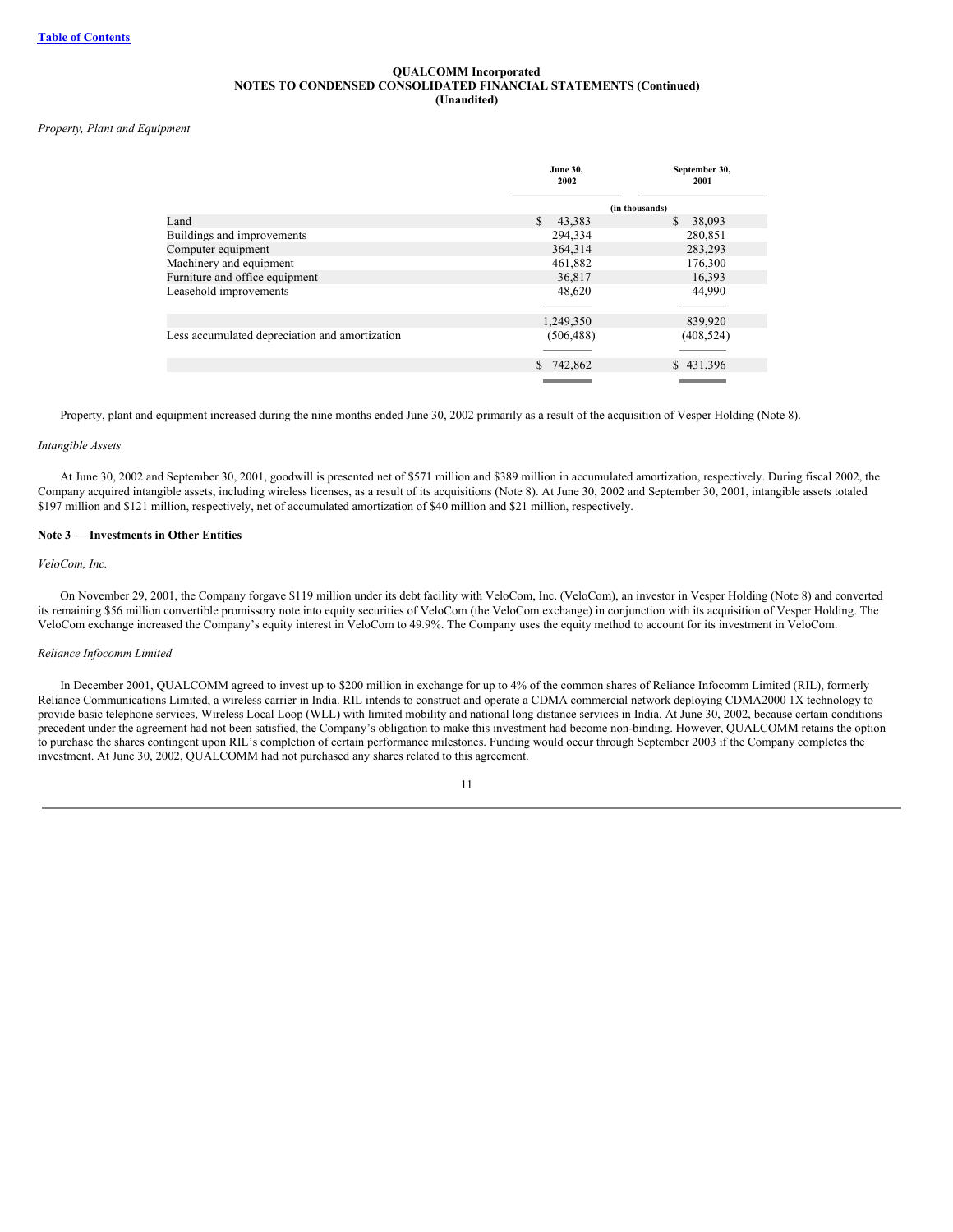#### *Inquam Limited*

In October 2000, the Company agreed to invest \$200 million in the convertible preferred shares of Inquam Limited (Inquam). Inquam was formed to acquire, own, develop and manage wireless communications systems, either directly or indirectly, with the primary intent of deploying CDMA-based technology. In addition, QUALCOMM advanced \$10 million under a promissory note that matured on January 31, 2002. In April 2002, Inquam used equity funding from QUALCOMM to repay the promissory note. At June 30, 2002, \$49 million of the equity funding commitment was outstanding. The Company expects to fund the remaining commitment through December 2002.

#### *Wingcast, LLC*

On June 3, 2002, Wingcast, LLC (Wingcast), a joint venture created by Ford Motor Company and QUALCOMM to provide telematics services, initiated liquidation through an assignment for the benefit of creditors. Ford Motor Company had been the sole contributor of funding to Wingcast since May 2001. QUALCOMM had previously invested \$25 million in exchange for an approximate 15% equity stake in Wingcast. As a result of the dissolution of Wingcast, the Company recorded a realized loss of \$9 million to write off its remaining investment in Wingcast during the third quarter of fiscal 2002 (Note 4).

#### *Other*

Funding commitments related to other investments totaled \$32 million at June 30, 2002, which the Company expects to fund through fiscal 2009. Such commitments are subject generally to the investees meeting certain conditions; actual equity funding may be in lesser amounts.

#### **Note 4 — Investment Expense, Net**

Investment expense was comprised as follows (in thousands):

|                                                                 | <b>Three Months Ended</b> |                    | <b>Nine Months Ended</b> |                    |  |
|-----------------------------------------------------------------|---------------------------|--------------------|--------------------------|--------------------|--|
|                                                                 | <b>June 30,</b><br>2002   | July 1,<br>$2001*$ | <b>June 30,</b><br>2002  | July 1,<br>$2001*$ |  |
| Interest income                                                 | \$31,137                  | \$65,559           | \$96,142                 | \$205,449          |  |
| Net realized gains on marketable securities                     | 1,294                     | 11,371             | 8.488                    | 62,143             |  |
| Net realized (losses) gains on other investments                | (9,480)                   | 1,312              | (9,480)                  | 1.312              |  |
| Net realized gains (losses) on derivative investments           |                           | 459                | (466)                    | 459                |  |
| Other-than-temporary losses on marketable securities            | (167, 735)                |                    | (170,081)                | (147, 166)         |  |
| Other-than-temporary losses on other investments                | (5,564)                   | (35, 504)          | (13, 854)                | (45, 437)          |  |
| Change in fair values of derivative investments                 | (27,009)                  | (32, 839)          | (55, 556)                | (181, 235)         |  |
| Minority interest in loss (income) of consolidated subsidiaries | 15,041                    | (885)              | 34,405                   | (2,323)            |  |
| Equity in losses of investees                                   | (21, 807)                 | (49,379)           | (60, 696)                | (131,001)          |  |
|                                                                 |                           |                    |                          |                    |  |
|                                                                 | \$(184,123)               | \$(39,906)         | \$(171,098)              | \$(237,799)        |  |
|                                                                 |                           |                    |                          |                    |  |

As adjusted (Note 8)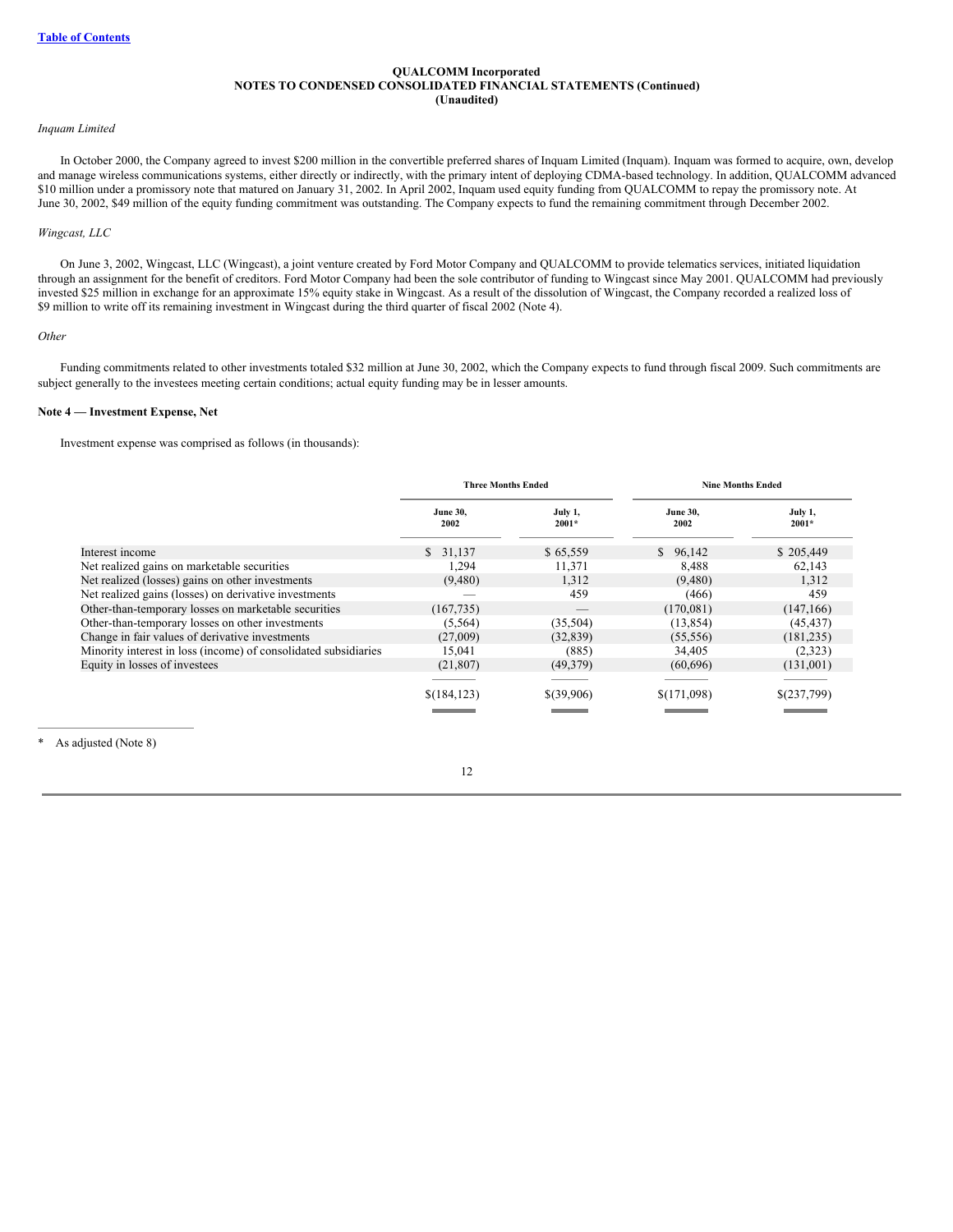#### **Note 5 — Income Taxes**

The Company currently estimates its annual effective income tax rate to be approximately 27% for fiscal 2002. This rate differs from the U.S. statutory rate primarily due to the partial reversal of the deferred tax valuation allowance that was previously charged to expense, the impact of nondeductible goodwill amortization, earnings and losses outside the United States and research and development credits. The prior fiscal year rate of negative 25% was the result of pre-tax losses for which it was more likely than not the Company would not receive a tax benefit and foreign expense. The expected annual effective tax rate on profits for fiscal 2002 cannot be meaningfully compared to the effective tax rate on losses for the prior fiscal year.

## **Note 6 — Segment Information**

The Company is organized on the basis of products and services. During the first quarter of fiscal 2002, the Company formed two new operating segments, QUALCOMM Wireless & Internet and QUALCOMM Strategic Initiatives, as a result of changes in the Company's businesses and in managerial reporting. Three segments have been aggregated into the QUALCOMM Wireless & Internet segment. Reportable segments are as follows:

- QUALCOMM CDMA Technologies (QCT) develops and supplies CDMA-based integrated circuits and system software for wireless voice and data communications and global positioning products;
- QUALCOMM Technology Licensing (QTL) licenses third parties to design, manufacture, and sell products incorporating the Company's CDMA technology;
- QUALCOMM Wireless & Internet (QWI) comprised of:
	- QUALCOMM Internet Services (QIS) provides solutions for wireless service providers, handset manufacturers and wireless application developers as the industry moves toward wireless convergence through the Company's complete BREW solution, which includes a software development kit, an open application platform for wireless handsets, and a distribution, billing and payment system;
	- QUALCOMM Digital Media (QDM) develops technologies to support the processing, transmission and management of content for a variety of media applications, including the delivery of digitized motion pictures (Digital Cinema) and highly secure, wireless products for the United States government; and
	- QUALCOMM Wireless Business Solutions (QWBS) provides satellite and terrestrial-based two-way data messaging and position reporting services to transportation companies and private fleets.
- QUALCOMM Strategic Initiatives (QSI) manages the Company's strategic investment activities. QSI makes strategic investments to promote the worldwide adoption of CDMA products and services for wireless voice and Internet data communications, including CDMA carriers and licensed device manufacturers and companies that support the design and introduction of new CDMA-based products or possess unique capabilities or technology. QSI also provides financing to CDMA carriers to facilitate the marketing and sale of CDMA equipment by licensed manufacturers.

The Wireless Systems division, which has contracts with Globalstar L.P. to design, develop and manufacture subscriber products and ground telecommunications equipment, is no longer included in a reportable segment, and the division's revenues and losses are presented with other products in reconciling items.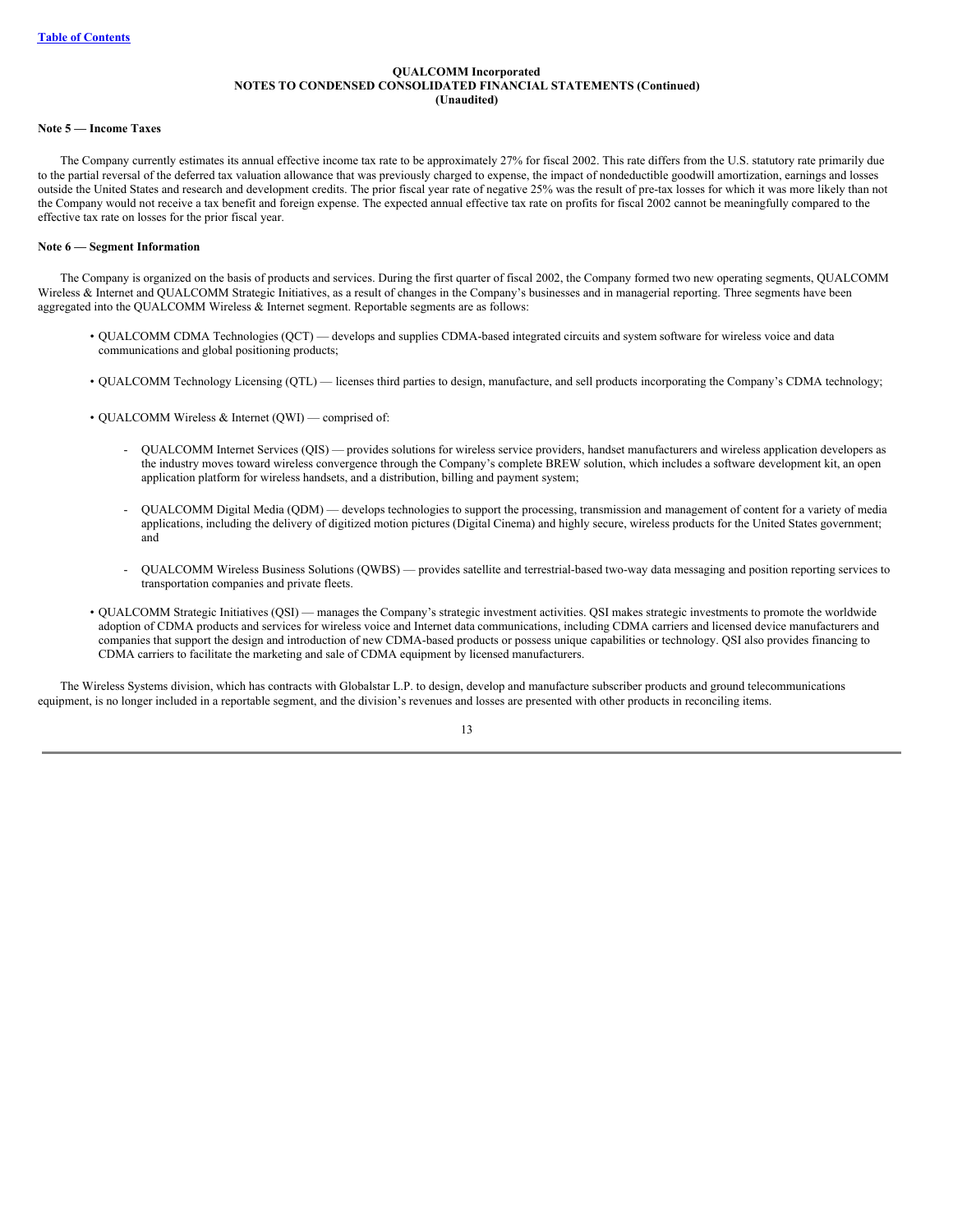The Company evaluates the performance of its segments based on earnings before income taxes and accounting changes (EBT), excluding certain impairment and other charges that are not allocated to the segments for management reporting purposes. EBT includes the allocation of certain corporate expenses to the segments, including depreciation and amortization expense related to unallocated corporate assets. Segment data includes intersegment revenues.

Segment results presented for the fiscal 2001 period have been restated to conform to the current year segment presentation. The table below presents revenues and EBT for reported segments (in thousands):

|                             | QCT         | QTL       | <b>QWI</b> | QSI        | Reconciling<br>Items | Total       |
|-----------------------------|-------------|-----------|------------|------------|----------------------|-------------|
|                             |             |           |            |            |                      |             |
| For the three months ended: |             |           |            |            |                      |             |
| June 30, 2002               |             |           |            |            |                      |             |
| Revenues                    | \$404.253   | \$198,853 | \$109.581  | \$49.456   | 8,774<br>S.          | \$ 770,917  |
| <b>EBT</b>                  | 117,524     | 174,450   | (3,074)    | (285, 454) | (57, 590)            | (54, 144)   |
| <b>July 1, 2001</b>         |             |           |            |            |                      |             |
| Revenues                    | \$ 333,115  | \$180,129 | \$103,742  | \$<br>_    | \$39,612             | \$656,598   |
| <b>EBT</b>                  | 70,582      | 152,890   | 5,101      | (185, 812) | (52,027)             | (9,266)     |
| For the nine months ended:  |             |           |            |            |                      |             |
| June 30, 2002               |             |           |            |            |                      |             |
| Revenues                    | \$1,107,212 | \$603,611 | \$329,140  | \$92,262   | \$33,449             | \$2,165,674 |
| <b>EBT</b>                  | 282,189     | 534,673   | (8,271)    | (409, 241) | (167, 302)           | 232,048     |
| <b>July 1, 2001</b>         |             |           |            |            |                      |             |
| Revenues                    | \$1,027,806 | \$592,599 | \$313,826  | \$         | \$94,724             | \$2,028,955 |
| <b>EBT</b>                  | 239,628     | 533,692   | 29,081     | (989, 681) | (299,793)            | (487,073)   |

Reconciling items in the previous table were comprised as follows (in thousands):

|                                     | <b>Three Months Ended</b> |                 | <b>Nine Months Ended</b>                                                                                             |                    |
|-------------------------------------|---------------------------|-----------------|----------------------------------------------------------------------------------------------------------------------|--------------------|
|                                     | <b>June 30,</b><br>2002   | July 1,<br>2001 | <b>June 30,</b><br>2002                                                                                              | July 1,<br>2001    |
| Revenues                            |                           |                 |                                                                                                                      |                    |
| Elimination of intersegment revenue | \$(19,727)                | \$(13,157)      | \$ (57, 727)                                                                                                         | (46,343)           |
| Other products                      | 28,501                    | 52,769          | 91,176                                                                                                               | 141,067            |
|                                     |                           |                 |                                                                                                                      |                    |
| Reconciling items                   | \$8,774                   | \$39,612        | 33,449<br>\$                                                                                                         | 94,724<br>\$       |
|                                     |                           |                 |                                                                                                                      |                    |
| <b>Earnings before income taxes</b> |                           |                 |                                                                                                                      |                    |
| Unallocated corporate expenses      | \$(80,265)                | \$(66,896)      | \$(226,880)                                                                                                          | \$(280,826)        |
| Unallocated investment income, net  | 25,111                    | 24,773          | 72,333                                                                                                               | 112,736            |
| Unallocated interest expense        | (56)                      | 152             | (214)                                                                                                                | (9, 478)           |
| EBT from other products             | 1,059                     | (14, 817)       | (5,285)                                                                                                              | (125, 369)         |
| Intracompany (profit) loss          | (3,439)                   | 4,761           | (7,256)                                                                                                              | 3,144              |
|                                     |                           |                 |                                                                                                                      |                    |
| Reconciling items                   | \$(57,590)                | \$(52,027)      | \$(167,302)                                                                                                          | \$(299,793)        |
|                                     |                           |                 | <b>STATE OF STATE OF STATE OF STATE OF STATE OF STATE OF STATE OF STATE OF STATE OF STATE OF STATE OF STATE OF S</b> | <u> Tanzania (</u> |

Unallocated corporate expenses included \$65 million and \$192 million for amortization of goodwill and other acquisition-related intangible assets during the three months and nine months ended June 30, 2002, respectively. Unallocated corporate expenses during the three months and nine months ended July 1, 2001 included \$63 million and \$188 million for the amortization of goodwill and other acquisition-related intangible assets, respectively. Unallocated corporate expenses during the nine months ended July 1, 2001 also included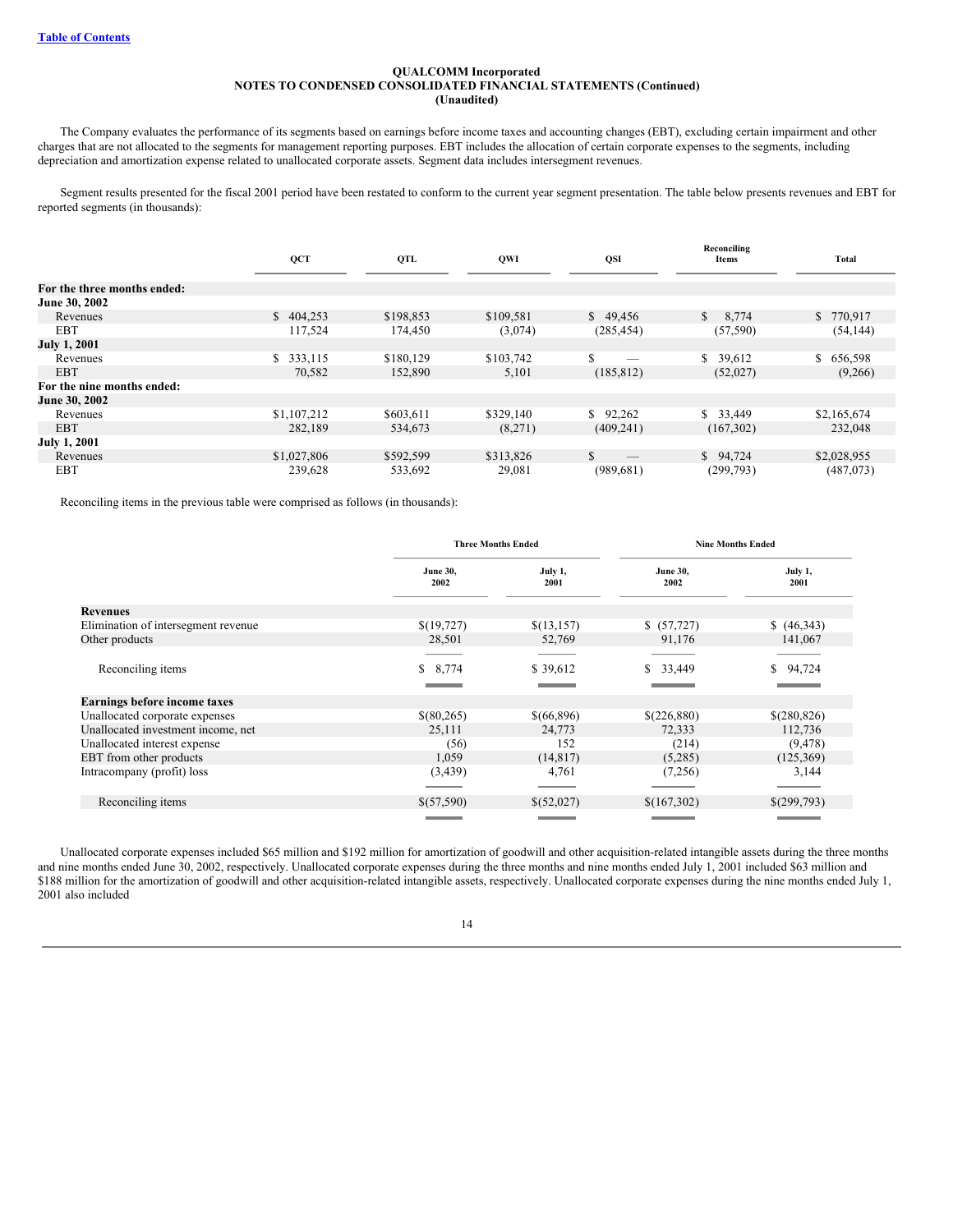\$67 million in losses related to the Globalstar business and \$69 million in charges related to an arbitration decision against the Company.

Revenues from external customers and intersegment revenues were as follows (in thousands):

|                                  | QCT           | QTL       | <b>OWI</b> | <b>QSI</b> |
|----------------------------------|---------------|-----------|------------|------------|
|                                  |               |           |            |            |
| For the three months ended:      |               |           |            |            |
| June 30, 2002                    |               |           |            |            |
| Revenues from external customers | \$403,672     | \$182,029 | \$107,259  | \$49,456   |
| Intersegment revenues            | 581           | 16,824    | 2,322      |            |
| <b>July 1, 2001</b>              |               |           |            |            |
| Revenues from external customers | 333,048<br>S. | \$167,482 | \$103,299  |            |
| Intersegment revenues            | 67            | 12,647    | 443        |            |
| For the nine months ended:       |               |           |            |            |
| June 30, 2002                    |               |           |            |            |
| Revenues from external customers | \$1,103,844   | \$556,954 | \$321,438  | \$92,262   |
| Intersegment revenues            | 3,368         | 46,657    | 7,702      |            |
| <b>July 1, 2001</b>              |               |           |            |            |
| Revenues from external customers | \$1,023,831   | \$550,842 | \$313,215  |            |
| Intersegment revenues            | 3,975         | 41,757    | 611        |            |

Segment assets are comprised of accounts receivable, finance receivables and inventory for QCT, QTL and QWI. The QSI segment assets include marketable securities, accounts receivable, finance receivables, notes receivable, other investments and all assets of Wireless Knowledge and Vesper Holding (Note 8). Total segment assets differ from total assets on a consolidated basis as a result of unallocated corporate assets primarily comprised of cash, cash equivalents, marketable debt securities, property plant and equipment, and goodwill. Segment assets were as follows (in thousands):

|                    | <b>June 30,</b><br>2002 | September 30,<br>2001 |
|--------------------|-------------------------|-----------------------|
| QCT                | \$238,343               | \$296,638             |
| QTL                | 206,711                 | 180,276               |
| QWI                | 112,486                 | 109,443               |
| QSI                | 1,912,879               | 1,294,278             |
| Reconciling items  | 3,821,796               | 3,789,098             |
|                    |                         |                       |
| Total consolidated | \$6,292,215             | \$5,669,733           |
|                    |                         |                       |

The QSI segment assets increased during the nine months ended June 30, 2002 primarily as a result of the acquisition of Vesper Holding (Note 8).

## **Note 7 — Commitments and Contingencies**

#### *Litigation*

*Schwartz, et al v. QUALCOMM:*On December 14, 2000, 77 former QUALCOMM employees filed a lawsuit against the Company in the District Court for Boulder County, Colorado, alleging claims for intentional misrepresentation, nondisclosure and concealment, violation of C.R.S. Section 8-2-104 (obtaining workers by misrepresentation), breach of contract, breach of the implied covenant of good faith and fair dealing, promissory estoppels, negligent misrepresentation, unjust enrichment, violation of California Labor Code Section 970, violation of California Civil Code Sections 1709-1710, rescission, violation of California

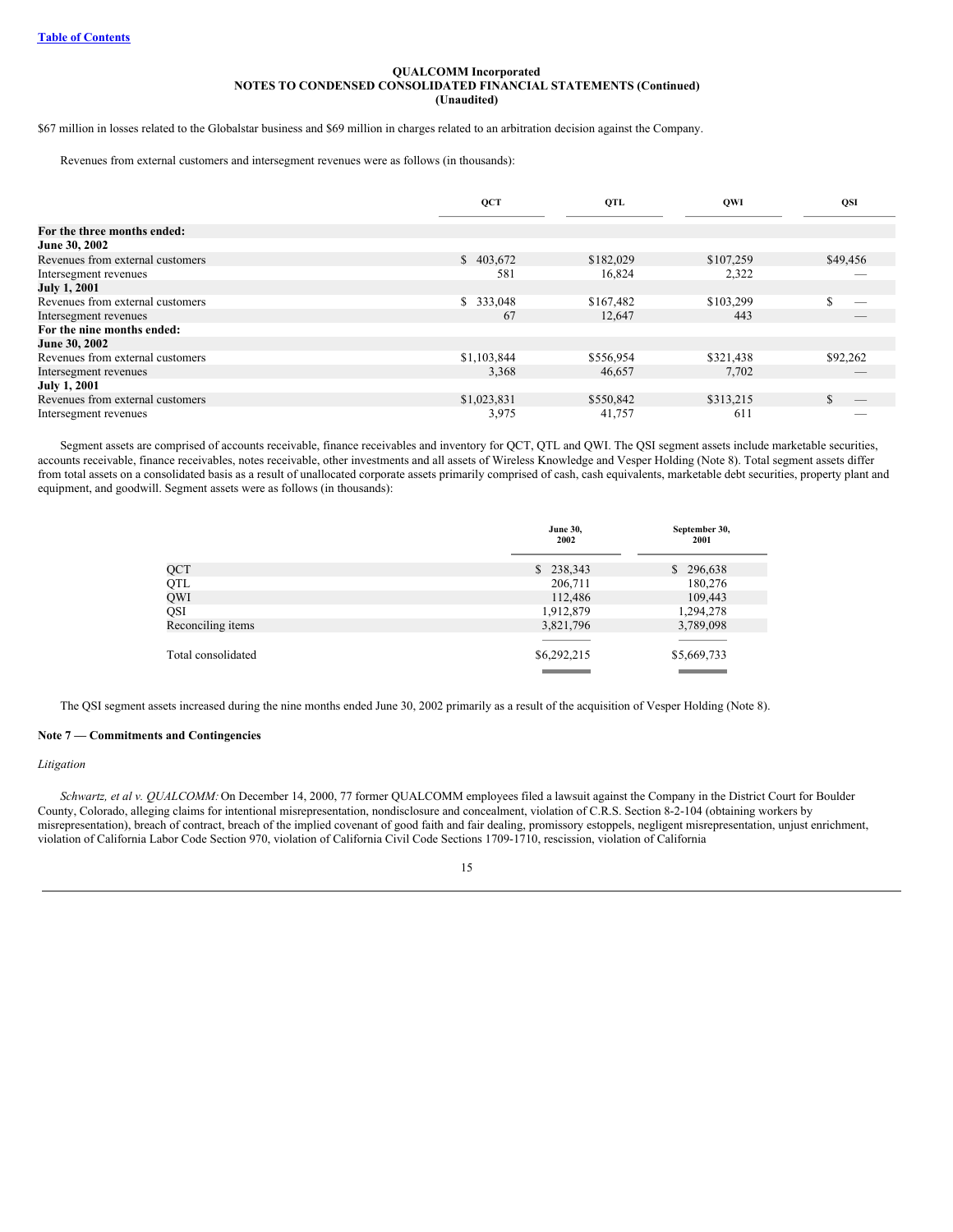Business & Professions Code Section 17200 and violation of California Civil Code Section 1575. Since then, 10 other individuals have joined the suit as plaintiffs. On November 29, 2001, the Court granted the Company's motion to dismiss 17 of the plaintiffs from the lawsuit. Although there can be no assurance that an unfavorable outcome of the dispute would not have a material adverse effect on the Company's operating results, liquidity or financial position, the Company believes the claims are without merit and will vigorously defend the action.

*GTE Wireless Incorporated (GTE) v. QUALCOMM:* On June 29, 1999, GTE filed an action in the United States District Court for the Eastern District of Virginia asserting that wireless telephones sold by the Company infringe a single patent allegedly owned by GTE. On September 15, 1999, the Court granted the Company's motion to transfer the action to the United States District Court for the Southern District of California. On February 14, 2002, the District Court granted QUALCOMM's motion for summary judgment that QUALCOMM's products did not infringe GTE's asserted patent and denied GTE's motion seeking summary judgment on infringement. QUALCOMM's counterclaims that the patent is invalid or unenforceable remain pending in the District Court and have been stayed while the ruling granting QUALCOMM's motion and denying GTE's motion is on appeal. Although there can be no assurance that an unfavorable outcome of the dispute would not have a material adverse effect on the Company's operating results, liquidity or financial position, the Company believes the action is without merit and will vigorously defend the action.

*Durante, et al v. QUALCOMM:* On February 2, 2000, three former QUALCOMM employees filed a putative class action against the Company, ostensibly on behalf of themselves and those former employees of the Company whose employment was terminated in April 1999. Virtually all of the purported class of plaintiffs received severance packages at the time of the termination of their employment, in exchange for a release of claims, other than federal age discrimination claims, against the Company. The complaint was filed in California Superior Court in and for the County of Los Angeles and purports to state ten causes of action including breach of contract, age discrimination, violation of Labor Code Section 200, violation of Labor Code Section 970, unfair business practices, intentional infliction of emotional distress, unjust enrichment, breach of the covenant of good faith and fair dealing, declaratory relief and undue influence. The complaint seeks an order accelerating all unvested stock options for the members of the class. On June 27, 2000, the case was ordered transferred from Los Angeles County Superior Court to San Diego County Superior Court. On July 3, 2000, the Company removed the case to the United States District Court for the Southern District of California, and discovery has commenced. On May 29, 2001, the Court dismissed all plaintiffs' claims except for claims arising under the federal Age Discrimination in Employment Act. On July 16, 2001, the Court granted conditional class certification on the remaining claims, to be revisited by the Court at the end of the discovery period. Although there can be no assurance that an unfavorable outcome of the dispute would not have a material adverse effect on the Company's operating results, liquidity or financial position, the Company believes the claims are without merit and will vigorously defend the action.

*Zoltar Satellite Alarm Systems, Inc. v. QUALCOMM and SnapTrack:*On March 30, 2001, Zoltar Satellite Alarm Systems, Inc. filed suit against QUALCOMM and SnapTrack, a QUALCOMM wholly-owned subsidiary, alleging infringement of three patents. On August 27, 2001, Zoltar filed an amended complaint adding Sprint Corp. as a named defendant and narrowing certain infringement claims against QUALCOMM and SnapTrack. Since then, Zoltar has dismissed Sprint Corp. as a defendant. QUALCOMM and SnapTrack have filed responsive pleadings and discovery has commenced. Trial has been set for February 11, 2003. Although there can be no assurance that an unfavorable outcome of this dispute would not have a material adverse effect on QUALCOMM's operating results, liquidity or financial position, QUALCOMM believes the claims are without merit and will vigorously defend the action.

The Company has been named, along with many other manufacturers of wireless handsets, wireless carriers and industry-related organizations, as a defendant in a purported class action lawsuit (In re Wireless Telephone Frequency Emissions Products Liability Litigation, United States District Court for the District of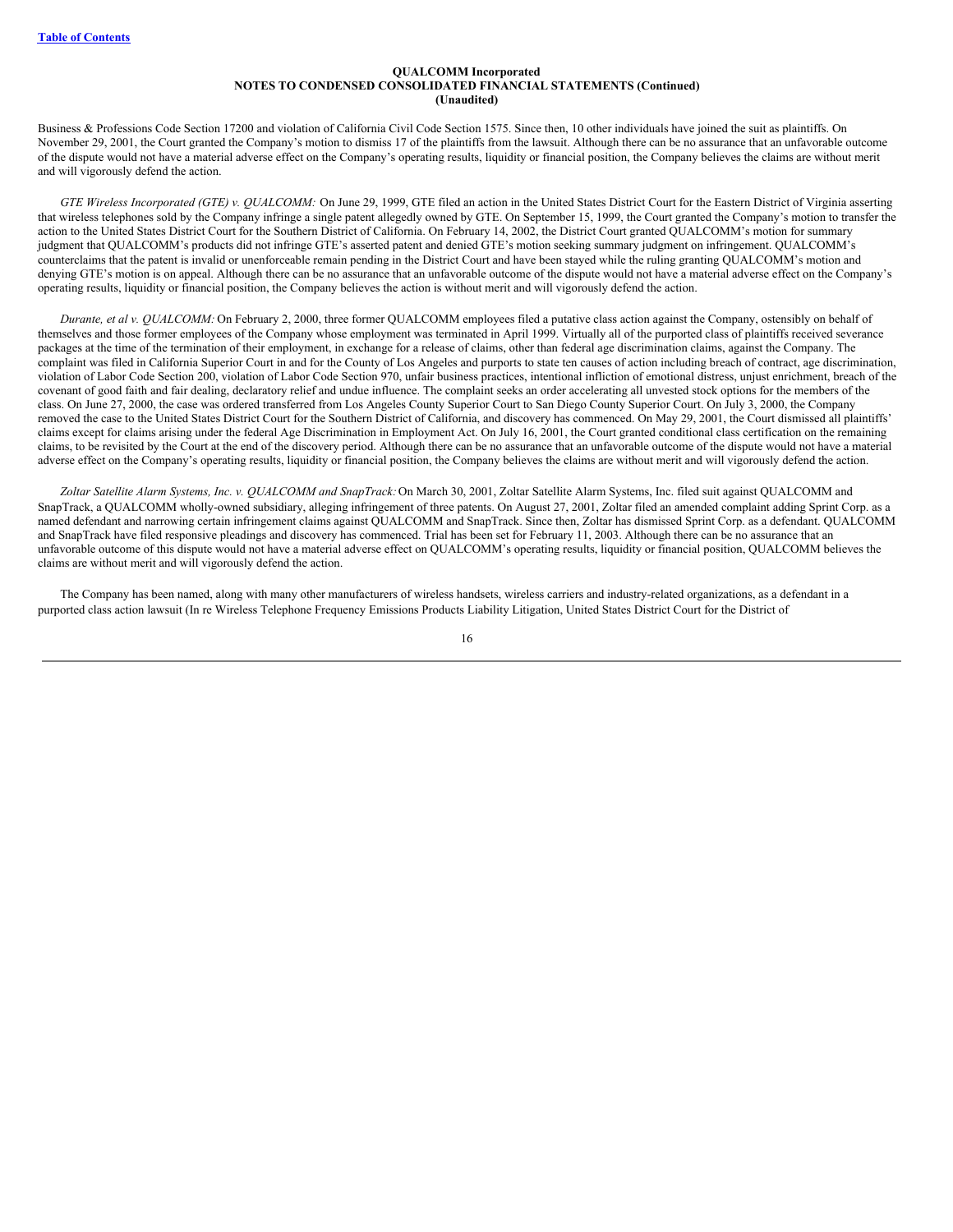Maryland), and in several individually filed actions, seeking personal injury, economic and/or punitive damages arising out of its sale of cellular phones. The courts that have reviewed similar claims against other companies to date have held that there was insufficient scientific basis for the plaintiffs' claims in those cases. Although there can be no assurance that an unfavorable outcome of these and other disputes would not have a material adverse effect on the Company's operating results, liquidity or financial position, the Company believes the claims are without merit and will vigorously defend the actions.

The Company is engaged in numerous other legal actions arising in the ordinary course of its business and believes that the ultimate outcome of these actions will not have a material adverse effect on its operating results, liquidity or financial position.

#### *Debt Commitments*

The Company consolidates all assets and liabilities of Vesper Holding (Note 8), including bank loans and capital lease commitments. The balances of these loans and commitments at June 30, 2002 were \$80 million and \$45 million, respectively. The bank loans, which are denominated in Brazilian real, bear interest at the Certificate of Deposit Inter Bank (CDI) rate (the LIBOR rate equivalent in Brazil) plus 1.5% (approximately 18% at June 30, 2002). The lease commitments are subject to interest rates ranging from 11.25% to 14.5%. The aggregate amounts of maturities and minimum lease payments on this debt in each of the next five years from fiscal 2002 through 2006 are \$5 million, \$15 million, \$12 million, \$33 million and \$60 million, respectively. These debt commitments are collateralized by certain assets of Vesper Holding. The current and long-term portions of these debt commitments are included in other current liabilities and other liabilities, respectively.

#### *Operating Leases*

The Company leases certain of its facilities and equipment under noncancelable operating leases, with terms ranging from two to ten years and with provisions for cost-ofliving increases. Future minimum lease payments in each of the next five years from fiscal 2002 through 2006 are \$16 million, \$39 million, \$28 million, \$16 million and \$11 million, respectively, and \$26 million thereafter.

#### *Pegaso Telecomunicaciones, S.A. de C.V.*

The Company has a bridge loan facility with Pegaso Comunicaciones y Sistemas S.A. de C.V., a wholly owned subsidiary of Pegaso Telecomunicaciones, S.A. de C.V., a CDMA wireless operating company in Mexico (collectively referred to as Pegaso). The facility was payable in full on October 31, 2001, is in default and is subject to a forbearance agreement. At June 30, 2002, \$413 million was outstanding under the bridge loan facility, net of deferred interest and unearned fees. The Company stopped recognizing interest on the bridge loan facility effective at the beginning of the fourth fiscal quarter of 2001.

The Company also provided equipment and related financing to Pegaso. At June 30, 2002, \$318 million of this financing was outstanding under the equipment loan facility, net of deferred interest and unearned fees, including \$54 million of such financing acquired from Ericsson during the third quarter of fiscal 2002. This financing is currently in default and subject to a forbearance agreement. Pegaso stopped making interest payments on loans outstanding under the equipment loan facility. The Company stopped recognizing interest on these loans effective at the beginning of the fourth fiscal quarter of 2001.

As a result of a series of agreements signed on January 16, 2002 by and among Pegaso's owners and lenders, including QUALCOMM, the Company agreed to provide \$65 million of interim financing to Pegaso, including \$5 million in capitalized fees. At June 30, 2002, all \$65 million of this interim financing was outstanding. A Pegaso shareholder purchased a \$25 million participation from the Company in this financing.

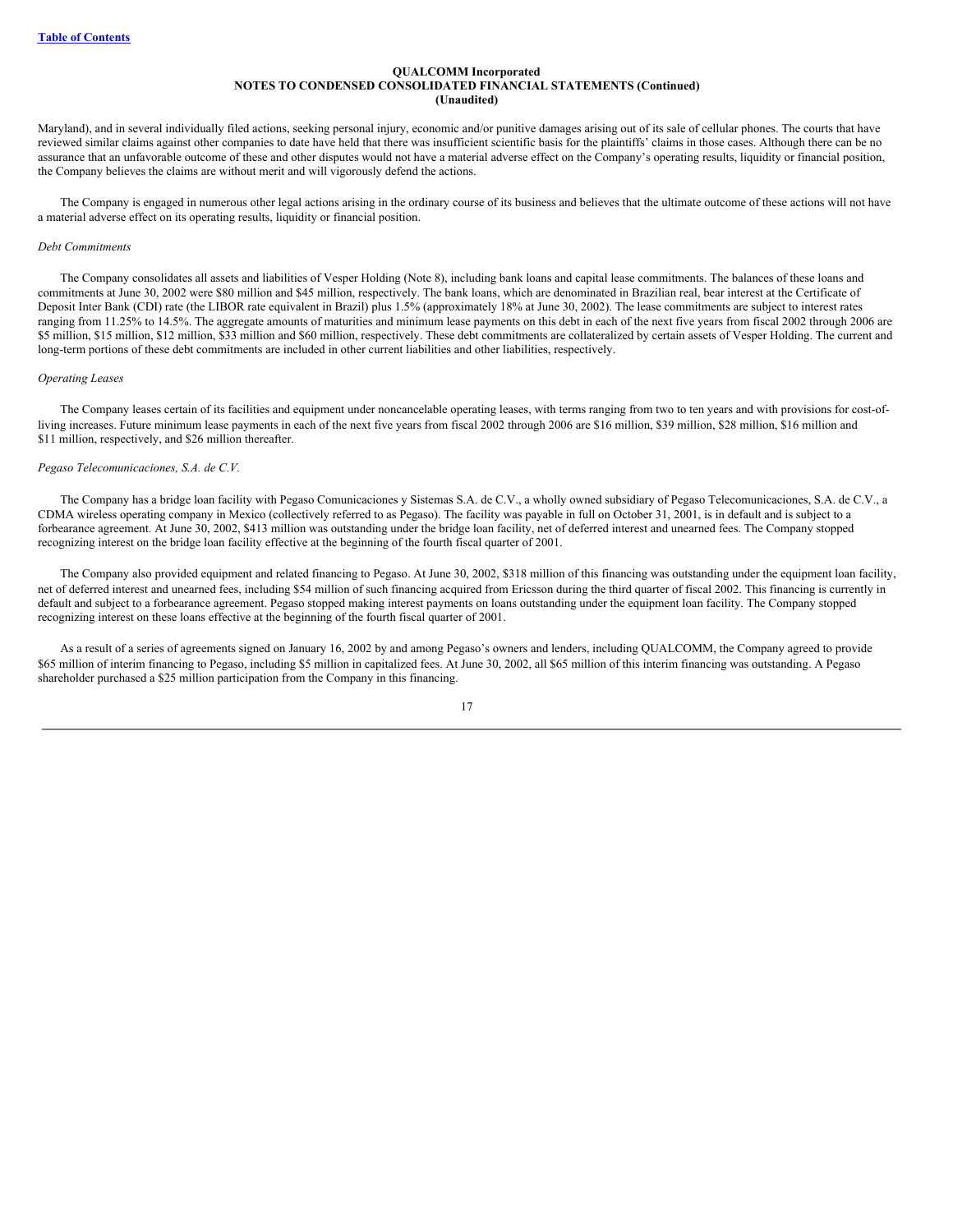In April 2002, Telefonica Moviles agreed to acquire a 65% controlling interest in Pegaso. The closing of this transaction is dependent on the satisfaction of certain requirements. Regulatory approvals for the sale transaction to Telefonica Moviles have been obtained from COFECO (the Comisión Federal de Competencia of Mexico) with respect to antitrust matters and from CNIE (the Comisión Nacional de Inversiones Extranjeras of Mexico) with regard to foreign ownership matters. Proceedings before COFETEL (the Comisión Federal de Telecomunicaciones of Mexico) and SCT (the Secretaría de Comunicaciones y Transportes of Mexico), the Mexican telecommunications authorities, are still pending. In connection with this acquisition agreement, the interim financing agreement was amended and restated to provide for additional interim financing of up to \$140 million to Pegaso on substantially similar terms as the \$65 million of initial interim financing. A Pegaso shareholder has committed to purchase a participation of up to \$35 million of the first \$100 million of this additional interim financing. At June 30, 2002, \$24 million of this additional interim financing was outstanding, of which \$9 million was purchased as a participation by the Pegaso shareholder.

The \$65 million initial interim financing must be repaid in full on the earlier of (i) the date that is 30 days after the Telefonica Moviles acquisition of 65% of Pegaso closes or (ii) the date that agreement is terminated. Interest is payable at 12% unless these interim loans are paid in full within 30 days of the closing date, in which case no interest will be payable. The Company has not recognized interest income on this interim financing.

Loans under the \$140 million additional interim financing must be repaid in full on the earlier of (i) the date that is 30 days after the Telefonica Moviles acquisition of 65% of Pegaso closes or (ii) the date that agreement is terminated. The first \$100 million of additional interim loans bears interest at LIBOR, and the remaining \$40 million bears interest at LIBOR plus 1%, in each case if the additional interim financing is repaid in full within 30 days of the closing date; otherwise, these amounts will bear interest at 12% and 20% respectively. The Company has not recognized interest income on this additional interim financing.

If and when the Telefonica Moviles acquisition of 65% of Pegaso closes, the Company expects to receive approximately \$430 million to \$445 million in satisfaction of the bridge loan facility within 60 days of the close. The Company would be required to use approximately \$140 million of these proceeds to purchase outstanding vendor debt owed by Pegaso to other lenders. The remaining vendor debt due to the Company, including the equipment loan and related financing, will be payable through 2008 and will bear interest at LIBOR plus 1% for two years, LIBOR plus 3% for the next two years and LIBOR plus 6% thereafter.

The Company's aggregate commitment to provide additional long-term financing to Pegaso under its arrangements with Ericsson (Note 2) remains unchanged at \$105 million, subject to Pegaso or a new buyer meeting certain conditions. The Company had \$5 million in other financing commitments to Pegaso as of June 30, 2002.

#### *Leap Wireless International Inc.*

The Company has a commitment to provide \$125 million of cash loans under a senior secured credit facility with Leap Wireless to facilitate Leap Wireless' purchase of licenses in the FCC's Auction No. 35. At QUALCOMM's option, and subject to FCC consent, QUALCOMM may transfer all or a portion of any remaining amounts of its Auction Discount Voucher (ADV) in satisfaction of a like dollar amount of such commitment, with a cash commitment equal to any difference between \$125 million and the actual amount of the ADV transferred to Leap Wireless. The credit facility may be used by Leap Wireless solely to pay for PCS spectrum licenses acquired in the FCC's Auction No. 35. Auction No. 35 was completed in January 2001. In Auction No. 35, each of the spectrum licenses as to which Leap Wireless was the highest bidder were licenses the FCC reclaimed from Next*Wave* Telecom, Inc. (Next*Wave*), a company currently in a Chapter 11 reorganization proceeding. The validity of the FCC's reclamation and reauction of these licenses in Auction

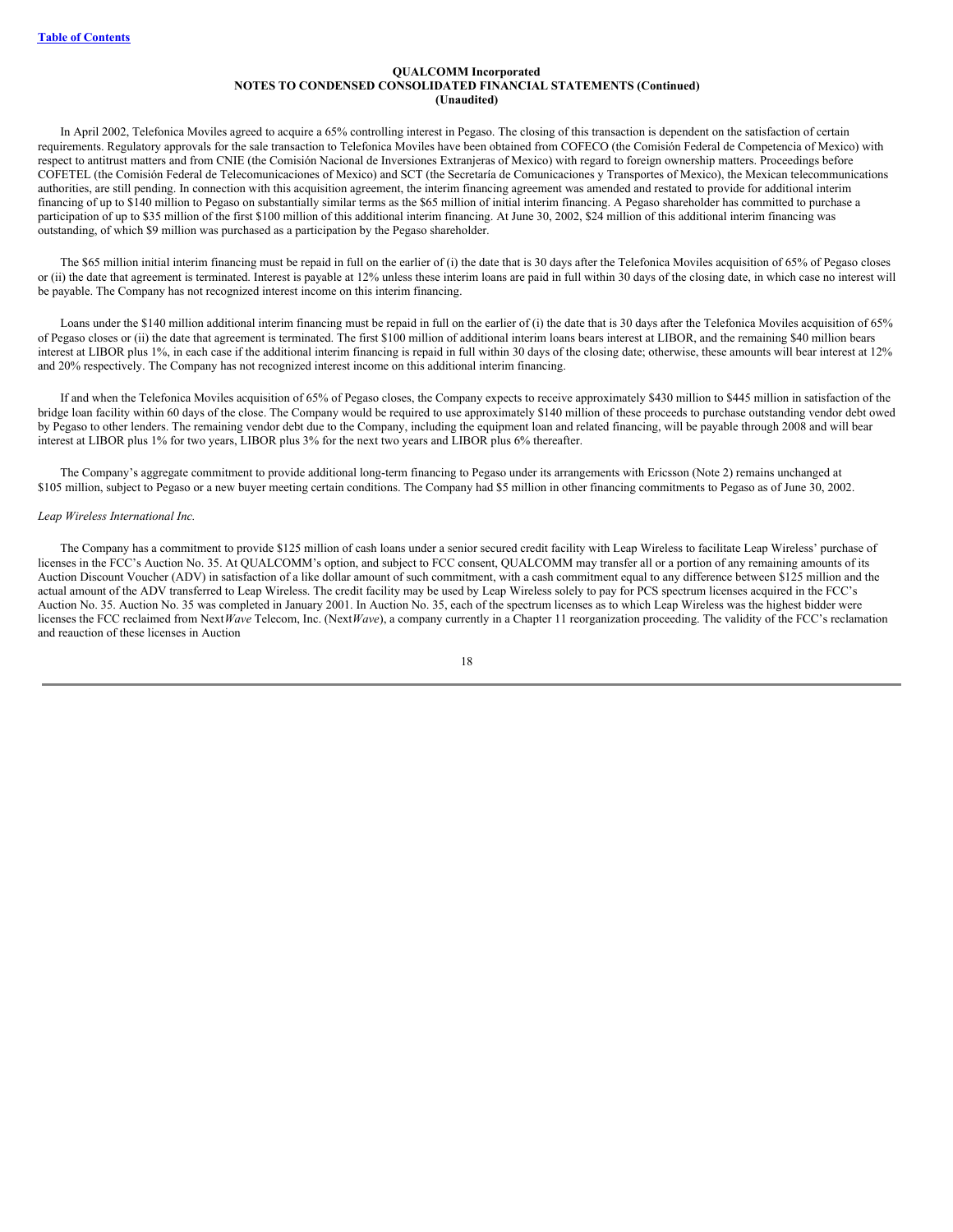No. 35 is currently subject to litigation between Next*Wave* and the federal government. Next*Wave* has prevailed on certain of its claims in the United States Court of Appeals for the District of Columbia Circuit. In response to a petition by the FCC, the U.S. Supreme Court has agreed to review the case on October 8, 2002. The grant to Leap Wireless of these Auction 35 wireless licenses has been substantially delayed and has been brought into question by the Next*Wave* litigation. As a result, it is unclear when or if Leap Wireless will be able to use the senior credit facility. Under the terms of the credit facility, the Company is committed to fund up to \$125 million until the earlier of settlement of the FCC's Auction No. 35 of PCS spectrum or Leap Wireless' withdrawal from Auction No. 35. The facility is repayable in a lump sum payment, including principal and interest accrued through October 2002, no later than March 9, 2006. After October 2002, interest is payable semi-annually. The facility bears interest at LIBOR plus 7.5%. At June 30, 2002, no cash had been advanced to Leap Wireless.

#### *Other*

In addition to the financing commitments to Pegaso, Leap Wireless and Ericsson (Note 2), the Company had \$3 million of letters of credit and \$13 million of other financial commitments outstanding as of June 30, 2002, none of which were collateralized.

#### **Note 8 — Acquisitions**

#### *Vesper Holding, Ltd.*

In fiscal 1999, the Company acquired an approximate 16% ownership interest in Vesper Sao Paulo S.A. and Vesper S.A. (the Vesper Operating Companies). The Vesper Operating Companies were formed by a consortium of investors to provide wireless and wireline telephone services in the northern region of Brazil and in the state of Sao Paulo. In addition, the Company extended long-term financing to the Vesper Operating Companies related to the Company's financing arrangement with Ericsson (Note 2). On November 13, 2001, QUALCOMM consummated a series of transactions as part of an overall financial restructuring (the Restructuring) of the Vesper Operating Companies.

Pursuant to the Restructuring, the Company and VeloCom (Note 3) committed to invest \$266 million and \$80 million, respectively, in a newly formed holding company called Vesper Holding. Vesper Holding acquired certain liabilities of the Vesper Operating Companies from their vendors for \$135 million and the issuance of warrants to purchase an approximate 7% interest in Vesper Holding, and the vendors released in full any claims that they might have against the Company, VeloCom, the Vesper Operating Companies and other related parties arising from or related to the acquired liabilities. In a series of related transactions, Vesper Holding agreed to contribute the acquired liabilities to the Vesper Operating Companies in exchange for equity securities and to cancel the contributed liabilities. At June 30, 2002, the Company directly owned 72% of the issued and outstanding equity of Vesper Holding, and the Company indirectly owned an additional 11.9% of Vesper Holding through its ownership interest in VeloCom, totaling an 83.9% direct and indirect interest.

The preliminary allocation of the purchase price, based on the estimated fair values of acquired assets and liabilities assumed, reflects \$313 million for property, plant and equipment, \$39 million for licenses, and \$31 million for other intangible assets. The Company is in the process of finalizing the purchase price allocation and has recorded \$5 million in net adjustments reducing property, plant and equipment since the acquisition. The Company does not anticipate any additional material adjustments to the allocation. Property, plant and equipment are depreciated over useful lives ranging from 2 to 18 years. Licenses and other intangible assets are amortized over their useful lives of 18 years and 3 to 18 years, respectively.

When the Company obtained its controlling interest in Vesper Holding, Accounting Principles Board Opinion No. 18, "The Equity Method of Accounting for Investments in Common Stock," required that the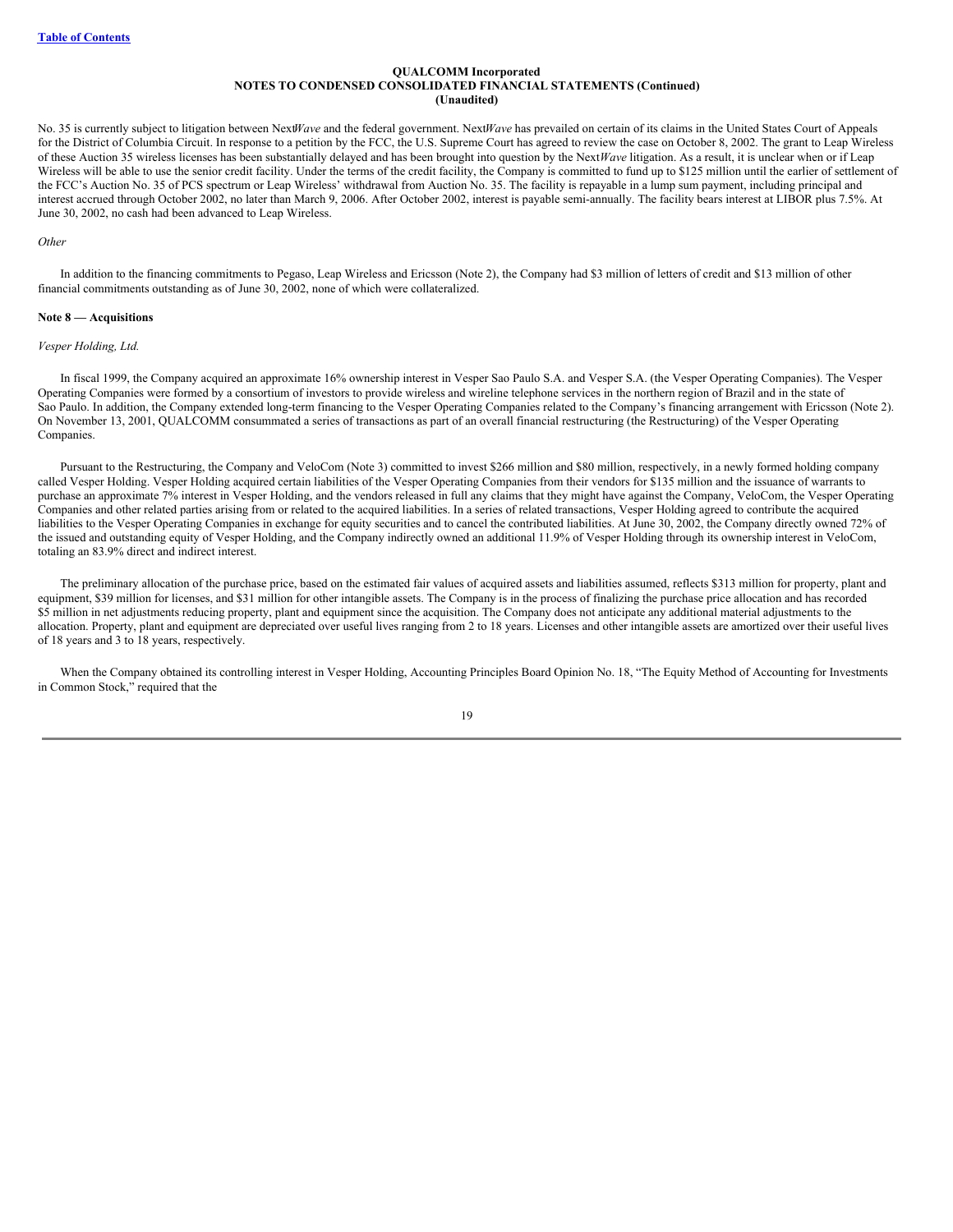Company adjust its prior period results to account for its original 16% ownership interest in the Vesper Operating Companies, predecessors to Vesper Holding, using the equity method of accounting. As a result, the Company recorded \$40 million and \$106 million of equity in losses of investees for the three months and nine months ended July 1, 2001, respectively, and a \$59 million reduction in finance receivables and retained earnings at September 30, 2001. The Company had previously recorded \$107 million in asset impairment charges and other-than-temporary losses on other investments during the third quarter of fiscal 2001. Because those charges exceeded the losses recorded as a result of using the equity method, the net loss for the three months and nine months ended July 1, 2001 decreased by \$67 million and \$1 million, respectively.

Due to the Company's practice of consolidating foreign subsidiaries one month in arrears, the consolidated financial statements for the three months and nine months ended June 30, 2002 included the \$35 million and \$88 million losses, net of minority interest, respectively, of Vesper Holding from March 1, 2002 through May 31, 2002 and November 13, 2001 to May 31, 2002, respectively. The consolidated financial statements for the three and nine months ended June 30, 2002 also included \$7 million and \$23 million of equity losses, respectively, related to Vesper Holding (pre-acquisition) and VeloCom. Pro forma operating results for the Company, assuming the acquisition of Vesper Holding had been made at the beginning of the periods presented are as follows (in thousands, except per share data) (unaudited):

|                                          | <b>Three Months</b><br>Ended | <b>Nine Months Ended</b> |               |  |
|------------------------------------------|------------------------------|--------------------------|---------------|--|
|                                          | July 1,                      | <b>June 30,</b>          | July 1,       |  |
|                                          | 2001                         | 2002                     | 2001          |  |
| Revenues                                 | \$687,128                    | \$2,185,512              | \$2,123,905   |  |
| Net (loss) income                        | (239,220)                    | \$145,464                | \$(761,908)   |  |
| Basic (loss) earnings per common share   | \$                           | $\mathbb{S}$             | <sup>\$</sup> |  |
|                                          | (0.32)                       | 0.19                     | (1.01)        |  |
| Diluted (loss) earnings per common share | (0.32)                       | S                        | (1.01)        |  |
|                                          | S.                           | 0.18                     | S             |  |

These pro forma results have been prepared for comparative purposes only and may not be indicative of the results of operations that actually would have occurred had the combination been in effect at the beginning of the respective periods or of future results of operations of the consolidated entities.

## *Corporacion Nacional de Radiodeterminacion, S.A. de C.V.*

During May 2002, the Company acquired the equity interests of certain minority shareholders in its consolidated subsidiary, Corporacion Nacional de Radiodeterminacion, S.A. de C.V. (CNR), the exclusive distributor of the Company's OmniTRACS product in Mexico, for \$24 million. The acquisition increased the Company's equity ownership in CNR to approximately 97%. The Company used the purchase method to account for this acquisition. The preliminary allocation of purchase price, based on the estimated fair values of acquired assets and liabilities assumed, reflects acquired goodwill and intangible assets of \$3 million and \$9 million, respectively. The Company is in the process of finalizing the purchase price allocation and does not anticipate material adjustments to the preliminary allocation. In accordance with FAS 142, amounts allocated to goodwill are not amortized. Amounts allocated to intangible assets are being amortized over their expected useful lives.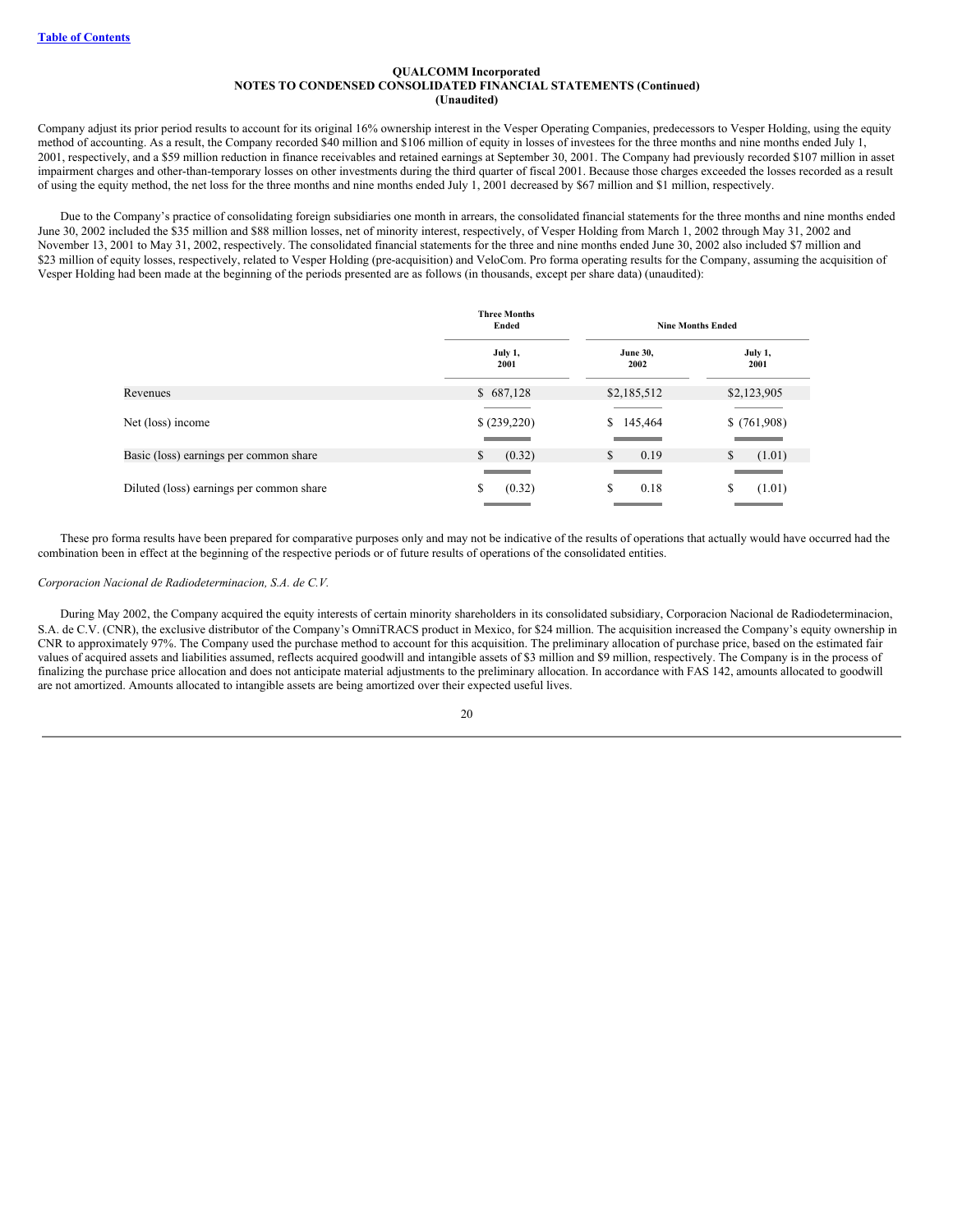## <span id="page-21-0"></span>**ITEM 2. MANAGEMENT'S DISCUSSION AND ANALYSIS OF RESULTS OF OPERATIONS AND FINANCIAL CONDITION**

This information should be read in conjunction with the condensed consolidated financial statements and the notes thereto included in Item 1 of Part I of this Quarterly Report and the audited consolidated financial statements and notes thereto and Management's Discussion and Analysis of Financial Condition and Results of Operations for the year ended September 30, 2001 contained in our 2001 Annual Report on Form 10-K.

Except for the historical information contained herein, the following discussion contains forward-looking statements that are subject to risks and uncertainties. Actual results may differ substantially from those referred to herein due to a number of factors, including but not limited to risks described in the section entitled Risk Factors and elsewhere in this Quarterly Report. Our consolidated financial data includes SnapTrack, Inc. (SnapTrack), Vesper Holding Ltd. (Vesper Holding) and other consolidated subsidiaries.

#### **Overview**

We design, manufacture and market digital wireless telecommunications products and services based on our CDMA and other technologies. We license and receive royalty payments on our CDMA technology from domestic and international wireless telecommunications equipment suppliers.

We are a leading developer and supplier of CDMA-based integrated circuits and system software for wireless voice and data communications and global positioning system products. We offer complete system solutions including software and integrated circuits for wireless handsets and infrastructure equipment. This complete system solution approach provides customers with advanced wireless technology, enhanced component integration and interoperability, and reduced time to market. We provide integrated circuits and system software to many of the world's leading wireless handset and infrastructure manufacturers.

We provide satellite and terrestrial-based two-way data messaging and position reporting services for transportation companies and private fleets. We design, manufacture and distribute products and provide services for our OmniTRACS and TruckMAIL (satellite-based mobile communications systems), OmniExpress (terrestrial CDMA-based system) and LINQ (terrestrial GSM-based system) throughout parts of the world. Transportation companies and private fleets use our products to communicate with drivers, monitor vehicle location, provide automated driver logs and fuel tax reporting and provide customer service. We also integrate the mobile data with operations software, such as dispatch, payroll and accounting, so end-users can manage their information and operations.

We provide solutions for wireless service providers, handset manufacturers and wireless application developers as the industry moves toward wireless convergence through the Company's complete BREW (Binary Runtime Environment for Wireless) solution, which includes a software development kit, an open application platform for wireless handsets, and a distribution, billing and payment system. Our BREW platform is a thin application execution environment that provides an open, standard platform for wireless devices. The BREW platform leverages the capabilities available in our integrated circuits, system software and Wireless Internet Launchpad software, enabling development of feature-rich applications and content while reducing memory overhead and maximizing system performance. BREW is air-interface independent and can also be ported to devices that support other wireless technologies such as GSM/GPRS. In November 2001, KTFreeTel, a leading CDMA carrier in Korea, began commercial service based on BREW. The carrier currently is selling 16 different BREW-enabled handsets in Korea. KTFreeTel's wireless data service, which includes BREW, runs on a CDMA2000 1X high-speed data network and is available to end users on color display handsets. Verizon Wireless launched service based on BREW in the San Diego market with two BREWenabled handsets in March 2002 and launched service nationwide in the United States in June 2002. Also, Japan's KDDI began shipping BREW-based handsets in March. In May 2002, we signed a contract with ALLTEL for BREW-based service. ALLTEL indicated it intends to launch commercial service before the end of 2002. In January 2002, we announced a multi-year licensing agreement with Nextel for our Qchat voice over Internet protocols push-to-talk technology for 3G networks.

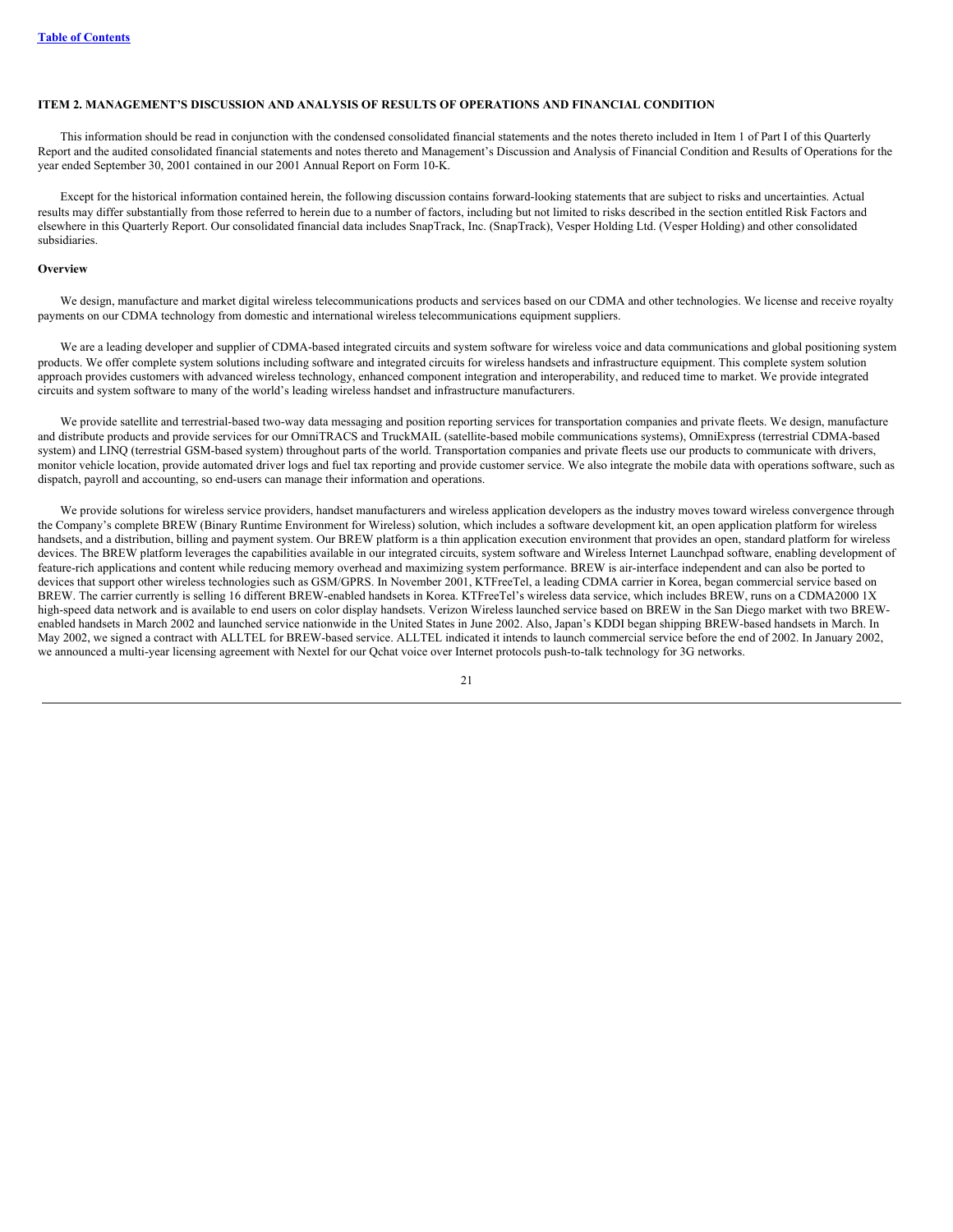We make strategic investments to promote the worldwide adoption of CDMA products and services for wireless voice and Internet data communications. Our strategy is to invest in CDMA carriers, licensed device manufacturers and start-up companies that we believe open new markets for CDMA technology, support the design and introduction of new CDMA-based products or possess unique capabilities or technology. We also provide financing to CDMA carriers to facilitate the marketing and sale of CDMA equipment by licensed manufacturers. We have provided equipment financing to Ericsson on a shared basis with respect to their sale of CDMA infrastructure in Brazil, Mexico and elsewhere. Most of our strategic investments entail a high degree of risk and will not become liquid until more than one year from the date of investment, if at all. To the extent such investments become liquid and meet strategic objectives, we attempt to make regular periodic sales that are recognized in net investment income. In some cases, we consolidate or record our equity in the start-up losses of companies in which we make strategic investments. The consolidation of these losses can adversely affect our financial results until we exit from or reduce our exposure to the investments.

#### **Critical Accounting Policies and Estimates**

Our discussion and analysis of our results of operations and liquidity and capital resources are based on our consolidated financial statements which have been prepared in accordance with accounting principles generally accepted in the United States. The preparation of these financial statements requires us to make estimates and judgments that affect the reported amounts of assets, liabilities, revenues and expenses, and disclosure of contingent assets and liabilities. On an on-going basis, we evaluate our estimates and judgments, including those related to revenue recognition, adequacy of allowances for doubtful accounts, valuation of intangible assets and investments, income taxes, and litigation. We base our estimates on historical and anticipated results and trends and on various other assumptions that we believe are reasonable under the circumstances, including assumptions as to future events. These estimates form the basis for making judgments about the carrying values of assets and liabilities that are not readily apparent from other sources. By their nature, estimates are subject to an inherent degree of uncertainty. Actual results may differ from our estimates. We believe that the following significant accounting policies and assumptions may involve a higher degree of judgment and complexity than others.

#### *Revenue Recognition*

We derive revenue principally from royalties, from sales of integrated circuit products, from services and related hardware sales, from software development and related services, and from license fees for intellectual property. The timing of revenue recognition and the amount of revenue actually recognized in each case depends upon a variety of factors, including the specific terms of each arrangement and the nature of our deliverables and obligations. Determination of the appropriate method of revenue recognition involves judgments and estimates that we believe are reasonable, but it is possible that actual results may differ from our estimates.

In December 1999, the Securities and Exchange Commission (SEC) issued Staff Accounting Bulletin No. 101 (SAB 101), "Revenue Recognition in Financial Statements" which we adopted in the fourth quarter of fiscal 2001 and applied retroactively to the first quarter of fiscal 2001. We recognized \$16 million and \$21 million during the third quarter of fiscal 2002 and 2001, respectively, and \$51 million and \$70 million during the first nine months of fiscal 2002 and 2001, respectively, in net income before income taxes and accounting changes related to revenue and expense that was recognized in prior years. We continue to monitor developments in Emerging Issues Task Force discussions of Issue 00-21, "Accounting for Revenue Arrangements with Multiple Deliverables" and Issue 02-G, "Recognition of Revenue from Licensing Arrangements on Intellectual Property," to determine what, if any, impact a final consensus may have on our revenue recognition policy.

Our intellectual property licensees typically pay a non-refundable up-front license fee and on-going royalties on their sales of products incorporating our intellectual property. Prior to the adoption of SAB 101, we generally recorded revenue from intellectual property up-front license fees on the effective date of the applicable license agreement. As a result of the adoption of SAB 101, we generally recognize up-front license fees over the estimated period of future benefit to the licensee, typically five to seven years.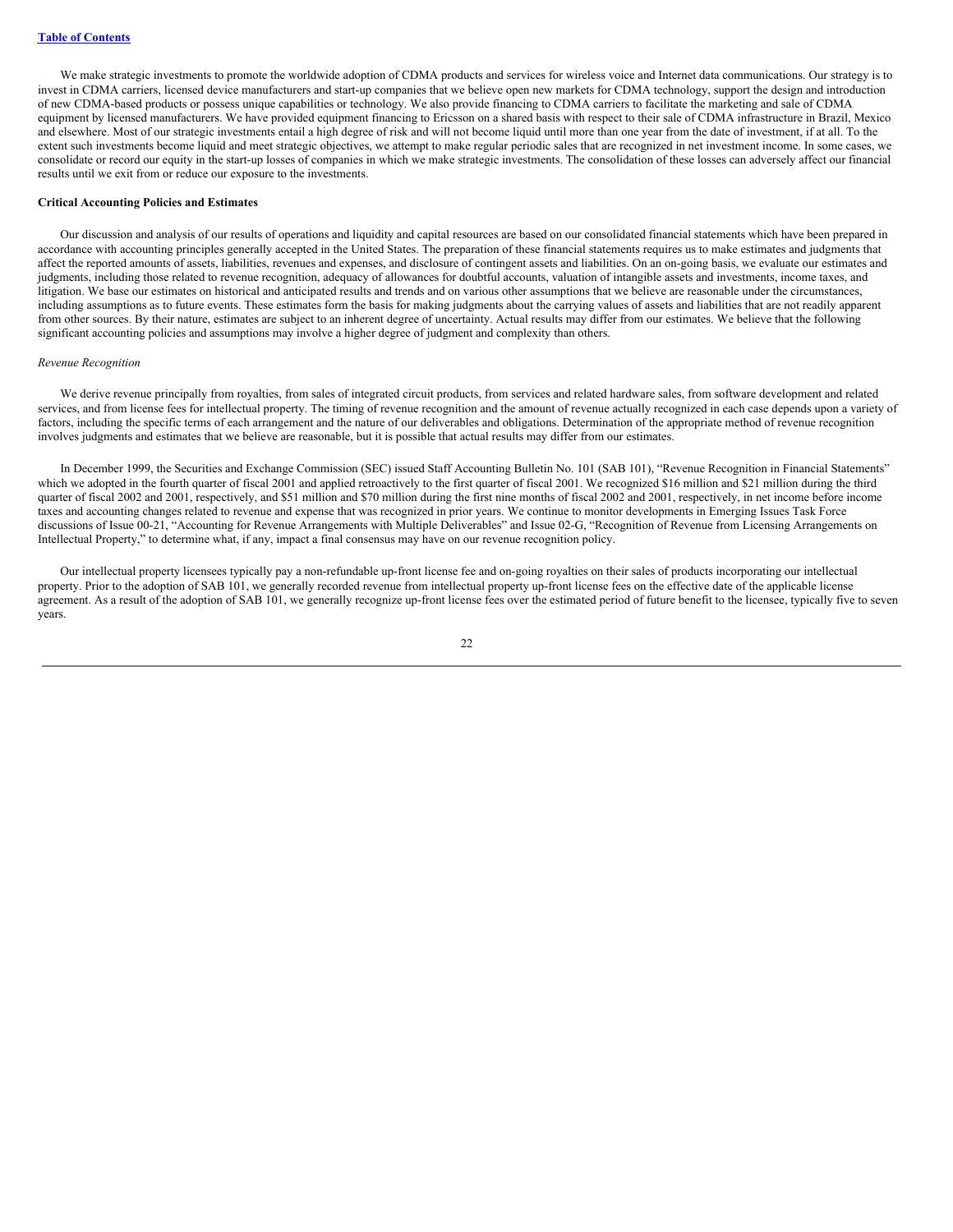We generally recognize royalty revenue as earned when reasonable estimates of such amounts can be made. Certain royalty revenues are accrued based on estimates prior to the reporting of such revenues by our licensees. Estimates of royalty revenues are based on analyses of historical royalty data by licensee, the relationship between the timing of our sales of integrated circuits to our licensees and our licensees' sales of CDMA phones and infrastructure equipment, average sales price forecasts, and current market and economic trends. When our licensees report royalties for which we accrued revenues based on estimates, we adjust revenues for the period in which the reports are received.

We generally record revenue from hardware product sales at the time of shipment, or when title and risk of loss passes to the customer, if later. As a result of the adoption of SAB 101, we recognize revenue and expense from certain OmniTRACS and similar hardware product sales ratably over the shorter of the estimated life of the hardware product or the expected service period, which is typically five years, as the messaging service is considered integral to the functionality of the hardware. Messaging revenue is recorded as earned.

Revenue from providing services is recorded when earned. Revenue from long-term contracts is generally recognized using the percentage-of-completion method, based on costs incurred compared with total estimated costs. The percentage-of-completion method relies on estimates of total expected contract revenue and costs. Revenues and profit are subject to revisions as the contract progresses to completion. Revisions in profit estimates are charged or credited to income in the period in which the facts that give rise to the revision become known. If actual contract costs are greater than expected, reduction of contract profit would be required. Billings on uncompleted contracts in excess of incurred cost and accrued profits are classified as unearned revenue. Estimated contract losses are recognized when determined. If substantive uncertainty related to customer acceptance exists or the contract's duration is relatively short, we use the completed-contract method.

We recognize software license fees when all of the following criteria are met: the written agreement is executed; the software is delivered; the license fee is fixed and determinable; collectibility of the license fee is probable; and vendor-specific objective evidence exists to allocate the total license fee to elements of multiple-element arrangements, including post-contract customer support. When contracts contain multiple elements wherein vendor-specific objective evidence exists for all undelivered elements, we recognize revenue for the delivered elements and defer revenue for the undelivered elements until the remaining obligations have been satisfied. If vendor-specific objective evidence does not exist for all undelivered elements, revenue for the delivered and undelivered elements is deferred until remaining obligations have been satisfied, or if the undelivered element is post-contract customer support, revenue is recognized ratably over the support period. Significant judgments and estimates are made in connection with the recognition of software license revenue, including assessments of collectibility and the fair values of deliverable elements. The amount or timing of our software license revenue may differ as a result of changes in these judgments or estimates.

#### *Adequacy of Allowances for Doubtful Accounts*

We maintain allowances for doubtful accounts for estimated losses resulting from the inability of our customers and entities we have financed to make required payments. We evaluate the adequacy of allowances for doubtful accounts based on analyses of historical bad debts, customer concentrations, customer credit-worthiness, past transaction history with the customer, current economic trends and changes in customer payment terms. If we determine that collection of a fee is not reasonably assured, we defer revenue recognition until collection becomes reasonably assured, which is generally upon receipt of cash. If the financial condition of our customers and entities we have financed were to deteriorate, adversely affecting their ability to make payments, additional allowances would be required.

#### *Valuation of Intangible Assets and Investments*

Our business acquisitions typically result in goodwill and other intangible assets, which affect the amount of future period amortization expense and possible impairment expense that we will incur. The determination of the value of such intangible assets requires management to make estimates and assumptions that affect our

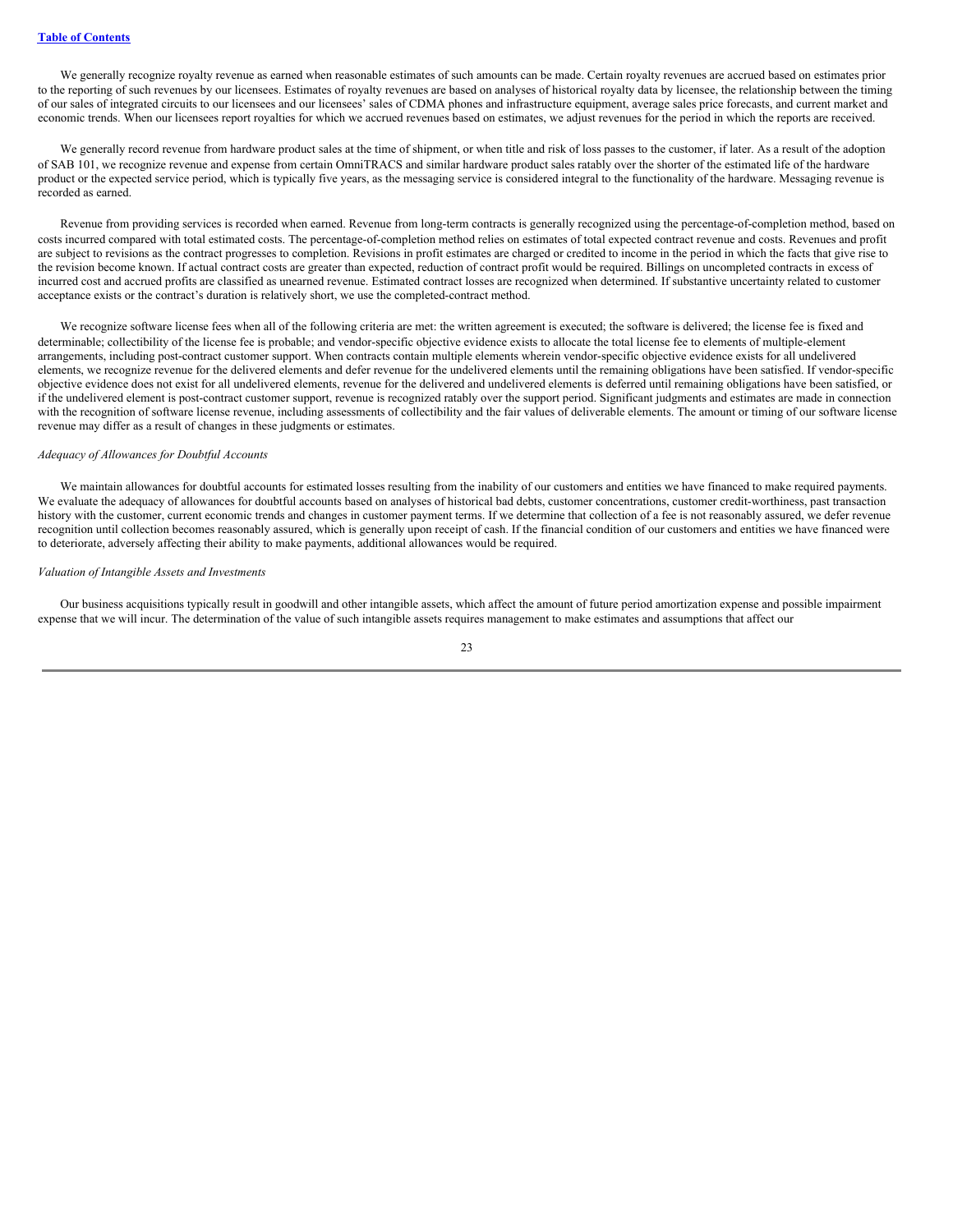consolidated financial statements. We assess potential impairments to intangible assets when there is evidence that events or changes in circumstances indicate that the carrying amount of an asset may not be recovered. Our judgments regarding the existence of impairment indicators and future cash flows related to intangible assets are based on operational performance of our acquired businesses, market conditions and other factors. Future events could cause us to conclude that impairment indicators exist and that goodwill associated with our acquired businesses is impaired. Any resulting impairment loss could have an adverse impact on our results of operations.

We hold minority strategic investments in publicly-traded companies whose share prices may be highly volatile and in private companies whose values are difficult to determine. We record impairment charges when we believe an investment has experienced a decline that is other than temporary. The determination that a decline is other than temporary is subjective and influenced by many factors. Future adverse changes in market conditions or poor operating results of investees could result in losses or an inability to recover the carrying value of the investments, thereby possibly requiring impairment charges in the future. We use the equity method of accounting for certain strategic investments. We rely on unaudited information provided by the investees to record our equity in the investees operating results during the investees' interim periods. Future adjustments to previously reported results of these investees could adversely impact our results of operations.

#### *Income Taxes*

Since we believe it is more likely than not that deductions from future employee stock option exercises will exceed future taxable income, we provide a valuation allowance on substantially all of our net deferred tax assets. We consider estimated future taxable income and on-going tax planning strategies in assessing the need for the valuation allowance.

We record an income tax provision or benefit based on the expected annual effective income tax rate. Significant management judgment is required in determining our provision for income taxes. We estimate annual taxable income, including future deductions from stock option exercises and the amount of R&D tax credits that will be available to us. Future deductions from stock option exercises are affected by stock price volatility. We also consider our ability to reinvest undistributed earnings for non-United States subsidiaries indefinitely in operations outside the United States. Should our actual taxable income, R&D tax credits or deductions from stock option exercises differ from our estimates or should we have to repatriate foreign earnings, we would have to adjust the income tax provision in the period in which the facts that give rise to the revision become known. Our tax provision could also be adversely affected by tax decisions contrary to our treatment of items on our tax return.

#### *Litigation*

We are currently involved in certain legal proceedings. We estimate the range of liability related to pending litigation where the amount and range of loss can be estimated. Where there is a range of loss, we record the minimum estimated liability related to those claims. As additional information becomes available, we assess the potential liability related to our pending litigation and revise our estimates. Revisions in our estimates of the potential liability could materially impact our results of operations.

#### **Strategic Investments and Financing**

#### *Leap Wireless International Inc.*

In February 2000, we purchased 308,000 units of Leap Wireless International Inc.'s (Leap Wireless) senior discount notes with detachable warrants for \$150 million. The notes mature in April 2010 and bear interest at 14.5% payable beginning in 2005. In addition, we hold 489,000 shares of Leap Wireless' stock at June 30, 2002. During the third quarter of fiscal 2002, we determined that declines in the market values of our investments in Leap Wireless were other than temporary. As a result, we recorded \$150 million and \$17 million in other-than-temporary losses on marketable securities for the notes and stock, respectively, during the third quarter of fiscal 2002. We also recorded \$56 million in losses related to changes in the fair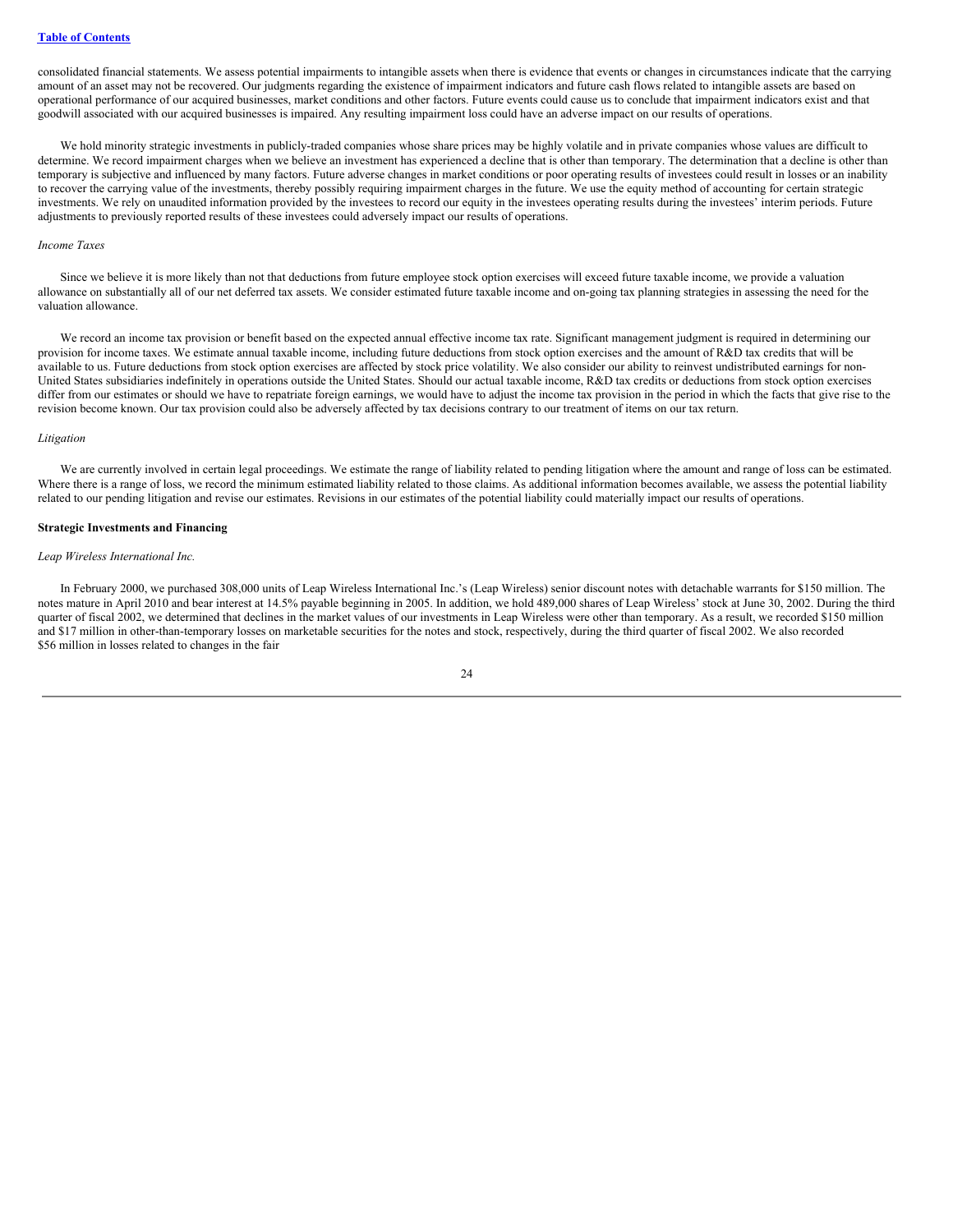#### **Table of [Contents](#page-0-0)**

values of Leap Wireless derivative investments for the first nine months of fiscal 2002. The remaining recorded values of Leap Wireless investments totaled \$17 million at June 30, 2002, including \$3 million in derivative instruments. Under the terms of our senior secured credit facility with Leap Wireless, we are committed to fund up to \$125 million in connection with Leap Wireless' bid for PCS spectrum licenses in the FCC's Auction No. 35. See "Notes to Condensed Consolidated Financial Statements, Note 7 — Commitments and Contingencies."

## *VeloCom, Inc.*

On November 29, 2001, we forgave \$119 million under our debt facility with VeloCom, Inc. (VeloCom), an investor in Vesper Holding. We also converted our remaining \$56 million convertible promissory note into equity securities of VeloCom (the VeloCom exchange) in conjunction with our acquisition of Vesper Holding. The VeloCom exchange increased our equity interest in VeloCom to 49.9%. We use the equity method to account for our investment in VeloCom.

#### *Vesper Holding, Ltd.*

In fiscal 1999, we acquired an approximate 16% ownership interest in Vesper Sao Paulo S.A. and Vesper S.A. (the Vesper Operating Companies). The Vesper Operating Companies were formed by a consortium of investors to provide wireless and wireline telephone services in the northern region of Brazil and in the state of Sao Paulo. In addition, we extended long-term financing to the Vesper Operating Companies related to our financing arrangement with Ericsson. On November 13, 2001, we consummated a series of transactions as part of an overall financial restructuring (the Restructuring) of the Vesper Operating Companies.

Pursuant to the Restructuring, we committed to invest \$266 million, and VeloCom committed to invest \$80 million, in a newly formed holding company called Vesper Holding. Vesper Holding acquired certain liabilities of the Vesper Operating Companies from their vendors for \$135 million and the issuance of warrants to purchase an approximate 7% interest in Vesper Holding, and the vendors released in full any claims that they might have against us, VeloCom, the Vesper Operating Companies and other related parties arising from or related to the acquired liabilities. In a series of related transactions, Vesper Holding agreed to contribute the acquired liabilities to the Vesper Operating Companies in exchange for equity securities and to cancel the contributed liabilities. At June 30, 2002, we directly owned 72% of the issued and outstanding equity of Vesper Holding, and we indirectly owned an additional 11.9% of Vesper Holding through our ownership interest in VeloCom, totaling an 83.9% direct and indirect interest.

The preliminary allocation of the purchase price, based on the estimated fair values of acquired assets and liabilities assumed, reflects \$313 million for property, plant and equipment, \$39 million for licenses, and \$31 million for other intangible assets. We are in the process of finalizing the purchase price allocation and recorded \$5 million in net adjustments reducing property, plant and equipment since the acquisition. We do not anticipate any additional material adjustments to the allocation. Property, plant and equipment are depreciated over useful lives ranging from 2 to 18 years. Licenses and other intangible assets are amortized over their useful lives of 18 years and 3 to 18 years, respectively.

When we obtained the controlling interest in Vesper Holding, Accounting Principles Board Opinion No. 18, "The Equity Method of Accounting for Investments in Common Stock," required that we adjust our prior period results to account for our original 16% ownership interest in the Vesper Operating Companies, predecessors to Vesper Holding, using the equity method of accounting. As a result, the Company recorded \$40 million and \$106 million of equity in losses of investees for the three months and nine months ended July 1, 2001, respectively, and a \$59 million reduction in finance receivables and retained earnings at September 30, 2001. We previously recorded \$107 million in asset impairment charges and other than temporary losses on other investments during the third quarter of fiscal 2001. As a result of the prior period adjustments, net income for the three months and nine months ended July 1, 2001 decreased by \$67 million and \$1 million, respectively.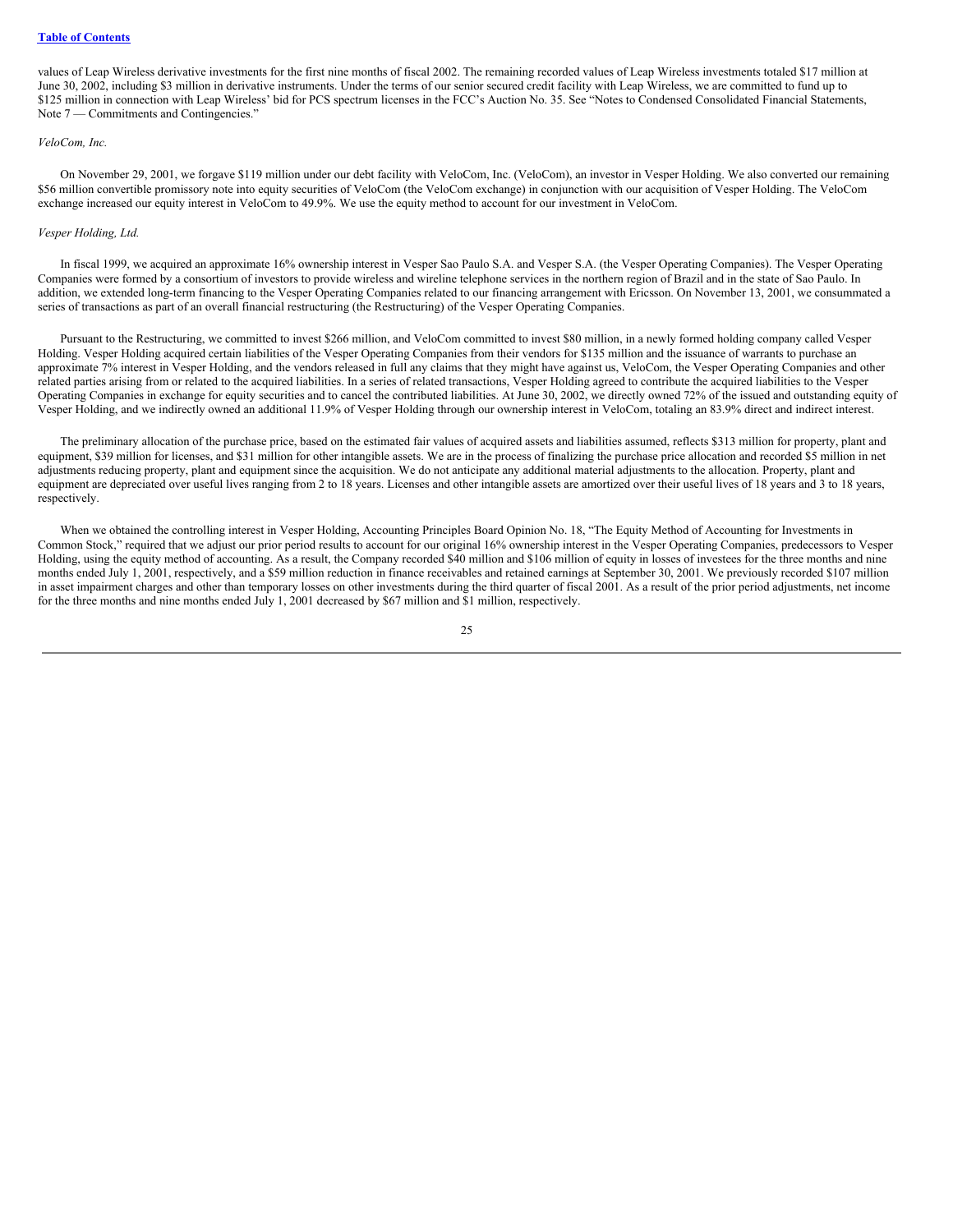The Vesper Operating Companies expect to incur increasing operating losses and negative cash flows from operations through calendar 2003 as they expand operations and enter new markets, even if and after they achieve positive cash flows from operations in the initial operating markets.

## *Pegaso Telecomunicaciones, S.A. de C.V.*

We have a bridge loan facility with Pegaso Comunicaciones y Sistemas S.A. de C.V., a wholly owned subsidiary of Pegaso Telecomunicaciones, S.A. de C.V., a CDMA wireless operating company in Mexico (collectively referred to as Pegaso). The facility was payable in full on October 31, 2001, is in default and is subject to a forbearance agreement. At June 30, 2002, \$413 million was outstanding under the bridge loan facility, net of deferred interest and unearned fees. We stopped recognizing interest on the bridge loan facility effective at the beginning of the fourth fiscal quarter of 2001.

We also have provided equipment and related financing to Pegaso. At June 30, 2002, \$318 million of this financing was outstanding under the equipment loan facility, net of deferred interest and unearned fees, including \$54 million of such financing acquired from Ericsson during the third quarter of fiscal 2002. This financing is currently in default and subject to a forbearance agreement. Pegaso stopped making interest payments on loans outstanding under the equipment loan facility. We stopped recognizing interest on these loans effective at the beginning of the fourth fiscal quarter of 2001.

As a result of a series of agreements signed on January 16, 2002 by and among Pegaso's owners and lenders, including us, we agreed to provide \$65 million of interim financing to Pegaso, including \$5 million in capitalized fees. At June 30, 2002, all \$65 million of this interim financing was outstanding. A Pegaso shareholder purchased a \$25 million participation from us in this financing.

In April 2002, Telefonica Moviles agreed to acquire a 65% controlling interest in Pegaso. The closing of this transaction is dependent on the satisfaction of certain requirements. Regulatory approvals for the sale transaction to Telefonica Moviles have been obtained from COFECO (the Comisión Federal de Competencia of Mexico) with respect to antitrust matters and from CNIE (the Comisión Nacional de Inversiones Extranjeras of Mexico) with regard to foreign ownership matters. Proceedings before COFETEL (the Comisión Federal de Telecomunicaciones of Mexico) and SCT (the Secretaría de Comunicaciones y Transportes of Mexico), the Mexican telecommunications authorities, are still pending. In connection with this acquisition agreement, the interim financing agreement was amended and restated to provide for additional interim financing of up to \$140 million to Pegaso on substantially similar terms as the \$65 million of initial interim financing. A Pegaso shareholder has committed to purchase a participation of up to \$35 million of the first \$100 million of this additional interim financing. At June 30, 2002, \$24 million of this additional interim financing was outstanding, of which \$9 million was purchased as a participation by the Pegaso shareholder.

The \$65 million initial interim financing must be repaid in full on the earlier of (i) the date that is 30 days after the Telefonica Moviles acquisition of 65% of Pegaso closes or (ii) the date that agreement is terminated. Interest is payable at 12% unless these interim loans are paid in full within 30 days of the closing date, in which case no interest will be payable. We have not recognized interest income on this interim financing.

Loans under the \$140 million additional interim financing must be repaid in full on the earlier of (i) the date that is 30 days after the Telefonica Moviles acquisition of 65% of Pegaso closes or (ii) the date that agreement is terminated. The first \$100 million of additional interim loans bears interest at LIBOR, and the remaining \$40 million bears interest at LIBOR plus 1%, in each case if the additional interim financing is repaid in full within 30 days of the closing date; otherwise, these amounts will bear interest at 12% and 20% respectively. We have not recognized interest income on this additional interim financing.

If and when the Telefonica Moviles acquisition of 65% of Pegaso closes, we expect to receive approximately \$430 million to \$445 million in satisfaction of the bridge loan facility within 60 days of the close. We would be required to use approximately \$140 million of these proceeds to purchase outstanding vendor debt owed by Pegaso to other lenders. The remaining vendor debt due to us, including the equipment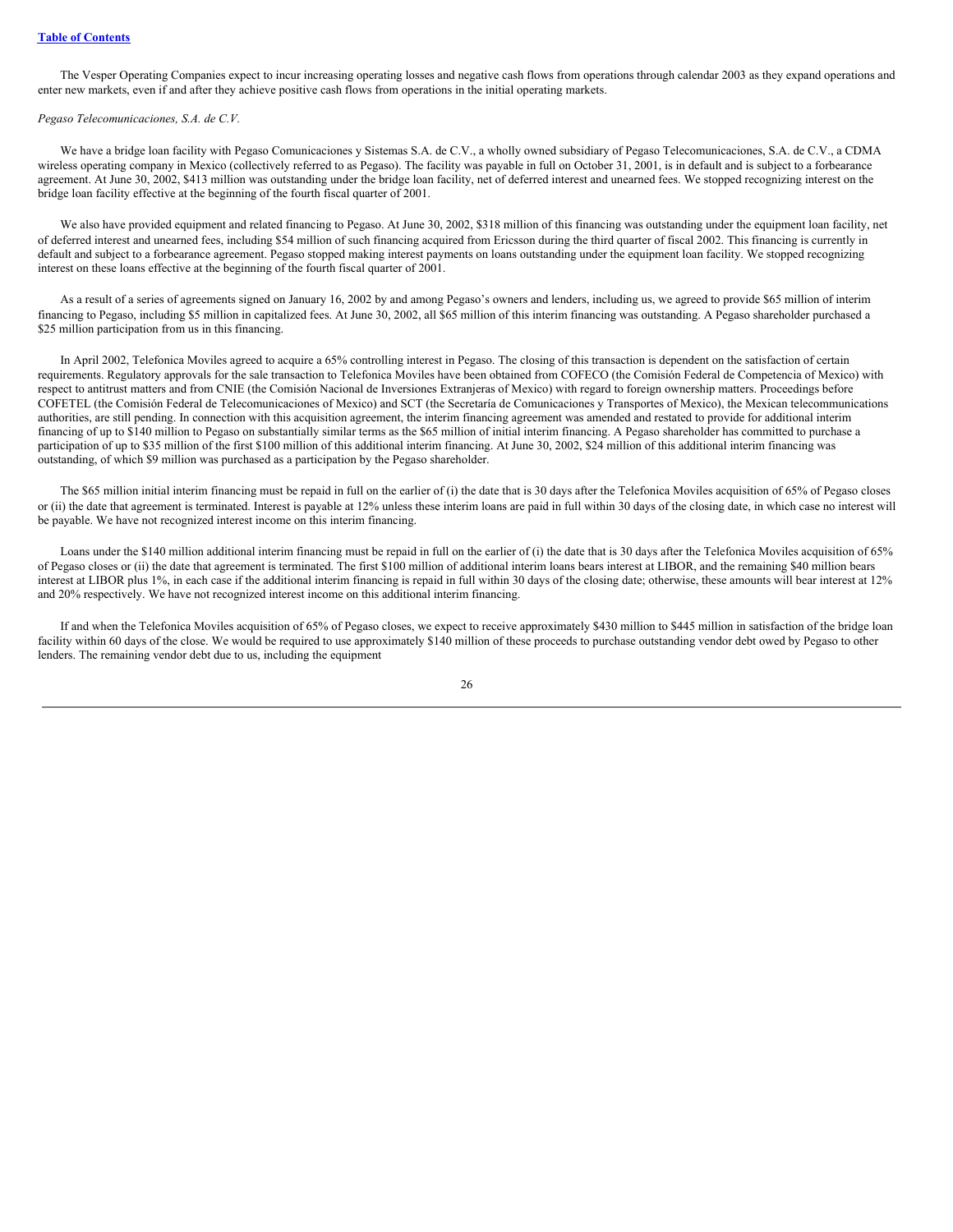loan and related financing, will be payable through 2008 and will bear interest at LIBOR plus 1% for two years, LIBOR plus 3% for the next two years and LIBOR plus 6% thereafter.

Our aggregate commitment to provide additional long-term financing to Pegaso under its arrangements with Ericsson remains unchanged at \$105 million, subject to Pegaso or a new buyer meeting certain conditions. We had \$5 million in other financing commitments to Pegaso as of June 30, 2002.

Pegaso is at an early stage of development and, if it remains independent, may not be able to compete successfully. Competitors in Mexico have greater financial resources and more established operations than Pegaso. As is normal for early stage wireless operators, Pegaso is experiencing significant losses and negative cash flows from operations. Based on current information and available evidence, we believe that the sale transaction to Telefonica Moviles will likely be consummated and that, as a result, we will ultimately be able to collect all recorded amounts. The ability of Pegaso's owners and lenders to complete the sale transaction is uncertain. Failure to complete the sale transaction could have a material adverse effect on our operating results and financial condition.

#### **Third Quarter of Fiscal 2002 Compared to Third Quarter of Fiscal 2001**

Total revenues for the third quarter of fiscal 2002 were \$771 million, compared to \$657 million for the third quarter of fiscal 2001. Total revenues for the third quarter of fiscal 2002 included \$49 million related to the consolidation of Vesper Holding effective in November 2001 and \$3 million related to the Globalstar business. Total revenues for the third quarter of fiscal 2001 included \$24 million related to Globalstar. Starting in fiscal 2001, we stopped recognizing revenue related to Globalstar until cash payment is received. Excluding Vesper Holding and Globalstar, total revenues increased by \$86 million, primarily due to an increase in revenues from sales of integrated circuits, an increase in revenues from royalties in the QTL segment and software development revenues related to the Qchat licensing agreement.

Cost of revenues for the third quarter of fiscal 2002 was \$288 million, compared to \$236 million for the third quarter of fiscal 2001. Cost of revenues for the third quarter of fiscal 2002 included \$51 million related to the consolidation of Vesper Holding and \$2 million related to our continuing obligation to Globalstar. Cost of revenue for the third quarter of fiscal 2001 included \$20 million related to Globalstar. Excluding Vesper Holding and Globalstar, cost of revenues as a percentage of revenues was 33% for the third quarter of fiscal 2002, compared to 34% for the third quarter of fiscal 2001. The margin improvement in the third quarter of fiscal 2002 is primarily due to the change in product mix toward the higher end devices utilizing our 3G CDMA2000 1X integrated circuits products and the increase in revenues from royalties in the QTL segment. Cost of revenues as a percentage of revenues may fluctuate in future quarters depending on the mix of products sold and services provided, royalties and license fees earned, competitive pricing, new product introduction costs and other factors.

For the third quarter of fiscal 2002, research and development expenses were \$118 million or 15% of revenues, compared to \$107 million or 16% of revenues for the third quarter of fiscal 2001. The dollar increase in research and development expenses was primarily due to increased integrated circuit product initiatives to support high-speed wireless Internet access and multimode, multi-band, multi-network products including cdmaOne, CDMA2000 1X/1xEV-DO, GSM/ GPRS, WCDMA and position location technologies and an increase in QWBS research and development initiatives.

For the third quarter of fiscal 2002, selling, general and administrative expenses were \$152 million or 20% of revenues, compared to \$104 million or 16% of revenues for the third quarter of fiscal 2001. Selling, general and administrative expenses for the third quarter of fiscal 2002 included \$43 million related to the consolidation of Vesper Holding. Excluding Vesper Holding, selling, general, and administrative expenses of \$110 million comprised 15% of revenues. The dollar increase was primarily due to expenses related to the BREW Developers' Conference and international business development, partially offset by a reduction in bad debt expense.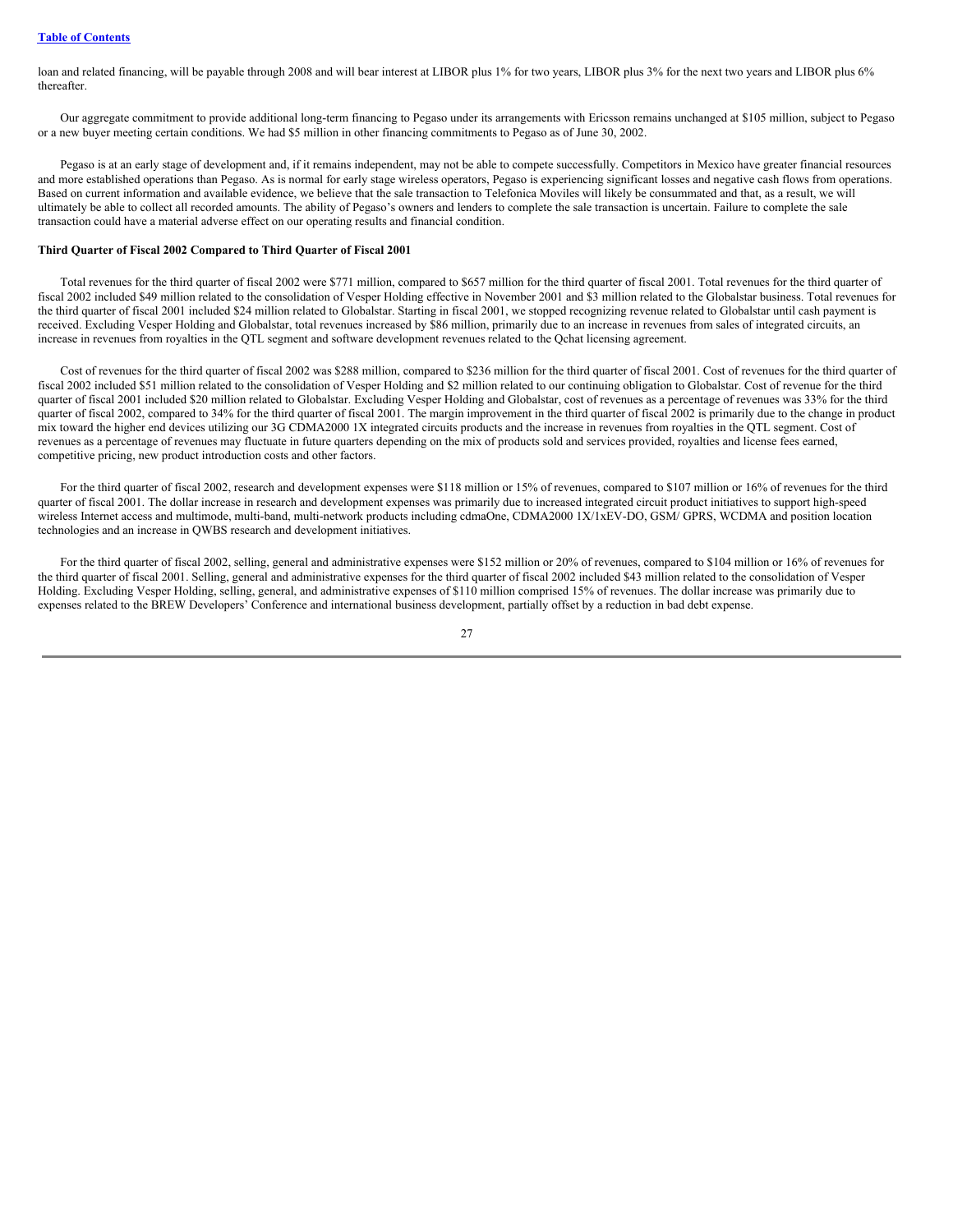Amortization of goodwill and other acquisition-related intangible assets were \$65 million for the third quarter of fiscal 2002, compared to \$65 million in the third quarter of fiscal 2001. Amortization charges are primarily related to the acquisition of SnapTrack in March 2000.

For the third quarter of fiscal 2002, there were no asset impairment and related charges compared to \$1 million of credits in the third quarter of fiscal 2001. Asset impairment related credits during the third quarter of fiscal 2001 were comprised primarily of adjustments to certain reserves related to the Globalstar business.

For the third quarter of fiscal 2002, other operating expenses were \$9 million, compared to \$6 million of credits in the third quarter of fiscal 2001. Other operating expenses during the third quarter of fiscal 2002 resulted from the write down of a note receivable from a development stage CDMA carrier. Other operating credits during the third quarter of fiscal 2001 were related to a clarification of a prior arbitration decision made against us.

Interest expense was \$9 million for the third quarter of fiscal 2002, primarily related to the \$125 million long-term debt of Vesper Holding included in other current and noncurrent liabilities.

Net investment expense was \$184 million for the third quarter of fiscal 2002 compared to \$40 million for the third quarter of fiscal 2001. The change was primarily comprised as follows (in millions):

|                                                                 | <b>Three Months Ended</b> |                     |         |  |
|-----------------------------------------------------------------|---------------------------|---------------------|---------|--|
|                                                                 | <b>June 30,</b><br>2002   | July 1,<br>2001     | Change  |  |
| Interest income:                                                |                           |                     |         |  |
| Corporate                                                       | S.<br>28                  | <sup>\$</sup><br>25 | S<br>3  |  |
| QSI                                                             | 3                         | 41                  | (38)    |  |
| Net realized gains (losses) on investments:                     |                           |                     |         |  |
| Corporate                                                       | ш                         |                     |         |  |
| <b>OSI</b>                                                      | (9)                       | 12                  | (21)    |  |
| Other-than-temporary losses on marketable securities            | (168)                     |                     | (168)   |  |
| Other-than-temporary losses on other investments                | (6)                       | (36)                | 30      |  |
| Change in fair values of derivative instruments                 | (27)                      | (33)                | 6       |  |
| Minority interest in loss (income) of consolidated subsidiaries | 15                        | (1)                 | 16      |  |
| Equity in losses of investees                                   | (21)                      | (49)                | 28      |  |
|                                                                 |                           |                     |         |  |
|                                                                 | (184)                     | \$ (40)             | \$(144) |  |

The increase in interest income on corporate cash and marketable securities was a result of higher average cash and marketable securities balances. The decline in QSI interest income was a result of the cessation of interest income recognition on Pegaso debt facilities starting in the fourth fiscal quarter of fiscal 2001 and on Leap Wireless bonds starting in the third quarter of fiscal 2002. The other-than-temporary losses on marketable securities during the third quarter of fiscal 2002 related to our investments in Leap Wireless. The change in fair values of derivative instruments primarily results from movements in the price of Leap Wireless stock, which affects the fair value of our warrants to acquire Leap Wireless stock. Equity in losses of investees decreased as a result of the consolidation of Vesper Holding effective November 13, 2001, as these losses are now included in operations.

Income tax benefit was \$40 million for the third quarter of fiscal 2002 compared to income tax expense of \$184 million for the third quarter of fiscal 2001. The annual effective tax rate is estimated to be 27% for fiscal 2002, compared to the negative 3% annual effective tax rate estimated during the third quarter of fiscal 2001. Income tax benefit was recorded in the third quarter of 2002 to reduce the tax provision for losses in the third quarter and to reflect the change in the estimated year-end rate from 36% to 27%. The current estimated tax rate is lower than the tax rate estimated in the second quarter primarily because of a reduction in estimated year-end losses of foreign subsidiaries for which it is more likely than not we will receive no benefit and an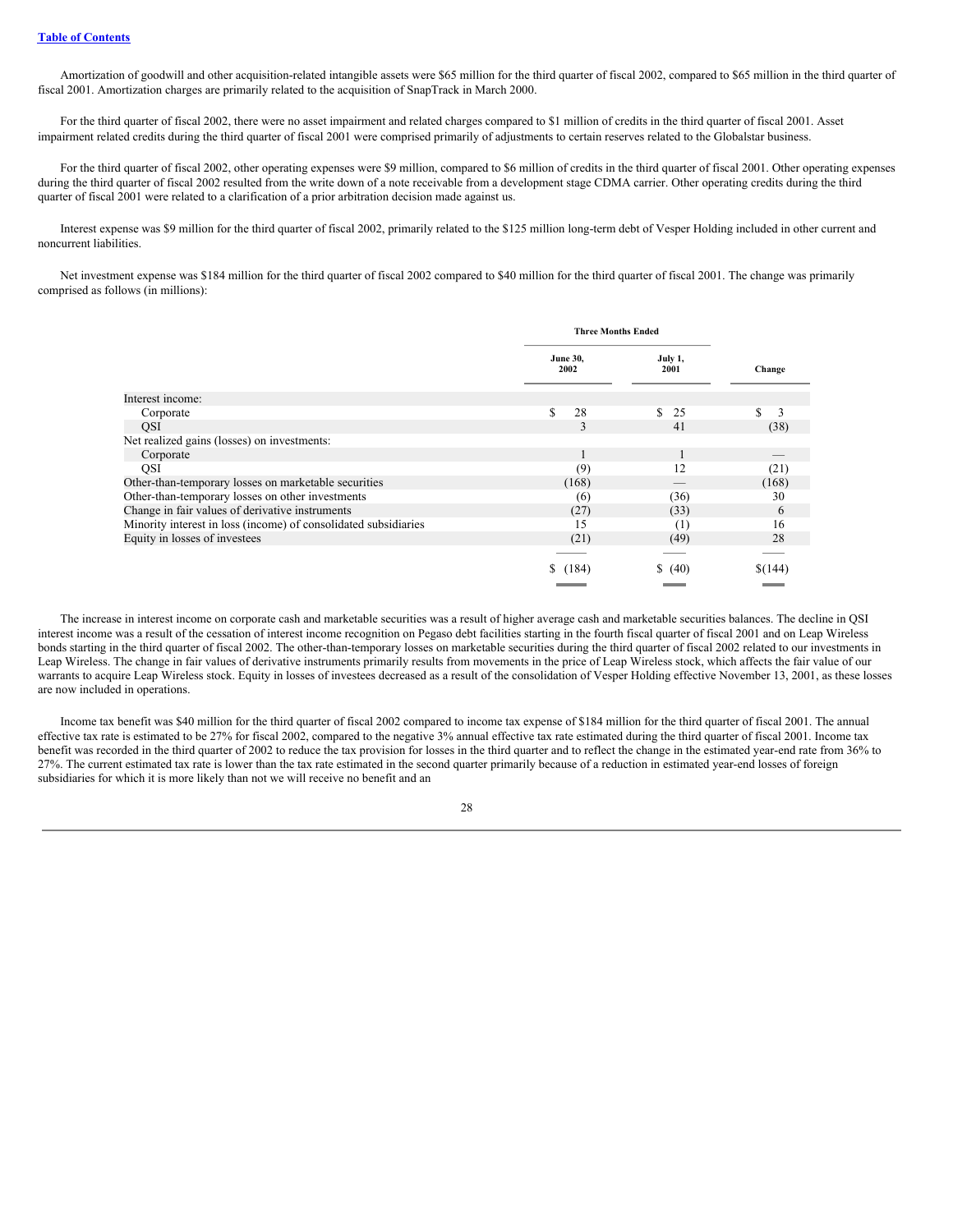increase in the partial reversal of the deferred tax valuation allowance that was previously charged to expense. Income tax expense of \$184 million was recorded in the third quarter of 2001 as a result of a change in the expected annual effective tax rate to negative 3% from 45% estimated in the second quarter of fiscal 2001.

#### **First Nine Months of Fiscal 2002 Compared to First Nine Months of Fiscal 2001**

Total revenues for the first nine months of fiscal 2002 were \$2,166 million, compared to \$2,029 million for the first nine months of fiscal 2001. Total revenues for the first nine months of fiscal 2002 included \$91 million related to the consolidation of Vesper Holding effective in November 2001 and \$8 million related to the Globalstar business. Total revenues for the first nine months of fiscal 2001 included \$50 million related to Globalstar. Excluding Vesper Holding and Globalstar, total revenues increased by \$88 million. Revenues increased primarily due to the change in product mix toward the higher end devises utilizing our 3G CDMA2000 1X integrated circuits products, software development revenues related to the Qchat licensing agreement and an increase in revenues from royalties in the QTL segment. We shipped approximately 45 million MSM integrated circuits, consistent with the 45 million shipped in the first nine months of fiscal 2001. Revenues from royalties paid by third parties were \$517 million in the first nine months of fiscal 2002, compared to \$503 million in the first nine months of fiscal 2001. Revenues from Samsung Electronics Company (Samsung), Kyocera Wireless Corp. and LG Electronics, Inc., customers of both QCT and QTL, comprised an aggregate of 16%, 14% and 11% of total consolidated revenues, respectively, in the first nine months of fiscal 2002.

Cost of revenues for the first nine months of fiscal 2002 was \$825 million, compared to \$794 million for the first nine months of fiscal 2001. Cost of revenues for the first nine months of fiscal 2002 included \$133 million related to the consolidation of Vesper Holding and \$8 million related to our on-going obligation to Globalstar. Cost of revenues for the first nine months of fiscal 2001 included \$116 million related to Globalstar. Excluding Vesper Holding and Globalstar, cost of revenues as a percentage of revenues was 33% for the first nine months of fiscal 2002 compared to 34% for the first nine months of fiscal 2001. The margin improvement in the first nine months of fiscal 2002 is primarily due to the change in product mix toward the higher end device utilizing our CDMA2000 1X integrated circuits products. Cost of revenues as a percentage of revenues may fluctuate in future quarters depending on the mix of products sold and services provided, royalties and license fees earned, competitive pricing, new product introduction costs and other factors.

For the first nine months of fiscal 2002, research and development expenses were \$342 million or 16% of revenues, compared to \$300 million or 15% of revenues for the first nine months of fiscal 2001. The dollar and percentage increases in research and development expenses were primarily due to increased integrated circuit product initiatives to support high-speed wireless Internet access and multimode, multi-band, multi-network products including cdmaOne, CDMA2000 1X/1xEV-DO, GSM/GPRS, WCDMA and position location technologies and an increase in QWBS research and development initiatives, partially offset by a reduction of support efforts related to the Globalstar business.

For the first nine months of fiscal 2002, selling, general and administrative expenses were \$377 million or 17% of revenues, compared to \$271 million or 13% of revenues for the first nine months of fiscal 2001. Selling, general and administrative expenses for the first nine months of fiscal 2002 included \$69 million related to the consolidation of Vesper Holding. Excluding Vesper Holding, selling, general and administrative expenses comprised 15% of revenues. The dollar increase was primarily due to increased headcount for our support and marketing efforts related to the BREW application development platform and increases in marketing expenses related to the expansion of our integrated circuit customer base, partially offset by a reduction in bad debt expense.

Amortization of goodwill and other acquisition-related intangible assets was \$192 million for the first nine months of fiscal 2002, compared to \$191 million in the first nine months of fiscal 2001. Amortization charges are primarily related to the acquisition of SnapTrack in March 2000.

For the first nine months of fiscal 2002, there were no asset impairment and related charges compared to \$472 million of such charges in the first nine months of fiscal 2001. Asset impairment and related charges

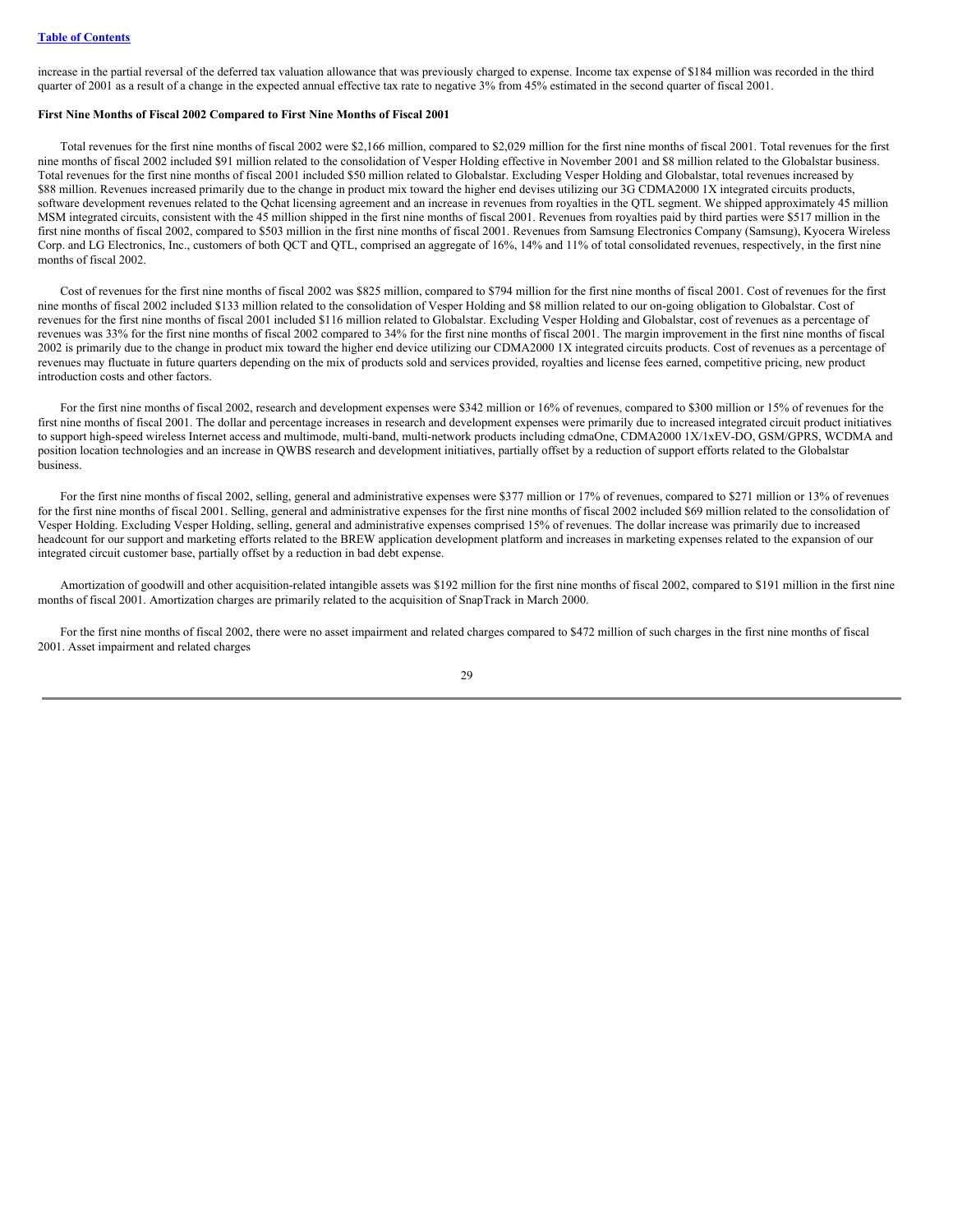during the first nine months of fiscal 2001 were comprised primarily of charges resulting from management's determination that certain assets related to the Globalstar business were impaired.

For the first nine months of fiscal 2002, other operating expenses were \$9 million compared to \$63 million in the first nine months of fiscal 2001. Other operating expenses during the first nine months of fiscal 2002 resulted from the write down of note receivable from a development stage CDMA carrier. Other operating expense in the first nine months of fiscal 2001 was related to an arbitration decision made against us.

Interest expense was \$17 million for the first nine months of fiscal 2002, compared to \$10 million for the first nine months fiscal 2001. Interest expense for the first nine months of fiscal 2002 was primarily related to the \$125 million long-term debt of Vesper Holding included in other current and non-current liabilities. Interest expense for the first nine months of fiscal 2001 was primarily related to interest charges resulting from the arbitration decision made against us.

Net investment expense was \$171 million for the first nine months of fiscal 2002 compared to \$238 million for the first nine months of fiscal 2001. The change was primarily comprised as follows (in millions):

|                                                                 | <b>Nine Months Ended</b> |                      |         |  |
|-----------------------------------------------------------------|--------------------------|----------------------|---------|--|
|                                                                 | <b>June 30,</b><br>2002  | July 1,<br>2001      | Change  |  |
| Interest income:                                                |                          |                      |         |  |
| Corporate                                                       | S<br>75                  | <sup>\$</sup><br>108 | \$ (33) |  |
| <b>QSI</b>                                                      | 21                       | 97                   | (76)    |  |
| Net realized gains (losses) on investments:                     |                          |                      |         |  |
| Corporate                                                       | 3                        | 11                   | (8)     |  |
| <b>QSI</b>                                                      | (4)                      | 53                   | (57)    |  |
| Other-than-temporary losses on marketable securities            | (170)                    | (147)                | (23)    |  |
| Other-than-temporary losses on other investments                | (14)                     | (46)                 | 32      |  |
| Change in fair values of derivative investments                 | (56)                     | (181)                | 125     |  |
| Minority interest in loss (income) of consolidated subsidiaries | 34                       | (2)                  | 36      |  |
| Equity in losses of investees                                   | (60)                     | (131)                | 71      |  |
|                                                                 |                          |                      |         |  |
|                                                                 | \$(171)                  | $$^{(238)}$          | -67     |  |
|                                                                 |                          |                      |         |  |

The decline in interest income on corporate cash and marketable securities was a result of lower interest rates. The decline in QSI interest income was a result of the cessation of interest income recognition on Pegaso debt facilities starting in the fourth fiscal quarter of fiscal 2001 and on Leap Wireless bonds starting in the third quarter of fiscal 2002. The other-than-temporary losses on marketable securities during the first nine months of fiscal 2002 primarily related to our investments in Leap Wireless. The change in fair values of derivative instruments primarily results from movements in the price of Leap Wireless stock, which affects the fair values of our warrants to acquire Leap Wireless stock. Equity in losses of investees decreased as a result of the consolidation of Vesper Holding effective November 13, 2001, as these losses are now included in operations.

For the first nine months of fiscal 2002, there were no other non-operating charges compared to \$176 million of such charges in the first nine months of fiscal 2001. Other non-operating charges in the first nine months of fiscal 2001 were primarily comprised of a \$120 million write-down of the note receivable from VeloCom and a \$57 million write-down of the recorded values of a note receivable from Globalstar and warrants to acquire partnership interests in Globalstar to their estimated fair values.

Income tax expense was \$63 million for the first nine months of fiscal 2002, compared to a benefit of \$2 million for the first nine months of fiscal 2001. The annual effective tax rate is estimated to be 27% for fiscal 2002, compared to the negative 3% annual effective tax rate estimated during the third quarter of fiscal 2001. The estimated annual effective tax rate for fiscal 2002 is lower than the statutory rate due to the reduction of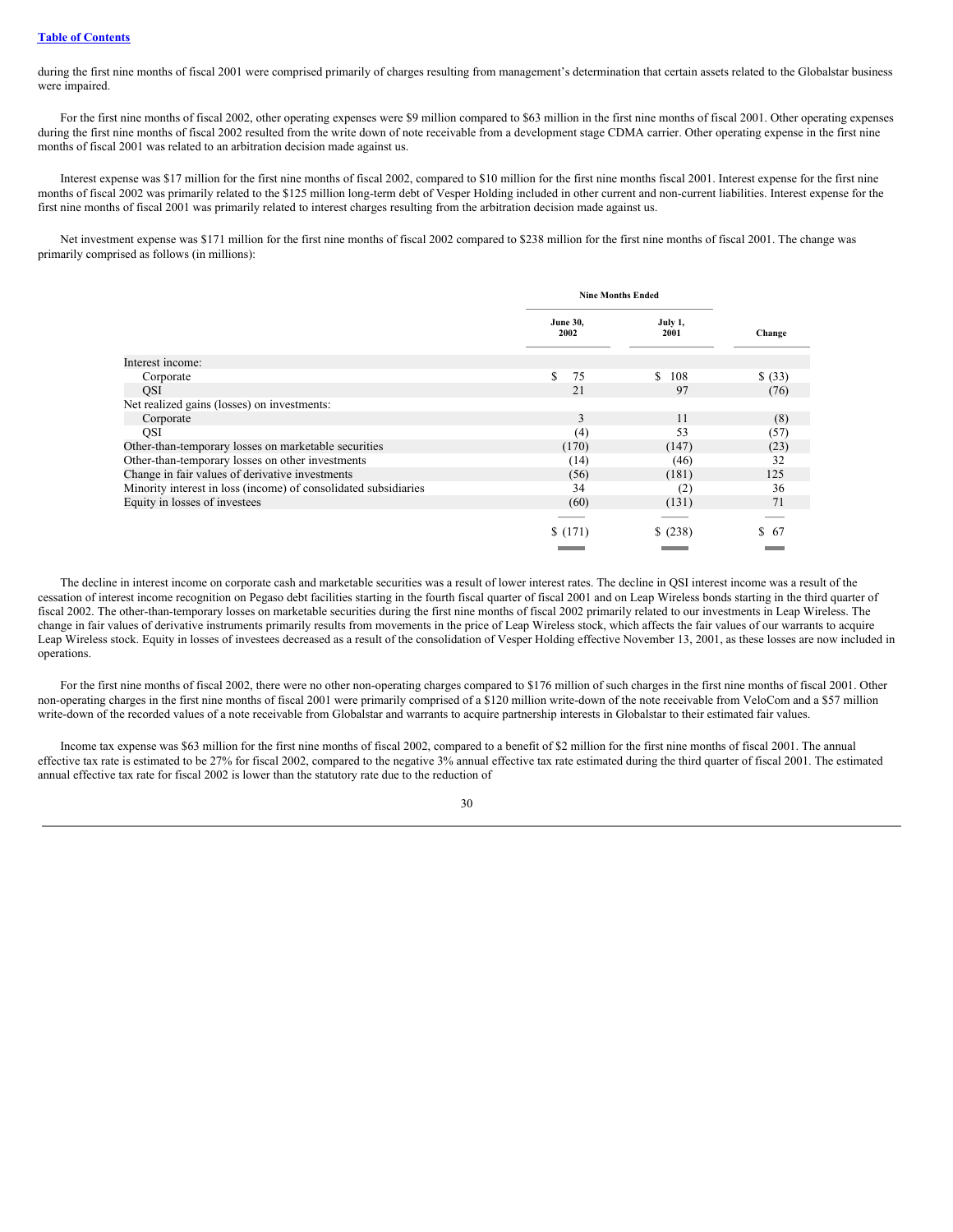deferred tax assets and the related valuation allowance that was previously charged to tax expense, partially offset by foreign losses for which we are not recording a tax benefit. The actual effective tax rate for fiscal 2001 was negative 25%. The fiscal 2001 effective tax rate was the result of pre-tax losses for which no tax benefit was recorded and foreign tax expense. The expected annual effective tax rate on profits for fiscal 2002 cannot be meaningfully compared to the effective tax rate on losses for the prior fiscal year.

We recorded an \$18 million loss, net of taxes, in fiscal 2001 as the net cumulative effect of changes in accounting principle at September 30, 2000. The cumulative effect of the adoption of SAB 101 was a \$147 million loss, net of taxes, offset by a \$129 million gain, net of taxes, resulting from the cumulative effect of the adoption of FAS 133. The gain resulting from the adoption of FAS 133 related primarily to the unrealized gain on a warrant to purchase 4,500,000 shares of Leap Wireless common stock issued to us in connection with our spin-off of Leap Wireless in September 1998.

#### **Our Segment Results for the Third Quarter of Fiscal 2002 Compared to Third Quarter of Fiscal 2001**

The following should be read in conjunction with the third quarter financial results of fiscal 2002 for each reporting segment. See "Notes to Condensed Consolidated Financial Statements — Note 6 — Segment Information."

## *QUALCOMM CDMA Technologies Segment (QCT)*

QCT segment revenues for the third quarter of fiscal 2002 were \$404 million compared to \$333 million for the third quarter of fiscal 2001. Earnings before taxes for the third quarter of fiscal 2002 were \$118 million compared to \$71 million for the third quarter of fiscal 2001. Revenues and earning before taxes increased primarily due to an increase in unit shipments of MSM integrated circuits and the effect of the change in product mix toward the higher end devices utilizing our 3G CDMA2000 1X products. Approximately 16 million MSM integrated circuits were shipped during the third quarter of fiscal 2002, compared to 14 million for the third quarter of fiscal 2001. Research and development and selling and marketing expenses were higher for the third quarter of fiscal 2002 as compared to the year ago period primarily associated with new integrated circuit product and technology initiatives to support high-speed wireless Internet access and multi-band, multi-mode, multi-network, products including cdmaOne, CDMA2000 1X/1xEV-DO, GSM/ GPRS, WCDMA and position location technologies. QCT inventories increased by 26% during the third quarter of fiscal 2002 primarily as a result of anticipated future demand for 1X products.

#### *QUALCOMM Technology Licensing Segment (QTL)*

QTL segment revenues for the third quarter of fiscal 2002 were \$199 million compared to \$180 million for the third quarter of fiscal 2001. Revenues from royalties paid by third party licensees were \$168 million in the third quarter of fiscal 2002, compared to \$154 million in the third quarter of fiscal 2001. Revenues from license fees were \$14 million in third quarter of fiscal 2002, compared to \$13 million in the third quarter of fiscal 2001. Earnings before taxes for the third quarter of fiscal 2002 were \$174 million compared to \$153 million for the third quarter of fiscal 2001. The increase in revenues and earnings before taxes was primarily due to an increase in sales of CDMA products by licensees resulting from higher demand for CDMA products across all major regions of CDMA deployment, with the exception of Latin America which has been impacted by the economic downturn in that market. During the first nine months of fiscal 2002, revenue from royalties paid by third party licensees was \$517 million, compared to \$503 million during the first nine months of fiscal 2001. During the three months and nine months ended June 30, 2002, we recognized \$2 million and \$4 million, respectively, in revenue related to equity received as consideration for license fees.

#### *QUALCOMM Wireless & Internet Segment (QWI)*

QWI segment revenues for the third quarter of fiscal 2002 were \$110 million compared to \$104 million for the third quarter of fiscal 2001. Losses before taxes for the third quarter of fiscal 2002 were \$3 million compared to earnings before taxes of \$5 million for the third quarter of fiscal 2001. Revenues increased primarily due to an increase in software development and services revenues related to our BREW products and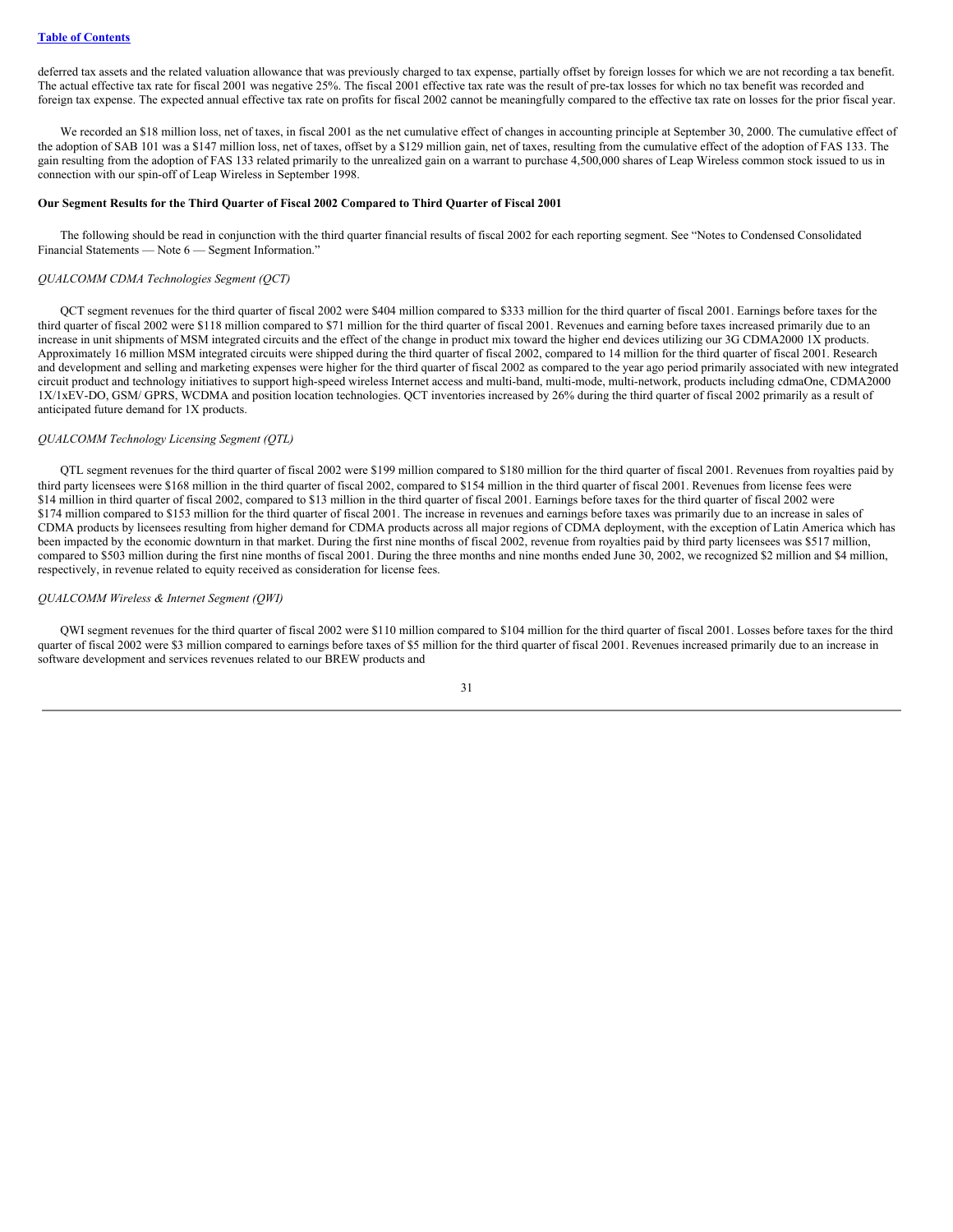Qchat licensing agreement. Earnings before taxes decreased primarily due to our development, support and marketing efforts related to the BREW application development platform and an increase in QUALCOMM Wireless Business Solutions research and development expenditures. We shipped approximately 12,000 OmniTRACS and other related communications systems during the third quarter of fiscal 2002, compared to approximately 11,000 in the third quarter of fiscal 2001.

#### *QUALCOMM Strategic Initiatives (QSI)*

QSI segment revenues for the third quarter of fiscal 2002 were \$49 million, primarily related to the consolidation of Vesper Holding. QSI segment losses before taxes for the third quarter of fiscal 2002 were \$285 million compared to \$186 million for the third quarter of fiscal 2001. The increase in losses was primarily due to \$194 million in charges related to Leap Wireless investments, including \$167 million in other-than-temporary losses on Leap Wireless marketable securities and \$27 million in losses related to changes in the fair values of Leap Wireless warrants. During the third quarter of fiscal 2002, QSI recorded a \$35 million loss, net of minority interest, due to the consolidation of Vesper Holding and \$7 million of equity losses in VeloCom, as compared with \$40 million of equity losses for the Vesper Operating Companies in the third quarter of fiscal 2001. In addition, QSI realized a \$38 million decrease in interest income and \$9 million in realized losses on marketable securities, as compared to \$12 million in realized gains in the third quarter of fiscal 2001, the effect of which was partially offset by a \$30 million decrease in other-than-temporary losses on other investments. During the third quarter of fiscal 2001, we recorded a \$120 million charge to write down a note receivable from VeloCom to its fair value.

## **Liquidity and Capital Resources**

Cash and cash equivalents and marketable securities were \$2,825 million at June 30, 2002, an increase of \$245 million from September 30, 2001. The increase during the first nine months of fiscal 2002 was primarily the result of \$519 million in cash provided by operating activities, \$103 million in net proceeds from the issuance of common stock under our stock option and employee stock purchase plans and \$10 million in proceeds received from Vesper Holding's minority interest shareholders, partially offset by \$290 million in cash used for other investments and acquisitions and \$108 million in capital expenditures. We expect Vesper Holding to require approximately \$25 to \$35 million in cash funding through the end of fiscal 2002.

Accounts receivable increased by 8% during the third quarter of fiscal 2002. The increase in accounts receivable was primarily due to higher revenues and the timing of cash receipts for royalty receivables, partially offset by a net increase in Vesper Holding receivables. Excluding Vesper Holding receivables days sales were 66 days at June 30, 2002 compared to 61 days at March 31, 2002. The change in days sales is consistent with the increase in revenue and the resultant increase in accounts receivable balances.

We believe our current cash and cash equivalents, marketable securities and cash generated from operations will satisfy our expected working and other capital requirements for the foreseeable future based on current business plans, including investments in other companies and other assets to support the growth of our business, financing for customers of CDMA infrastructure products in accordance with the agreement with Ericsson, financing under agreements with CDMA telecommunications carriers, and other commitments. We intend to continue our strategic investment activities to promote the worldwide adoption of CDMA products and the growth of CDMAbased wireless data and wireless Internet products and solutions. As part of these investment activities, we may provide financing to facilitate the marketing and sale of CDMA equipment by authorized suppliers. In the event additional needs for cash arise, we may raise additional funds from a combination of sources including potential debt and equity issuance.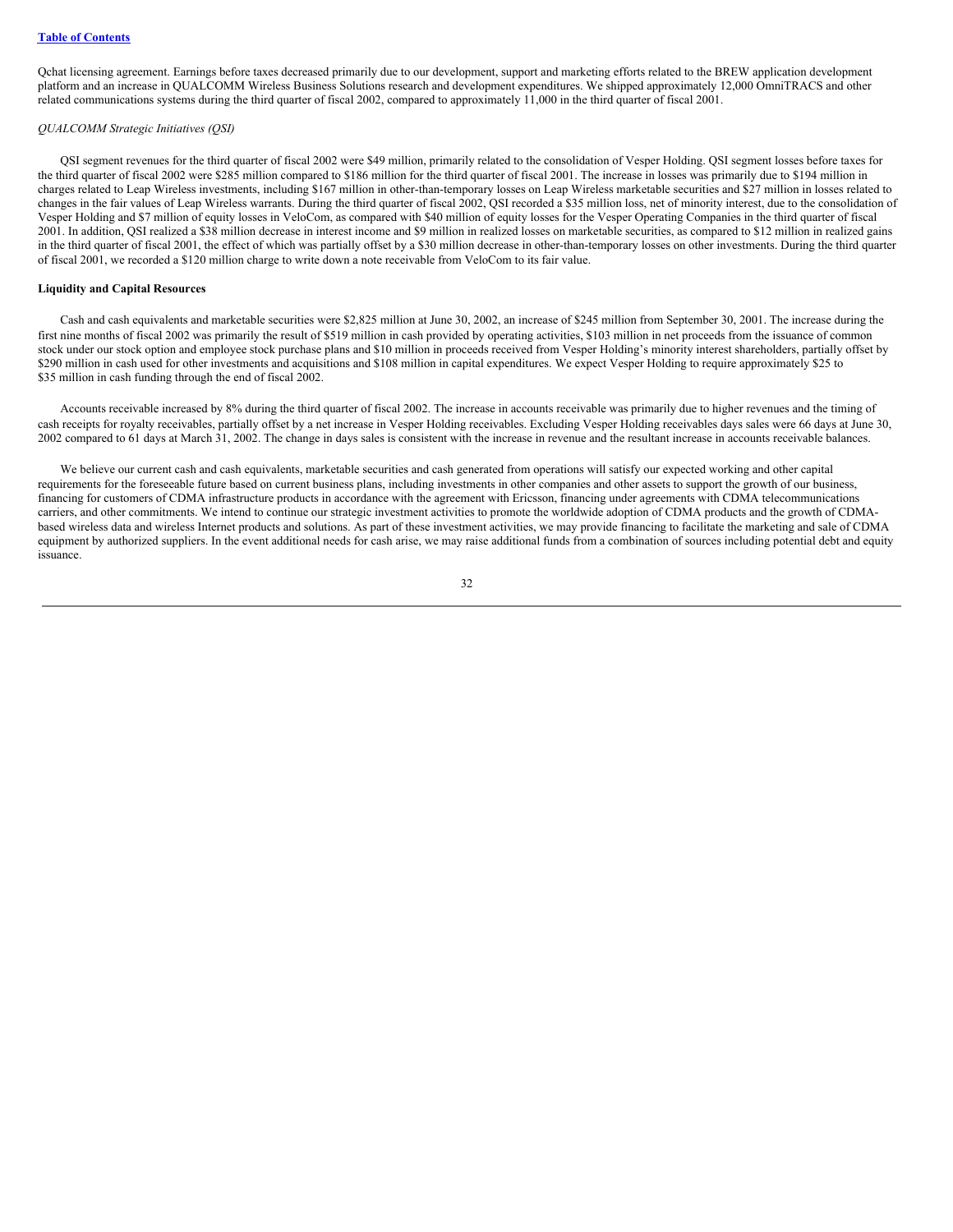#### **Table of [Contents](#page-0-0)**

#### At June 30, 2002, our outstanding commitments included (in millions):

| Long-term financing under Ericsson arrangement (excluding Pegaso)    | \$368 |
|----------------------------------------------------------------------|-------|
| Senior credit facility with Leap Wireless                            | 125   |
| Pegaso:                                                              |       |
| Commitment to acquire long-term financing to be provided by Ericsson | 105   |
| Additional interim funding                                           | 89    |
| Other                                                                | 5     |
| Equity investments:                                                  |       |
| Inquam                                                               | 49    |
| Other                                                                | 32    |
| Other debt commitments                                               | 13    |
|                                                                      |       |
| Total debt and equity commitments                                    | 786   |
| Long-term purchase commitments                                       | 72    |
| Operating leases                                                     | 136   |
| Other                                                                | 3     |
|                                                                      |       |
| Total                                                                | \$997 |
|                                                                      |       |

Information regarding our long-term purchase commitments is provided in the Consolidated Financial Statements for the fiscal year ended September 30, 2001. See "Notes to Consolidated Financial Statements, Note 11 — Commitments and Contingencies". Information regarding our operating leases at June 30, 2002 is provided in the Notes to the Condensed Consolidated Financial Statements. See "Notes to Condensed Consolidated Financial Statements, Note 7 — Commitments and Contingencies."

Commitments to extend long-term financing to certain CDMA customers of Ericsson totaled approximately \$473 million. The commitment to fund \$346 million of this amount expires on November 6, 2003. The funding of the remaining \$127 million, if it occurs, is not subject to a fixed expiration date. The financing commitments are subject to the CDMA customers meeting conditions prescribed in the financing arrangements and, in certain cases, to Ericsson also financing a portion of such sales and services. Such financing is generally collateralized by the related equipment. Commitments represent the maximum amounts to be financed under these arrangements; actual financing may be in lesser amounts.

In December 2001, we agreed to invest up to \$200 million in exchange for up to 4% of the common shares of Reliance Infocomm Limited (RIL), formerly Reliance Communications Limited, a wireless carrier in India. RIL intends to construct and operate a CDMA commercial network deploying CDMA2000 1X technology to provide basic telephone services, Wireless Local Loop (WLL) with limited mobility and national long distance services in India. At June 30, 2002, because certain conditions precedent under the agreement had not been satisfied, our obligation to make this investment had become non-binding. However, we retain the option to purchase the shares contingent upon RIL's completion of certain performance milestones. Funding would occur through September 2003 if we complete the investment. At June 30, 2002, we had not purchased any shares related to this agreement.

Information regarding our other financial commitments at June 30, 2002 is provided in the Notes to the Condensed Consolidated Financial Statements. See "Notes to Condensed Consolidated Financial Statements, Note 3 — Investments in Other Entities, Note 7 — Commitments and Contingencies and Note 8 — Acquisitions."

#### **Future Accounting Requirements**

In June 2001, the Financial Accounting Standards Board (FASB) issued Statement of Financial Accounting Standards No. 141 (FAS 141), "Business Combinations," and No. 142 (FAS 142), "Goodwill and Other Intangible Assets." FAS 141 supersedes Accounting Principles Board Opinion (APB) No. 16, "Business Combinations." The provisions of FAS 141 (1) require that the purchase method of accounting be used for all business combinations initiated after June 30, 2001, (2) provide specific criteria for the initial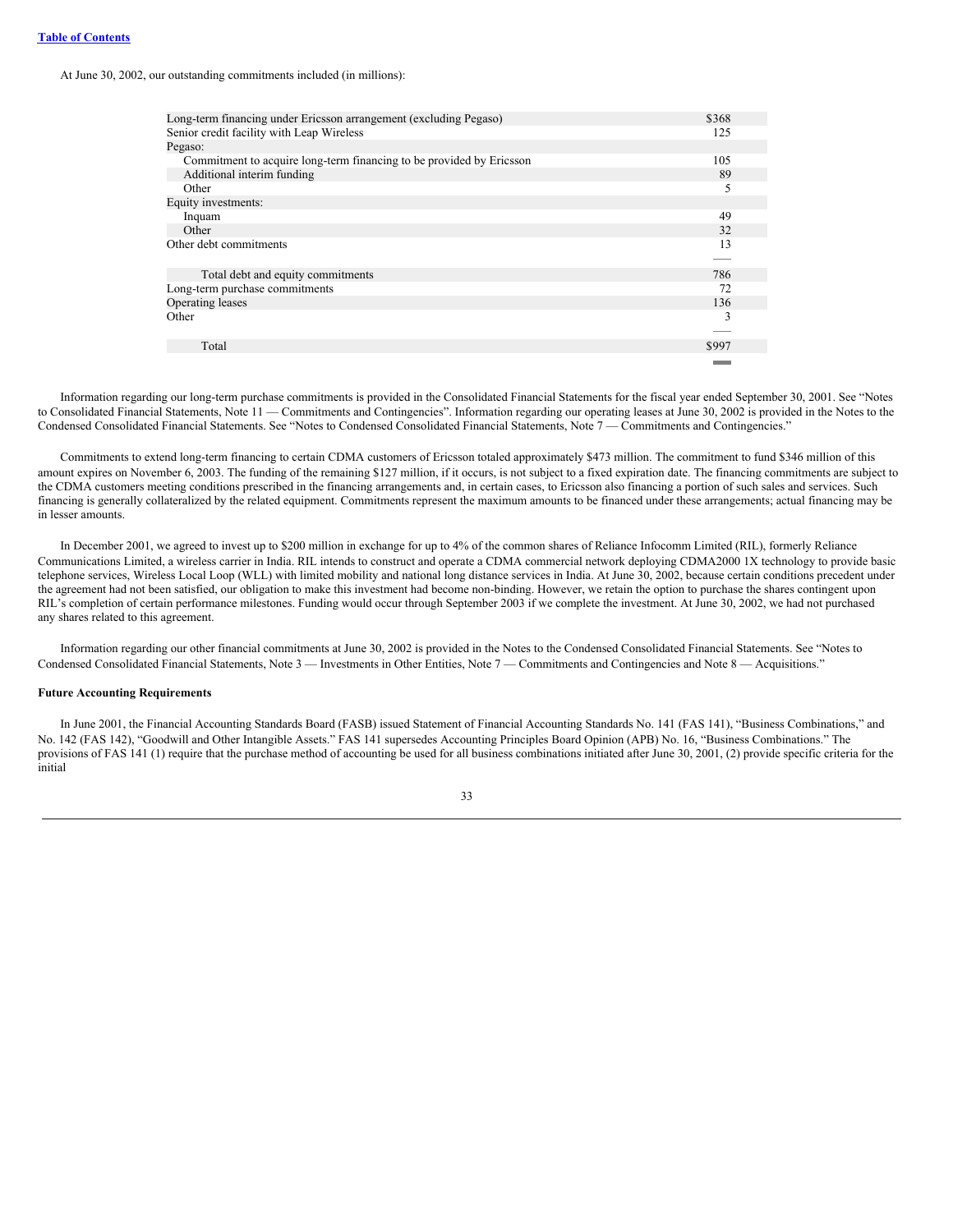recognition and measurement of intangible assets apart from goodwill, and (3) require that unamortized negative goodwill be written off immediately as an extraordinary gain instead of being deferred and amortized. FAS 141 also requires that, upon adoption of FAS 142, we reclassify the carrying amounts of certain intangible assets into or out of goodwill, based on certain criteria. FAS 142 supersedes APB 17, "Intangible Assets," and is effective for fiscal years beginning after December 15, 2001. FAS 142 primarily addresses the accounting for goodwill and intangible assets subsequent to their initial recognition. The provisions of FAS 142 (1) prohibit the amortization of goodwill and indefinite-lived intangible assets, (2) require that goodwill and indefinite-lived intangibles assets be tested annually for impairment (and in interim periods if certain events occur indicating that the carrying value of goodwill and/or indefinite-lived intangible assets may be impaired), (3) require that reporting units be identified for the purpose of assessing potential impairments of goodwill, and (4) remove the forty-year limitation on the amortization period of intangible assets that have finite lives.

FAS 142 requires that goodwill be tested annually for impairment using a two-step process. The first step (Step 1) is to identify a potential impairment and, in transition, this step must be measured as of the beginning of the fiscal year. However, a company has six months from the date of adoption to complete the first step. The second step of the goodwill impairment test measures the amount of the impairment loss (measured as of the beginning of the year of adoption), if any, and must be completed by the end of fiscal 2003. Any impairment loss resulting from the transitional impairment tests would be reflected as the cumulative effect of a change in accounting principle in the first quarter 2003.

We will adopt the provisions of FAS 142 in our first quarter of fiscal 2003. We have determined our reporting units and the amounts of goodwill, intangible assets, other assets and liabilities allocable to those reporting units and expect to complete Step 1 in the first quarter of fiscal 2003. During the third quarter of fiscal 2002, we performed a preliminary Step 1 analysis. We will finalize our Step 1 analysis as of the date of adoption. Based on our preliminary Step 1 analysis, we do not expect the adoption of FAS 142 to have a material impact on our financial position. We will no longer record goodwill amortization starting in fiscal 2003. We recorded \$62 million and \$184 million in goodwill amortization expense during the three months and nine months ended June 30, 2002, respectively.

In August 2001, the FASB issued FAS 144, "Accounting for the Impairment or Disposal of Long-Lived Assets." FAS 144 replaces FAS 121, "Accounting for the Impairment of Long-Lived Assets and for Long-Lived Assets to Be Disposed Of." The FASB issued FAS 144 to establish a single accounting model, based on the framework established in FAS 121, as FAS 121 did not address the accounting for a segment of a business accounted for as a discontinued operation under APB 30, "Reporting The Results of Operations — Reporting The Effects of Disposal of a Segment of a Business, and Extraordinary Unusual and Infrequently Occurring Events and Transactions." FAS 144 also resolves significant implementation issues related to FAS 121. Companies are required to adopt FAS 144 for fiscal years beginning after December 15, 2001, but early adoption is permitted. We will adopt FAS 144 as of the beginning of fiscal 2003. We do not expect the adoption of FAS 144 to have a material impact on our operating results and financial position.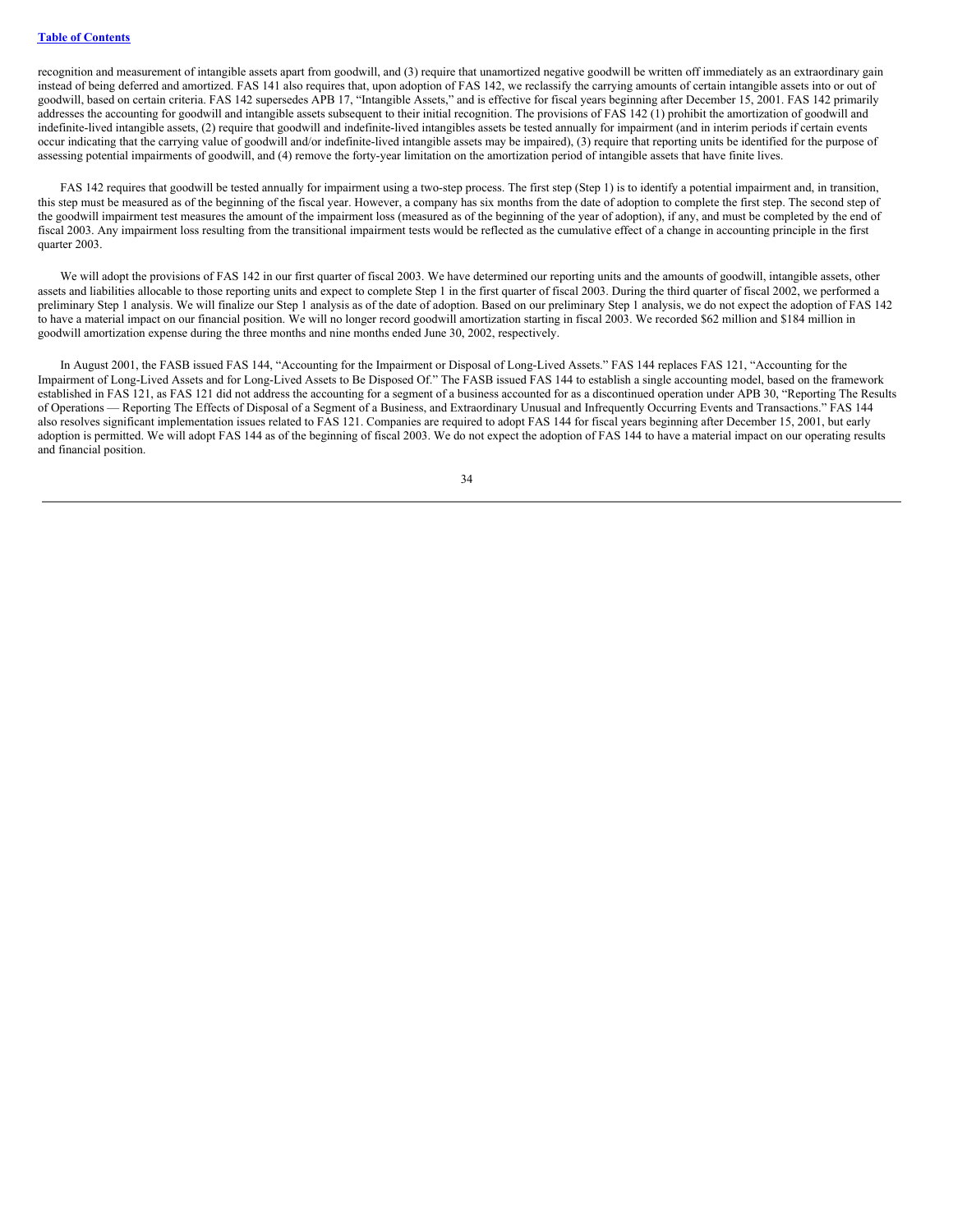#### **RISK FACTORS**

You should consider each of the following factors as well as the other information in this Quarterly Report in evaluating our business and our prospects. The risks and uncertainties described below are not the only ones we face. Additional risks and uncertainties not presently known to us or that we currently consider immaterial may also impair our business operations. If any of the following risks actually occur, our business and financial results could be harmed. In that case the trading price of our common stock could decline. You should also refer to the other information set forth in this Quarterly Report and in our Annual Report on Form 10-K for the fiscal year ended September 30, 2001, including our financial statements and the related notes.

#### **Risks Related to Our Businesses**

Global economic weakness that impacts the wireless communications industry could negatively affect our revenues and operating results.

Recent global economic weakness has had wide-ranging effects on markets that we serve, particularly wireless communications equipment manufacturers and network operators. This downturn has had a negative effect on our revenues from royalties, license fees and integrated circuit products. We cannot predict whether a recovery in the near term, if it occurs, will benefit us, and if it does not, our ability to increase or maintain our revenues and operating results may be impaired. In addition, because we intend to continue to make significant investments in research and development and to maintain extensive ongoing customer service and support capability, any decline in the rate of growth of our revenues will have a significant adverse impact on our operating results.

#### If CDMA technology is not widely deployed, or if delays occur in the adoption of 3G CDMA standards, our revenues may not grow as anticipated or our stock price could fall.

We focus our business primarily on developing, patenting and commercializing CDMA technology for wireless telecommunications applications. Other digital wireless communications technologies, particularly GSM technology, have been more widely adopted than CDMA technology. If CDMA technology does not become the preferred wireless communications industry standard in the countries where our products and those of our customers and licensees are sold, or if wireless communications service providers do not deploy networks that utilize CDMA technology, our business and financial results could suffer.

To increase our revenues and market share in future periods, we are dependent upon the adoption and commercial deployment of 3G wireless communications equipment, products and services based on our CDMA technology. Industry and government participants of the International Telecommunications Union and regional standards development organizations are currently considering a variety of standards that may be utilized in 3G wireless networks. We continue to advocate the selection of 3G standards based on CDMA technology. We cannot assure you that any of the standards development organizations will select the standards that we are advocating. If they select other standards, our business may suffer, and even if our standards are selected, we cannot assure you that they will achieve commercial acceptance in a timely manner, or at all. Our 1xEV-DO was approved by the International Telecommunications Union for inclusion in the CDMA2000 mode of the 3G standard. Commercial deployment of CDMA2000 1X began in October 2000 in South Korea. In addition, commercial deployment of CDMA2000 1X by Leap Wireless began in December 2001 in the cities of Phoenix and Denver, representing the first commercial deployment of 3G technology in North America. Also, nationwide commercial deployment of CDMA2000 1X by KDDI Corporation (KDDI) began in Japan in April 2002. WCDMA, a technology designed as an alternative to CDMA2000, is currently in the standardization process and has been adopted by several European, Japanese and United States carriers. We expect that, although limited systems have been placed in service, widespread and standardized WCDMA networks will not begin operation until 2003 or later, given that the WCDMA standard and interoperability testing is not yet complete. Many GSM operators are expected to deploy GPRS, a packet data technology, as a 2.5G bridge technology while waiting for 3G WCDMA to become available. GPRS is the only widely anticipated packet data technology that is not CDMA-based. We believe that our CDMA patent portfolio is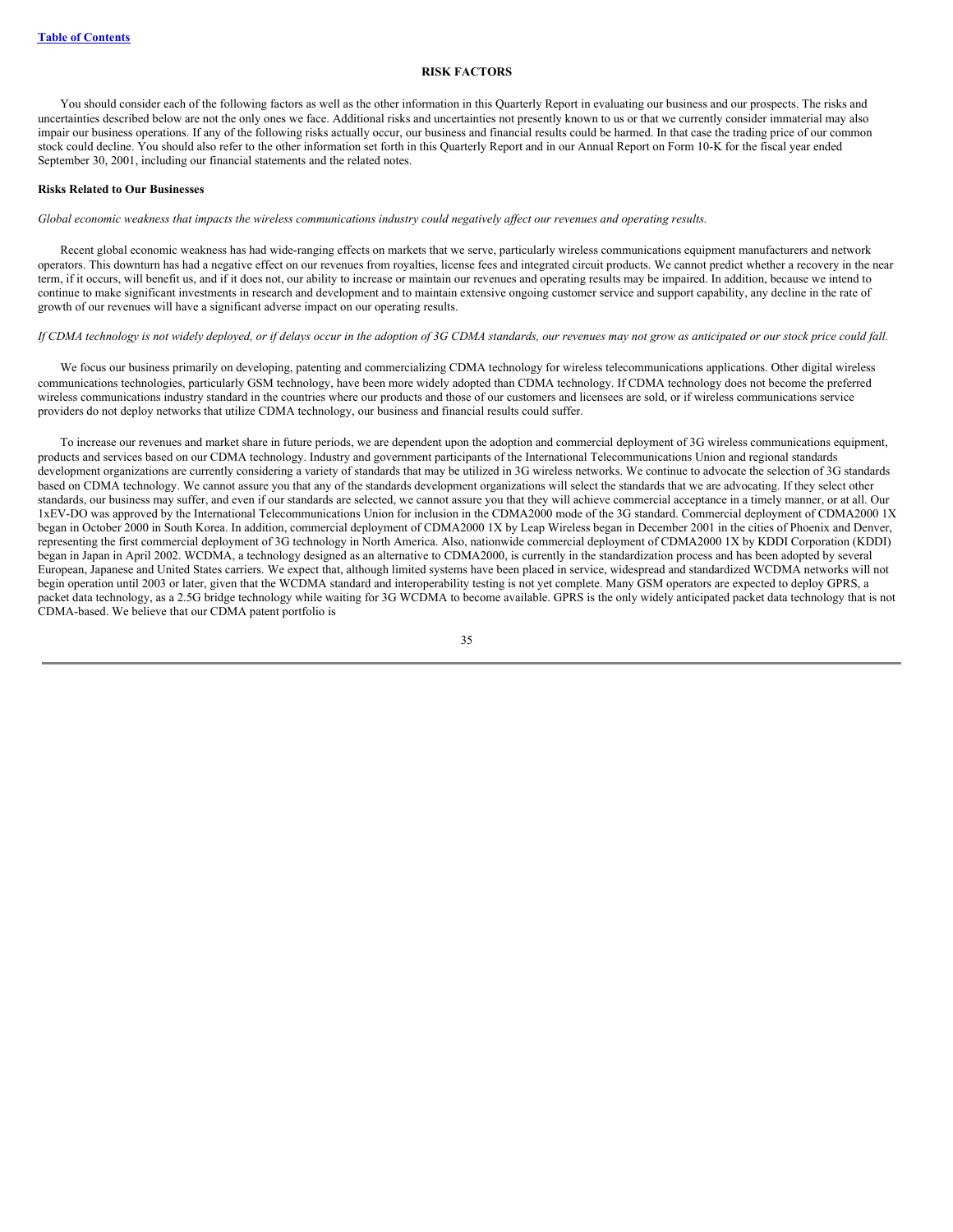applicable to all CDMA systems that may serve as the basis for such standards. However, we cannot assure you that the wireless communications industry will adopt 3G standards based on CDMA technology, or that our CDMA patents will be determined to be applicable to any proposed 3G standards. If we are unable to successfully, widely and timely deploy CDMA2000 as the preferred 3G technology, our business and financial results could suffer.

# Because we have made significant investments in and loans to CDMA carriers, our financial condition may be harmed if those CDMA carriers are not successful.

We provide significant financing to CDMA carriers to promote the worldwide adoption of CDMA products and services. Many domestic and international CDMA carriers to whom we have provided financing have limited operating histories, are faced with significant capital requirements, are highly leveraged or have limited financial resources. Certain carriers to whom we have provided financing have defaulted on their obligations to us, and it is possible that others will default on their obligations to us in the future. Any such defaults could have a material adverse effect on our financial condition and operating results. Due to currency fluctuations and international risks, foreign borrowers may become unable to pay their debts to us from revenues generated by their projects that are denominated in local currencies. Further, we may not be permitted to retain a security interest in any spectrum licenses held by foreign carriers that we finance. These spectrum licenses initially may constitute the primary asset of the carriers. The amount of financing that we currently are providing and that we expect to provide in the future is substantial. See "Notes to Condensed Consolidated Financial Statements, Note 3 -Investments in Other Entities."

In November 2001, we acquired Vesper Holding, a CDMA carrier in Brazil. See "Notes to Condensed Consolidated Financial Statements, Note 8 — Acquisitions." We expect Vesper Holding to incur increasing operating losses and negative cash flows from operations as it expands operations and enters new markets, even if and after it achieves positive cash flows from operations in initial operating markets. We may incur significant losses in the future related to our ownership of Vesper Holding, and we cannot assure you that Vesper Holding will ever operate profitably. Additional risks and uncertainties specific to Vesper Holding include risks associated with:

- the upgrade of the existing network to CDMA2000 1X and 1xEV-DO, including risks related to the operations of new systems and technologies, substantial required expenditures and potential unanticipated costs, the adequacy of suppliers and consumer acceptance of the products and services to be offered;
- the ability to establish a significant market presence in new geographic and service markets;
- the ability to compete with more well-established competitors in Brazil that may offer less expensive products and services, desirable or innovative products or have extensive resources or better financing;
- the ability to generate timely and accurate financial and management data;
- the availability and cost of capital; and
- the ability to develop future business opportunities critical to the realization of growth potential.

We derive a significant portion of our revenue from a limited number of customers and licensees. The loss of any one of our major customers or licensees could reduce our *revenues and harm our ability to achieve or sustain acceptable levels of operating results.*

During the first nine months of fiscal 2002, our three largest customers accounted for 41% of consolidated revenues, as compared to 37% in fiscal 2001. The loss of any one of our QCT segment's significant customers or the delay, even if only temporary, or cancellation of significant orders from any of these customers would reduce our revenues in the period of the cancellation or deferral and could harm our ability to achieve or sustain acceptable levels of profitability. Accordingly, unless and until our QCT segment diversifies and expands its customer base, our future success will significantly depend upon the timing and size of future

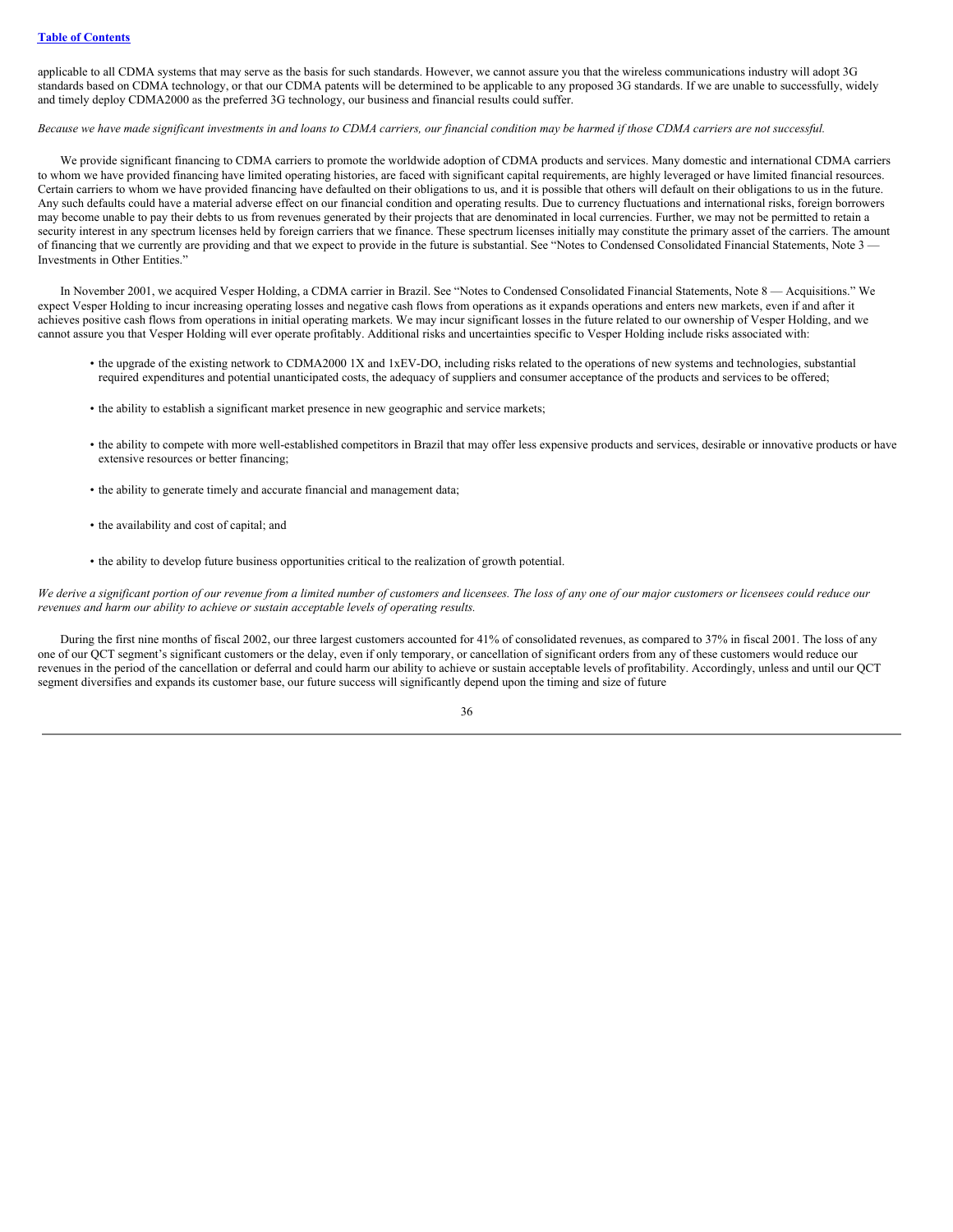purchase orders, if any, from these customers. Factors that may impact the size and timing of orders from customers of our QCT segment include, among others, the following:

- the product requirements of these customers;
- the financial and operational success of these customers; and
- the success of these customers' products that incorporate our products.

Our QTL segment derives royalty revenues from shipments by our licensees. We derive a significant portion of our royalty revenue from a limited number of licensees. Our future success depends upon the ability of our licensees to develop and introduce high volume products that achieve and sustain market acceptance. We cannot assure you that our licensees will be successful or that the demand for wireless communications devices and services offered by our licensees will continue to increase. Any reduction in the demand for wireless communications devices utilizing our CDMA technology could have a material adverse effect on our business.

We derive a significant portion of our revenues from sales outside the United States, and numerous factors related to international business activities subject us to risks that could reduce the demand for our licensees' products or our products, negatively affecting our operating results.

A significant part of our strategy involves our continued pursuit of growth opportunities in a number of international markets. We market, sell and service our products internationally. We have established sales offices around the world. We will continue to expand our international sales operations and enter new international markets. This expansion will require significant management attention and financial resources to successfully develop direct and indirect international sales and support channels, and we cannot assure you that we will be successful or that our expenditures in this effort will not exceed the amount of any resulting revenues. If we are not able to maintain or increase international market demand for our products, then we may not be able to maintain an acceptable rate of growth in our business.

Consolidated revenues from international customers as a percentage of total revenues were 69% in the first nine months of fiscal 2002, 65% in fiscal year 2001, 47% in fiscal year 2000 and 38% in fiscal year 1999. In many international markets, barriers to entry are created by long-standing relationships between our potential customers and their local providers and protective regulations, including local content and service requirements. In addition, our pursuit of international growth opportunities may require significant investments for an extended period before we realize returns, if any, on our investments. Our business could be adversely affected by a variety of uncontrollable and changing factors, including:

- unexpected changes in legal or regulatory requirements;
- difficulty in protecting our intellectual property rights in a particular foreign jurisdiction;
- our inability to successfully enter a significant foreign market, such as China or India;
- cultural differences in the conduct of business;
- difficulty in attracting qualified personnel and managing foreign activities;
- recessions in economies outside the United States;
- longer payment cycles for and greater difficulties collecting accounts receivable;
- export controls, tariffs and other trade protection measures;
- fluctuations in currency exchange rates;
- nationalization, expropriation and limitations on repatriation of cash;
- social, economic and political instability;
- natural disasters, acts of terrorism and war;

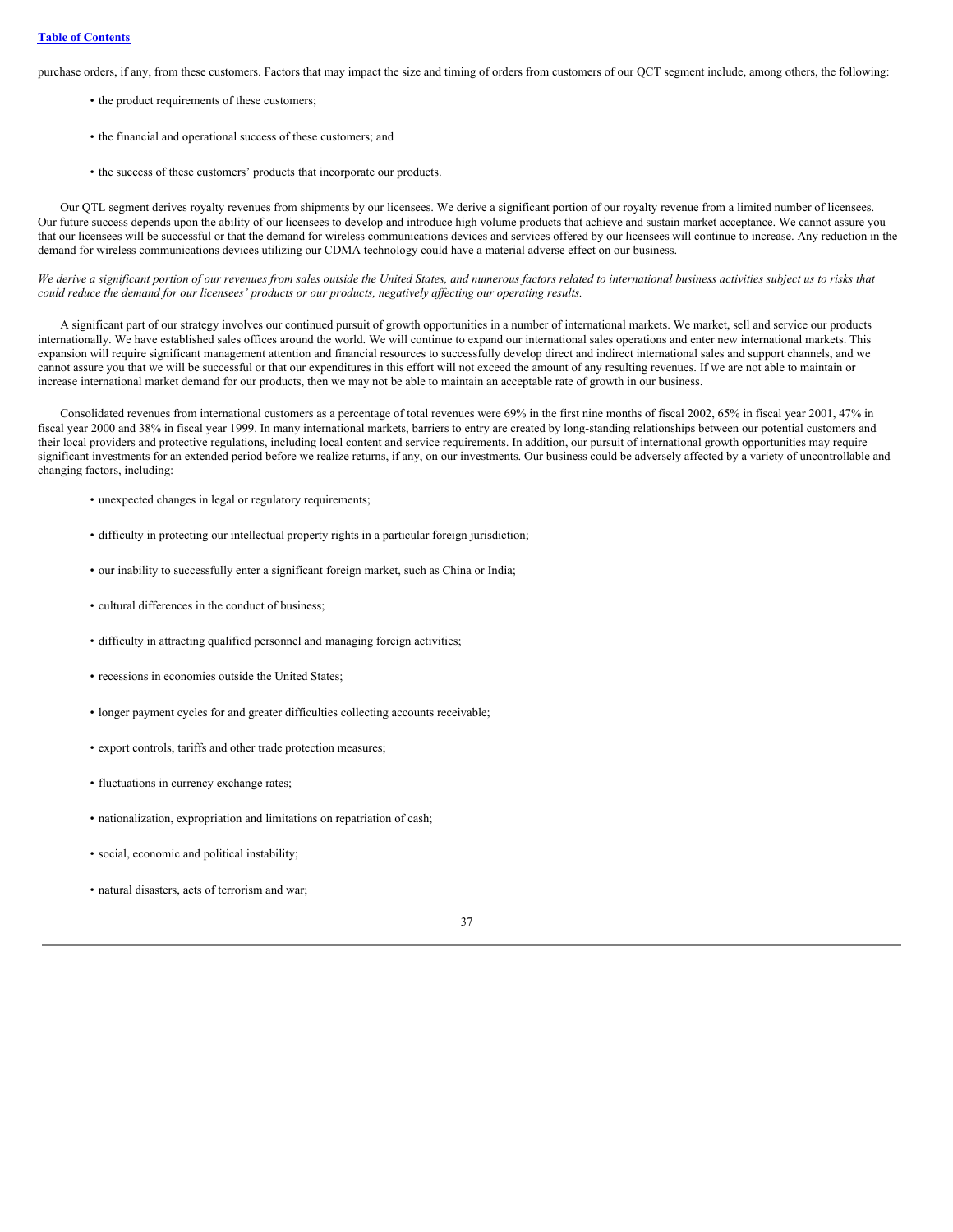- taxation; and
- changes in United States laws and policies affecting trade, foreign investment and loans.

In addition to general risks associated with our international sales, licensing activities and operations, we are also subject to risks specific to the individual countries in which we do business. During the first nine months of fiscal 2002, 37% and 18% of our revenue was from customers and licensees based in South Korea and Japan, respectively, as compared to 35% and 22% during fiscal 2001, respectively. A significant downturn in the economies of Asian countries where many of our customers and licensees are located, particularly the economies of South Korea and Japan, would materially harm our business. In November 2001, we acquired Vesper Holding, a CDMA carrier in Brazil. A significant downturn in the economy of Brazil could materially harm our business and limit our strategic alternatives related to this investment. We also are subject to risks in certain markets in which our customers and licensees grant subsidies on handsets to their subscribers. For example, in the past the South Korean government limited the ability of telecommunications carriers to provide subsidies on handsets to their subscribers, and this, in turn, reduced our revenues from those sources. Further limitations on the ability of handset manufacturers to sell their products in South Korea, Japan or in other countries may have additional negative impacts on our revenues.

### Foreign currency fluctuations could negatively affect future product sales or royalty revenue and harm our ability to collect receivables.

We are exposed to risk from fluctuations in foreign currencies that could impact our operating results, liquidity and financial condition. As a global concern, we face exposure to adverse movements in foreign currency exchange rates:

- Financial instruments held by our consolidated subsidiaries and other companies in which we invest that are not denominated in the functional currency of those entities are subject to the effects of currency fluctuations, which may affect our reported earnings. Our exposure to emerging market currencies may increase as we expand into those markets.
- Declines in currency values in selected regions may adversely affect our operating results because our products and those of our customers and licensees may become more expensive to purchase in the countries of the affected currencies. Our trade receivables are generally United States dollar denominated. Accordingly, any significant change in the value of the dollar against our customers' or licensees' functional currencies could result in an increase in our customers' or licensees' cash flow requirements and could consequently affect our ability to collect receivables.
- Foreign CDMA carriers to whom we have provided financing may be unable to pay their debts to us from revenues generated by their projects that are denominated in local currencies.
- Average selling prices for our customers' products may be denominated in local currencies, and declines in local currency values may adversely affect future royalty revenue.

#### We may engage in strategic transactions that could result in significant charges or management disruption and fail to enhance stockholder value.

From time to time, we consider strategic transactions and alternatives with the goal of maximizing stockholder value. In the past we have acquired businesses, entered into joint ventures and made strategic investments in early stage companies and venture funds or incubators to support the adoption of CDMA and use of the wireless Internet. In November 2001, we acquired Vesper Holding, a CDMA carrier in Brazil. Most of our strategic investments entail a high degree of risk and will not become liquid until more than one year from the date of investment, if at all.

We will continue to evaluate potential strategic transactions and alternatives that we believe may enhance stockholder value. These potential future transactions may include a variety of different business arrangements, including acquisitions, spin-offs, strategic partnerships, joint ventures, restructurings, divestitures, business combinations and investments. Although our goal is to maximize stockholder value, such transactions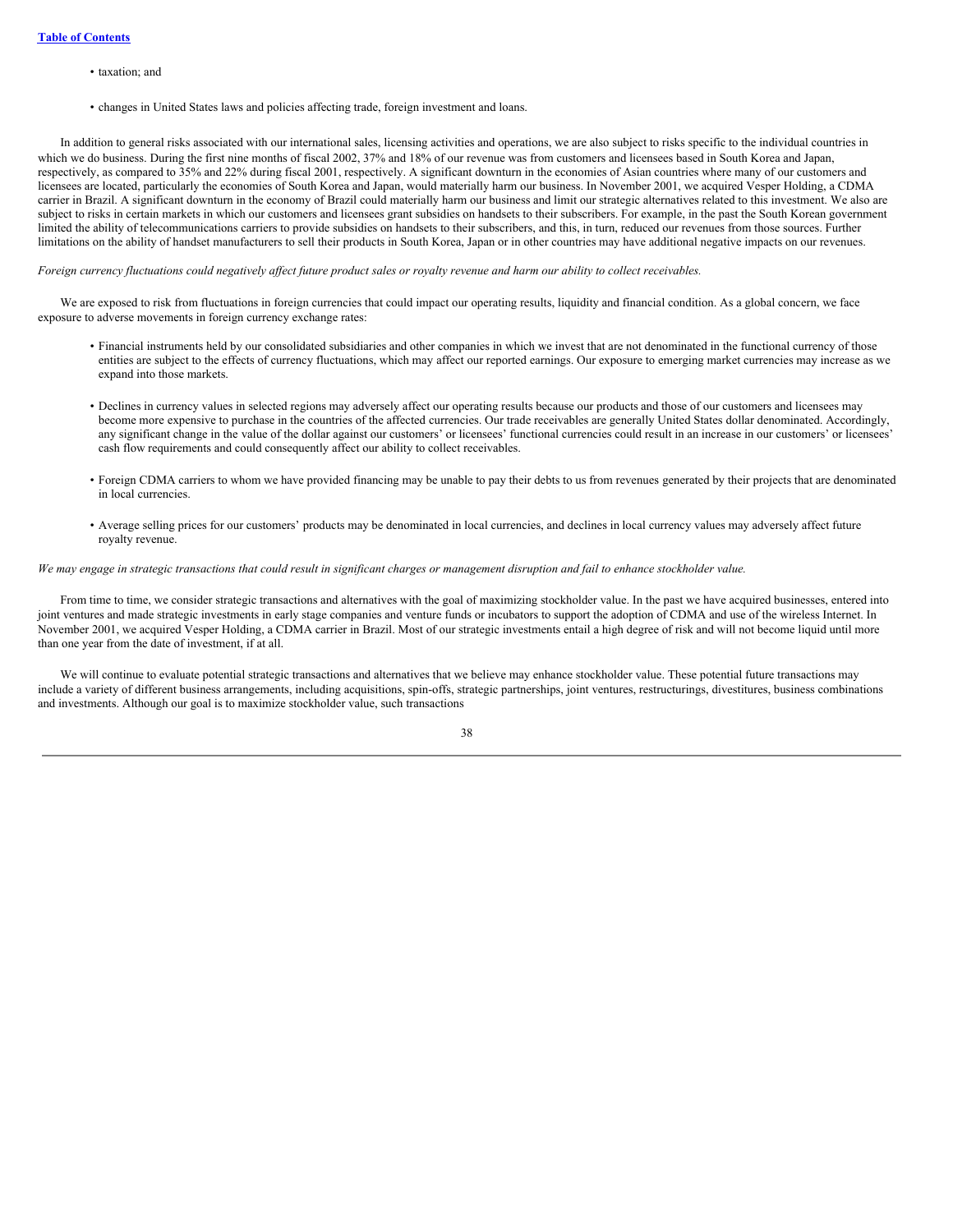#### **Table of [Contents](#page-0-0)**

may impair stockholder value or otherwise adversely affect our business and the trading price of our stock. Any such transaction may require us to incur non-recurring or other charges and/or to consolidate or record our equity in start-up losses and may pose significant integration challenges and/or management and business disruptions, any of which could harm our operating results and business prospects.

The fair values of our strategic investments are subject to substantial quarterly and annual fluctuations and to market downturns. Downward fluctuations and market trends *could adversely af ect our operating results.*

We maintain strategic holdings of various issuers and types. These securities include available-for-sale equity securities and derivative instruments that are recorded on the balance sheet at fair value. We strategically invest in companies in the high-technology industry and typically do not attempt to reduce or eliminate our market exposure. Available-for-sale equity securities are recorded at fair value under FAS 115, and derivative instruments recorded at fair value under FAS 133 subject us to equity price risk. The fair market values of these securities and derivative instruments are subject to significant price volatility and, in general, suffered significant decreases in market value during fiscal 2001 and the first nine months of 2002. In addition, the realizable value of these securities and derivative instruments is subject to market and other conditions. Our investments in specific companies and industry segments may vary over time, and changes in concentrations may affect price volatility. We also invest in privately-held companies, including early stage companies, venture funds or incubators. These investments are recorded at cost, but the recorded values may become impaired due to changes in the companies' condition or prospects. Our strategic investments are inherently risky as the market for the technologies or products the investees have under development may never materialize. As a result, we could lose all or a portion of our investments in these companies, which could negatively affect our financial position and operating results. See "Notes to Condensed Consolidated Financial Statements, Note 3 — Investments in Other Entities" and "Item 3. Quantitative and Qualitative Disclosure About Market Risk."

We depend upon a limited number of third-party manufacturers to produce and test our products. Any disruptions in the operations of, or the loss of, any of these third parties could harm our ability to meet our delivery obligations to our customers and increase our cost of sales.

#### *QUALCOMM CDMA Technologies Segment (QCT)*

We subcontract all of our manufacturing and assembly, and most of the testing, of our integrated circuits. We depend upon a limited number of third parties to perform these functions, some of which are only available from single sources with which we do not have long-term contracts. IBM, Motorola, Taiwan Semiconductor Manufacturing Co. and Texas Instruments are the primary manufacturers of our family of integrated circuits. Our reliance on a sole-source vendor primarily occurs during the start-up phase of a new product. Once a new product reaches a significant volume level, we then establish alternative suppliers for technologies that we consider critical. Our reliance on sole or limited-source vendors involves risks. These risks include possible shortages of capacity, product performance shortfalls, and reduced controls over delivery schedules, manufacturing capability, quality assurance, quantity and costs. We have no firm long-term commitments from our manufacturers to supply products to us for any specific period, or in any specific quantity, except as may be provided in a particular purchase order. As a result, these manufacturers may allocate, and in the past have allocated, capacity to the production of other products while reducing deliveries to us on short notice.

Our operations also may be harmed by lengthy or recurring disruptions at any of the facilities of our manufacturers. These disruptions may include labor strikes, work stoppages, terrorism, war, fire, earthquake, flooding or other natural disasters. These disruptions could cause significant delays in shipments until we are able to shift the products from an affected manufacturer to another manufacturer. The loss of a significant third-party manufacturer or the inability of a third-party manufacturer to meet performance and quality specifications or delivery schedules could harm our ability to meet our delivery obligations to our customers.

In addition, one or more of our manufacturers may obtain licenses from us to manufacture CDMA integrated circuits that compete with our products. In this event, the manufacturer could elect to allocate

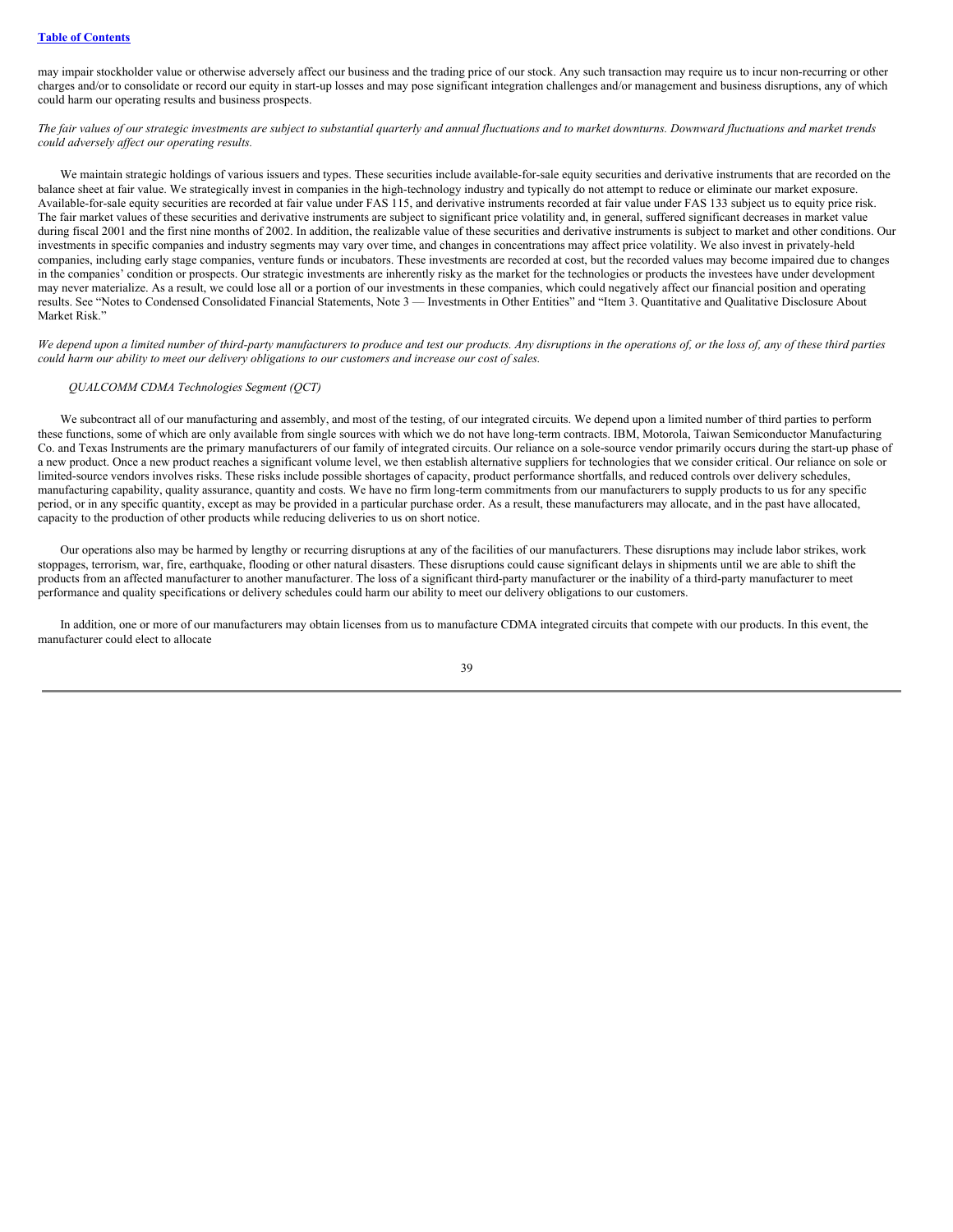scarce components and manufacturing capacity to their own products and reduce deliveries to us. In the event of a loss of, or a decision to change, a key third-party manufacturer, qualifying a new manufacturer and commencing volume production or testing could involve delay and expense, resulting in lost revenues, reduced operating margins and possible loss of customers.

# *QUALCOMM Wireless & Internet Segment (QWI)*

Several of the critical products and services used in our existing and proposed products are currently available only from third-party single or limited sources. These include items such as electronic and radio frequency components, and other sophisticated parts and subassemblies which are used in the OmniTRACS, TruckMAIL, OmniExpress, LINQ and OmniOne products. These third parties include companies such as M/A Com, Rakon, Mini Circuits, Cambridge, Andrews, ADI, Deutsch, PCI, Key Tronic, Seavey, Symbol, Talon, Thomson Airpax and Eagle Picher. Our reliance and the reliance of our licensees on sole or limited source vendors involve risks. These risks include possible shortages of certain key components, product performance shortfalls, and reduced control over delivery schedules, manufacturing capability, quality and costs. In the event of a long-term supply interruption, alternate sources could be developed in a majority of the cases. The inability to obtain adequate quantities of significant compliant materials on a timely basis could have a material adverse effect on our business, operating results, liquidity and financial position.

A reduction or interruption in component supply or a significant increase in component prices could have a material adverse effect on our business or profitability.

Our ability to meet customer demands depends, in part, on our ability to obtain timely and adequate delivery of parts and components from our suppliers and internal manufacturing capacity. We have experienced component shortages in the past, including components for our integrated circuit products, that have adversely affected our operations. Although we work closely with our suppliers to avoid these types of shortages, we may continue to encounter these problems in the future. A reduction or interruption in component supply or a significant increase in the price of one or more components could have a material adverse effect on our business.

#### Defects or errors in our products could harm our relations with our customers and expose us to liability. Similar problems related to the products of our customers or licensees *would harm our business.*

Our software and integrated circuit products are inherently complex and may contain defects and errors that are detected only when the products are in use. Further, because our products perform critical functions in our customers' products and networks, such defects or errors could have a serious impact on our customers, which could damage our reputation, harm our customer relationships and expose us to liability. Defects or impurities in our components, materials or software or those used by our customers or licensees, equipment failures or other difficulties could adversely affect our ability and that of our customers and licensees to ship products on a timely basis as well as our customers' or licensees' demand for our products. Any such shipment delays or declines in demand could reduce our revenues and harm our ability to achieve or sustain acceptable levels of profitability. We and our customers or licensees also may experience component or software failures or defects which could require significant product recalls, reworks and/or repairs which are not covered by warranty reserves and which could consume a substantial portion of the capacity of our third-party manufacturers or those of our customers or licensees.

### *Our operating results are subject to substantial quarterly and annual fluctuations and to market downturns.*

Our revenues, earnings and other operating results have fluctuated significantly in the past and may fluctuate significantly in the future. General economic or other conditions causing a downturn in the market for our products or technology, affecting the timing of customer orders or causing cancellations or rescheduling of orders could also adversely affect our operating results. Moreover, our customers may change delivery schedules or cancel or reduce orders without incurring significant penalties and generally are not subject to minimum purchase requirements.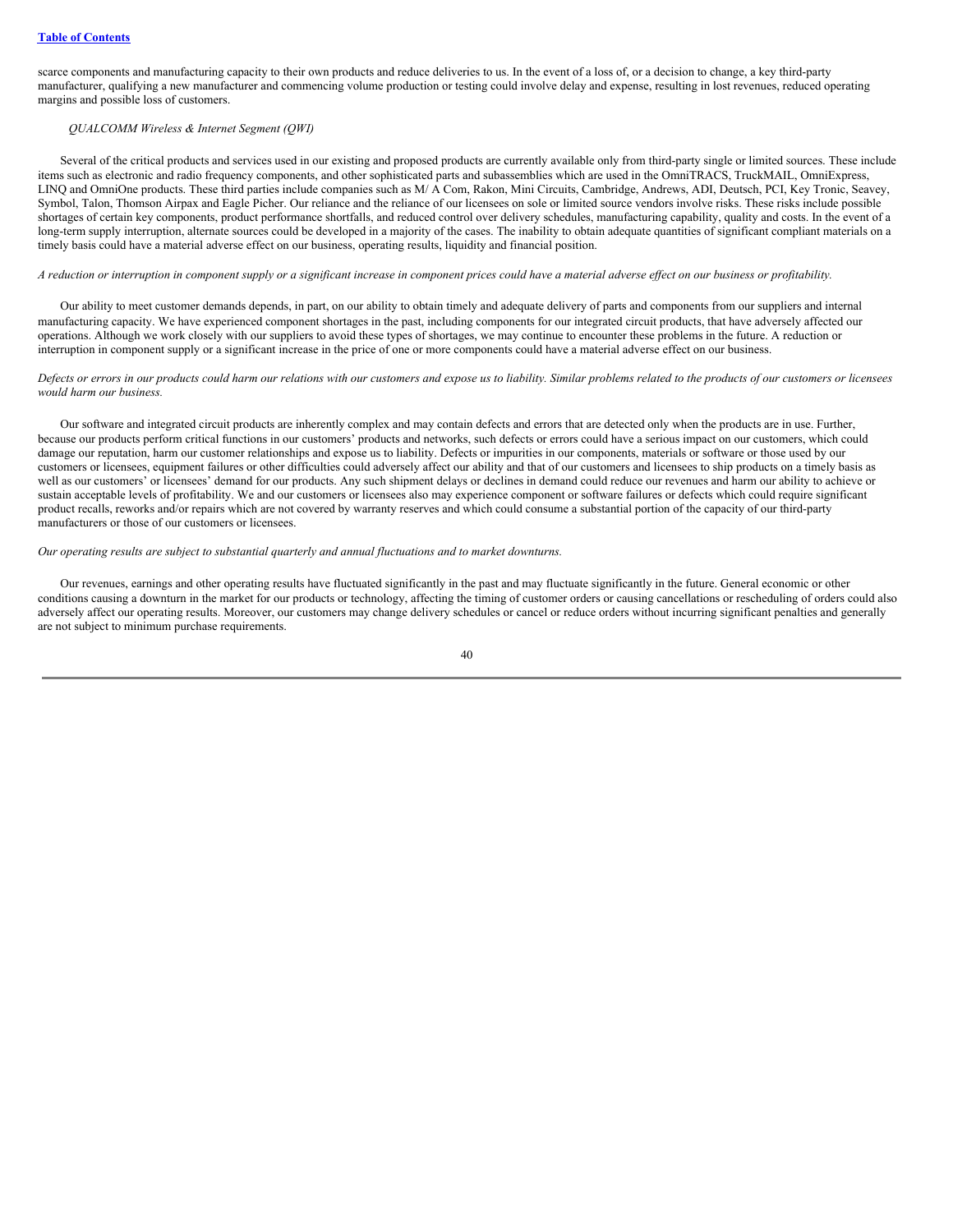Our future operating results will be affected by many factors, including the following:

- the rate of CDMA technology deployment;
- delays in the adoption of 3G CDMA standards;
- changes in the growth rate of the wireless communications industry;
- consolidation in the wireless communications industry;
- strategic transactions, such as acquisitions, divestitures and investments, including investments in new ventures and CDMA carriers;
- the collectibility of our trade and finance receivables;
- changes in the fair values of our strategic equity and derivative investments;
- our ability to realize the fair values of our investments in thinly-traded public and private markets;
- the success of our strategic investments;
- the performance of our Vesper Holding subsidiary;
- our ability to retain existing or secure anticipated customers, licensees or orders, both domestically and internationally;
- the availability and cost of products and services from our third-party suppliers;
- our ability to develop, introduce and market new technology, products and services on a timely basis;
- foreign currency fluctuations, inflation and deflation;
- decreases in average selling prices for our products and our customers' products that use our technology;
- decreases in demand for our products and our customers' products that use our technology;
- intellectual property disputes and litigation;
- government regulations;
- product defects;
- changes in accounting standards or practices;
- changes to existing rules or practice regarding stock option accounting and taxation;
- management of inventory in response to shifts in market demand;
- energy blackouts and system failures;
- changes in the mix of technology and products developed, licensed, produced and sold; and
- seasonal customer demand.

The foregoing factors are difficult to forecast and these, as well as other factors, could harm our quarterly or annual operating results. If our operating results fail to meet the expectations of investment analysts or investors in any period, the market price of our common stock may decline.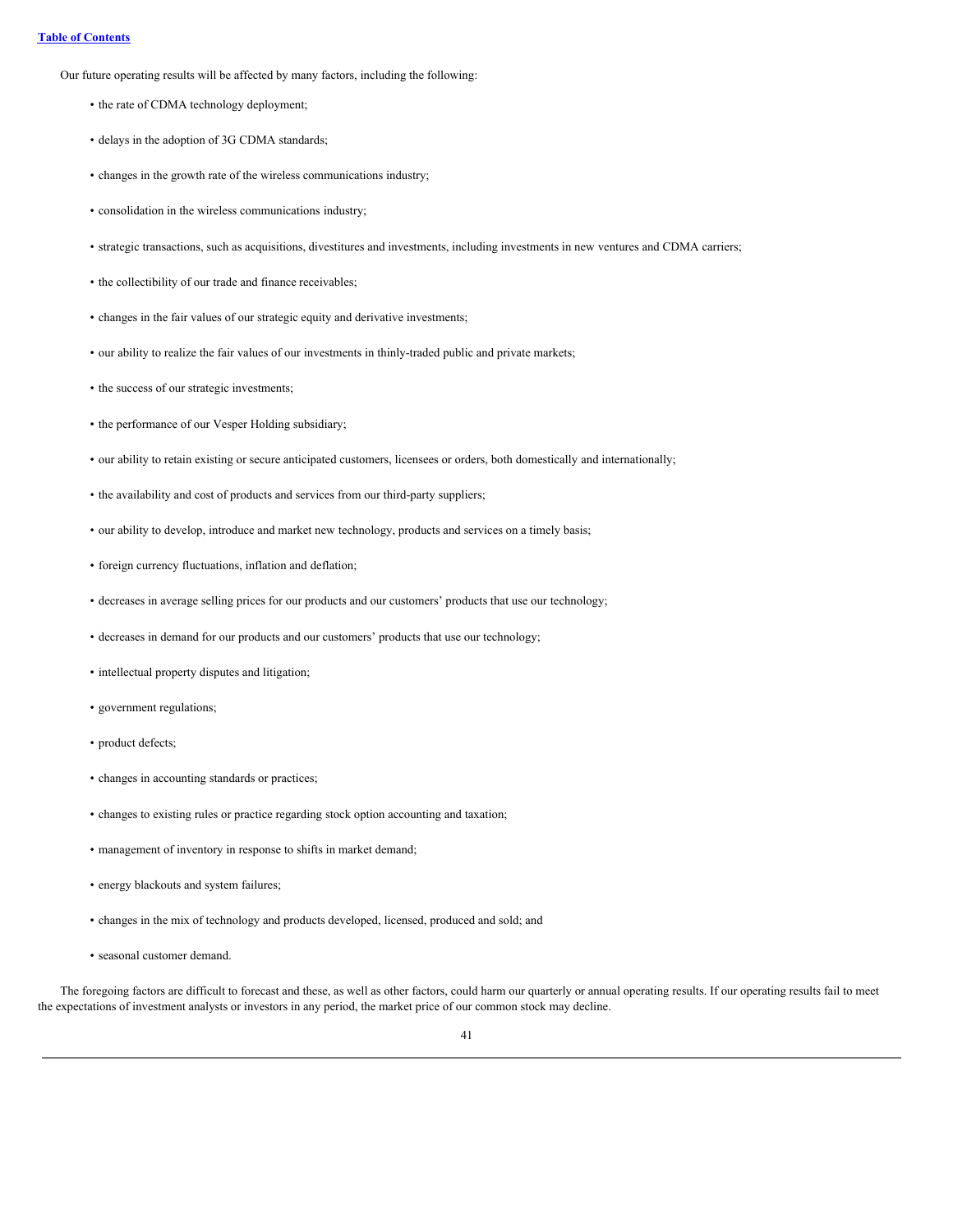# **Table of [Contents](#page-0-0)**

Our industry is subject to intense competition that could result in declining average selling prices for our licensees' products and our products, negatively affecting our *revenues and operating results.*

We currently face significant competition in our markets and expect that intense competition will continue. Competition in the telecommunications market is based on varying combinations including:

- comprehensiveness of product and technology solutions;
- manufacturing capability;
- scalability and the ability of the system solution to meet customers' immediate and future network requirements;
- product performance and quality;
- design and engineering capabilities;
- compliance with industry standards;
- time to market;
- system cost; and
- customer support.

This competition has resulted and is expected to continue to result in declining average royalties for our licensed intellectual property and reduced average selling prices for our products and those of our customers and licensees. We anticipate that additional competitors will enter our markets as a result of growth opportunities in wireless telecommunications, the trend toward global expansion by foreign and domestic competitors, technological and public policy changes and relatively low barriers to entry in selected segments of the industry.

Our competitors include companies that promote non-CDMA technologies and companies that design competing CDMA integrated circuits, such as Nokia, Motorola, Philips, Ericsson, Texas Instruments, Intel, LSI Logic, Nortel, Samsung, Matsushita and Siemens, all of whom are our licensees with the exception of Intel. With respect to our OmniTRACS, TruckMAIL, OmniExpress, LINQ and OmniOne products and services, our existing competitors are aggressively pricing their products and services and could continue to do so in the future. In addition, these competitors are offering new value-added products and services similar in many cases to those we have developed or are developing. Emergence of new competitors, particularly those offering low cost terrestrial-based products and current as well as future satellite-based systems, may impact margins and intensify competition in new markets.

Many of these current and potential competitors have advantages over us, including:

- existing royalty-free cross-licenses to competing and emerging technologies;
- longer operating histories and presence in key markets;
- greater name recognition;
- access to larger customer bases; and
- greater financial, sales and marketing, manufacturing, distribution, technical and other resources than we have.

As a result of these factors, these competitors may be more successful than us. In addition, we anticipate additional competitors will enter the market for products based on 3G standards. These competitors may have more established relationships and distribution channels in markets not currently deploying wireless communications technology. These competitors also have established or may establish financial or strategic relationships among themselves or with our existing or potential customers, resellers or other third parties. These relationships may affect customers' decisions to purchase products or license technology from us. Accordingly,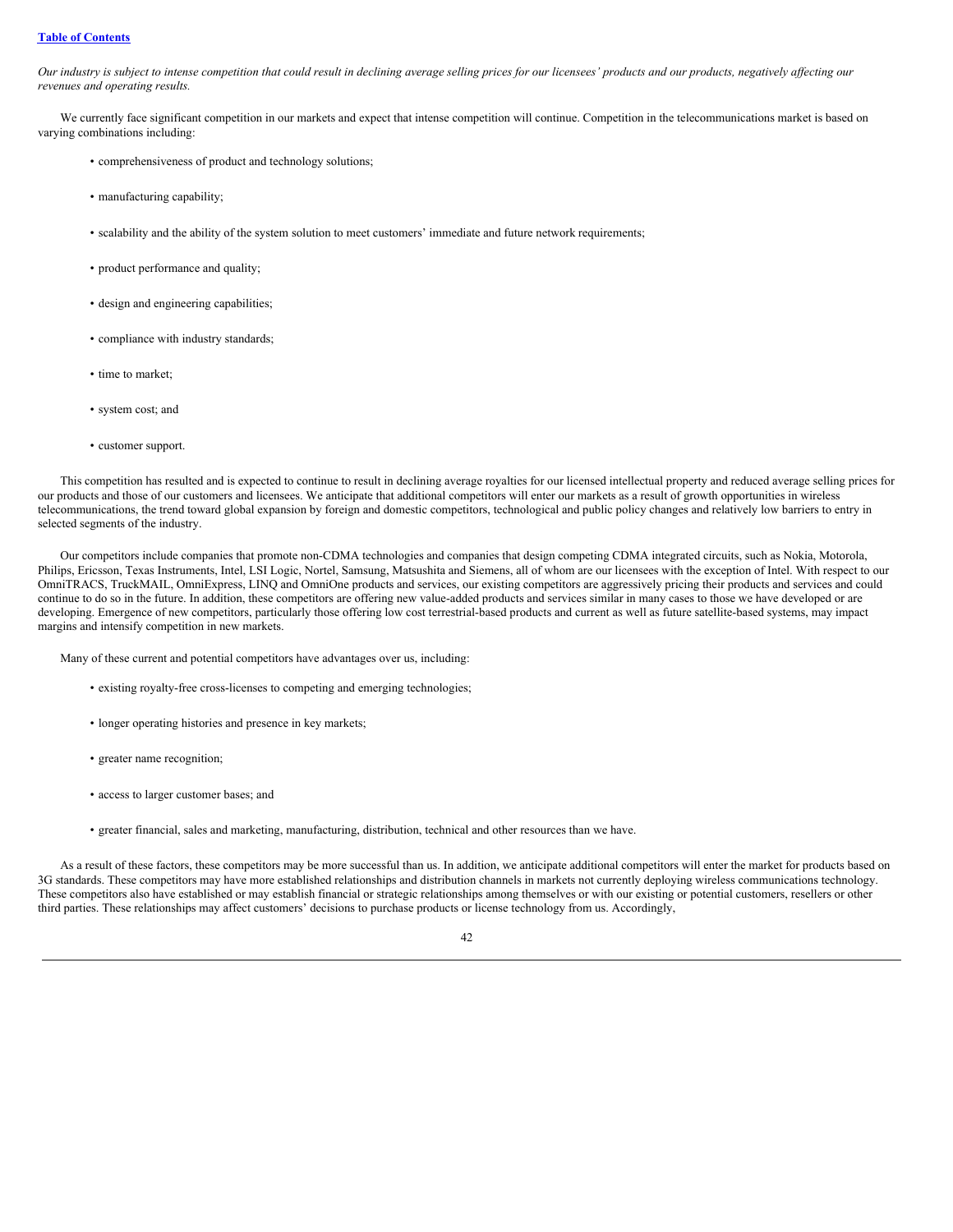# **Table of [Contents](#page-0-0)**

new competitors or alliances among competitors could emerge and rapidly acquire significant market share to our detriment.

*Our stock price is volatile.*

The stock market in general, and the stock prices of technology-based companies in particular, have experienced extreme volatility that often has been unrelated to the operating performance of any specific public companies. The market price of our common stock has fluctuated in the past and is likely to fluctuate in the future as well. Factors that may have a significant impact on the market price of our stock include:

- announcements concerning us or our competitors, including the selection of wireless communications technology by cellular, PCS and Wireless Local Loop service providers and the timing of the roll-out of those systems;
- receipt of substantial orders for integrated circuits and system software products;
- quality deficiencies in services or products;
- announcements regarding financial developments or technological innovations;
- international developments, such as technology mandates, political developments or changes in economic policies;
- new commercial products;
- changes in recommendations of securities analysts;
- government regulations, including stock option accounting and tax regulations;
- acts of terrorism and war;
- proprietary rights or product or patent litigation;
- strategic transactions, such as acquisitions and divestitures; or
- rumors or allegations regarding our financial disclosures or practices.

Our future earnings and stock price may be subject to significant volatility, particularly on a quarterly basis. Shortfalls in our revenues or earnings in any given period relative to the levels expected by securities analysts could immediately, significantly and adversely affect the trading price of our common stock.

Our industry is subject to rapid technological change that we must keep pace with to successfully compete.

New technological innovations generally require a substantial investment before they are commercially viable. We may make substantial, non-recoverable investments in new technologies that do not result in meaningful revenues.

The market for our products and technology is characterized by many factors, including:

- rapid technological advances and evolving industry standards;
- changes in customer requirements;
- frequent introductions of new products and enhancements; and
- evolving methods of building and operating telecommunications systems.

We are currently making significant investments in developing and introducing new products, such as:

• Integrated circuit products to support high-speed wireless Internet access and multimode, multi-band, multi-network products including cdmaOne, CDMA2000 1X/1xEV-DO, GSM/ GPRS, WCDMA and position location technologies; and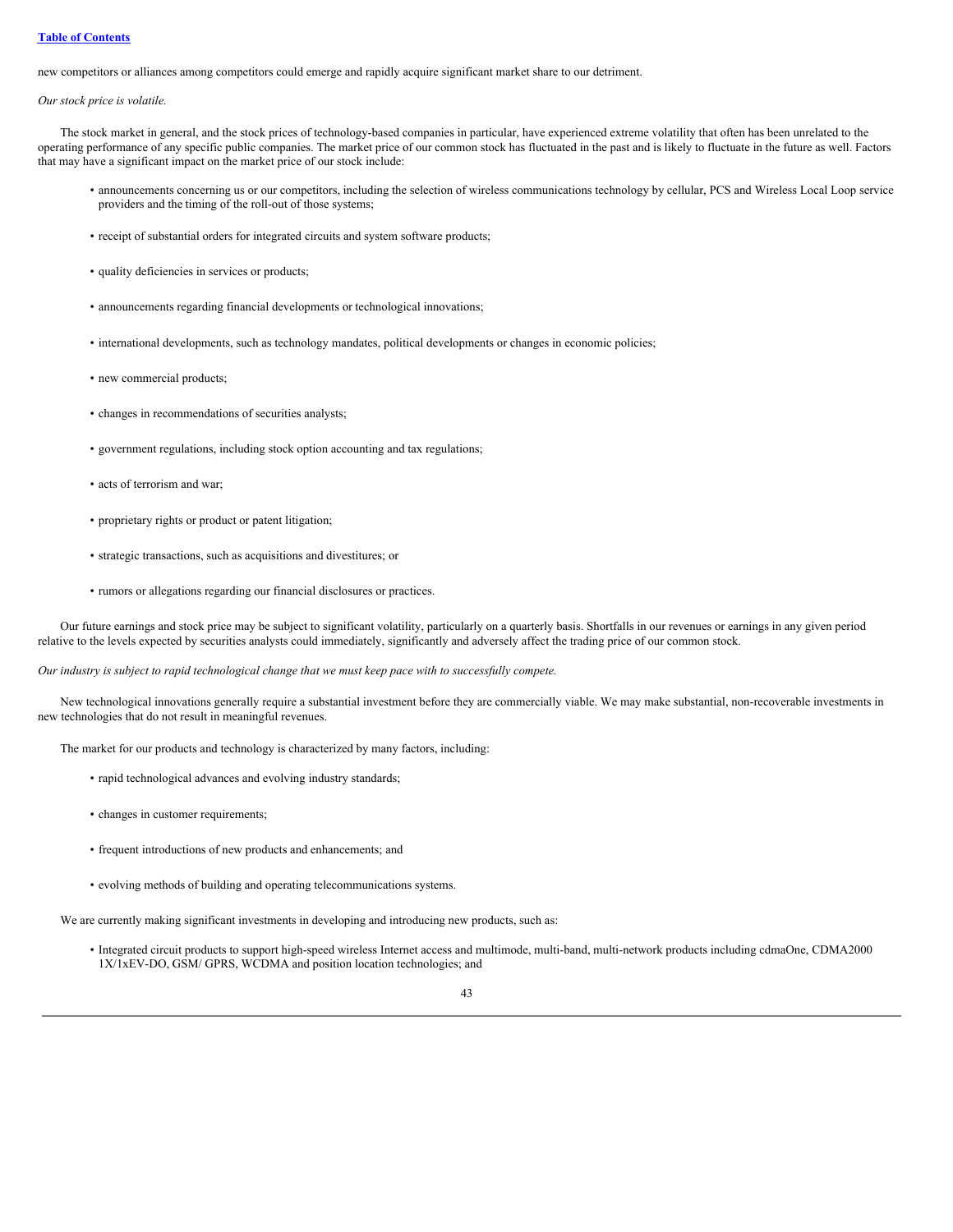• Binary Runtime Environment for Wireless (BREW), a thin applications execution platform that provides applications developers with an open standard platform for wireless devices on which to develop their products.

Our future success will depend on our ability to continue to develop and introduce new products, technology and enhancements on a timely basis. Our future success will also depend on our ability to keep pace with technological developments, protect our intellectual property, satisfy varying customer requirements, price our products competitively and achieve market acceptance. The introduction of products embodying new technologies and the emergence of new industry standards could render our existing products and technology, and products and technology currently under development, obsolete and unmarketable. If we fail to anticipate or respond adequately to technological developments or customer requirements, or experience any significant delays in development, introduction or shipment of our products and technology in commercial quantities, our competitive position could be damaged.

#### *Consolidations in the wireless communications industry could adversely af ect our business.*

The wireless communications industry has experienced consolidation of participants, and this trend may continue. If wireless carriers consolidate with companies that utilize technologies that compete with CDMA, then CDMA may lose market share unless the surviving entity continues to deploy CDMA. This consolidation could also result in delays in purchasing decisions by the merged companies, negatively affecting our revenues and operating results.

### The enforcement and protection of our intellectual property rights may be expensive and could divert our valuable resources.

We rely primarily on patent, copyright, trademark and trade secret laws, as well as nondisclosure and confidentiality agreements and other methods, to protect our proprietary information, technologies and processes, including our patent portfolio. Policing unauthorized use of our products and technologies is difficult. We cannot be certain that the steps we have taken will prevent the misappropriation or unauthorized use of our proprietary information and technologies, particularly in foreign countries where the laws may not protect our proprietary rights as fully as United States laws.

The vast majority of our patents and patent applications relate to our CDMA digital wireless communications technology and much of the remainder of our patents and patent applications relate to our gpsOne, BREW, OmniTRACS, Digital Cinema, Globalstar and Eudora products. Litigation may be required to enforce our intellectual property rights, protect our trade secrets or determine the validity and scope of proprietary rights of others. As a result of any such litigation, we could lose our proprietary rights or incur substantial unexpected operating costs. Any action we take to protect our intellectual property rights could be costly and could absorb significant management time and attention, which, in turn, could negatively impact our operating results. In addition, failure to protect our trademark rights could impair our brand identity.

#### Claims by third parties that we infringe their intellectual property or that patents on which we rely are invalid could adversely affect our business.

From time to time, companies may assert patent, copyright and other intellectual proprietary rights to our technologies or technologies used in our industry. These claims may result in our involvement in litigation. We may not prevail in such litigation given the complex technical issues and inherent uncertainties in intellectual property litigation. If any products incorporating our technology were found to infringe on protected technology, we could be required to redesign or license such technology and/or pay damages or other compensation to the infringed party. If we were unable to license protected technology used in our products, we could be prohibited from making and selling such products.

In addition, as the number of competitors in our market increases and the functionality of products incorporating our technology is enhanced and overlaps with the products of other companies, we may become subject to claims of infringement or misappropriation of the intellectual property rights of others. Any claims, with or without merit, could be time consuming, result in costly litigation, divert the efforts of our technical

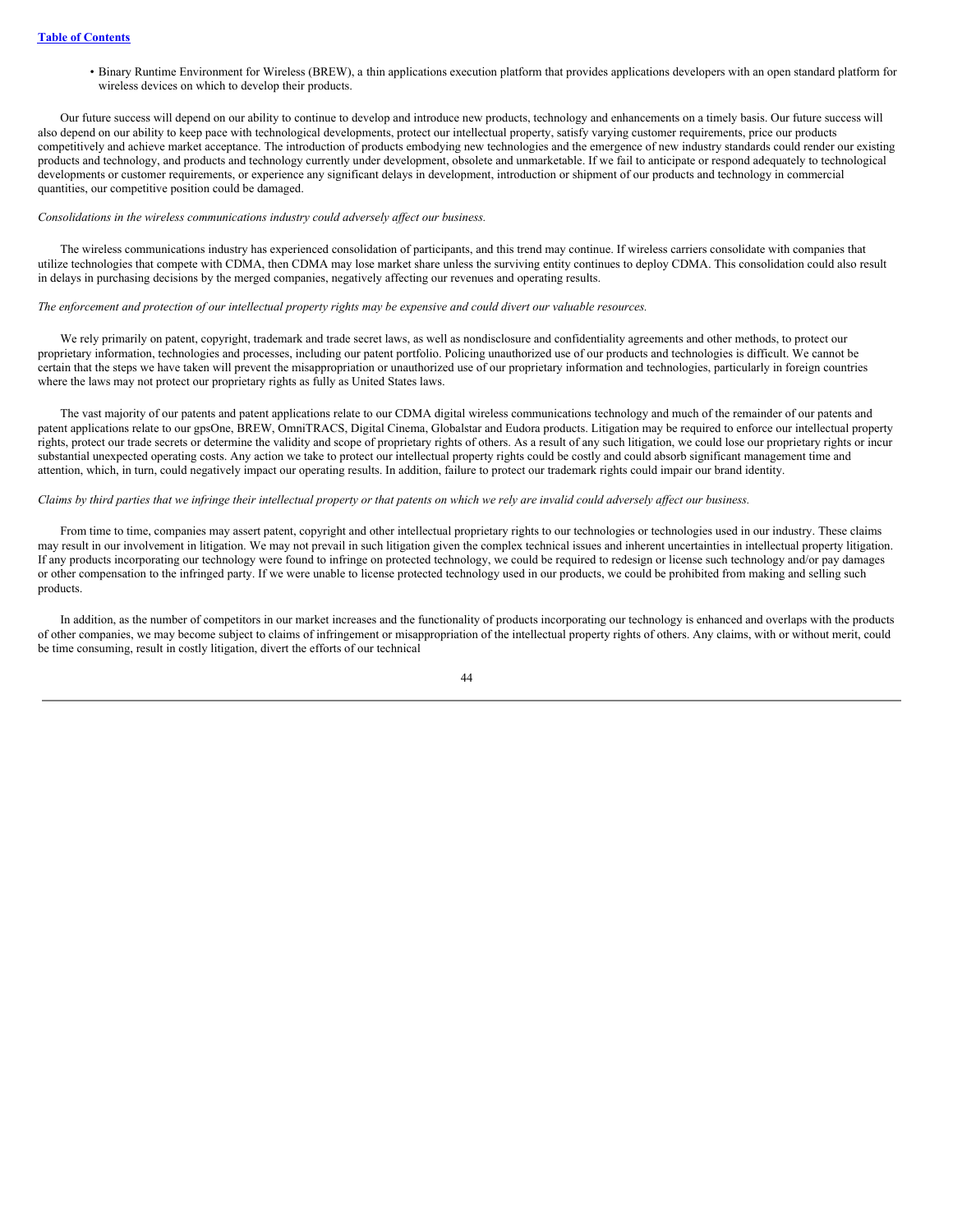and management personnel or cause product shipment delays, any of which could have a material adverse effect upon our operating results. In any potential dispute involving our patents or other intellectual property, our licensees could also become the targets of litigation. This could trigger obligations on us that could result in substantial expenses. In addition to the time and expense required for us to comply with our obligations to our licensees, any such litigation could severely disrupt the business of our licensees, which in turn could hurt our relations with our licensees and cause our revenues to decrease.

A number of third parties have claimed to own patents essential to various proposed 3G CDMA standards. If we are required to obtain additional licenses and/or pay royalties to one or more patent holders, this could have a material adverse effect on the commercial implementation of our CDMA products and technologies and our profitability.

Third parties also may commence actions seeking to establish the invalidity of our patents. In the event that a third-party challenges a patent, a court may invalidate the patent or determine that the patent is not enforceable, which would harm our competitive position. If any of our key patents are invalidated, or if the scope of the claims in any of these patents is limited by court decision, we could be prevented from licensing the invalidated or limited portion of our technology and our licensees may be prevented from manufacturing and selling the products that incorporate such technology without obtaining a license to use a third-party's technology. Even if a third-party challenge is not successful, it could be expensive and time consuming, divert management attention from our business and harm our reputation.

# The high amount of capital required to obtain radio frequencies licenses could slow the growth of the wireless communications industry and adversely affect our business.

Our growth is dependent upon the increased use of wireless communications services that utilize our CDMA technology. In order to provide wireless communications services, carriers must obtain rights to use specific radio frequencies. The allocation of frequencies is regulated in the United States and other countries throughout the world and limited spectrum space is allocated to wireless communications services. Industry growth may be affected by the amount of capital required to obtain licenses to use new frequencies. Typically, governments sell these licenses at auctions. Over the last several years, the amount paid for these licenses has increased significantly, particularly for frequencies used in connection with 3G technology. In addition, litigation and disputes involving companies bidding to acquire spectrum has delayed the expansion of wireless networks in the United States, and it is possible that this delay could continue for a significant amount of time. The significant cost of licenses and delays associated with disputes over license auctions may slow the growth of the industry if service providers are unable to obtain or service the additional capital necessary to implement infrastructure to support 3G technology. Our growth could be adversely affected if this occurs.

# *Our business and operating results may be harmed by inflation and deflation.*

Inflation has had and may continue to have adverse effects on the economies and securities markets of certain countries and could have adverse effects on our customers, licensees and the projects of CDMA carriers in those countries, including their ability to obtain financing and repay debts. Brazil and Mexico, for example, have periodically experienced relatively high rates of inflation and currency devaluation. Significant inflation or deflation could have a material adverse effect on our business, operating results, liquidity and financial position.

### If we experience product liability claims or recalls, we may incur significant expenses and experience decreased demand for our products.

Testing, manufacturing, marketing and use of our products and those of our licensees and customers entails the risk of product liability. Although we believe our product liability insurance will be adequate to protect against product liability claims, we cannot assure you that we will be able to continue to maintain such insurance at a reasonable cost or in sufficient amounts to protect us against losses due to product liability. Our inability to maintain insurance at an acceptable cost or to otherwise protect against potential product liability claims could prevent or inhibit the commercialization of our products and those of our licensees and customers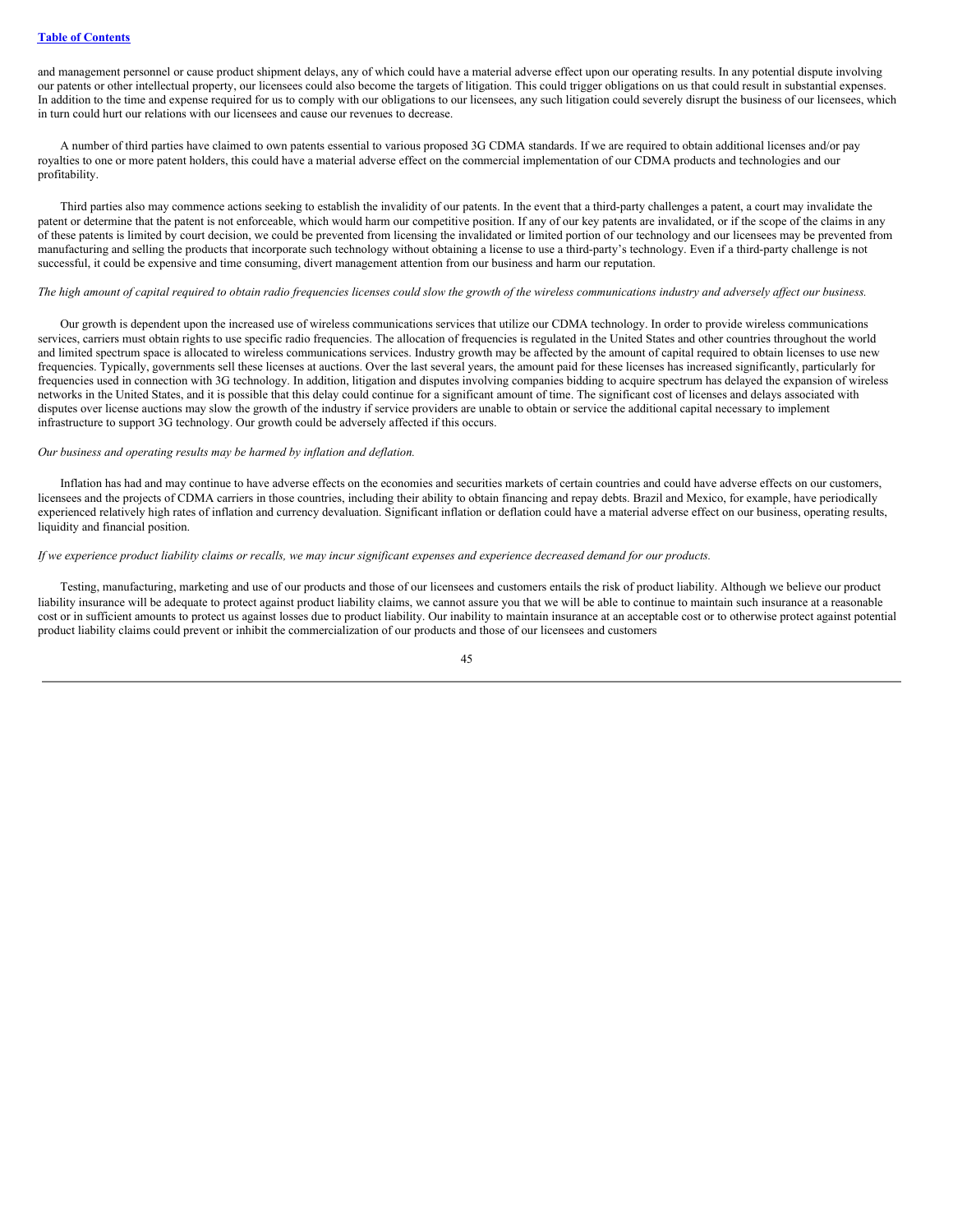and harm our future operating results. In addition, a product liability claim or recall could harm our reputation and result in decreased demand for our products.

Our business depends on the availability of satellite and other networks for our OmniTRACS, TruckMAIL, OmniExpress, LINQ and OmniOne systems and other *communications products.*

Our OmniTRACS and TruckMAIL systems currently operate in the United States market on leased Ku-band satellite transponders. Our data satellite transponder and position reporting satellite transponder lease runs through October 2006. Based on system capacity analysis, we believe that the United States OmniTRACS and TruckMAIL operations will not require additional transponder capacity through 2003. We believe that in the event additional transponder capacity would be required in fiscal 2003 or in future years, additional capacity will be available on acceptable terms. However, we cannot assure you that we will be able to acquire additional transponder capacity on acceptable terms in a timely manner. A failure to maintain adequate satellite capacity would harm our business, operating results, liquidity and financial position.

Our OmniExpress, LINQ and OmniOne systems are terrestrial-based products and thus rely on various wireless terrestrial communications networks operated by third parties. We believe these terrestrial networks will be available for our products; however, we cannot assure you that these networks will continue to be available to us or that they will perform adequately for our needs. The unavailability or nonperformance of these network systems could harm our business.

#### *Our business and operations would suf er in the event of system failures.*

Despite the implementation of security measures and the existence of a Disaster Recovery Plan for our internal information technology networking systems, our systems are vulnerable to damages from computer viruses, unauthorized access, natural disasters, terrorism, war, and telecommunication failures. Any system failure, accident or security breach that causes interruptions in our operations could result in a material disruption to our business. To the extent that any disruption or security breach results in a loss or damage to our customers' data or applications, or inappropriate disclosure of confidential information, we may incur liability as a result. In addition, we may incur additional costs to remedy the damages caused by these disruptions or security breaches.

Message transmissions for domestic OmniTRACS, TruckMAIL, OmniExpress, LINQ and OmniOne operations are formatted and processed at the Network Management Center in San Diego, California, which we operate, with a fully redundant backup Network Management Center located in Las Vegas, Nevada. Our Network Management Center operations are subject to system failures, which could interrupt the services and have a material adverse effect on our operating results.

From time to time, we install new or upgraded business management systems. To the extent such systems fail or are not properly implemented, we may experience material disruptions to our business that could have a material adverse effect on our results of operations.

### *We may need additional capital in the future, and such additional financing may not be available.*

The design, development and commercialization of digital wireless communications technology and products are highly capital intensive. For example, we must have the ability to fund significant capital for our internal research and development efforts. In addition, terrestrial and satellite wireless system carriers increasingly have required longterm financing or equity. In particular, we have substantial debt and equity funding commitments to various CDMA carriers and strategic investees. In order to meet our financing needs, we may be required to raise additional funds from a combination of sources including potential debt or equity issuances. We cannot assure you that additional financing will be available on reasonable terms or at all.

#### *Government regulation may adversely af ect our business.*

Our products and those of our customers and licensees are subject to various Federal Communications Commission regulations in the United States and other international regulations. These regulations require

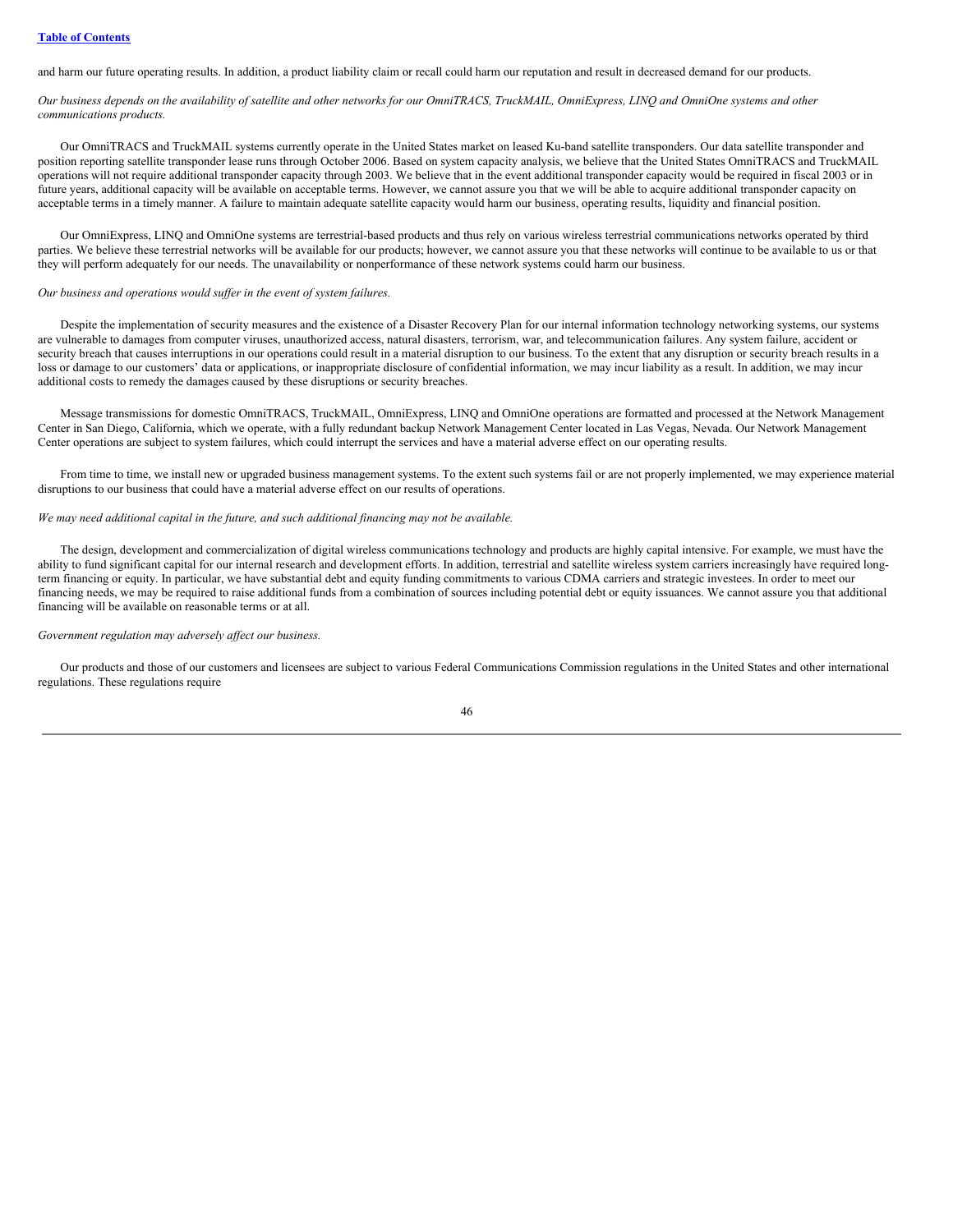that these products meet certain radio frequency emission standards, not cause unallowable interference to other services, and in some cases accept interference from other services. We are also subject to government regulations and requirements of local standards bodies outside the United States, where we are less prominent than local competitors and have less opportunity to participate in the establishment of regulatory and standards policies. We are also subject to state and federal health, safety and environmental regulations, as well as regulations related to the handling of and access to classified information. Changes in the regulation of our activities, including changes in the allocation of available spectrum by the United States government and other governments, or exclusion of our technology by a standards body, could have a material adverse effect on our business, operating results, liquidity and financial position.

# If wireless handsets pose health and safety risks, we may be subject to new regulations, and demand for our products and those of our licensees and customers may decrease.

Media reports and various class action lawsuits have suggested that radio frequency emissions from wireless handsets may be linked to various health concerns, including cancer, and may interfere with various electronic medical devices, including hearing aids and pacemakers. Concerns over radio frequency emissions may have the effect of discouraging the use of wireless handsets, which would decrease demand for our products and those of our licensees and customers. In recent years, the FCC and foreign regulatory agencies have updated the guidelines and methods they use for evaluating radio frequency emissions from radio equipment, including wireless handsets. In addition, interest groups have requested that the FCC investigate claims that wireless communications technologies pose health concerns and cause interference with airbags, hearing aids and medical devices. There also are some safety risks associated with the use of wireless handsets while driving. Concerns over these safety risks and the effect of any legislation that may be adopted in response to these risks could reduce demand for our products and those of our licensees and customers in the United States as well as foreign countries.

# Our business and operating results will be harmed if we are unable to manage growth in our business.

Since 1996, our businesses have experienced periods of rapid growth that have placed, and are expected to continue to place, significant demands on our managerial, operational and financial resources. In order to manage this growth, we must continue to improve and expand our management, operational and financial systems and controls, including quality control and delivery and service capabilities. We also need to continue to expand, train and manage our employee base. We must carefully manage research and development capabilities and production and inventory levels to meet product demand, new product introductions and product and technology transitions. We cannot assure you that we will be able to timely and effectively meet that demand and maintain the quality standards required by our existing and potential customers and licensees.

In addition, inaccuracies in our demand forecasts, or failure of the systems used to develop the forecasts, could quickly result in either insufficient or excessive inventories and disproportionate overhead expenses. If we ineffectively manage our growth or are unsuccessful in recruiting and retaining personnel, our business and operating results will be harmed.

### We may not be able to attract and retain qualified personnel necessary for the design, development and commercialization of our products and technology.

Our future success depends largely upon the continued service of our Board members, executive officers and other key management and technical personnel. Our success also depends on our ability to continue to attract, retain and motivate qualified personnel. Our key technical personnel represent a significant asset, as the source of our technological and product innovations upon which our revenues are highly dependent. The competition for these personnel is intense in the wireless communications industry.

We may have particular difficulty attracting and retaining key personnel in periods of poor operating performance given the significant use of incentive compensation by our competitors. We do not have employment agreements with our key management personnel and do not maintain key person life insurance on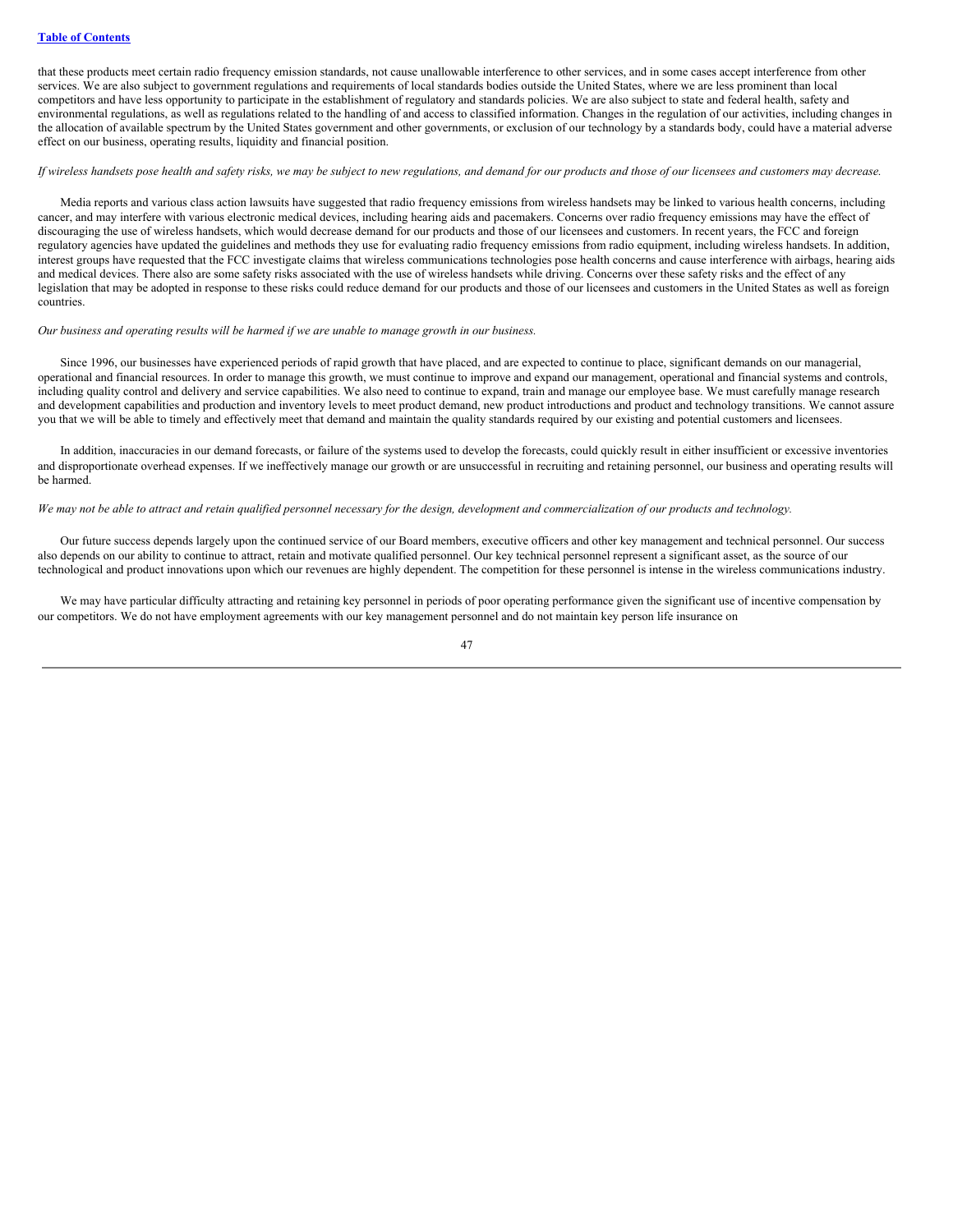any of our personnel. The loss of one or more of our key employees or our inability to attract, retain and motivate qualified personnel could negatively impact our ability to design, develop and commercialize our products and technology.

# Future changes in financial accounting standards may cause adverse unexpected revenue fluctuations and affect our reported results of operations.

A change in accounting policies can have a significant effect on our reported results and may even affect our reporting of transactions completed before a change is announced. New pronouncements and varying interpretations of pronouncements have occurred with frequency and may occur in the future. Changes to existing rules or the questioning of current practices may adversely affect our reported financial results or the way we conduct our business.

### Actual results may differ from estimates made in prior periods, causing adverse unexpected fluctuations affecting our reported financial results.

The preparation of our financial statements requires us to make estimates and judgments that affect the reported amounts of assets, liabilities, revenues and expenses, and disclosure of contingent assets and liabilities. By their nature, estimates are subject to an inherent degree of uncertainty. We base our estimates on historical and anticipated results and trends and on various other assumptions that we believe are reasonable under the circumstances, including assumptions as to future events. These estimates form the basis for making judgments about the carrying values of assets and liabilities that are not readily apparent from other sources. Actual results that differ from our estimates could have a significant adverse effect on our operating results and financial position.

## Our stockholder rights plan, certificate of incorporation and Delaware law could adversely affect the performance of our stock.

Our certificate of incorporation provides for cumulative voting in the election of directors. In addition, our certificate of incorporation provides for a classified board of directors and includes a provision that requires the approval of holders of at least 66 2/3% of our voting stock as a condition to a merger or certain other business transactions with, or proposed by, a holder of 15% or more of our voting stock. This approval is not required in cases where certain of our directors approve the transaction or where certain minimum price criteria and other procedural requirements are met. Our certificate of incorporation also requires the approval of holders of at least 66 2/3% of our voting stock to amend or change the provisions mentioned relating to the classified board, cumulative voting or the transaction approval. Under our bylaws, stockholders are not permitted to call special meetings of our stockholders. Finally, our certificate of incorporation provides that any action required or permitted to be taken by our stockholders must be effected at a duly called annual or special meeting rather than by any consent in writing.

The classified board, transaction approval, special meeting and other charter provisions may discourage certain types of transactions involving an actual or potential change in our control. These provisions may also discourage certain types of transactions in which our stockholders might otherwise receive a premium for their shares over then current market prices and may limit our stockholders' ability to approve transactions that they may deem to be in their best interests.

Further, we have distributed a dividend of one right for each outstanding share of our common stock pursuant to the terms of our preferred share purchase rights plan. These rights will cause substantial dilution to the ownership of a person or group that attempts to acquire us on terms not approved by our board of directors and may have the effect of deterring hostile takeover attempts. In addition, our board of directors has the authority to fix the rights and preferences of and issue shares of preferred stock. This right may have the effect of delaying or preventing a change in our control without action by our stockholders.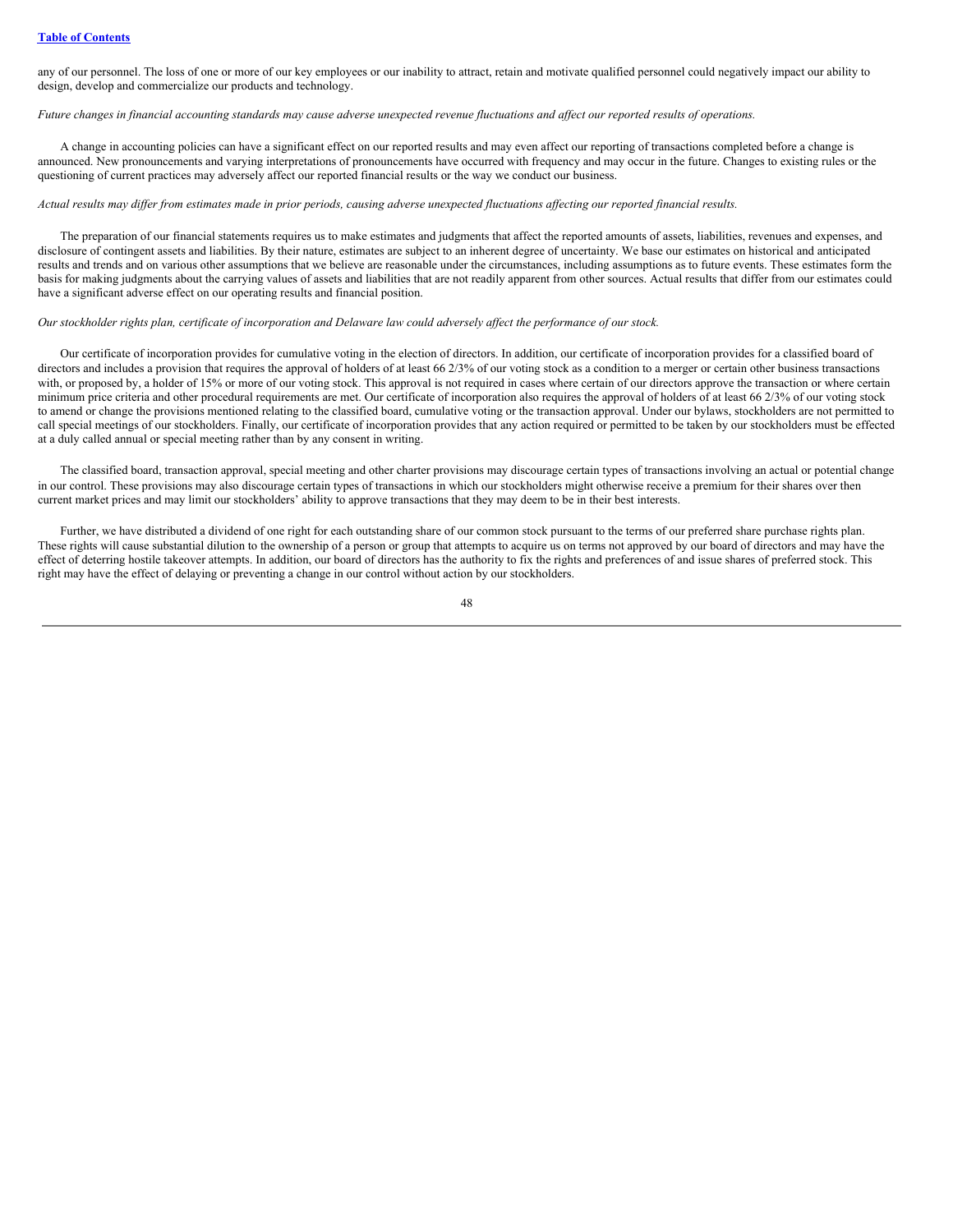We are at risk of securities class action litigation that could result in substantial costs and divert management's attention and resources.

In the past, securities class action litigation has often been brought against a company following periods of volatility in the market price of its securities. Due to the volatility of our stock price, we may be the target of securities litigation in the future. Securities litigation could result in substantial costs and divert management's attention and resources.

# **ITEM 3. QUANTITATIVE AND QUALITATIVE DISCLOSURE ABOUT MARKET RISK**

Financial market risks related to interest rates, foreign currency exchange rates and equity prices are described in our 2001 Annual Report on Form 10-K.

We have fixed income securities consisting of cash equivalents and investments in marketable debt securities. During the second quarter of fiscal 2002, we allocated \$300 million to institutional portfolio managers for investment in a diversified portfolio of non-investment grade securities, which are subject to a higher degree of default risk than our current fixed income portfolio, and at June 30, 2002, that amount was fully invested, primarily in corporate bonds with credit ratings of B/B2 and BB/Ba2. A portion of these bonds are designated as trading securities. The following table provides comparative information about our fixed income securities including principal cash flows, weighted average yield and contractual maturity dates:

# **Interest Rate Sensitivity**

## **Principal Amount by Expected Maturity**

## **Average Interest Rate**

|                         | 2002  | 2003                  | 2004    | 2005    | 2006 | <b>Thereafter</b>                    | <b>No Single</b><br>Maturity | Total   | <b>Fair Value</b> |
|-------------------------|-------|-----------------------|---------|---------|------|--------------------------------------|------------------------------|---------|-------------------|
|                         |       | (Dollars in millions) |         |         |      |                                      |                              |         |                   |
| June 30, 2002:          |       |                       |         |         |      |                                      |                              |         |                   |
| Fixed income securities | \$164 | \$267                 | \$370   | \$103   | \$34 | \$283                                | \$174                        | \$1,395 | \$1,401           |
| Interest rate           | 4.6%  | $4.3\%$               | 4.3%    | $4.0\%$ | 6.9% | $9.1\%$                              | $3.8\%$                      |         |                   |
| September 30, 2001:     |       |                       |         |         |      |                                      |                              |         |                   |
| Fixed income securities | \$281 | \$379                 | \$220   | \$15    | \$19 | S<br>$\hspace{0.1mm}-\hspace{0.1mm}$ | \$121                        | \$1,035 | \$1,044           |
| Interest rate           | 6.4%  | 4.6%                  | $5.0\%$ | $5.0\%$ | 4.9% |                                      | 4.4%                         |         |                   |

We consolidate all assets and liabilities of the Vesper Operating Companies, including bank loans and capital lease commitments. Bank loans totaled \$80 million at June 30, 2002, of which \$20 million is payable in fiscal 2005 and \$60 million is payable in fiscal 2006. The bank loans bear interest at variable rates, based on the Certificate of Deposit Inter Bank (CDI) rate (the LIBOR rate equivalent in Brazil) plus 1.5%. Capital lease commitments totaled \$45 million at June 30, 2002. The aggregate maturities on the capital lease commitments over the next four years from fiscal 2002 through 2005 are \$5 million, \$15 million, \$12 million, and \$13 million, respectively. The capital lease commitments bear interest at fixed interest rates, ranging from 11.25% to 14.5%. The fair values of bank loans and capital lease commitments will change as interest rates change. Interest expense will be affected by changes in the CDI.

We are exposed to foreign exchange risk related to our consolidation of the Vesper Operating Companies. We report our financial statements in U.S. dollars. The Vesper Operating Companies account for the majority of their transactions in Brazilian real, and their results are translated into U.S. dollars during and at the end of the fiscal quarter. In addition, the Vesper Operating Companies capital lease commitments are denominated in U.S. dollars. As a result, a significant change in the value of the U.S. dollar against the Brazilian real could have a material effect on the Vesper Operating Companies and on us. A significant devaluation of the Brazilian real has occurred in the past and may occur again the future.

We hold marketable securities and derivative instruments subject to equity price risk. The recorded values of marketable securities increased to \$1,189 million at June 30, 2002 from \$859 million at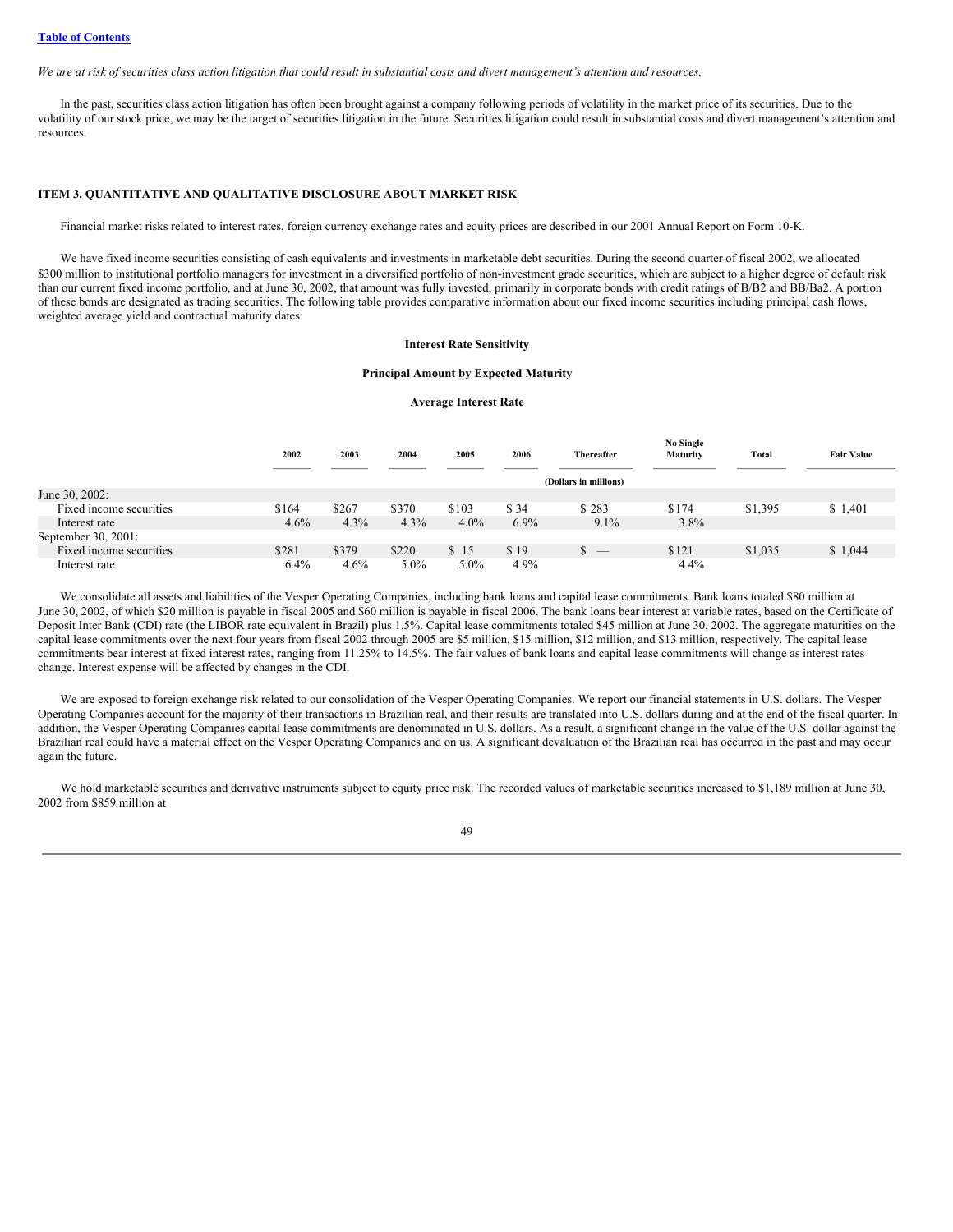September 30, 2001. As of June 30, 2002, one equity position constituted approximately 12% of the fair value of the marketable securities portfolio. The recorded value of derivative instruments subject to FAS 133 at June 30, 2002 is \$4 million. We generally invest in companies in the high-technology industry, and typically do not attempt to reduce or eliminate our market exposure on these securities. The portfolio's concentrations in specific companies and industry segments may vary over time, and changes in concentrations may affect the portfolio's price volatility.

At June 30, 2002, there had been no other material changes to the market risks described at September 30, 2001. Additionally, we do not anticipate any other near-term changes in the nature of our market risk exposures or in management's objectives and strategies with respect to managing such exposures.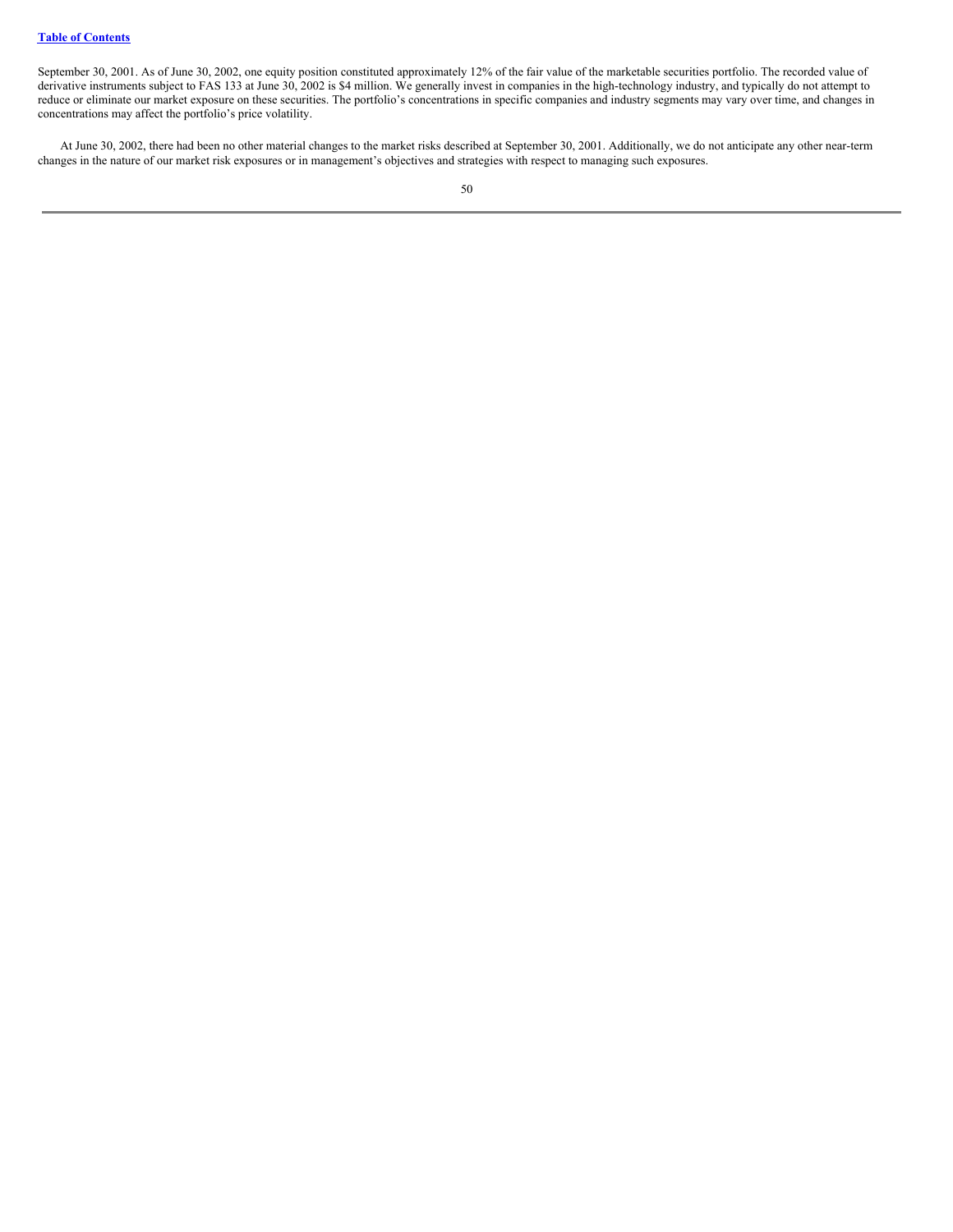# **PART II. OTHER INFORMATION**

# **ITEM 1. LEGAL PROCEEDINGS**

A review of the Company's current litigation is disclosed in the Notes to Condensed Consolidated Financial Statements. See "Notes to Condensed Consolidated Financial Statements — Note 7 — Commitments and Contingencies." We are also engaged in other legal actions arising in the ordinary course of our business and believe that the ultimate outcome of these actions will not have a material adverse effect on our results of operations, liquidity or financial position.

### **ITEM 2. CHANGES IN SECURITIES**

Not applicable.

# **ITEM 3. DEFAULTS UPON SENIOR SECURITIES**

Not applicable.

## **ITEM 4. SUBMISSION OF MATTERS TO A VOTE OF SECURITY HOLDERS**

Not applicable.

## **ITEM 5. OTHER INFORMATION**

Not applicable.

# **ITEM 6. EXHIBITS AND REPORTS ON FORM 8-K**

#### **Exhibits**

- 2.1 Restructuring Agreement, dated as of November 9, 2001, by and among the Company, Vesper Sao Paulo S.A., Vesper S.A., Vesper Holding Sao Paulo S.A., Vesper Holding S.A., VeloCom Cayman Brasil Holdings, QUALCOMM do Brasil Ltda., Bell Canada International (Brazil Telecom I) Limited, Bell Canada International (Megatel) Limited, VeloCom Inc., Nortel Networks Limited, Lucent Technologies Inc., Telefonaktiebolaget LM Ericsson (Publ.), Harris Corporation, VeloCom do Brasil Ltda., Vesper Sao Paulo Cayman and Vesper Holding, Ltd.(1)
- 2.2 The Subscription and Shareholders Agreement, dated as of November 9, 2001, by and among the Company, VeloCom Inc., Bell Canada International (Brazil Telecom I) Limited, Bell Canada International (Megatel) Limited, Bell Canada International (Espelho Sul) Limited, Nortel Networks Limited, Lucent Technologies Inc., Telefonaktiebolaget LM Ericsson (Publ.), Harris Corporation and Vesper Holding, Ltd.(1)
- 3.1 Restated Certificate of Incorporation.(2)
- 3.2 Certificate of Amendment of Restated Certificate of Incorporation.(3)(4)<br>3.3 Certificate of Designation of Preferences.(5)
- 3.3 Certificate of Designation of Preferences.(5)<br>3.4 Bylaws (6)
- $Bylaws.(6)$
- 3.5 Amendment of the Bylaws.(7)<br>10.50 Amended and Restated Interin
	- 10.50 Amended and Restated Interim Funding Agreement, dated as of April 26, 2002, by and among the Company, Pegaso Comunicaciones y Sistemas, S. A. de C. V. and the other members of the Borrower Group and consented and agreed to and acknowledged by Telefonaktiebolaget L.M. Ericsson (Publ), ABN Amro Bank N.V. and Alcatel.

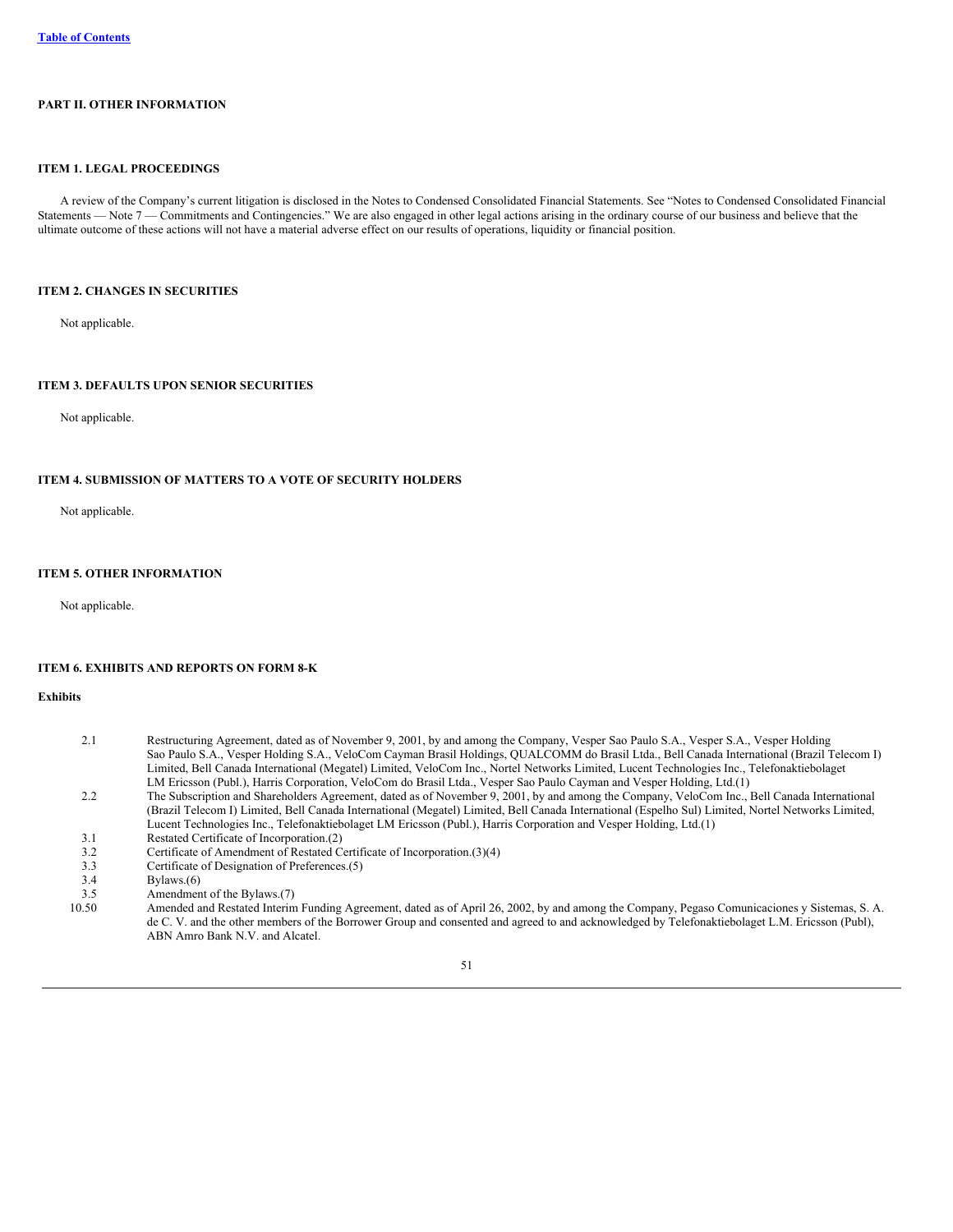- 10.51 Amendment No. 5 to Amended and Restated Credit Agreement, dated as of April 26, 2002, by and among the Company, Pegaso Comunicaciones y Sistemas S.A. de C.V., the other members of the Borrower Group, Telefonaktiebolaget L.M. Ericsson (Publ) and ABN Amro Bank N.V.
- (1) Filed as an exhibit to the Registrant's Current Report on Form 8-K on November 28, 2001.
- (2) Filed as an exhibit to the Registrant's Registration Statement on Form S-3 (No. 33-62724).
- (3) Filed as an exhibit to the Registrant's Quarterly Report on Form 10-Q for the quarter ended March 27, 1994, as amended.
- (4) Filed as an exhibit to the Registrant's Current Report on Form 8-K filed on December 23, 1999.
- (5) Filed as an exhibit to the Registrant's Annual Report on Form 10-K for the fiscal year ended September 29, 1996.
- (6) Filed as an exhibit to the Registrant's Registration Statement on Form S-1 (No. 33-42782).
- (7) Filed as an exhibit to the Registrant's Annual Report on Form 10-K for the fiscal year ended September 28, 1997.

# **Reports on Form 8-K**

None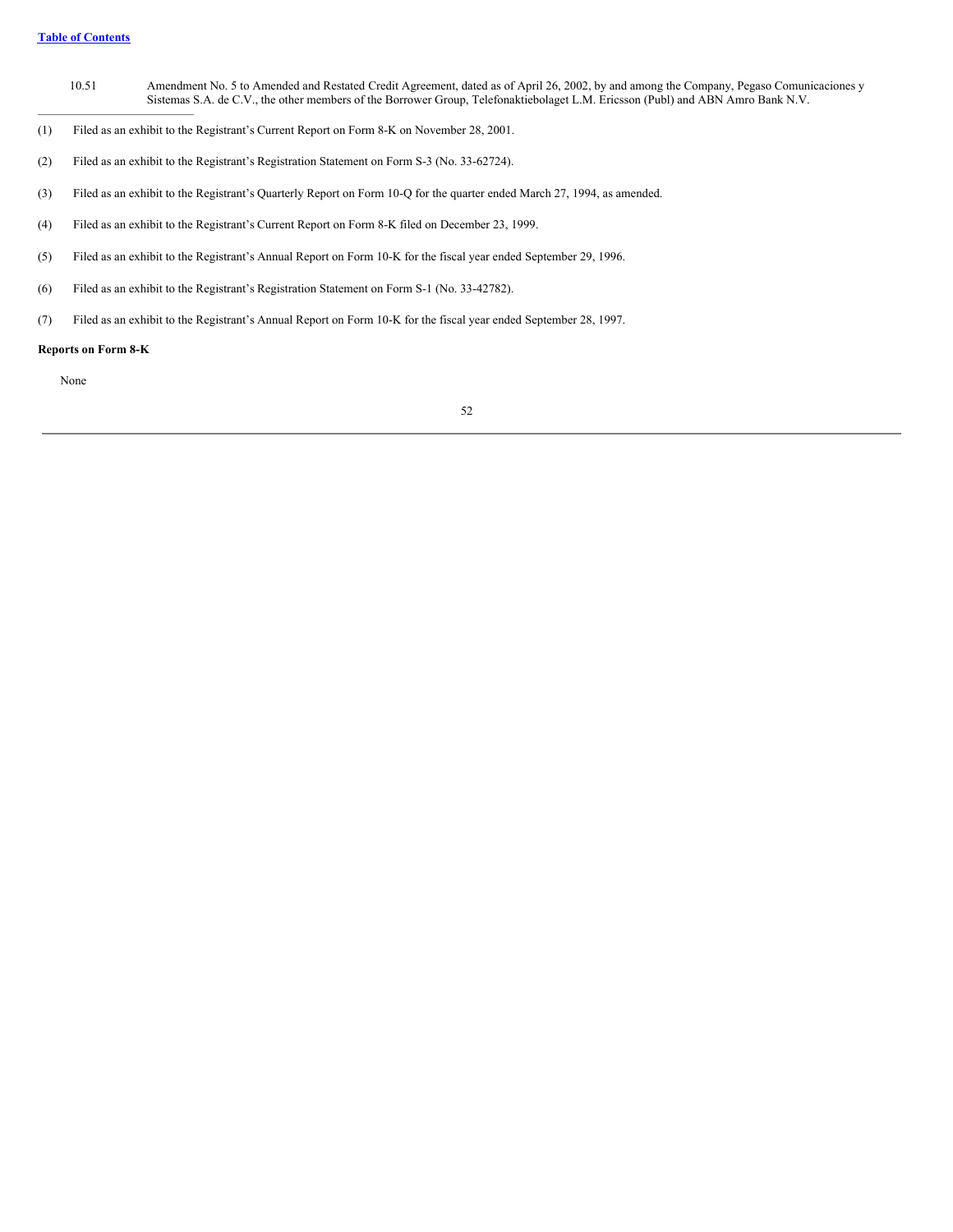# **SIGNATURES**

Pursuant to the requirements of the Securities Exchange Act of 1934, the Registrant has duly caused this report to be signed on its behalf by the undersigned thereunto duly authorized.

QUALCOMM Incorporated

/s/ WILLIAM E. KEITEL

William E. Keitel Senior Vice President and Chief Financial Officer

Dated: July 25, 2002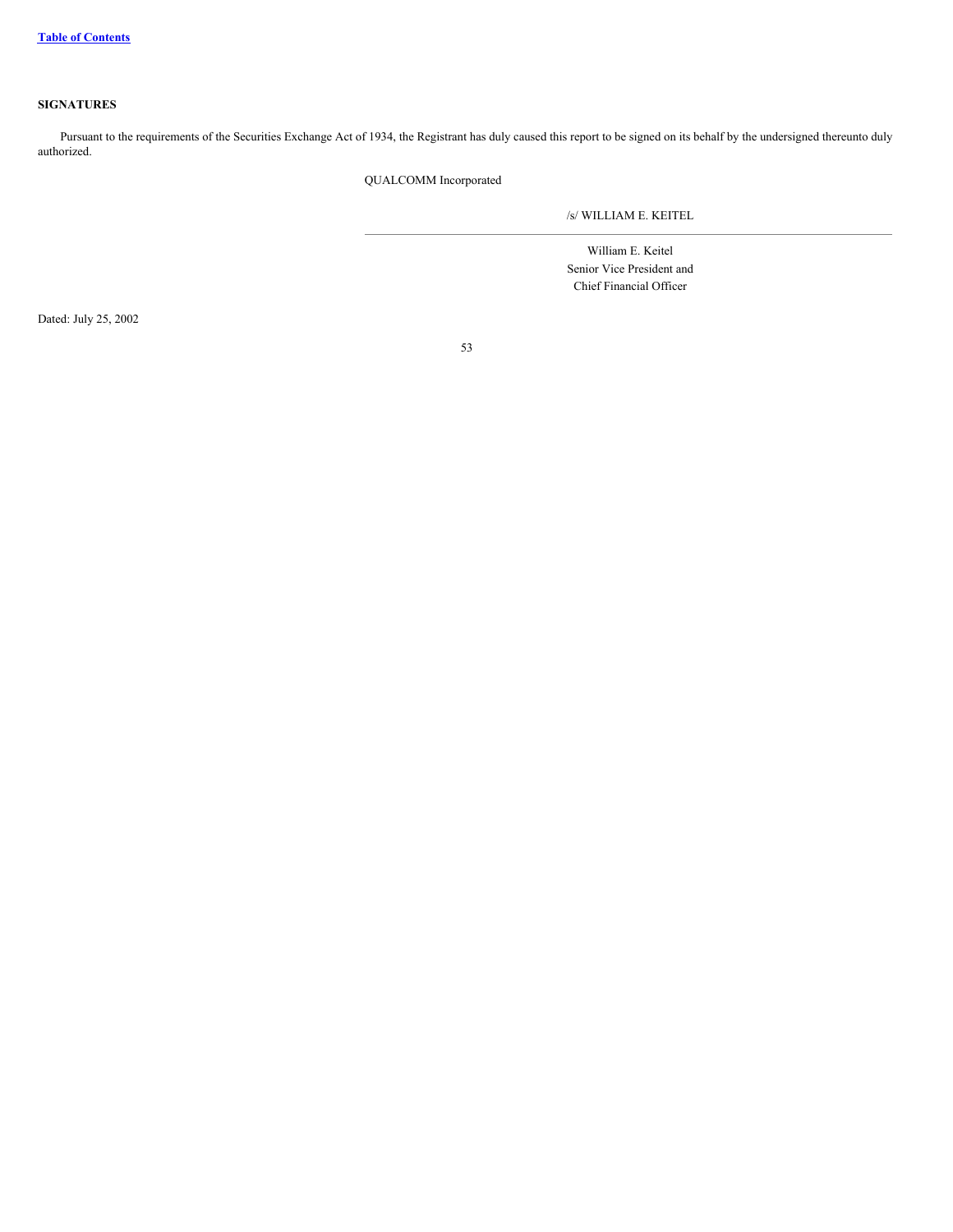AMENDED AND RESTATED INTERIM FUNDING AGREEMENT

# by and among

PEGASO COMUNICACIONES Y SISTEMAS, S.A. DE C.V.,

THE OTHER MEMBERS OF THE BORROWER GROUP,

#### QUALCOMM INCORPORATED

and

# ELECTRO BANQUE

and Consented and Agreed to and Acknowledged by

TELEFONAKTIEBOLAGET L.M. ERICSSON (PUBL),

# ABN AMRO BANK N.V.,

ALCATEL

and

# ELECTRO BANQUE, as Facility 2 Administrative Agent

Dated as of April 26, 2002

### TABLE OF CONTENTS

<TABLE> <CAPTION>

|                         |                                                                   | Page                |
|-------------------------|-------------------------------------------------------------------|---------------------|
| $<$ S $>$<br>Section 1. | $\langle C \rangle$                                               | $\langle C \rangle$ |
|                         |                                                                   |                     |
| Section 2.              | The Credits and General Provisions Regarding the Special Loans  6 |                     |
| Section 3.              |                                                                   |                     |
| Section 4.              |                                                                   |                     |
| Section 5.              |                                                                   |                     |
| Section 6.              |                                                                   |                     |
| Section 7.              |                                                                   |                     |
| Section 8.              |                                                                   |                     |
| $\langle$ /TABLE>       |                                                                   |                     |
| EXHIBITS AND SCHEDULES  |                                                                   |                     |
| Exhibit A-1             | Form of Interim Loan Pagare                                       |                     |
| Exhibit A-2             | Form of Backstop Fee Loan Pagare                                  |                     |
| Exhibit A-3             | Form of Additional Interim Loan Pagare                            |                     |
| Exhibit B               | Interim Business Plan                                             |                     |
| Exhibit C-1             | [Intentionally Omitted]                                           |                     |
| Exhibit C-2             | [Intentionally Omitted]                                           |                     |
| Exhibit C-3             | Form of Second QUALCOMM Forbearance Agreement                     |                     |
| Exhibit C-4             | Form of Second Vendor Parties Forbearance Agreement               |                     |
| Exhibit D               | Form of Sales Transaction Proceeds Allocation Agreement           |                     |
| Exhibit E               | Form of Borrower Group Release                                    |                     |
| $Exhibit$ $F-1$         | Form of stock option agreement for the initial Interim Loan       |                     |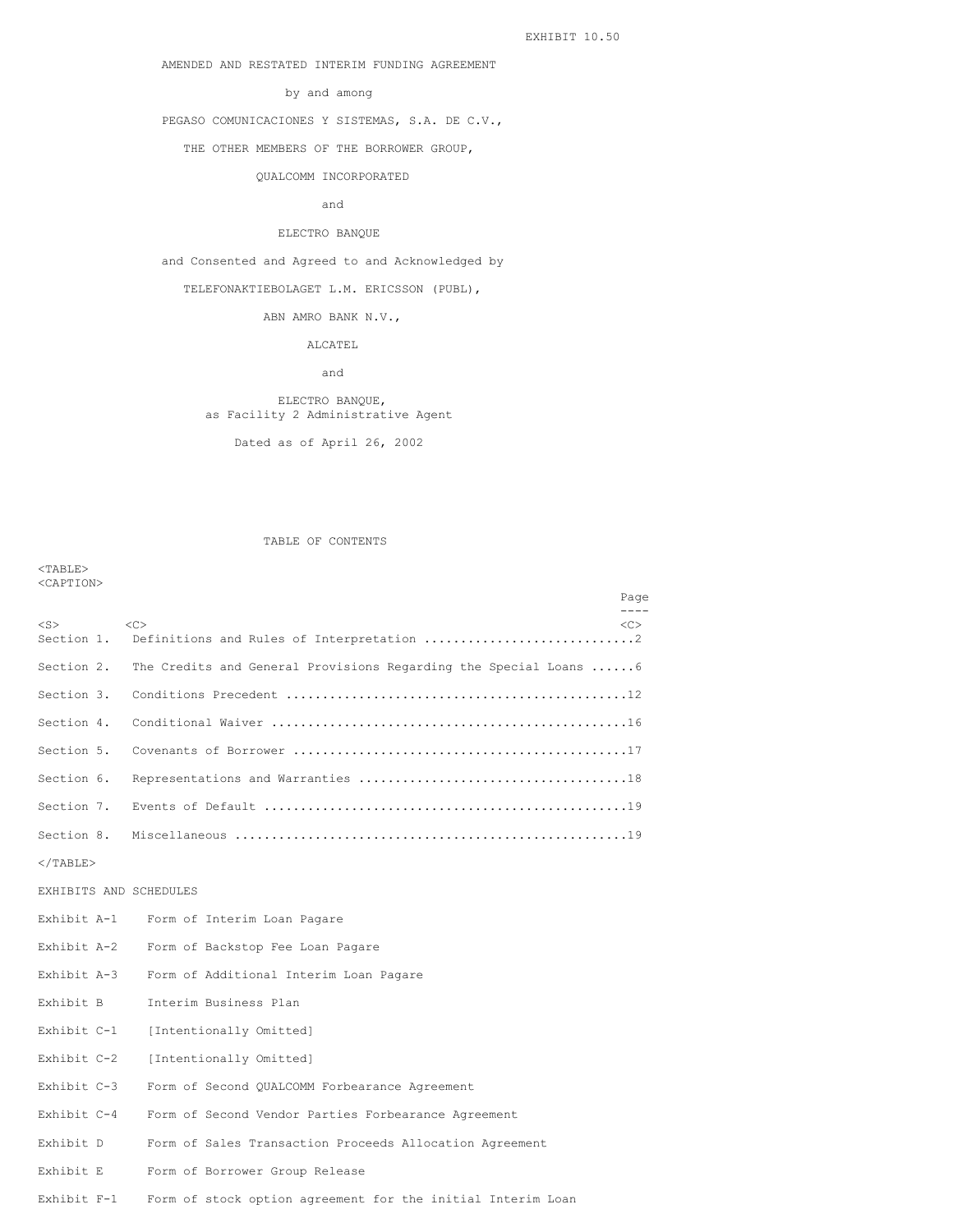| Exhibit F-2           |  |  |  |  | Form of stock option agreement for the initial Interim Loan |  |  |  |
|-----------------------|--|--|--|--|-------------------------------------------------------------|--|--|--|
| (Spanish translation) |  |  |  |  |                                                             |  |  |  |

Exhibit F-3 Form of stock option agreement for Additional Interim Loans

- Exhibit F-4 Form of stock option agreement for Additional Interim Loans (Spanish translation)
- Exhibit G Form of Loan Request
- Exhibit G-1 Form of Loan Request pursuant to Tranche B Commitment
- Exhibit H [Intentionally Omitted]
- Exhibit I Form of Amended and Restated Shareholders' Agreement
- Exhibit J Form of Amendment No. 2 to the Collateral Agency Agreement
- Exhibit K Form of Amendment No. 2 to the Intercreditor Agreement
- Exhibit L Form of Notice and Request for Amendments and Waivers Letter
- Exhibit M-1 Form of Opinion of Fried Frank Harris Shriver & Jacobson, special New York counsel to Borrower, for the initial Interim Loan
- Exhibit M-2 Form of Opinion of Mijares, Angoitia, Cortes y Fuentes, S.C., Mexico counsel to Borrower, for the initial Interim Loan
- Exhibit M-3 Form of Opinion of Fried Frank Harris Shriver & Jacobson, special New York counsel to Borrower, for the initial Additional Interim Loan
- Exhibit M-4 Form of Opinion of Mijares, Angoitia, Cortes y Fuentes, S.C., Mexico counsel to Borrower, for the initial Additional Interim Loan
- Exhibit N Form of Amendment No. 4 to the QUALCOMM Credit Agreement
- Exhibit O Form of Amendment No. 5 to QUALCOMM Credit Agreement
- Exhibit P Form of Amendment No. 1 to Electro Banque Facility 2 Credit Agreement
- Schedule 1 List of Guarantees and Counter-Guarantees that Require Confirmation
- Schedule 2 Drawdown Schedule
- Schedule 3 Regulatory Approvals
- Schedule 4 Additional Interim Loans Availability Schedule

ii

# AMENDED AND RESTATED INTERIM FUNDING AGREEMENT

This AMENDED AND RESTATED INTERIM FUNDING AGREEMENT, dated as of April 26, 2002 (this "Agreement"), is entered into by and among PEGASO COMUNICACIONES Y SISTEMAS, S.A. DE C.V., a sociedad anonima de capital variable organized under the laws of Mexico ("Borrower"), the other members of the Borrower Group, QUALCOMM INCORPORATED, a corporation organized under the laws of the State of Delaware ("OUALCOMM"), and ELECTRO BANQUE, a financial institution organized under the laws of France, its capacity as a lender under the Electro Banque Facility 2 Credit Agreement (in such capacity, "Electro Banque"); and consented and agreed to and acknowledged, with respect to the provisions set forth in Section 4, by TELEFONAKTIEBOLAGET L.M. ERICSSON (PUBL), a limited liability company organized under the laws of Sweden ("Ericsson", together with QUALCOMM the "Lenders" under the Credit Agreement (as defined below)), ABN AMRO BANK N.V., as administrative agent for the Lenders (the "Administrative Agent"), ALCATEL, a corporation duly incorporated under the laws of France ("Alcatel"), and ELECTRO BANQUE, in its capacity as administrative agent for the lenders party to the Electro Banque Facility 2 Credit Agreement (in such capacity, the "Facility 2 Administrative Agent").

# RECITALS

A. Borrower has entered into an Interim Funding Agreement, dated as of January 16, 2002, among Borrower, the other members of the Borrower Group,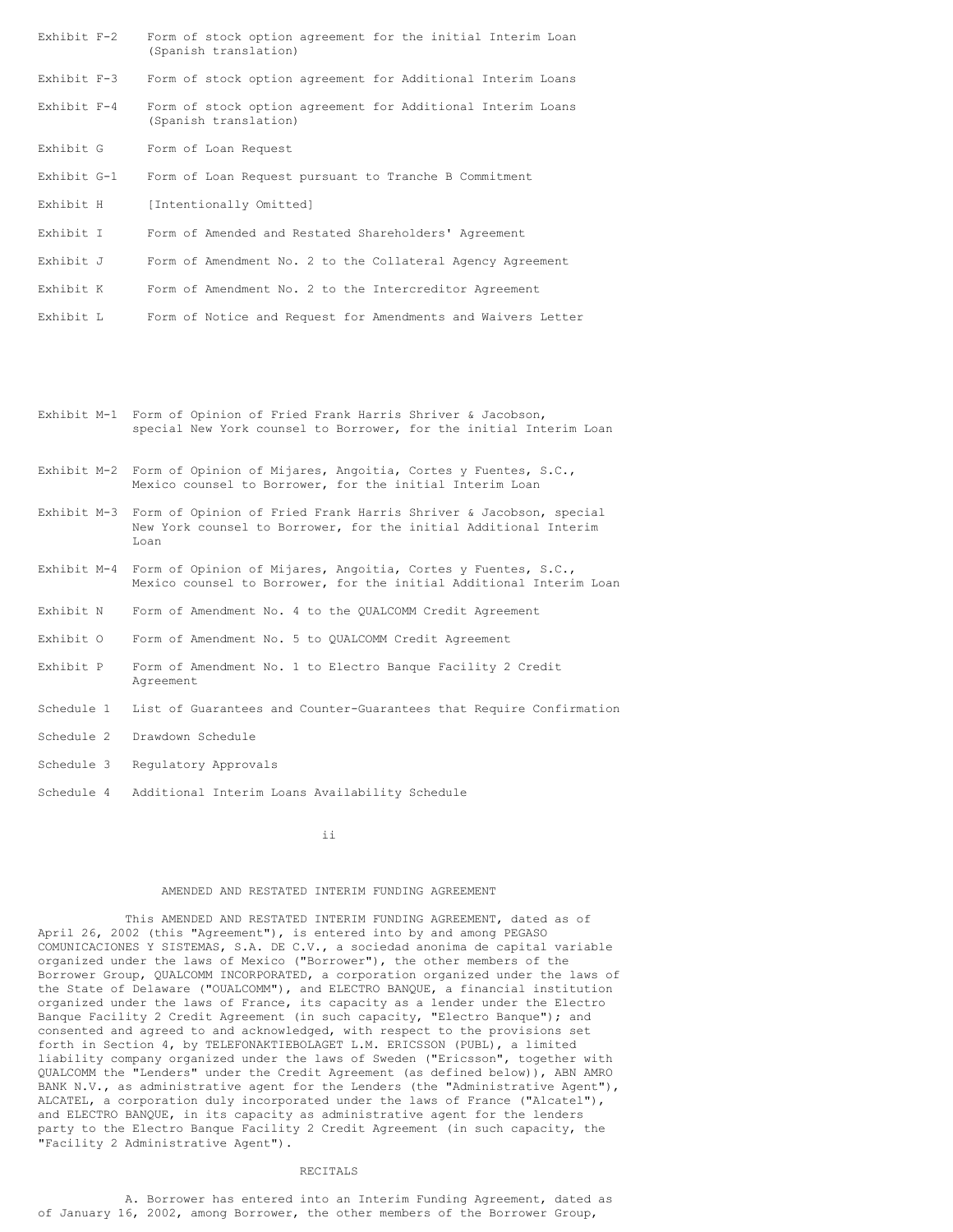QUALCOMM, Ericsson, the Administrative Agent and Alcatel, pursuant to which QUALCOMM has advanced Facility-2 Loans under the Credit Agreement (as defined below) to finance the payment of minimum working capital expenditures of Borrower in accordance with the Interim Business Plan (as defined below), which Interim Funding Agreement is amended and restated by this Agreement.

B. Borrower has entered into an Amended and Restated Credit Agreement, dated as of December 15, 1998, by and among Borrower, QUALCOMM, the Lenders and the Administrative Agent, as amended by Amendment No. 1 to Amended and Restated Credit Agreement, dated as of May 27, 1999, Amendment No. 2 to Amended and Restated Credit Agreement, dated as of November 28, 2000, Amendment No. 3 to Amended and Restated Credit Agreement, dated as of October 10, 2001, and Amendment No. 4 to Amended and Restated Credit Agreement, dated as of January 16, 2002 (as so amended and as otherwise amended, supplemented, modified or restated from time to time, the "Credit Agreement").

C. Borrower has requested QUALCOMM to amend the Credit Agreement in order to provide Additional Interim Loans (as defined below) under the Credit Agreement to finance the payment of working capital expenditures of Borrower in accordance with the Business Plan (as defined below) subject to the terms and conditions of the Credit Agreement and this Agreement, and QUALCOMM is willing to provide such Additional Interim Loans from its unused Facility-2 Commitment subject to the terms and conditions and in reliance on the representations and warranties set forth in this Agreement.

D. Borrower has entered into a Credit Agreement, dated as of October 10, 2001, by and among Borrower, the lenders party thereto and the Facility 2 Administrative Agent

-1-

(as amended, supplemented, modified or restated from time to time, the "Electro Banque Facility 2 Credit Agreement").

E. Borrower has requested Electro Banque to amend the Electro Banque Facility 2 Credit Agreement in order to provide Additional Interim Loans under the Tranche B Term Facility (as defined below) to finance the payment of working capital expenditures of Borrower in accordance with the Business Plan subject to the terms and conditions of the Electro Banque Facility 2 Credit Agreement and this Agreement, and Electro Banque is willing to provide such Additional Interim Loans from its unused Tranche B Commitment (as defined below) subject to the terms and conditions and in reliance on the representations and warranties set forth in this Agreement.

F. QUALCOMM and Electro Banque have agreed to enter into a Participation Agreement, which will be acknowledged by Borrower, whereby QUALCOMM will purchase from Electro Banque, and Electro Banque will sell to QUALCOMM a participation in the Additional Interim Loans made by Electro Banque from its unused Tranche B Commitment pursuant to the Electro Banque Facility 2 Credit Agreement and this Agreement (as amended, supplemented, modified or restated from time to time, the "Participation Agreement").

G. Borrower has entered into a Common Agreement, dated as of December 15, 1998, as the same has been and hereinafter may be amended, supplemented, modified or restated from time to time, among Borrower, the other members of the Borrower Group, the Alcatel Administrative Agent, the QUALCOMM Administrative Agent, the Facility 2 Administrative Agent, the Intercreditor Agent and the Collateral Agent (as amended, supplemented, modified or restated from time to time, the "Common Agreement").

H. Holdings is entering into the Definitive Agreement (as defined below) among Holdings, Holdings' shareholders, TEM (as defined below), and certain other parties named therein, pursuant to which TEM has agreed to purchase the capital stock of certain of the shareholders of Holdings in accordance with the terms and conditions of the Definitive Agreement.

NOW, THEREFORE, in consideration of the foregoing, the mutual covenants and agreements set forth below and other good and valuable consideration, the receipt and sufficiency of which are hereby acknowledged, the parties agree as follows:

Section 1. Definitions and Rules of Interpretation.

(a) Definitions. Capitalized terms used and not otherwise defined in this Agreement shall have the meanings given to them in the Credit Agreement or, if not defined therein or herein, the Common Agreement. In addition, as used in this Agreement, the following terms shall have the following meanings:

"Additional Interim Loan Commitment" has the meaning set forth in Section 2.3(a).

"Additional Interim Loan Funding Closing Date" means the date that all the conditions precedent set forth in Section 3.2 are satisfied (or waived by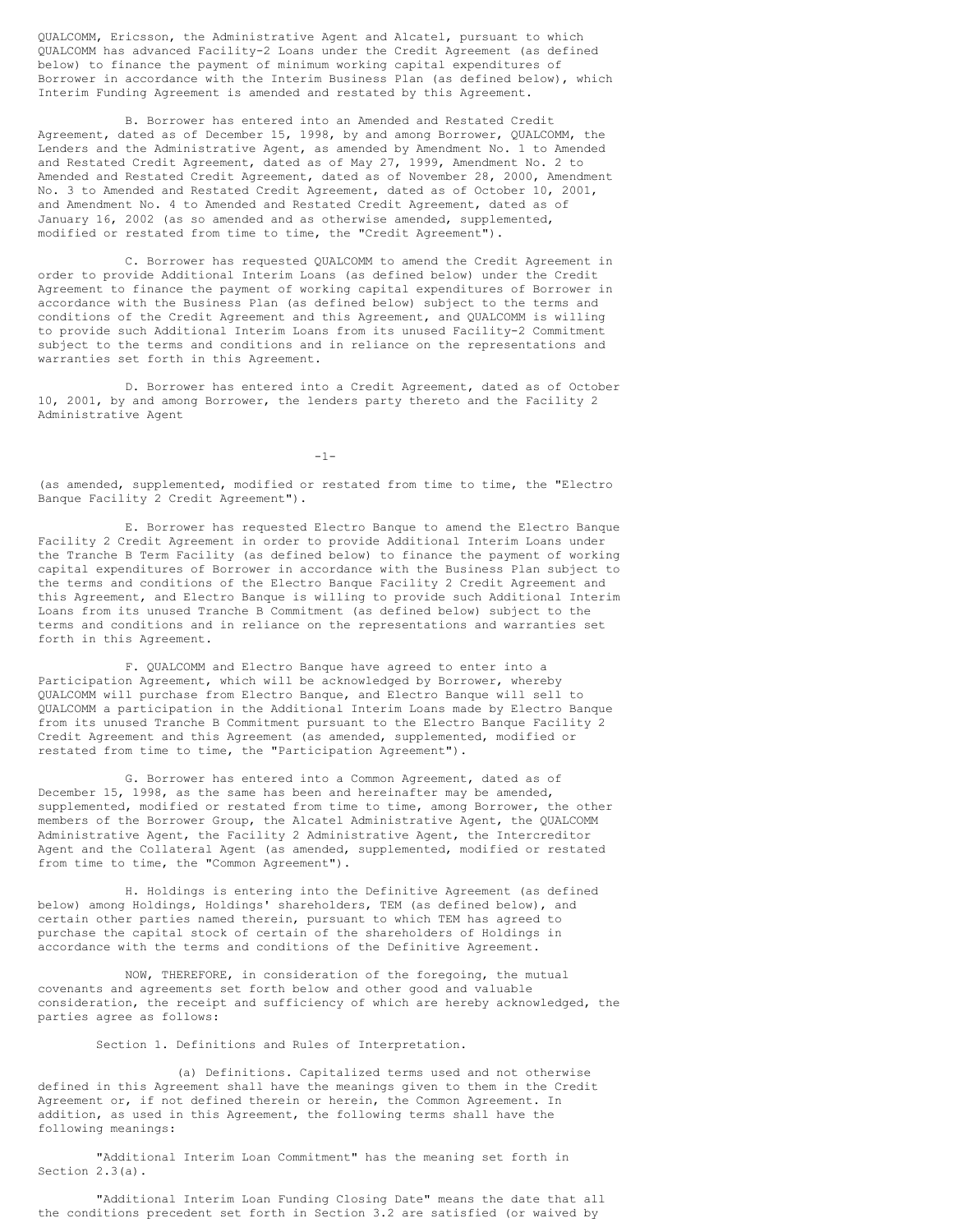$-2-$ 

"Additional Interim Loan Pagare" means the promissory note in the form of Exhibit A-3 to be delivered for each Borrowing of Additional Interim Loans.

"Additional Interim Loans" means the Special Loans made, or caused to be made, by QUALCOMM pursuant to Section 2.3.

"Additional Interim Loans Availability Schedule" means the monthly availability schedule of Additional Interim Loans as set forth in Schedule 4.

"Additional Interim Operating Plan" has the meaning assigned to such term in the Definitive Agreement.

"Additional Financing Facility Loans" has the meaning set forth in Section 2.1(b).

"Amended and Restated Shareholders' Agreement" means the Amended and Restated Shareholders' Agreement in the form of Exhibit I.

"Approved Sale Transaction" has the meaning assigned to such term in the Amended and Restated Shareholders' Agreement.

"Backstop Fee" has the meaning set forth in Section 5.1(d).

"Backstop Fee Loan" has the meaning set forth in Section 2.4.

"Backstop Fee Loan Pagare" means the promissory note in the form of Exhibit A-2 to be delivered for the Borrowing of the Backstop Fee Loan.

"Borrowing" means a borrowing or advance of credit pursuant to the terms and conditions of this Agreement.

"Business Plan" has the meaning assigned to such term in the Definitive Agreement.

"Buyer" has the meaning assigned to such term in the Sale Transaction Proceeds Allocation Agreement.

"Capital Expenditures" means, for any period, consistent with U.S. GAAP, expenditures (including amounts expended in connection with capitalization of leases) made by Borrower to acquire or construct and maintain or repair (to the extent that such maintenance or repair have been capitalized) fixed assets, plant and equipment (including renewals, improvements and replacements, but excluding repairs in the ordinary course) during such period.

"Closing" has the meaning assigned to such term in the Definitive Agreement.

"Closing Date" means the date that all the conditions precedent set forth in Section 3.1 are satisfied (or waived by QUALCOMM in its sole discretion).

"CNIE" means the Comision Nacional de Inversiones Extranjeras of Mexico.

"COFETEL" means the Comision Federal de Telecomunicaciones of Mexico.

-3-

"Covered Bride Default" has the meaning assigned to such term in the Second QUALCOMM Forbearance Agreement.

"Covered Default" means a Covered Bridge Default or a Covered Vendor Facility Default.

"Covered Vendor Facility Default" has the meaning assigned to such term in the Second Vendor Parties Forbearance Agreement.

"Definitive Agreement" means the Stock Purchase Agreement to be entered into by and among TEM, the Borrower, the other members of the Borrower Group, Alejandro Burillo Azcarraga, Carmela Azcarraga Milmo, Scotiabank Inverlat, S.A., Institucion de Banca Multiple, Grupo Financiero Scotiabank Inverlat, as trustee of trust No. 101814, Leap PCS Mexico, Inc., Leap Wireless International, Inc., International Equity Investments, Inc., NI Media Equity, LLC, LAIF X SPRL, QUALCOMM, Sprint Mexico, Inc., Sprint Corporation, Alcatel and Ericsson, pursuant to which TEM shall purchase from certain of the shareholders of Holdings all the capital stock of Holdings owned by such shareholders in accordance with the terms and conditions thereof.

"Dollars" or "\$" shall mean the lawful currency of the United States.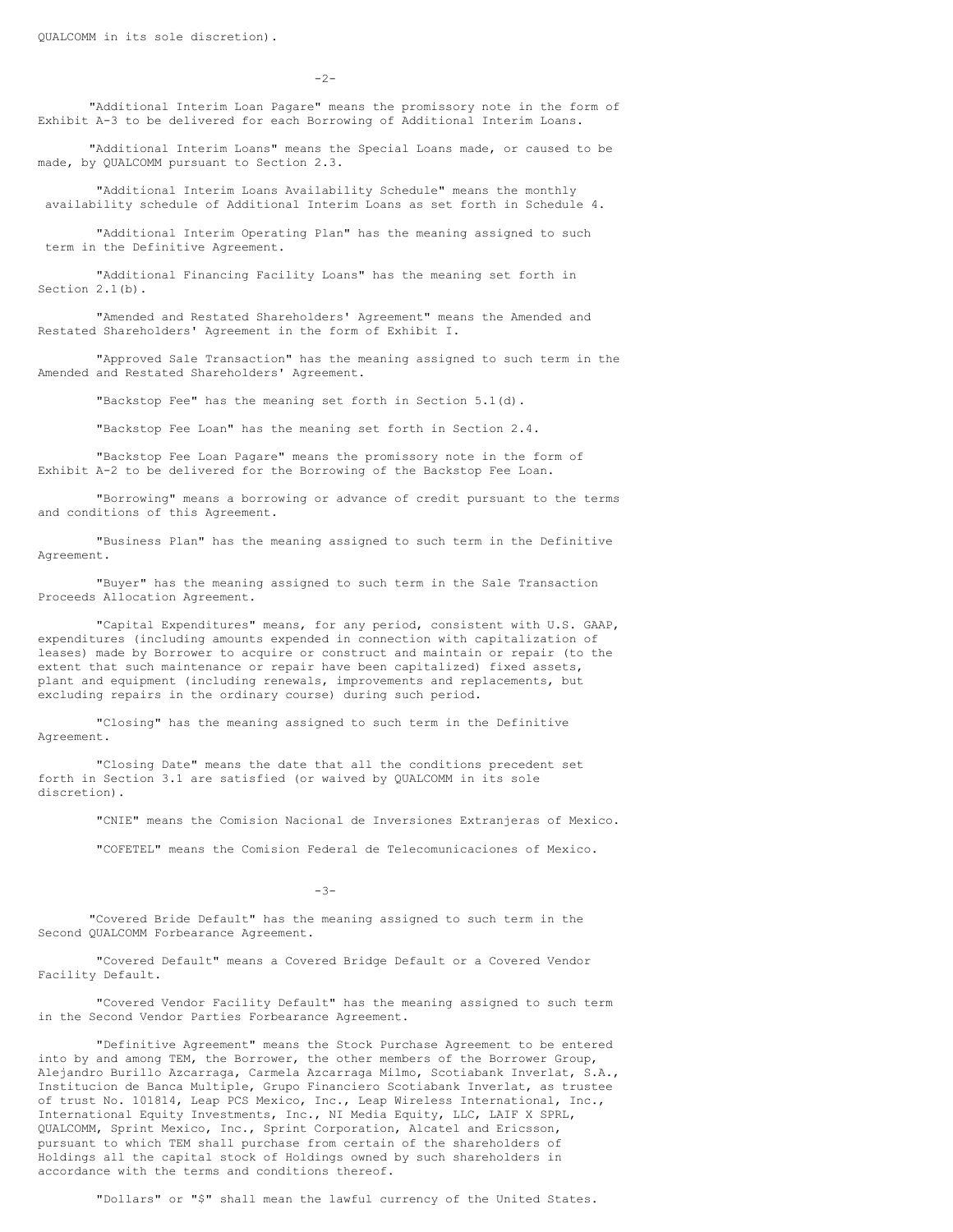"Drawdown Schedule" means the anticipated disbursement schedule of Interim Loans determined in accordance with the Interim Business Plan and set forth in Schedule 2.

"Financing Costs" means, for any period, consistent with U.S. GAAP, any interest or other financing costs (including, without limitation, the interest component of capitalized leases and the amortization of capitalized financing costs) paid in such period by Borrower other than to Alcatel, Ericsson and QUALCOMM or paid in such period by Borrower in the ordinary course of business relating to trade payables.

"Interim Business Plan" means the updated interim business plan dated as of December 21, 2001, in form and substance satisfactory to QUALCOMM, covering the Interim Business Plan Period and attached as Exhibit B to this Agreement.

"Interim Business Plan Period" shall mean the period from December 1, 2001 through March 31, 2002.

"Interim Loan" means the Special Loans made by QUALCOMM pursuant to Section 2.2.

"Interim Loan Commitment" has the meaning set forth in Section 2.2(a).

"Interim Loan Pagare" means the promissory note in the form of Exhibit A-1 to be delivered for each Borrowing of Interim Loans.

"Loan Request" means a request for loans by Borrower in the form of Exhibit G or Exhibit G-1, as appropriate, pursuant to Section 2.1(d).

 $-4-$ 

"Operating Costs" means, for any period, consistent with U.S. GAAP, (a) reasonable and necessary expenses of administering and operating the Business during such period, (b) insurance premium costs paid by any member of the Borrower Group during such period, (c) property taxes payable by any member of the Borrower Group during such period, (d) sales and excise taxes payable by any member of the Borrower Group during such period (other than taxes imposed on or measured by income or receipts), (e) costs and fees, including taxes and royalties, if any, of maintaining the Licenses payable during such period, (f) legal, accounting and other professional fees incurred during such period in connection with any of the foregoing items or relating to a Sale Transaction or this Agreement, (g) fees incurred during such period in connection with the establishment, maintenance or administration of any accounts approved by QUALCOMM, (h) repair and maintenance costs which are expensed (as opposed to capitalized) by any member of the Borrower Group during such period, (i) lease payments on non-capitalized leases paid by any member of the Borrower Group during such period, and (j) depreciation and amortization (excluding amortization of capitalized financing costs) payable during such period.

"Process Agent" has the meaning set forth in Section 9(j).

"Quarterly Date" means March 31, June 30, September 30 and December 31, as applicable.

"Sale Transaction" has the meaning assigned to that term in the Sale Transaction Proceeds Allocation Agreement.

"Sale Transaction Proceeds Allocation Agreement" means the Sale Transaction Proceeds Allocation Agreement in the form of Exhibit D.

"SCT" means the Secretaria de Comunicaciones y Transportes of Mexico.

"Second OUALCOMM Forbearance Agreement" means the Forbearance Agreement executed by QUALCOMM in the form of Exhibit C-3.

"Second Vendor Parties Forbearance Agreement" means the Forbearance Agreement executed by the Secured Parties in the form of Exhibit C-4.

"Signing Date" means January 16, 2002.

"Special Loan Commitments" means the Additional Interim Loan Commitment and the Interim Loan Commitment.

"Special Loan Scheduled Maturity Date" has the meaning set forth in Section 2.2(b).

"Special Loans" mean the Additional Interim Loans, the Backstop Fee Loan, the Interim Loans and the Additional Financing Facility Loans.

"Sprint Agreements" means (i) the Operator Agreement, (ii) the Technology and Know-how License Agreement, dated as of March 15, 2000, by and between Holdings and Sprint Spectrum LP ("Sprint") and (iii) the Trademark License Agreement, dated as of March 15,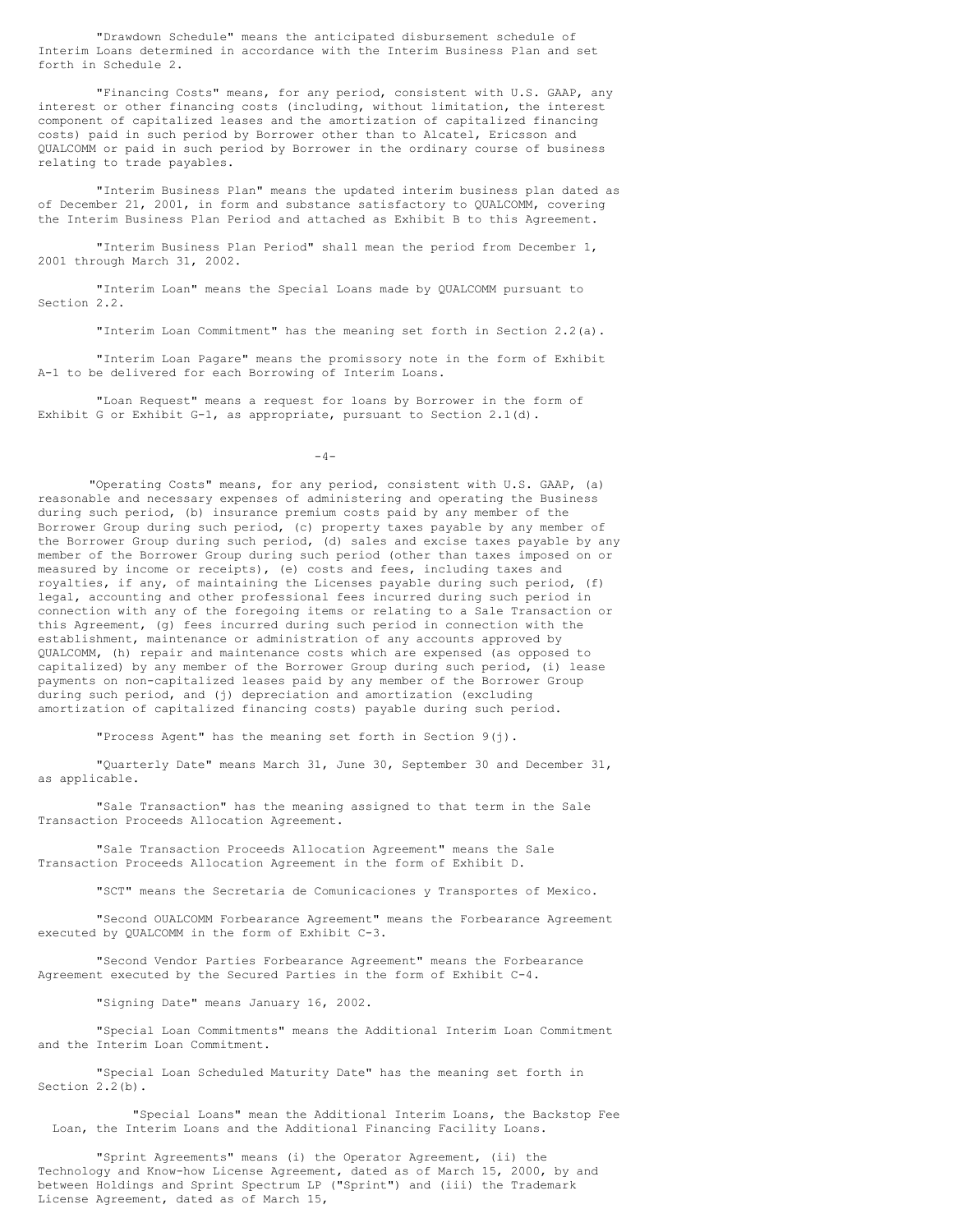2000, by and between Holdings and Sprint Communications Company L.P. each as assigned by Holdings to Borrower.

"Sprint Settlement Agreement" means the Termination, Settlement and Mutual Release Agreement, in form and substance satisfactory to QUALCOMM, by and among Borrower; the other members of the Borrower Group; Leap PCS Mexico, Inc.; Alejandro Burillo Azcarraga; Carmela Azcarraga Milmo; Scotiabank Inverlat, S.A., Institucion de Banca Multiple, Grupo Financiero Scotiabank Inverlat, formerly known as Banco Inverlat, S.A., Institucion de Banca Multiple, Grupo Financiero Inverlat, as trustee of trust No. 101814; International Equity Investments, Inc.; NI Media Equity, LLC; LAIF X SPRL; Sprint Spectrum L.P.; Sprint Communications Company L.P.; Sprint Mexico, Inc.; and Sprint Corporation.

"TEM" means Telefonica Moviles, S.A.

"Tranche B Commitment" has the meaning assigned to such term in the Electro Banque Facility 2 Credit Agreement.

"Tranche B Term Facility" has the meaning assigned to such term in the Electro Banque Facility 2 Credit Agreement.

"Tranche B Loans" has the meaning assigned to such term in the Electro Banque Facility 2 Credit Agreement.

"Transaction Documents" means this Agreement, the Sale Transaction Proceeds Allocation Agreement, the Amended and Restated Shareholders' Agreement, and the other documents contemplated to be delivered pursuant to or as a condition to this Agreement (other than the Definitive Agreement and the other documents required to implement the Sale Transaction).

"Working Capital" means, consistent with U.S. GAAP, current operating assets and current operating liabilities of the Borrower Group (taken as a whole without duplication), which shall include accounts receivable, taxes receivable, accounts payable, taxes payable, inventories and pre-paid advertising, but excluding cash and marketable securities.

(b) Rules of Interpretation. The rules of interpretation set forth in Section 1.02 of the Common Agreement shall be applicable to this Agreement, mutatis mutandis, as if set forth in this Agreement.

Section 2. The Credits and General Provisions Regarding the Special Loans.

2.1 Borrowings Under the Credit Agreement.

(a) Borrowings Under OUALCOMM's FACILITY-2 Commitments. Borrowings of Interim Loans and the Backstop Fee Loan (each as described below) made by Borrower shall be funded by Borrowings of Facility-2 Loans under QUALCOMM's unused Facility-2 Commitment existing under the Credit Agreement, and all Borrower's obligations with respect to the Interim Loans and Backstop Fee Loan shall be secured on a senior secured basis, pari passu with the existing Senior Indebtedness. The parties shall cooperate to obtain all necessary consents, waivers and approvals with respect to the Interim Loans and the Backstop Fee Loan as set forth in greater detail in Section 3.1.

-6-

(b) Additional Interim Loan Facility, Additional Interim Loans (as described below) shall be funded pursuant to (i) a new "Facility-3" to be established in connection with an amendment to the Credit Agreement, (ii) in the Facility 2 Administrative Agent's sole discretion, one or more amendments to the Electro Banque Facility 2 Credit Agreement, (iii) in QUALCOMM's sole discretion, one or more amendments to the Credit Agreement, or (iv) a new Financing Agreement contemplated to be executed to fund Additional Interim Loans and up to \$40,000,000.00 (the "Additional Financing Facility Loans") required to be provided by QUALCOMM under the Additional Financing Facility (as defined in the Definitive Agreement) with such terms and provisions as set forth in the Definitive Agreement, in each case, to be executed in connection with the other conditions precedent set forth in Section 3.2 and all Borrower's obligations with respect to the Additional Interim Loans shall be secured on a senior secured basis, pari passu with the existing Senior Indebtedness. The parties shall cooperate to obtain all necessary consents, waivers and approvals with respect to the Additional Interim Loans as set forth in greater detail in Section 3.2.

(c) Credit Agreement and Electro Banque Facility 2 Credit Agreement Terms Incorporated by Reference.

(i) All the terms and provisions with respect to Loans under the Credit Agreement shall apply to the Special Loans made under this Agreement as if set forth in this Agreement. Each Facility-2 Loan under the Credit Agreement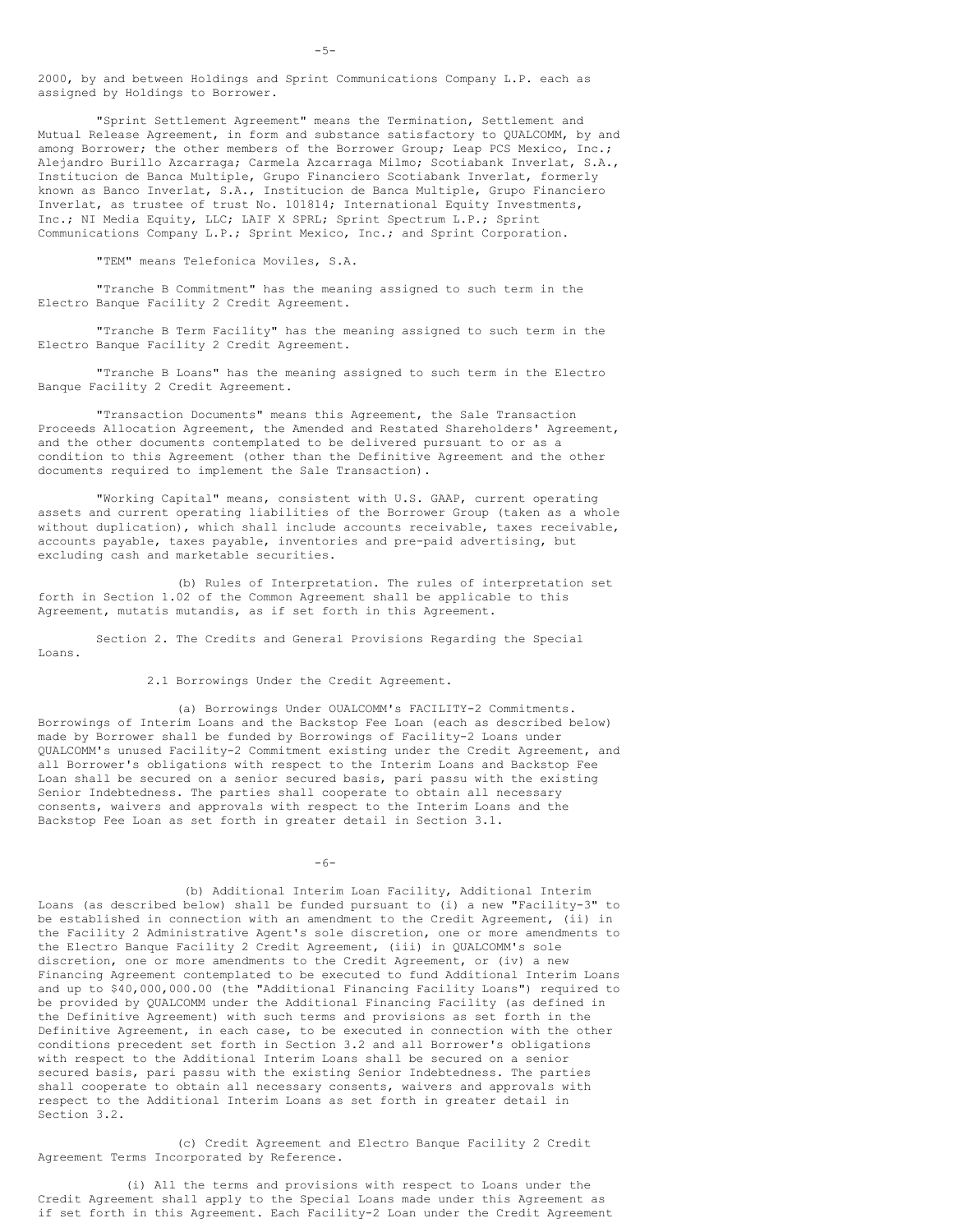advanced as a Special Loan and all covenants applicable to Borrower with respect to such Special Loans shall be subject to all the terms and conditions of the Facility-2 Loans under the Credit Agreement except to the extent such terms and conditions are expressly modified by this Agreement.

(ii) All the terms and provisions with respect to Tranche B Loans under the Electro Banque Facility 2 Credit Agreement shall apply to the Additional Interim Loans made under this Agreement as if set forth in this Agreement. Each Tranche B Loan under the Electro Banque Facility 2 Credit Agreement advanced as an Additional Interim Loan and all covenants applicable to Borrower with respect to such Additional Interim Loans shall be subject to all the terms and conditions of the Tranche B Loans under the Electro Banque Facility 2 Credit Agreement except to the extent such terms and conditions are expressly modified by this Agreement.

(d) Request For Borrowings. To request a Special Loan, Borrower shall notify QUALCOMM of such request by telephone not later than 11:00 a.m., San Diego time, at least five (5) Business Days before the date of the proposed Borrowing which shall be consistent with the Drawdown Schedule or the Additional Interim Loans Availability Schedule, as applicable. Each telephonic loan request shall be irrevocable and shall be confirmed promptly by hand delivery or facsimile of a written, signed Loan Request to (i) QUALCOMM in the form of Exhibit G for Special Loans to be advanced from QUALCOMM's unused Facility-2 Commitment, or (ii) QUALCOMM and Electro Banque in the form of Exhibit G-1 for Additional Interim Loans to be advanced from Electro Banque's unused Tranche B Commitment.

(e) Availability. On the date specified for the Borrowing in the Loan Request, subject to the terms and conditions set forth in this Agreement, QUALCOMM shall make the amount of the Special Loan available to Borrower by depositing, or causing to be

-7-

deposited, the same in immediately available funds in the account of Borrower set forth in the Loan Request. Borrowings of Interim Loans shall be permitted in accordance with the Drawdown Schedule. Borrowings of Additional Interim Loans in each monthly period shall be permitted up to the amounts set forth for such relevant monthly period in the Additional Interim Loans Availability Schedule. Additional Interim Loan amounts not funded in any monthly period shall be carried over to the subsequent monthly period for availability under such monthly period. QUALCOMM's obligation to make, or cause to be made, Special Loans available to Borrower shall automatically end on the first to occur of (i) the Closing under the Definitive Agreement, or (ii) prior to Closing under the Definitive Agreement, the date that the Definitive Agreement is revoked, rescinded or abandoned by any party thereto for any reason or terminated in accordance with the terms thereof.

2.2 The Interim Financing.

(a) Interim Loan Commitments. Subject to the terms and conditions set forth in this Agreement, QUALCOMM agrees to make Interim Loans to Borrower from time to time on or after the applicable conditions precedent in Section 3 have been satisfied (or waived by QUALCOMM) in an aggregate amount up to the lesser of (i) QUALCOMM's unused Facility-2 Commitment (which is \$96,000,000.00 as of the Signing Date) and (ii) \$60,000,000.00 (the "Interim Loan Commitment"). The Interim Loan Commitment is duplicative of, and not in addition to, the Facility-2 Commitment, and utilization or reduction of one shall automatically utilize or reduce the other. The repayment of Interim Loans shall not reinstate the Interim Loan Commitment. Without limiting the other provisions of the Credit Agreement applicable to QUALCOMM's Facility-2 Commitment, QUALCOMM's Facility-2 Commitment shall be automatically reinstated in accordance with its terms to the extent that the Interim Loans are repaid by Borrower on or before the Special Loan Scheduled Maturity Date; provided, however, that if the Interim Loans are not repaid by the Special Loan Scheduled Maturity Date, QUALCOMM's Facility-2 Commitment shall be reinstated upon the repayment in full of all amounts due in respect of the Interim Loans on or before the date that is thirty (30) days after the Special Loan Scheduled Maturity Date, provided that the liquidated damages amounts payable by Borrower under Section 2.05(a) of the Definitive Agreement are also paid in full when due.

(b) Repayment of Interim Loans. The Interim Loans, together with all accrued and unpaid interest thereon (subject to the provisions set forth in Section 2.2(c)), shall be due and payable on the first to occur of (i) the date that is thirty (30) days after the Closing under the Definitive Agreement, or (ii) prior to Closing under the Definitive Agreement, the date that the Definitive Agreement is revoked, rescinded or abandoned by any party thereto for any reason or terminated in accordance with the terms thereof (the "Special Loan Scheduled Maturity Date").

(c) Interest Rate Applicable to Interim Loans. Borrower shall pay interest on the unpaid principal amount of each Interim Loan from the date of the funding of such Interim Loan until such Interim Loan is paid at a fixed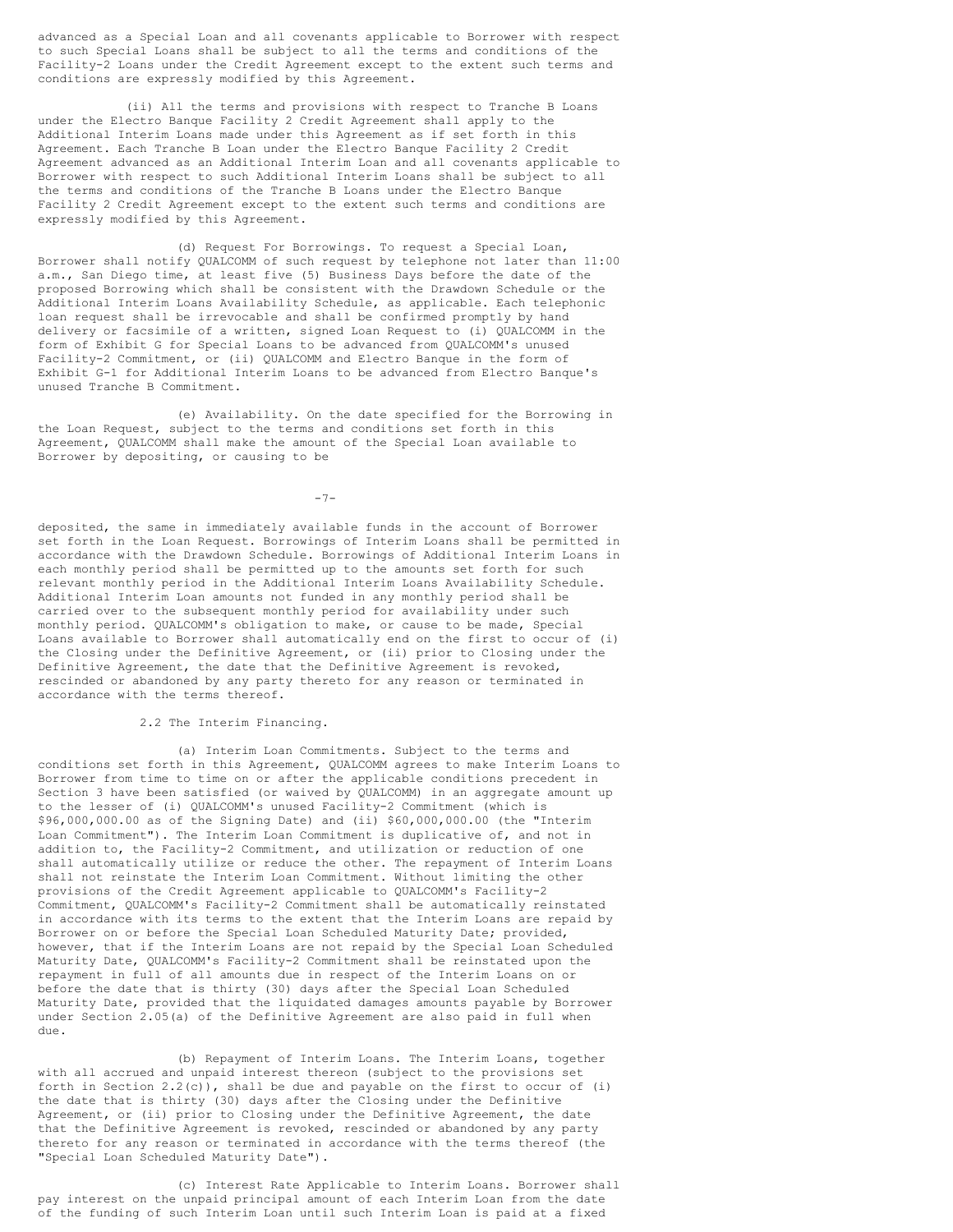rate equal to twelve percent (12%) per annum; provided, however, that if (i) the Closing under the Definitive Agreement occurs and (ii) the Interim Loans are timely repaid in accordance with Section 2.2(b), then the Interim Loans will be deemed not to bear interest. In the event that such Interim Loan is not timely repaid in accordance with Section 2.2(b), interest on such Interim Loan shall accrue at a rate per annum equal to the Eurodollar Rate plus ten percent (10%) and the per annum interest rate applicable to

 $-8-$ 

such Interim Loans shall increase by one percent (1%) each month until such Interim Loan and all accrued interest thereon has been paid in full; provided, however, that the interest rate on such Interim Loans shall in no event exceed twenty-two percent (22%) per annum. All interest under this Section 2.2(c) shall be computed on the basis of a year of 360 days and the actual number of days elapsed.

# 2.3 The Additional Interim Financing.

(a) Additional Interim Loan Commitment. Subject to the terms and conditions set forth in this Agreement, QUALCOMM agrees to make, or cause to be made, Additional Interim Loans to Borrower from time to time after the applicable conditions precedent in Section 3 have been satisfied (or waived by QUALCOMM) in an aggregate amount up to \$100,000,000.00 (the "Additional Interim Loan Commitment"). The Additional Interim Loan Commitment is duplicative of, and not in addition to, each of the Facility-2 Commitment and the Tranche B Commitment and (i) utilization or reduction of the Additional Interim Loan Commitment shall automatically utilize or reduce the Facility-2 Commitment or the Tranche B Commitment, as applicable, and (ii) utilization or reduction of either of the Facility-2 Commitment or the Tranche B Commitment from the date of this Agreement shall automatically utilize or reduce the Additional Interim Loan Commitment. For borrowings of Additional Interim Loans, Borrower shall utilize, first, up to \$31,000,000.00 from QUALCOMM's unused Facility-2 Commitment, second, the unused Tranche B Commitment (which is \$61,915,173.00 as of the date of this Agreement) and, third, the other financing facilities contemplated to fund Additional Interim Loans referenced in Section 2.1(b). The repayment of Additional Interim Loans shall not reinstate the Additional Interim Loan Commitment.

Without limiting the other provisions of the Credit Agreement applicable to the Facility-2 Commitment, the Facility-2 Commitment shall be automatically reinstated in accordance with its terms to the extent that the Additional Interim Loans funded from QUALCOMM's Facility-2 Commitment are repaid by Borrower on or before the Special Loan Scheduled Maturity Date; provided, however, that if the Additional Interim Loans are not repaid by the Special Loan Scheduled Maturity Date, QUALCOMM's Facility-2 Commitment shall be reinstated upon the repayment in full of all amounts due in respect of the Additional Interim Loans on or before the date that is thirty (30) days after the Special Loan Scheduled Maturity Date, provided that the liquidated damages amounts payable by Borrower under Section 2.05(a) of the Definitive Agreement are also paid in full when due.

Without limiting the other provisions of the Electro Banque Facility 2 Credit Agreement applicable to the Tranche B Commitment not used to disburse Additional Interim Loans, the Tranche B Commitment shall be automatically reinstated in accordance with its terms to the extent that the Additional Interim Loans funded from the Tranche B Commitment are repaid by Borrower on or before the Special Loan Scheduled Maturity Date; provided, however, that if the Additional Interim Loans are not repaid by the Special Loan Scheduled Maturity Date, Tranche B Commitment shall be reinstated upon the repayment in full of all amounts due in respect of the Additional Interim Loans on or before the date that is thirty (30) days after the Special Loan Scheduled Maturity Date, provided that the liquidated damages amounts payable by Borrower under Section 2.05(a) of the Definitive Agreement are also paid in full when due.

 $-9-$ 

(b) Repayment of Additional Interim Loans. The Additional Interim Loans, together with all accrued and unpaid interest (subject to the provisions set forth in Section  $2.3(c)$ ), shall be due and payable on the Special Loan Scheduled Maturity Date. Any repayment of Additional Interim Loans shall be allocated, first, to payment in full of all Additional Interim Loans advanced from Electro Banque's Tranche B Commitment (including all accrued and unpaid interest thereon), second, to payment in full of all Additional Interim Loans advanced from QUALCOMM's Facility-2 Commitment (including all accrued and unpaid interest thereon) and, third, to payment in full of all Additional Interim Loans advanced from the other financing facilities contemplated to fund Additional Interim Loans referenced in Section 2.1(b).

(c) Interest Rate Applicable to Additional Interim Loans. Borrower shall pay interest on the unpaid principal amount of each Additional Interim Loan from the date of the funding of such Additional Interim Loan until such Additional Interim Loan is repaid at a fixed rate equal to twelve percent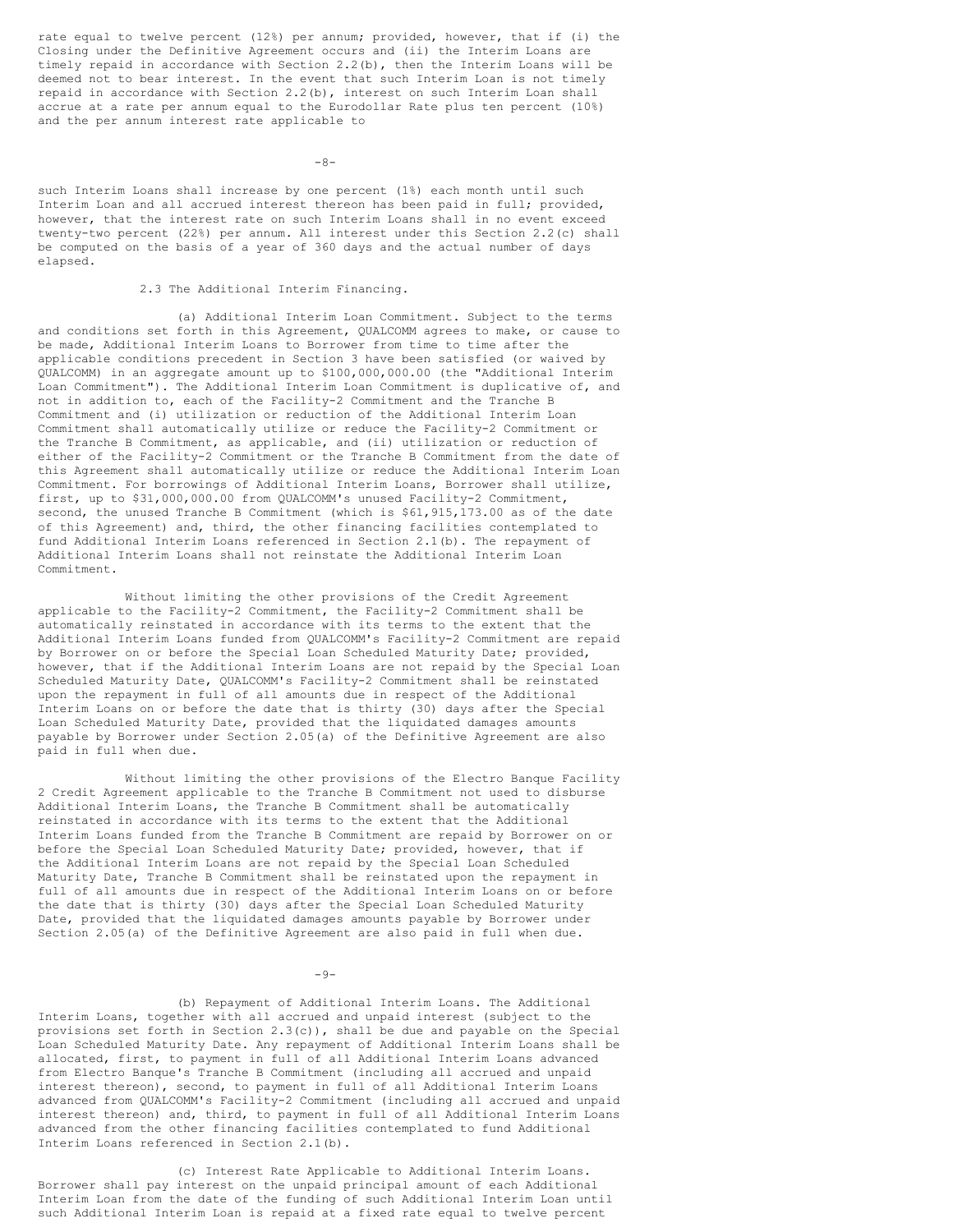(12%) per annum; provided, however, that if (i) the Closing under the Definitive Agreement occurs and (ii) the Additional Interim Loans are timely repaid in accordance with Section 2.3(b), then the Additional Interim Loans will have been deemed to bear interest at a rate applicable for a Eurodollar Rate with a three-month Interest Period, which Eurodollar Rate shall have been selected on the previous Quarterly Date, or if such Quarterly Date is not a Business Day, the immediately preceding Business Day. In the event that such Additional Interim Loan is not timely repaid in accordance with Section 2.3(b), interest on such Additional Interim Loan shall accrue at a rate per annum equal to the Eurodollar Rate plus ten percent (10%) and the per annum interest rate applicable to such Additional Interim Loans shall increase by one percent (1%) each month until such Additional Interim Loan and all accrued interest thereon has been paid in full; provided, however, that the interest rate on such Additional Interim Loans shall in no event exceed twenty-two percent (22%) per annum. All interest under this Section 2.3(c) shall be computed on the basis of a year of 360 days and the actual number of days elapsed.

# 2.4 Backstop Fee Financing.

(a) Backstop Fee Loan Commitment. Upon the satisfaction of the conditions precedent set forth in Sections 3.1 and 3.3, QUALCOMM shall have been deemed to have made a Facility-2 Loan under the Credit Agreement in the amount of \$5,000,000.00 (the "Backstop Fee Loan") pursuant to the terms and conditions of the Credit Agreement. Upon receipt of the duly executed Backstop Fee Loan Pagare from Borrower, if requested from Borrower, QUALCOMM shall deliver to Borrower a written acknowledgment that the Backstop Fee has been paid. QUALCOMM's commitment under this Section 2.4(a) to make the Backstop Fee Loan is duplicative of, and not in addition to, the Facility-2 Commitment, and utilization or reduction of one shall automatically utilize or reduce the other. The Facility-2 Commitments of QUALCOMM shall be automatically reinstated in accordance with their terms to the extent that such Backstop Fee Loan is repaid by Borrower on or before the Special Loan Scheduled Maturity Date; provided, however, that if the Backstop Fee Loans are not repaid by the Special Loan Scheduled Maturity Date, QUALCOMM's Facility-2 Commitment shall be reinstated upon the repayment in full of all amounts due in respect of the Additional Interim Loans on or before the date that is thirty (30) days after the Special Loan Scheduled Maturity Date, provided that the liquidated damages amounts payable by Borrower under Section 2.05(a) of the Definitive Agreement are also paid in full when due.

 $-10-$ 

(b) Repayment of Backstop Fee Loan. The Backstop Fee Loan, together with all accrued and unpaid interest (subject to the provisions set forth in Section 2.4(c)), shall be due and payable on the Special Loan Scheduled Maturity Date.

(c) Interest Rate Applicable to Backstop Fee Loan. Borrower shall pay interest on the unpaid principal amount of the Backstop Fee Loan from the date of the funding of the Backstop Fee Loan until such Backstop Fee Loan is repaid at a fixed rate equal to twelve percent (12%) per annum; provided, however, that if (i) the Closing under the Definitive Agreement occurs and (ii) the Backstop Fee Loan is timely repaid in accordance with Section 2.4(b), then the Backstop Fee Loan will be deemed not to bear interest. In the event that such Backstop Fee Loan is not timely repaid in accordance with Section 2.4(b), interest on such Backstop Fee Loan shall accrue at a rate per annum equal to the Eurodollar Rate plus ten percent (10%) and the per annum interest rate applicable to such Backstop Fee Loans shall increase by one percent (1%) each month until such Backstop Fee Loan and all accrued interest thereon has been paid in full; provided, however, that the interest rate on such Backstop Fee Loans shall in no event exceed twenty-two percent (22%) per annum. All interest under this Section 2.4(c) shall be computed on the basis of a year of 360 days and the actual number of days elapsed.

2.5 Participations. QUALCOMM may, without the consent of Borrower, sell participations to one or more shareholders (or their affiliates) of Holdings (each, a "Participant") in all or a portion of QUALCOMM's rights and obligations under this Agreement and the Pagares (including all or a portion of its Interim Loan Commitment and its Additional Interim Loan Commitment and the Special Loans owing to it); provided that (a) each such Participant shall participate in the Interim Loans (and the Interim Loan Commitment) and the Additional Interim Loans (and the Additional Interim Loan Commitment) in a minimum percentage amount equal to its percentage ownership interest in Holdings and (b) QUALCOMM shall enter into a participation agreement with each Participant. The participation agreement shall provide that QUALCOMM shall retain the sole right to enforce this Agreement and the Credit Agreement and to approve any amendment, modification or waiver of any provision of this Agreement and the Credit Agreement except as expressly set forth in the participation agreement; provided that such agreement or instrument may provide that QUALCOMM will not, without the consent of the Participant, agree to a reduction of the principal of or interest rate applicable to Special Loans in which such Participant has an interest or the extension of the Special Loan Scheduled Maturity Date of any Special Loans in which such Participant has an interest.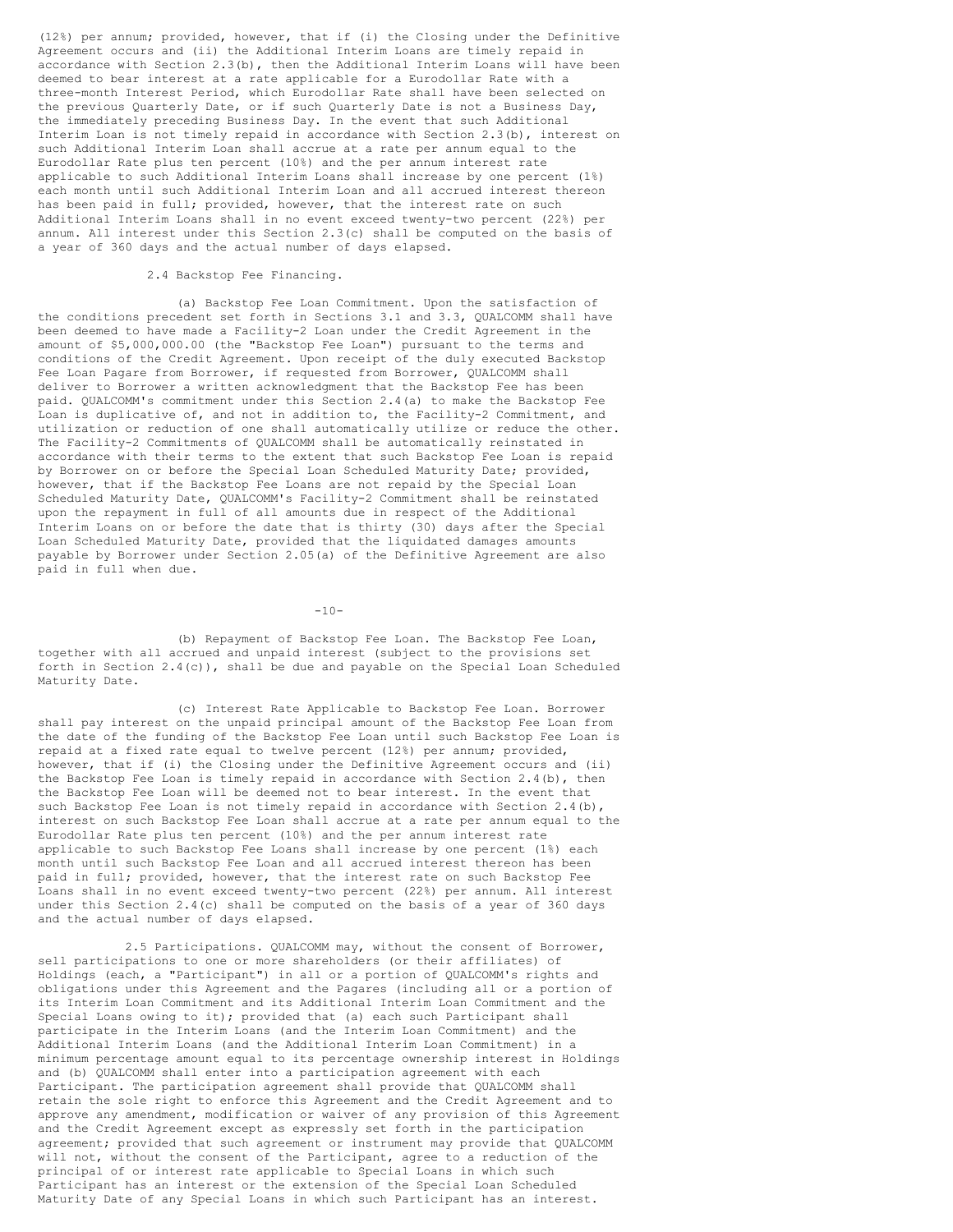2.6 Termination of the Special Loan Commitments. The Special Loan Commitments and QUALCOMM's obligations to make, or cause to be made, Special Loans thereunder shall terminate upon the occurrence of any of the following:

(a) Event of Default. An Event of Default (other than a Covered Vendor Facility Default) shall occur under the Financing Agreements or the Security Documents or a Bridge Event of Default (other than a Covered Bridge Default) shall occur under the Bridge Financing Agreements or the Bridge Security Documents.

(b) Material Adverse Effect. An event or condition shall occur on or after the Signing Date that has or could reasonably be expected to result in a Material Adverse Effect and QUALCOMM has provided notice to Borrower that a Material Adverse Effect exists.

-11-

(c) Failure to Achieve Conditions Precedent by a Date Certain. The Interim Loan Commitment shall terminate without any further action on the part of QUALCOMM if the Closing Date has not occurred on or before January 31, 2002. The Additional Interim Loan Commitment shall terminate if (i) without any further action on the part of QUALCOMM, the Additional Interim Loan Funding Closing Date has not occurred on or before May 31, 2002 unless otherwise waived in writing by QUALCOMM in its sole discretion, or (ii) the Definitive Agreement is, prior to Closing thereunder, revoked, rescinded or abandoned by any party thereto for any reason or terminated in accordance with the terms thereof and QUALCOMM gives notice to that effect to Borrower.

(d) Termination of Facility-2 Commitment and Tranche B Commitment. A termination of the Special Loan Commitments pursuant to Sections 2.6(a), (b) or (c), of this Agreement shall not constitute an automatic termination of the Facility-2 Commitment or the Tranche B Commitment.

2.7 Liquidated Damages. If Closing under the Definitive Agreement occurs and the Special Loans are not repaid in full on or before the Special Loan Scheduled Maturity Date, the liquidated damages provision with respect to such late payment set forth in Section 2.05(a) of the Definitive Agreement shall supersede Sections 2.2(c), 2.3(c) and 2.4(c) of this Agreement and shall apply to the unpaid Special Loans. Section 2.05(a) of the Definitive Agreement is hereby incorporated by reference as if fully set forth in this Agreement and the defined terms used in Section 2.05(a) of the Definitive Agreement shall have the meanings ascribed to such terms in the Definitive Agreement.

Section 3. Conditions Precedent.

3.1 Conditions Precedent to the Interim Loans. The obligation of QUALCOMM to make the initial Interim Loan is subject to the satisfaction (or waiver by QUALCOMM in its sole discretion) of the following conditions precedent:

(a) Sprint Settlement Agreement. Delivery to QUALCOMM of a fully executed Sprint Settlement Agreement.

(b) Amended and Restated Shareholders' Agreement and Amendment to the Bylaws of each member of the Borrower Grow. Delivery to QUALCOMM of the fully executed Amended and Restated Shareholders' Agreement in the form of Exhibit I and an amendment in form and substance reasonably satisfactory to QUALCOMM, to the bylaws of each member of the Borrower Group.

(c) Interim Business Plan. Delivery to QUALCOMM of the Interim Business Plan.

(d) Amendment to Collateral Agency Agreement. Delivery to QUALCOMM of the fully executed Amendment No. 2 to the Collateral Agency Agreement substantially in the form of Exhibit J.

 $-12-$ 

(e) Amendment to the Intercreditor Agreement. Delivery to QUALCOMM of the fully executed Amendment No. 2 to the Intercreditor Agreement substantially in the form of Exhibit K.

(f) Stock Option Agreement. Delivery to QUALCOMM by Holdings of the fully executed stock option agreement in the form of Exhibit F-1 and a fully executed Spanish translation of the stock option agreement in the form of Exhibit F-2.

(g) Waivers and Acknowledgment Letter. Delivery to QUALCOMM of the fully executed Notice and Request for Amendments and Waivers Letter in the form of Exhibit L.

(h) Sale Transaction Proceeds Allocation Agreement. Delivery to QUALCOMM of the fully executed Sale Transaction Proceeds Allocation Agreement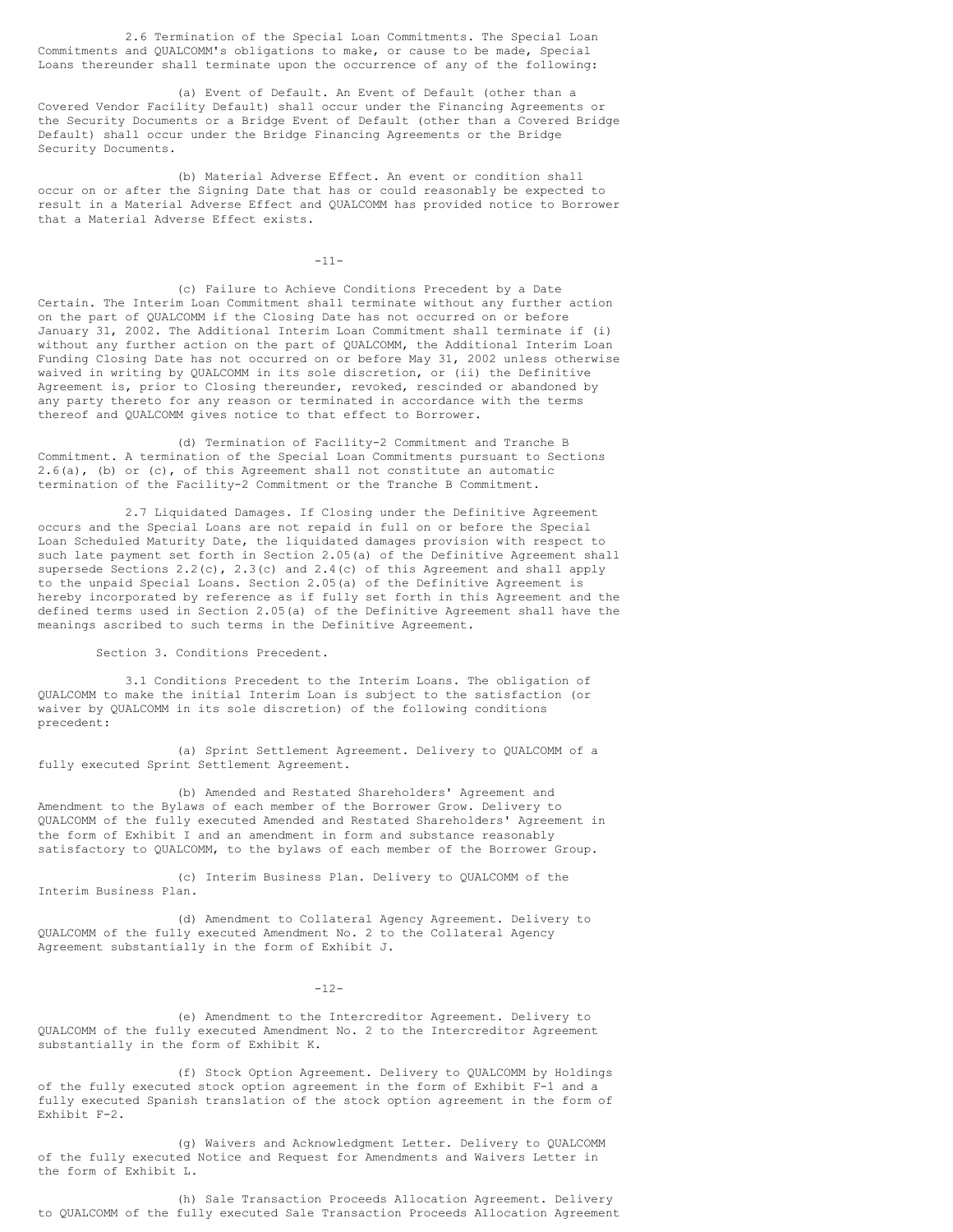in the form of Exhibit D.

(i) Interim Loan Pagare. Delivery to QUALCOMM of the fully executed Interim Loan Pagare in the form of Exhibit A-1 evidencing the Interim Loans funded on such date.

(j) Funding of Backstop Fee Loan. Delivery to QUALCOMM of the executed Backstop Fee Loan Pagare in the form of Exhibit A-2 evidencing the Backstop Fee Loan.

(k) Opinions of Counsel. Delivery to QUALCOMM of opinions, each dated the date that all the conditions precedent in this Section 3.1 have been satisfied and addressed to QUALCOMM and its agents, of:

- (i) Fried Frank Harris Shriver & Jacobson, special New York counsel to Borrower, in substantially the form of Exhibit M-1; and
- (ii) Mijares, Angoitia, Cortes y Fuentes, S.C., Mexico counsel to Borrower, in substantially the form of Exhibit M-2.

(1) Reaffirmation of all Guarantees and Counter-Guarantees. Delivery to QUALCOMM of fully executed reaffirmations of the guarantees set forth on Schedule 1.

(m) Resolutions. On or before the Closing Date, all corporate, partnership and other proceedings taken by each member of the Borrower Group or to be taken in connection with the transactions contemplated by this Agreement, and all documents incidental to such transactions, shall be reasonably satisfactory in form and substance to QUALCOMM and its counsel, and QUALCOMM and such counsel shall have received all such counterpart originals or certified copies of such documents, opinions, certificates, and evidence as they may reasonably request.

(n) Alcatel Lender Consents. Delivery to QUALCOMM of fully executed consents, acknowledgements and agreements to the Transaction Documents by the Alcatel

-13-

Administrative Agent, the Intercreditor Agent and the Collateral Agent, in form and substance satisfactory to QUALCOMM.

(o) Appointment of Process Agent. Evidence reasonably satisfactory to QUALCOMM that (i) each member of the Borrower Group has irrevocably appointed as its agent for service of process the Process Agent, and (ii) the Process Agent has accepted the appointment and has agreed to forward forthwith to each member of the Borrower Group all notices and legal process addressed to such member of the Borrower Group upon receipt by such Process Agent.

(p) Appointment of Process Agent under the Sale Transaction Proceeds Allocation Agreement. Evidence reasonably satisfactory to QUALCOMM that (i) each Appointing Shareholder (as defined in the Sale Transaction Proceeds Allocation Agreement) has irrevocably appointed as its agent for service of process the Person or Persons so specified in Section 10 of the Sale Transaction Proceeds Allocation Agreement for purposes of both the Sale Transaction Proceeds Allocation Agreement and any participation agreement under which such Appointing Shareholder is a Participant, and (ii) each such agent has accepted the appointment and has agreed to forward forthwith to each Appointing Shareholder all notices and legal process addressed to such Appointing Shareholder upon receipt by such agent.

(q) Amendment No. 4 to OUALCOMM Credit Agreement. Delivery to QUALCOMM of the fully executed Amendment No. 4 to QUALCOMM Credit Agreement in the form of Exhibit N.

3.2 Conditions Precedent to the Additional Interim Loans. The obligation of QUALCOMM to make, or cause to be made, the initial Additional Interim Loans is subject to the satisfaction (or waiver by QUALCOMM in its sole discretion) of the following conditions precedent and upon request from Borrower the Administrative Agent shall provide confirmation that all conditions precedent have been satisfied or otherwise waived by QUALCOMM:

(a) Stock Option Agreement. Delivery to QUALCOMM by Holdings of the fully executed stock option agreement in the form of Exhibit F-3 and a fully executed Spanish translation of the stock option agreement in the form of Exhibit F-4.

(b) Business Plan. Delivery of the Business Plan in form and substance reasonably satisfactory to QUALCOMM.

(c) Additional Interim Loan Pagare. Delivery of the initial Additional Interim Loan Pagare in the form of Exhibit A-3.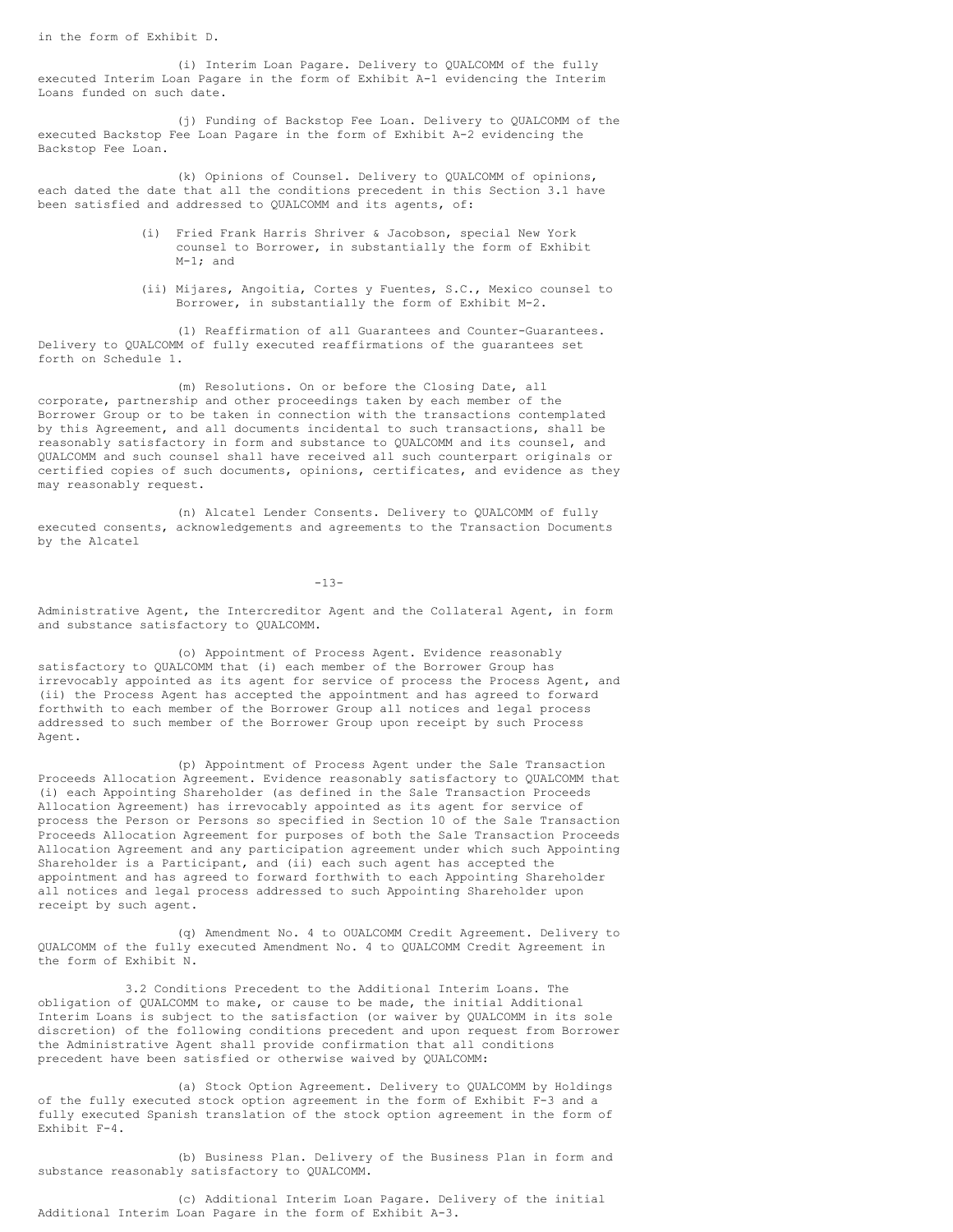(d) Interim Loans. The Interim Loan Commitments shall have been fully utilized.

(e) Reaffirmation of all Guarantees and Counter-Guarantees. Solely with respect to the initial Additional Interim Loan, delivery to QUALCOMM of fully executed reaffirmations of the guarantees set forth on Schedule 1.

 $-14-$ 

(f) Resolutions. On or before the Additional Interim Loan Funding Closing Date, all notarized corporate, partnership and other proceedings taken by each member of the Borrower Group or to be taken in connection with the transactions contemplated by this Agreement, and all documents incidental to such transactions, shall be reasonably satisfactory in form and substance to QUALCOMM and its counsel, and QUALCOMM and such counsel shall have received all such counterpart originals or certified copies of such documents, opinions, certificates, and evidence as they may reasonably request.

(g) Amendment No. 5 to OUALCOMM Credit Agreement. Delivery to QUALCOMM of the fully executed Amendment No. 5 to QUALCOMM Credit Agreement in the form of Exhibit O.

(h) Amendment No. 1 to Electro Banque Facility 2 Credit Agreement. Delivery to QUALCOMM of the fully executed Amendment No. 1 to Electro Banque Facility 2 Credit Agreement in the form of Exhibit P.

(i) Participation Agreement. On or before the Additional Interim Loan Funding Closing Date, the Participation Agreement shall be fully executed in form and substance satisfactory to QUALCOMM.

(j) Opinions of Counsel. Solely with respect to the initial Additional Interim Loan, delivery to QUALCOMM of opinions, each dated the date that all the conditions precedent in this Section 3.2 have been satisfied and addressed to QUALCOMM and its agents, of:

- (i) Fried Frank Harris Shriver & Jacobson, special New York counsel to Borrower, in substantially the form of Exhibit M-3; and
- (ii) Mijares, Angoitia, Cortes y Fuentes, S.C., Mexico counsel to Borrower, in substantially the form of Exhibit M-4.

3.3 Conditions Precedent to the Backstop Fee Loan. The obligation of QUALCOMM to make the Backstop Fee Loan is subject to Borrower's delivery of the duly executed Backstop Fee Loan Pagare in the form of Exhibit A-2 in the amount of \$5,000,000.00 evidencing the Backstop Fee Loan.

3.4 Conditions Precedent to all Special Loans. The obligation of QUALCOMM to make any Special Loan is subject to the satisfaction (or waiver by QUALCOMM in its sole discretion) of the following conditions:

(a) Representations and Warranties. At the time of the Borrowing of each Special Loan and also after giving effect thereto, all representations and warranties made in Section 6 of this Agreement, Section 5 of the Credit Agreement and Article VII of the Electro Banque Facility 2 Credit Agreement (unless expressly waived pursuant to this Agreement) shall be true and correct in all material respects with the same effect as though such representations and warranties had been made on and as of the date of such Borrowing, except to the extent that such representations and warranties (i) expressly relate to an earlier date or (ii) fail to be true and correct solely as a result of a Covered Default.

 $-15-$ 

(b) Loan Request. QUALCOMM shall have received a Loan Request meeting the requirements of Section 2.1(d).

(c) No Default. Immediately before and after giving effect to the disbursement of such Special Loan, no Default or Event of Default (other than a Covered Default) shall have occurred and be continuing.

(d) Material Adverse Effect. Since the delivery of the last (i) Interim Business Plan approved by QUALCOMM or (ii) Business Plan approved by QUALCOMM, no event, circumstance or condition shall have occurred that constitutes a Material Adverse Effect and QUALCOMM has provided notice to Borrower that a Material Adverse Effect exists.

(e) Acknowledgment of Indebtedness. Delivery of an acknowledgment of indebtedness instrument evidencing the Special Loan funded by QUALCOMM on terms satisfactory to QUALCOMM notarized by a notary public acceptable to QUALCOMM.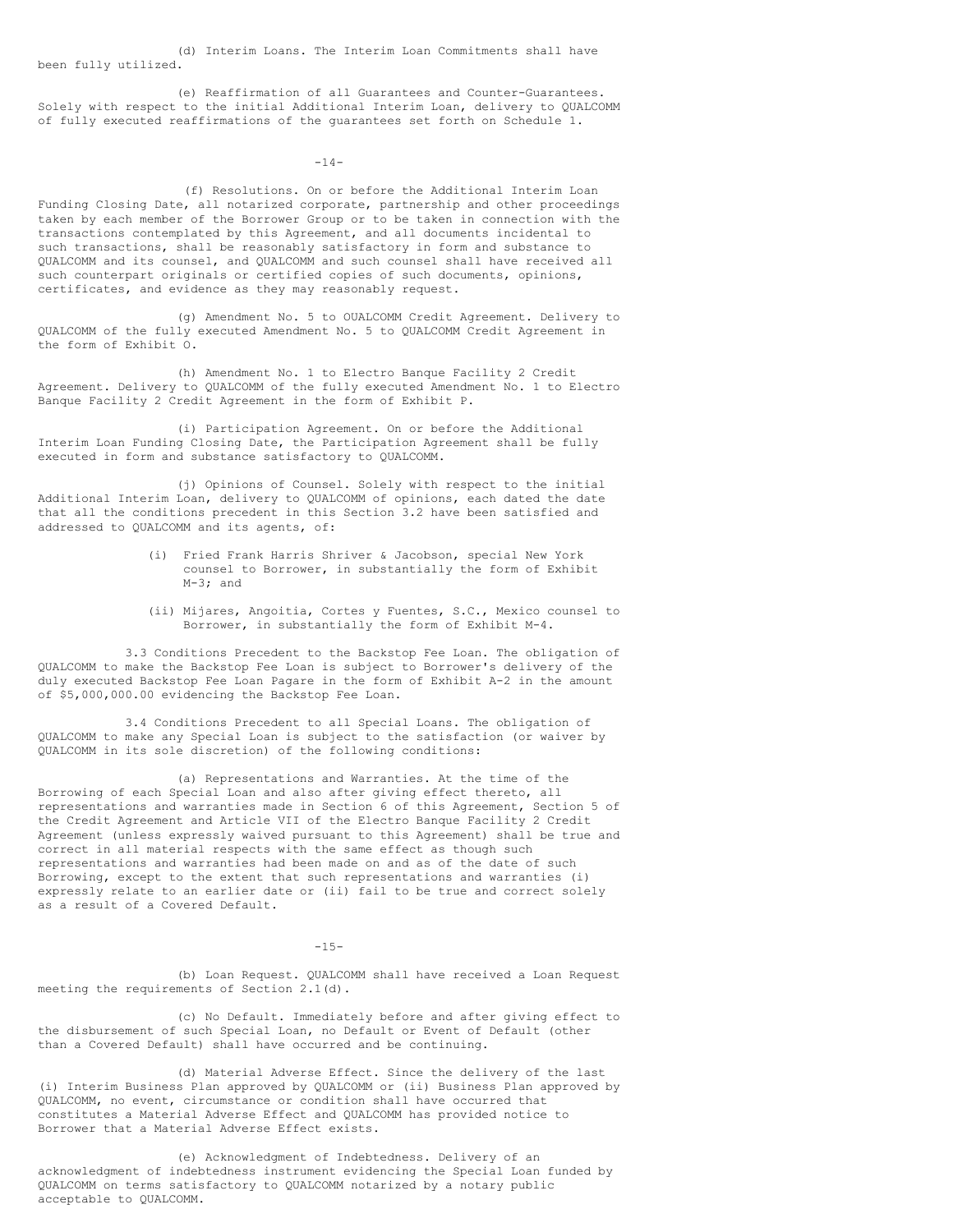(f) Regulatory Approvals. Delivery of documentation reasonably satisfactory to QUALCOMM evidencing the satisfaction of, and compliance with, the regulatory milestone on or before the date set forth for such milestone as set forth in Schedule 3, unless such documentation has previously been delivered to QUALCOMM in connection with a prior Loan Request.

(g) Other Documents. QUALCOMM shall have received such other statements, certificates, agreements, opinions, information, documents and evidence with respect to matters relating to or affecting the Special Loans as QUALCOMM may reasonably request.

(h) Purchase of Participation. Solely with respect to Additional Interim Loans advanced from the Tranche B Commitment pursuant to this Agreement, QUALCOMM shall have purchased from Electro Banque a participation under the Participation Agreement in the amount to be advanced.

(i) Additional Interim Loan Pagare. Solely with respect to Additional Interim Loans (other than the initial Additional Interim Loan), delivery of the appropriate Additional Interim Loan Pagare.

Section 4. Conditional Waivers. QUALCOMM, Ericsson and the Administrative Agent (a) waive the conditions precedent in Section 4.2 of the Credit Agreement with respect to the satisfaction of the conditions precedent set forth in Section 3.02(b) of the Common Agreement regarding the non-existence of an Event of Default solely with respect to Covered Vendor Parties Defaults and solely to permit funding of the Special Loans under this Agreement and consent to the funding of such Special Loans by QUALCOMM, and (b) solely to the extent necessary to permit funding of Special Loans pursuant to this Agreement, waive the conditions precedent under Section 3.2 of Amendment No. 3 to Amended and Restated Credit Agreement, dated as of October 10, 2001 ("Amendment No. 3") including the condition that requires the Ericsson Additional Commitment (as defined in Amendment No. 3) to have been fully utilized by Borrower prior to the making of loans by QUALCOMM under the QUALCOMM Additional Commitment (as defined in Amendment No. 3).

 $-16-$ 

Electro Banque and the Facility 2 Administrative Agent (a) waive the condition precedent in Section 6.02(b) of the Electro Banque Facility 2 Credit Agreement with respect to the satisfaction of the conditions precedent set forth in Section 3.02(b) of the Common Agreement regarding the non-existence of an Event of Default solely with respect to Covered Vendor Facility Defaults (and not for any other purpose), (b) solely to the extent necessary to permit funding of Additional Interim Loans from the Tranche B Term Facility pursuant to this Agreement (and not for any other purpose) and subject to clause (a) of this paragraph, waive the conditions precedent in Sections 6.01 and 6.02 of the Electro Banque Facility 2 Credit Agreement, and (c) consent to the funding of such Additional Interim Loans by Electro Banque (at the request of Borrower and approved by QUALCOMM).

QUALCOMM, Alcatel, Ericsson, the Administrative Agent, Electro Banque and the Facility 2 Administrative Agent (a) acknowledge and consent to (i) the use of proceeds of the Special Loans to be made under this Agreement, the Credit Agreement and the Electro Banque Facility 2 Credit Agreement and (ii) the terms and conditions of the Special Loans to be made by QUALCOMM pursuant to this Agreement or by Electro Banque (at the request of Borrower and approved by QUALCOMM) pursuant to the Electro Banque Facility 2 Credit Agreement, including the interest rate and the maturity of such Special Loans (other than Additional Financing Facility Loans), and (b) confirm and acknowledge that the Special Loans constitute Senior Indebtedness, notwithstanding any provision of the Common Agreement to the contrary.

Borrower and the other members of the Borrower Group acknowledge that Electro Banque has no obligation to advance Additional Interim Loans from the Tranche B Commitment unless and until QUALCOMM purchases from Electro Banque, pursuant to the Participation Agreement, a participation in the amount to be advanced.

Section 5. Covenants of Borrower.

5.1 Statements and Use of Proceeds.

(a) Operating Statements. Borrower shall furnish to QUALCOMM no later than each Monday at 11:00 a.m., San Diego time, commencing with the first Monday after the funding of the initial Interim Loan, an operating statement for the Business for the week ending the prior Friday, in form and substance satisfactory to QUALCOMM. Such operating statement shall set forth for each such period (a) all expenditures (actual and accrued detailed separately) for Operating Costs, Working Capital, Financing Costs and Capital Expenditures, (b) all cash received (from accounts receivables and sales) from the Business for the prior week, (c) operating information, including without limitation, Subscribers and other performance statistics, and (d) a status report of all accounts payable and receivables outstanding at the end of such period.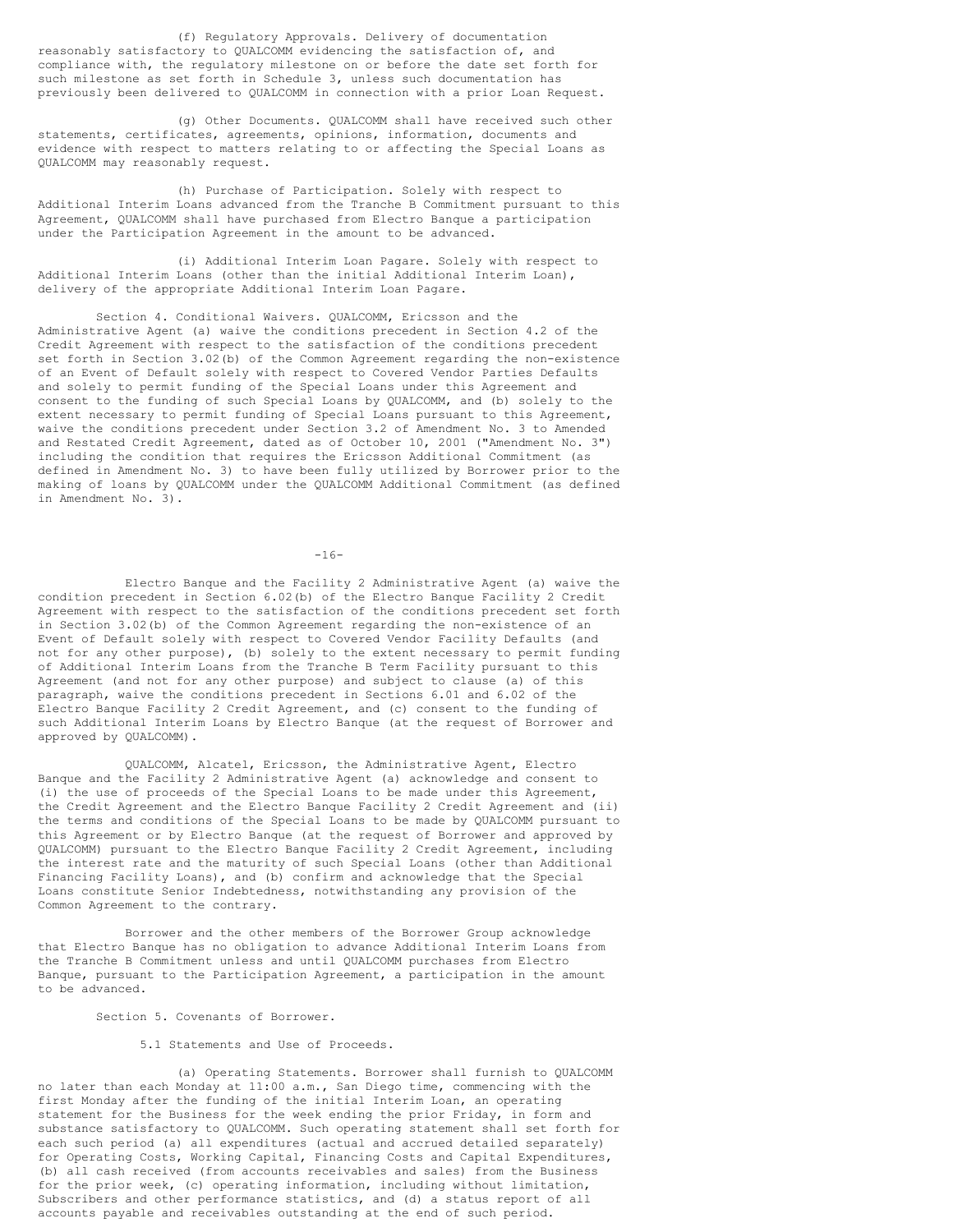(b) Other Financial Statements and Reports. Borrower shall furnish to QUALCOMM on the respective due dates set forth in the Definitive Agreement, the consolidated balance sheets or equivalent statements of financial position, the management reports and all similar documents of the Borrower Group required to be provided to the Transition Committee (as defined in the Definitive Agreement) pursuant to the Definitive Agreement.

 $-17-$ 

(c) Backstop Fee Loan Proceeds. Borrower shall use the proceeds of the Backstop Fee Loan to pay the backstop commitment fee due and payable to QUALCOMM (the "Backstop Fee") in connection with a financial accommodation previously provided by QUALCOMM to Borrower.

(d) Additional Interim Loans Proceeds. Borrower shall use the proceeds of the Additional Interim Loans to operate in accordance with the Business Plan.

(e) Accelerated Disbursement of Additional Interim Loans. Notwithstanding anything to the contrary in this Agreement, Borrower may accelerate the funding of Additional Interim Loans (if a change in market conditions so requires in order to achieve the commercial objectives of the Business Plan), subject to the prior written consent of QUALCOMM (which consent shall not be unreasonably withheld).

(f) Appointment of Process Agent. Prior to May 31, 2002 (i) each member of the Borrower Group shall have irrevocably appointed as its agent for service of process the Process Agent, and (ii) the Process Agent shall have accepted such appointment and agreed to forward forthwith to each member of the Borrower Group all notices and legal process addressed to such member of the Borrower Group upon receipt by such Process Agent.

(g) Corporate Actions. Each member of the Borrower Group shall take, prior to the Additional Interim Loan Funding Closing Date, all corporate actions necessary to authorize the execution, delivery and performance by it of each Transaction Document to which it is a party.

5.2 Regulatory Approvals. Borrower shall use its best efforts to satisfy the milestones for obtaining governmental approvals on or before the dates set forth for such milestones as set forth in Schedule 3.

5.3 Borrower Group Release. Each member of the Borrower Group agrees on the date the Special Loans are repaid in full, to execute and deliver a letter of release substantially in the form attached to this Agreement as Exhibit E.

Section 6. Representations and Warranties. Each member of the Borrower Group, jointly and severally, makes the representations and warranties contained in this Section 7 for the benefit of the QUALCOMM Lenders and the QUALCOMM Administrative Agent.

(a) All the regulatory approvals required for the execution, delivery and performance of each Transaction Document, and for the Borrowing and payment of Special Loans by the Borrower, have been obtained and are in full force and effect.

(b) The representations and warranties of each member of the Borrower Group contained in the Credit Agreement are (before and after giving effect to this Agreement) true and correct as if made as of the date of this Agreement except to the extent that such representations and warranties (i) expressly relate to a different date or (ii) fail to be true and correct solely as a result of a Covered Default.

-18-

(c) This Agreement and each other Transaction Document, when executed and delivered by the members of the Borrower Group on or before the date this representation is made or deemed made, constitutes the legal, valid and binding obligation of such member enforceable in accordance with its terms, except as the enforceability thereof may be limited by (i) applicable bankruptcy, insolvency and other similar laws affecting creditors' generally and (ii) general equitable principles regardless of whether the issue of enforceability is considered in a proceeding in equity or at law.

(d) All authorizations, consents and permits necessary under Applicable Law in connection with the due execution and delivery of, and performance by each member of the Borrower Group of its obligations under, each Transaction Document to which it is a party have been duly obtained.

(c) No member of the Borrower Group is in default with respect to any order of any court, arbitrator, administrative agency or other Governmental Authority, other than any order that is the subject of a Good Faith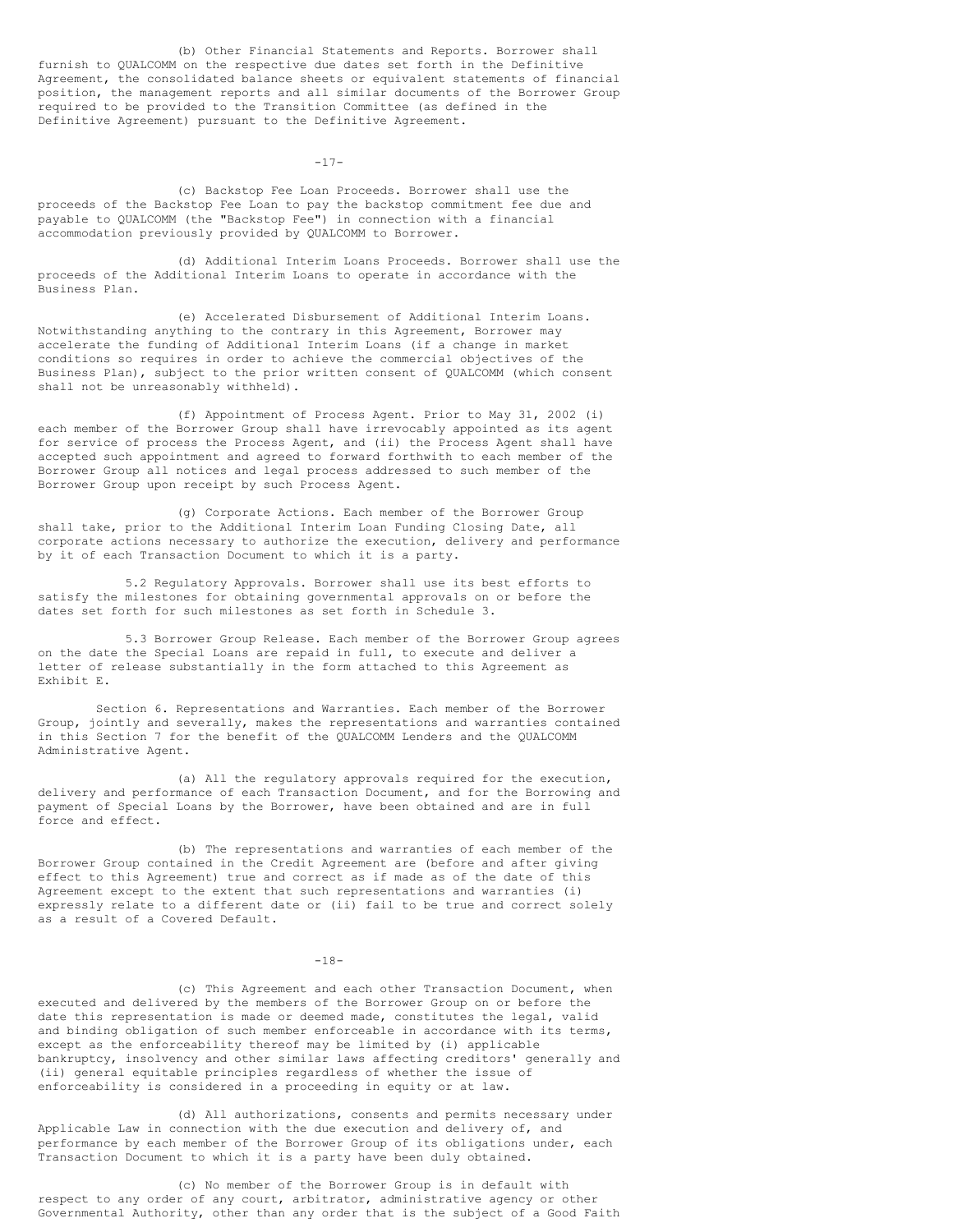Contest or other order the default under which, or the non-compliance with which, would not reasonably be expected to result in a Material Adverse Effect. There is no injunction, writ, or preliminary restraining order of any nature issued by an arbitrator, court or other Governmental Authority directing that any of the transactions provided for in this Agreement or any other Transaction Document not be consummated as herein or therein provided.

(f) No Event of Default or Bridge Event of Default has occurred and is occurring other than Covered Defaults.

(g) All events or conditions occurring prior to the Signing Date that could reasonably be expected to have a Material Adverse Effect have been previously disclosed by Borrower in writing to QUALCOMM. Since the Signing Date, no event has occurred that could reasonably be expected to have a Material Adverse Effect.

(h) The Business Plan has been prepared by Borrower and the other members of the Borrower Group in good faith on the basis of assumptions that were reasonable at the time the Business Plan was prepared (or updated as required under this Agreement) and that are consistent with the terms of all contracts, agreements and instruments (other than contracts, agreements and instruments expressly stated in the Business Plan to be modified or terminated, if any) to which any member of the Borrower Group is a party or by which its properties are bound.

Section 7. Events of Default. A breach of any of the covenants set forth in Section 5 of this Agreement, the failure by Borrower to perform any of its material obligations under this Agreement or the failure of any of Borrower's representations to be true and correct at any time shall constitute an Event of Default under the Credit Agreement, the Electro Banque Facility 2 Credit Agreement and the Common Agreement and QUALCOMM shall be entitled to exercise the remedies set forth in the Common Agreement, the Security Documents or the Financing Agreements or as otherwise available at law or in equity.

Section 8. Miscellaneous.

 $-19-$ 

(a) Reference to and Effect on the Credit Agreement and the other Financing Agreements. The execution, delivery and performance of this Agreement shall not, except as expressly provided in this Agreement, constitute a waiver of any provision of, or operate as a waiver of any right, power or remedy of the Lenders, the Administrative Agent, Electro Banque and the Facility 2 Administrative Agent under, the Credit Agreement or the Electro Banque Facility 2 Credit Agreement, as applicable, or any of the other Financing Agreements.

(b) Fees and Expenses. Borrower acknowledges that all reasonable costs, fees and expenses incurred by QUALCOMM and its counsel with respect to this Agreement, the extension of credit under this Agreement, the making or collection of the Special Loans, and the documents and transactions contemplated in this Agreement shall be for the account of Borrower and shall be payable by Borrower on demand.

(c) Execution in Counterparts: Effectiveness. This Agreement may be executed in any number of counterparts, and by different parties hereto in separate counterparts, each of which when so executed and delivered shall be deemed an original, but all such counterparts taken together shall constitute but one and the same instrument. Delivery of an executed counterpart of a signature page to this Agreement by facsimile transmission shall be effective as delivery of a manually executed counterpart of this Agreement.

(d) Headings. Section and subsection headings in this Agreement are included for convenience of reference only and shall not constitute a part of this Agreement for any other purpose or be given any substantive effect.

(e) Severability. If any provision contained in or obligation under this Agreement shall be invalid, illegal or unenforceable in any jurisdiction, the validity, legality and enforceability of the remaining provisions or obligations, or of such provision or obligation in any other jurisdiction, shall not in any way be affected or impaired thereby.

(f) Governing Law; Jurisdiction. THIS AGREEMENT SHALL BE GOVERNED BY, AND SHALL BE CONSTRUED AND ENFORCED IN ACCORDANCE WITH, THE LAWS OF THE STATE OF NEW YORK. EACH PARTY TO THIS AGREEMENT IRREVOCABLY AND UNCONDITIONALLY SUBMITS, FOR ITSELF AND ITS PROPERTY, TO THE NONEXCLUSIVE JURISDICTION OF THE SUPREME COURT OF THE STATE OF NEW YORK SITTING IN NEW YORK COUNTY AND OF THE UNITED STATES DISTRICT COURT FOR THE SOUTHERN DISTRICT OF NEW YORK, AND ANY APPELLATE COURT FROM ANY SUCH COURT, FOR THE PURPOSES OF ALL LEGAL PROCEEDINGS ARISING OUT OF OR RELATING TO THIS AGREEMENT OR THE TRANSACTIONS CONTEMPLATED BY THIS AGREEMENT, AND EACH OF THE PARTIES TO THIS AGREEMENT IRREVOCABLY AND UNCONDITIONALLY AGREES THAT ALL CLAIMS IN RESPECT OF ANY SUCH ACTION OR PROCEEDING MAY BE HEARD AND DETERMINED IN SUCH NEW YORK STATE OR, TO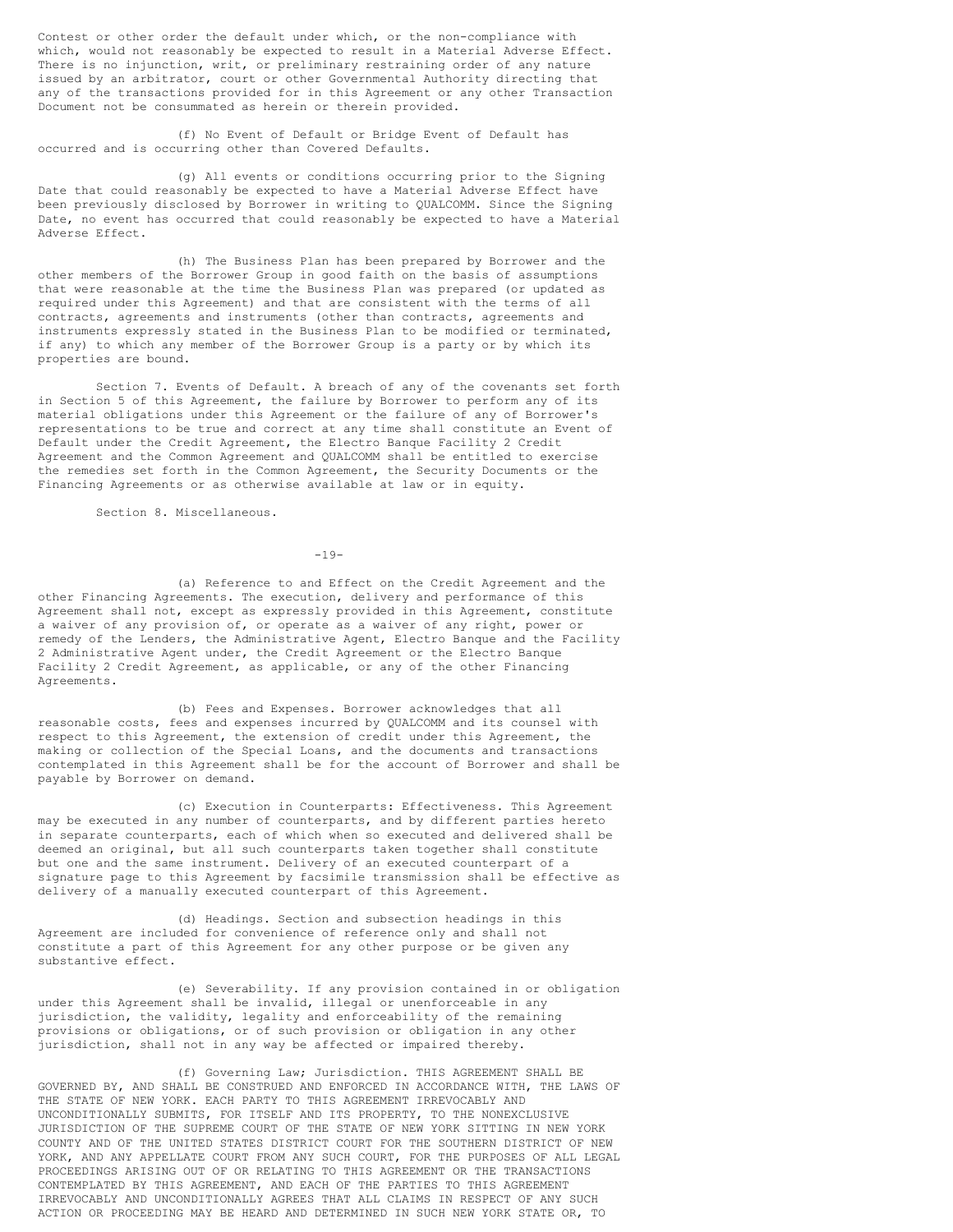THE EXTENT PERMITTED BY LAW, IN SUCH FEDERAL COURT. EACH OF THE PARTIES HERETO IRREVOCABLY WAIVES, TO THE FULLEST EXTENT PERMITTED BY LAW, ANY OBJECTION WHICH IT MAY NOW OR HEREAFTER HAVE TO THE LAYING OF THE VENUE OF ANY SUCH PROCEEDING BROUGHT IN SUCH A COURT AND ANY

 $-20-$ 

CLAIM THAT ANY SUCH PROCEEDING BROUGHT IN SUCH A COURT HAS BEEN BROUGHT IN AN INCONVENIENT FORUM. EACH OF THE PARTIES AGREES THAT A FINAL JUDGMENT IN ANY SUCH ACTION OR PROCEEDING SHALL BE CONCLUSIVE AND MAY BE ENFORCED IN OTHER JURISDICTIONS (INCLUDING MEXICO) BY SUIT ON THE JUDGMENT OR IN ANY OTHER MANNER PROVIDED BY LAW. NOTHING IN THIS AGREEMENT SHALL AFFECT ANY RIGHT THAT QUALCOMM, THE ADMINISTRATIVE AGENT OR ANY PARTY MAY OTHERWISE HAVE TO BRING ANY ACTION OR PROCEEDING RELATING TO THIS AGREEMENT AGAINST BORROWER OR THE BORROWER GROUP OR THEIR RESPECTIVE PROPERTIES IN THE COURTS OF ANY JURISDICTION.

(g) Waiver of Jury Trial. EACH PARTY TO THIS AGREEMENT HEREBY WAIVES, TO THE FULLEST EXTENT PERMITTED BY APPLICABLE LAW, ANY RIGHT THAT IT MAY HAVE TO A TRIAL BY JURY IN ANY LEGAL PROCEEDING DIRECTLY OR INDIRECTLY ARISING OUT OF OR RELATING TO THIS AGREEMENT, THE CREDIT AGREEMENT, THE PAGARES OR THE TRANSACTIONS CONTEMPLATED IN THIS AGREEMENT (WHETHER BASED ON CONTRACT, TORT OR ANY OTHER THEORY). EACH PARTY TO THIS AGREEMENT (A) CERTIFIES THAT NO REPRESENTATIVE, AGENT OR ATTORNEY OF ANY OTHER PARTY HAS REPRESENTED, EXPRESSLY OR OTHERWISE, THAT SUCH OTHER PARTY WOULD NOT, IN THE EVENT OF LITIGATION, SEEK TO ENFORCE THE FOREGOING WAIVER AND (B) ACKNOWLEDGES THAT IT AND THE OTHER PARTIES HERETO HAVE BEEN INDUCED TO ENTER INTO THIS AGREEMENT BY, AMONG OTHER THINGS, THE MUTUAL WAIVERS AND CERTIFICATIONS IN THIS SECTION.

(h) Currency of Payment. The obligation of Borrower and the other members of the Borrower Group to pay in Dollars those amounts of the sums specified to be due in Dollars, under this Agreement, the Credit Agreement, the Pagare or the applicable documents executed in connection with this Agreement (the "Loan Document Currency") shall not be deemed to have been novated, discharged or satisfied by any tender of (or recovery under judgment expressed in) any currency other than the Loan Document Currency, except to the extent to which such tender (or recovery) shall result in the effective payment of such aggregate amount in the applicable Loan Document Currency at the place where such payment is due and, accordingly, the amount (if any) by which any such tender (or recovery) shall fall short of such amount shall be and remain due to QUALCOMM, as the case may be, as a separate Obligation, unaffected by judgment having been obtained (if such is the case) for any other amounts due in respect of this Agreement, the Credit Agreement, the Pagare or the applicable documents executed in connection with this Agreement.

(i) English Language. This Agreement is made in the English language. One Spanish language translation of this Agreement prepared (if requested by QUALCOMM) at Borrower's expense by an official public interpreter and approved by Mexican counsel to Borrower and Mexican counsel to Lenders under this Agreement shall be the agreed Spanish language translation of this Agreement for all purposes. Such translation and no other may be filed in one or more public registries in Mexico or used in any proceeding in Mexico. For all purposes, the English language version of this Agreement shall be the original instrument and in

 $-21-$ 

all cases of conflict between the English and the Spanish versions, the English version shall control.

{j) Appointment of Process Agent. Each member of the Borrower Group hereby agrees that service of all writs, process and summonses in any suit, action or proceeding brought in the State of New York relating to this Agreement or any of the other Transaction Documents may be made upon CT Corporation System, presently located at 111 Eighth Avenue, 13th Floor, New York, New York 10011, U.S.A. (the "Process Agent"), and each member of the Borrower Group hereby confirms and agrees that the Process Agent has been duly and irrevocably appointed as its agent and true and lawful attorney-in-fact in its name, place and stead to receive and forward such service of any and all such writs, process and summonses for a period ending no earlier than December 31, 2003 and, thereafter, for subsequent one-year periods, so long as this Agreement is in full force and effect, until the obligations of each member of the Borrower Group under this Agreement have been fulfilled, the Special Loans have been paid in full and the Special Loan Commitments have been irrevocably terminated. Each member of the Borrower Group agrees that the failure of the Process Agent to give any notice of any such service of process to such member of the Borrower Group shall not impair or affect the validity of such service or of any judgment based thereon. Each member of the Borrower Group hereby further irrevocably consents to the service of process in any suit, action or proceeding in said courts by the mailing thereof by any party hereto by registered or certified mail, postage prepaid, at Paseo de los Tamarindos 400-A, Piso 24, Bosques de las Lomas, Mexico, D.F. 05120, Mexico, Attention: Director General.

# [SIGNATURES TO FOLLOW]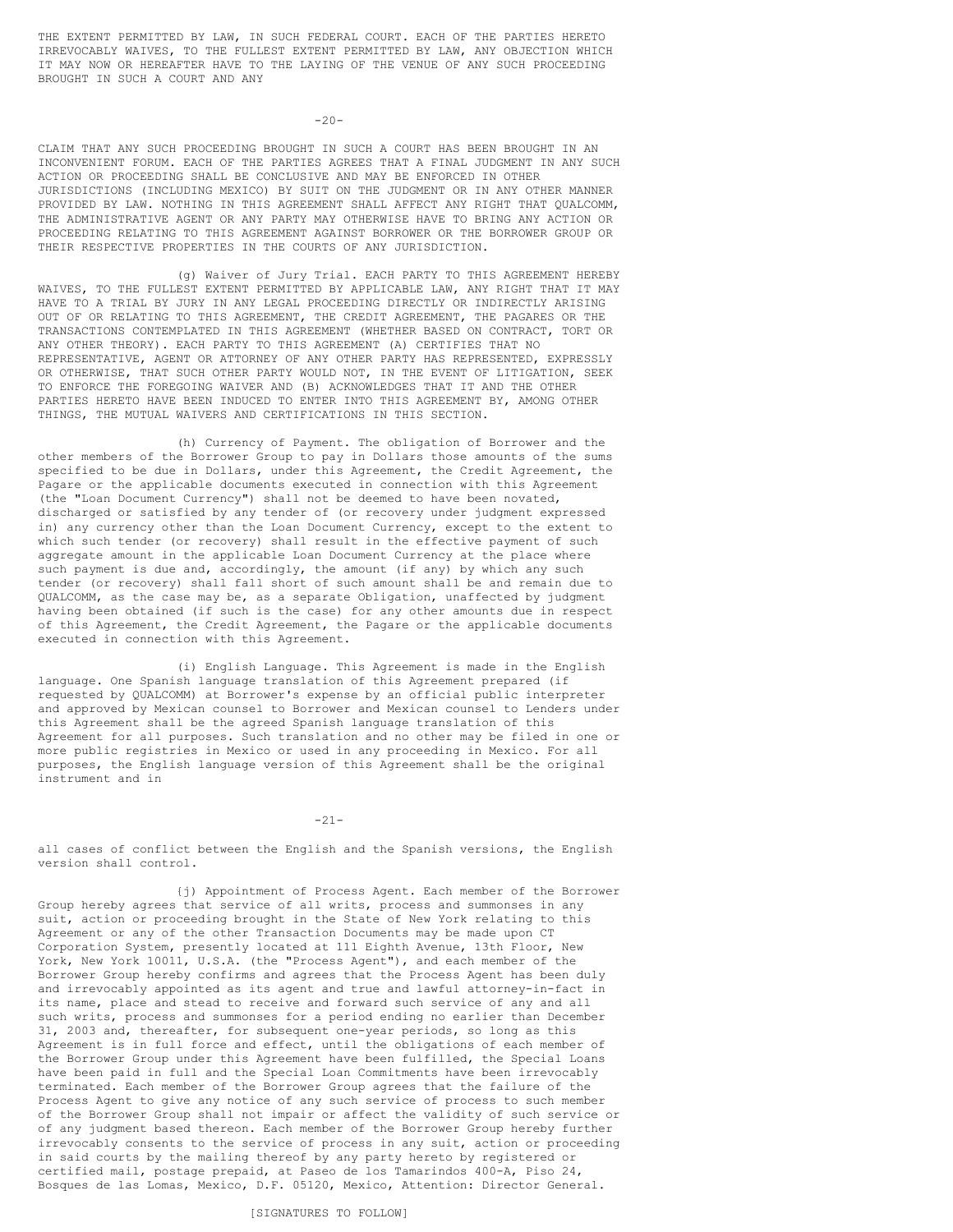IN WITNESS WHEREOF, each of the parties hereto has caused a counterpart of this Agreement to be duly executed and delivered as of the data first above written. PEGASO COMUNICACIONES Y SISTEMAS, S.A. DE C.V. By: /s/ ------------------------------- Name: Title: PEGASO TELECOMUNICACIONES, S.A. DE C.V.  $By:$  /s/ ------------------------------- Name: Title: PEGASO PCS, S.A. DE C.V. By: /s/ ------------------------------- Name: Title: PEGASO FINANZAS, S.A. DE C.V. By: /s/ ------------------------------- Name: Title: PEGASO RECURSOS HUMANOS, S.A. DE C.V. By: /s/ ------------------------------- Name: Title: PEGASO FINCO I, S.A DE C.V.  $By: /s/$ ------------------------------- Name: Title: QUALCOMM INCORPORATED as a Lender By: /s/ ------------------------------- Name: Title: President ELECTRO BANQUE - ------------------------------------------- as a lender under the Electro Banque Facility 2 Credit Agreement By:  $/s/$ ------------------------------- Name: Title: Director By: /s/ ------------------------------- Name: Title: Deputy Head of Banking Dept. Consented and agreed to and acknowledged, with respect to the provisions set forth in Section 4

TELEFONAKTIEBOLAGET L.M. ERICSSON (PUBL) as a Lender

as of the date first written above, by: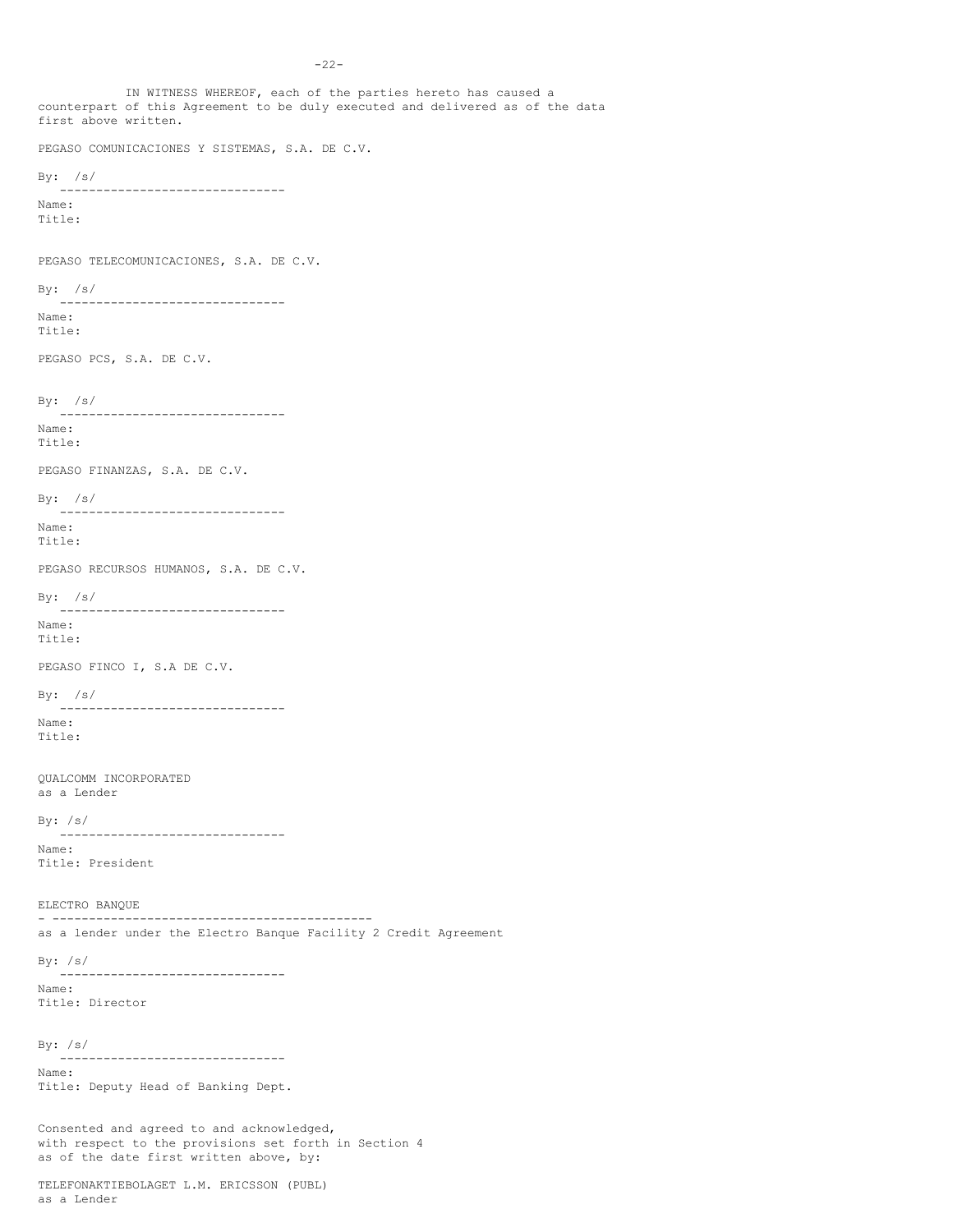By: /s/ ------------------------------- Name: Title:

By: /s/

------------------------------- Name: Title:

ABN AMRO BANK N.V. as Administrative Agent

By: /s/

------------------------------- Name: Title: Group Vice President

By: /s/

------------------------------- Name: Title: AVP

ALCATEL

By: /s/ ------------------------------- Name: Title: Alcatel Director, Deputy CFO

ELECTRO BANQUE as Facility 2 Administrative Agent

By: /s/

------------------------------- Name:

Title: Director

By: /s/ -------------------------------

Name:

Title: Deputy Head of Banking Dept.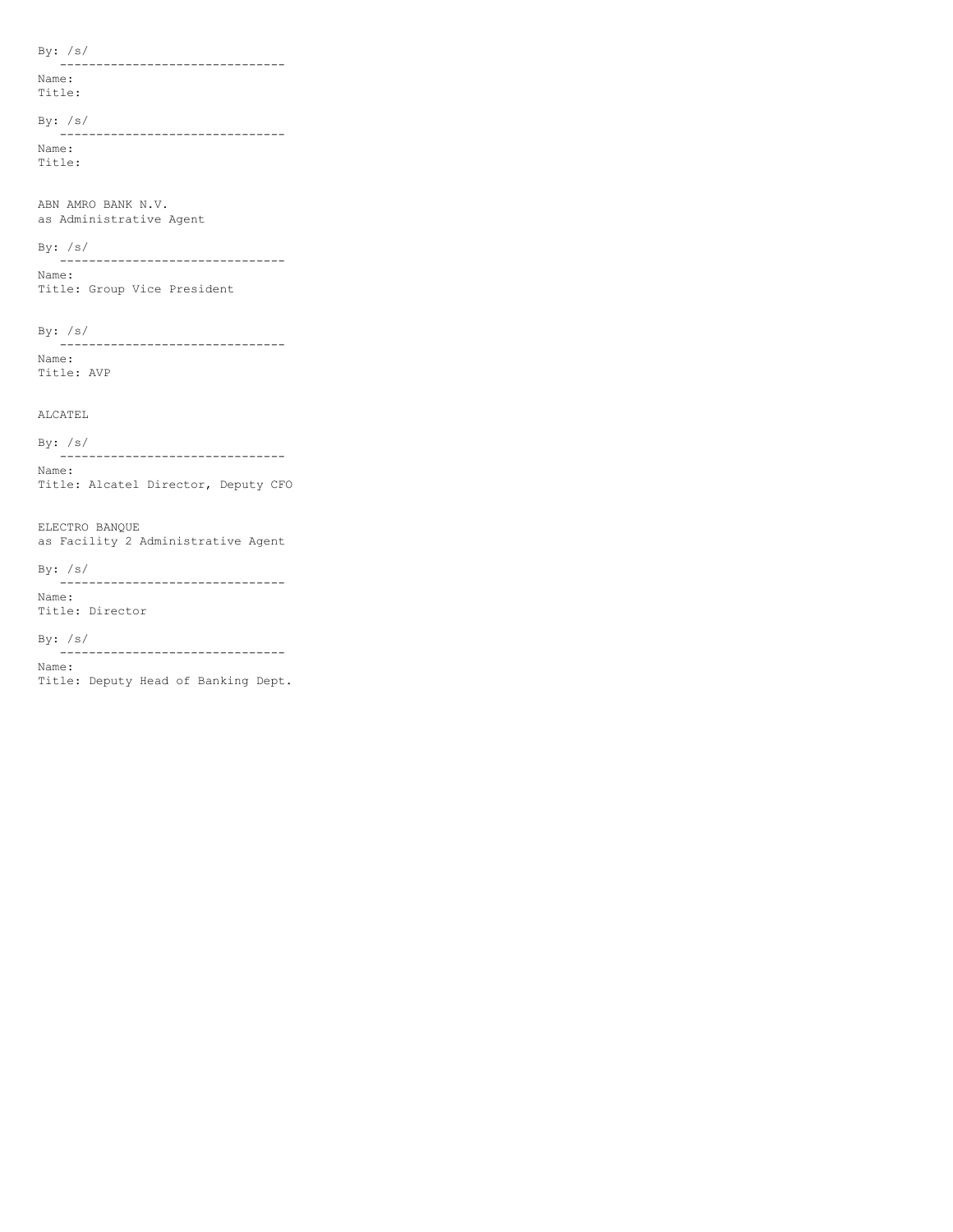## AMENDMENT NO. 5 TO AMENDED AND RESTATED CREDIT AGREEMENT

This AMENDMENT No. 5 To AMENDED AND RESTATED CREDIT AGREEMENT, dated as of April 26, 2002 (this "AMENDMENT"), is entered into by and among PEGASO COMUNICACIONES Y SISTEMAS, S.A. DE C.V., a corporation organized under the laws of Mexico ("Borrower"), the other members of the BORROWER GROUP, QUALCOMM INCORPORATED, a corporation organized under the laws of Delaware ("QUALCOMM"), TELEFONAKTIEBOLAGET L.M. ERICSSON (PUBL), a limited liability company organized under the laws of Sweden ("Ericsson"), the lenders from time to time party to the Credit Agreement (as defined below) (together with QUALCOMM and Ericsson, each a "Lender", and, collectively, the "Lenders"), and ABN AMRO BANK N.V. as administrative agent for the Lenders ("Administrative Agent").

## RECITALS

WHEREAS, Borrower has entered into the Amended and Restated Credit Agreement, dated as of December 15, 1998 (as amended, modified, supplemented or restated, the "Credit Agreement"), by and among Borrower, QUALCOMM, Ericsson and the Administrative Agent, as amended by Amendment No. 1 to Amended and Restated Credit Agreement, dated as of May 27, 1999, Amendment No. 2 to Amended and Restated Credit Agreement, dated as of November 28, 2000, Amendment No. 3 to Amended and Restated Credit Agreement, dated as of October 10, 2001 ("Amendment No. 3"), and Amendment No. 4 to Amended and Restated Credit Agreement, dated as of January 16, 2002.

WHEREAS, Pegaso Telecomunicaciones S.A. de C.V., a corporation organized under the laws of Mexico ("Holdings"), has entered into the Stock Purchase Agreement, dated as of the date hereof (as amended, modified, supplemented or restated from time to time, the "Stock Purchase Agreement"), by and among Holdings, its shareholders (the "Shareholders"), Telefonica Moviles, S.A., a corporation organized under the laws of the Kingdom of Spain ("TEM"), and the other parties named therein, pursuant to which TEM shall purchase from certain of the Shareholders all the capital stock of Holdings owned by such Shareholders in accordance with the terms and conditions of the Stock Purchase Agreement.

WHEREAS, the Borrower has entered into the Amended and Restated Interim Funding Agreement, dated as of the date hereof (as amended, modified, supplemented or restated from time to time, the "Interim Funding Agreement"), by and among the Borrower, the other members of the Borrower Group, QUALCOMM and Electro Banque, and consented and agreed to and acknowledged by Ericsson, the Administrative Agent, the Facility 2 Administrative Agent and Alcatel, a corporation organized under the laws of France ("Alcatel"), pursuant to which QUALCOMM and Electro Banque will make Special Loans (as defined in the Interim Funding Agreement) to Borrower from QUALCOMM's unused Facility-2 Commitment under the Credit Agreement and from the Facility 2 Credit Agreement, respectively, for the purpose, among other things, of financing the payment of operating expenditures of Borrower in accordance with the Business Plans described in the Stock Purchase Agreement.

WHEREAS, QUALCOMM, Alcatel and Ericsson have entered into the Second Vendor Parties Forbearance Agreement, acknowledged, accepted and agreed to by each member of the Borrower Group and the other parties named therein, dated as of April 26, 2002 (as amended, modified, supplemented or restated from time to time, the "Second Vendor Forbearance Agreement"), pursuant to which all Covered Vendor Facility Defaults (as defined in the Second Vendor Forbearance Agreement) are forborne until the occurrence of a Forbearance Termination Event (as defined in the Second Vendor Forbearance Agreement).

WHEREAS, the members of the Borrower Group have requested to amend certain terms and provisions of the Credit Agreement as set forth in this Amendment and the Lenders and the Administrative Agent have agreed to amend the Credit Agreement in accordance with the terms, subject to the conditions, and in reliance upon the representations and warranties set forth below.

NOW, THEREFORE, in consideration of the foregoing recitals and the following mutual covenants and promises, and other good and valuable consideration, the receipt and adequacy of which are hereby acknowledged, and intending to be legally bound, the parties agree as follows:

SECTION 1. DEFINITIONS. All capitalized terms used but not defined in this Amendment shall have the meanings given to them in the Credit Agreement or, if not defined therein, in the Common Agreement and the Interim Funding Agreement.

## SECTION 2. AMENDMENTS TO CREDIT AGREEMENT.

2.1 SECTION 9 (DEFINITIONS). Section 9 of the Credit Agreement is hereby amended as follows:

(a) DEFINITION OF "ADDITIONAL INTERIM LOANS". A new definition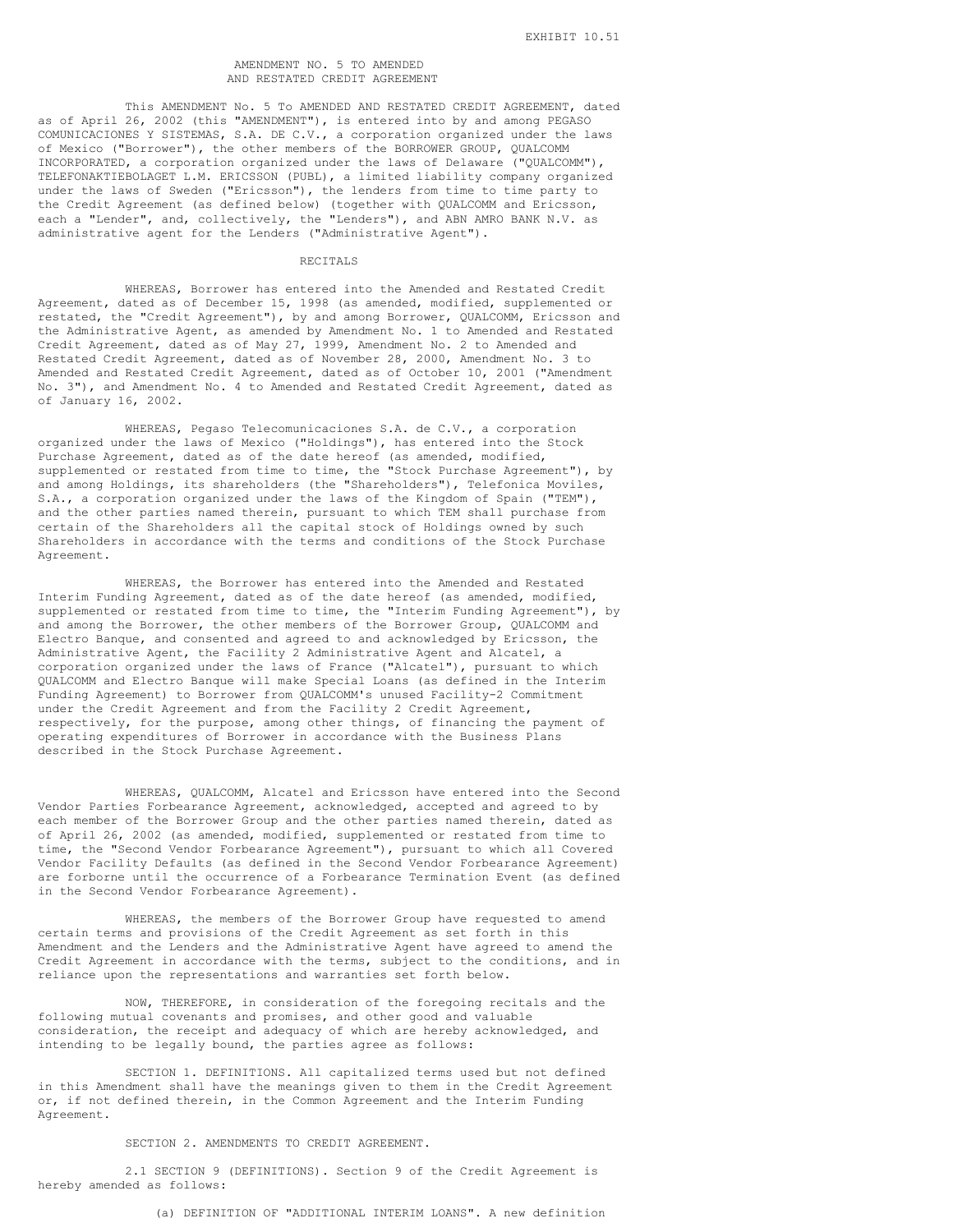of "Additional Interim Loans" is added in appropriate alphabetical order to read as follows:

"Additional Interim Loans" shall have the meaning given to that term in the Interim Funding Agreement.

(b) DEFINITION OF "INTERIM FUNDING AGREEMENT". A new definition of "Interim Funding Agreement" is added in the appropriate alphabetical order to read as follows:

"Interim Funding Agreement" shall mean the Amended and Restated Interim Funding Agreement dated as of April 26, 2002, as amended, modified, supplemented or restated from time to time, by and among the Borrower, the other members of the Borrower Group, QUALCOMM and Electro Banque, and consented and agreed to and acknowledged by Ericsson, the Administrative Agent, the Facility 2 Administrative Agent and Alcatel.

(c) DEFINITION OF "SPECIAL LOAN SCHEDULED MATURITY DATE". A new definition of "Special Loan Scheduled Maturity Date" is added in the appropriate alphabetical order to read as follows:

 $-2-$ 

"Special Loan Scheduled Maturity Date" has the meaning assigned to such term in the Interim Funding Agreement.

2.2 QUALCOMM ADDITIONAL COMMITMENT. Section 3.2 of Amendment No. 3 is hereby deleted and replaced in its entirety with the following:

"3.2 QUALCOMM ADDITIONAL COMMITMENT. The QUALCOMM Additional Commitment shall be available (a) for purposes of making Interim Loans, the Backstop Fee Loan and up to \$31,000,000 for Additional Interim Loans pursuant to the Interim Funding Agreement, upon satisfaction of the conditions precedent to funding under the Interim Funding Agreement and (b) for the purposes of making Facility-2 Loans under the QUALCOMM Additional Commitment for the uses specified in Section 3.4 of Amendment No. 3, upon the satisfaction of the following conditions precedent: (1) execution and delivery of a Definitive Agreement, (2) consummation of a Sale Transaction in accordance with the terms and conditions set forth in the Definitive Agreement, (3) payment in full of all Borrower's obligations in respect of Interim Loans, the Backstop Fee Loan and the Additional Interim Loans, (4) the irrevocable termination of the Special Loan Commitments under the Interim Funding Agreement, (5) the utilization by Borrower of the full Ericsson Additional Commitment, and (6) the satisfaction (or waiver by QUALCOMM in its sole discretion) of the other conditions precedent to the making of Facility-2 Loans under the Credit Agreement. QUALCOMM shall provide loans to Borrower under the QUALCOMM Additional Commitment only upon (x) with respect to Interim Loans, the Backstop Fee Loan and the Additional Interim Loans, the receipt of a Loan Request in accordance Section 2.1(d) of the Interim Funding Agreement and (y) with respect to any other loans permitted under the Credit Agreement, including without limitation, loans made under the QUALCOMM Additional Commitment for the purposes set forth in Section 3.4 of Amendment No. 3, the receipt of a Loan Request and the supporting invoices in the manner and in accordance with the terms and conditions set forth in Section 1.5(b)(i) of the Credit Agreement. Without limiting the other provisions of the Credit Agreement applicable to QUALCOMM's Facility-2 Commitment with respect to the QUALCOMM Additional Commitment, QUALCOMM's Facility-2 Commitment with respect to the QUALCOMM Additional Commitment shall be automatically reinstated in accordance with its terms to the extent that the Interim Loans, the Additional Interim Loans and the Backstop Fee Loan are repaid by Borrower pursuant to Section 2.2(b), Section 2.3(b) and Section 2.4(b) of the Interim Funding Agreement, respectively, on or before the Special Loan Scheduled Maturity Date."

2.3 PARTIAL INCORPORATION OF INTERIM FUNDING AGREEMENT. The Credit Agreement, solely relating to the Special Loans funded from the QUALCOMM Additional Commitment, is hereby modified by the Interim Funding Agreement, and to the extent that the Interim Funding Agreement relates to the subject matter of the Credit Agreement, the Interim Funding Agreement is hereby incorporated by reference as if set out in full in this Amendment (including, without limitation, any modification relating to Additional Interim Loans with respect to interest rate, maturity and use of proceeds).

 $-3-$ 

SECTION 3. REFERENCE TO AND EFFECT ON CREDIT AGREEMENT AND OTHER FINANCING AGREEMENTS.

(a) On the Effective Date, each reference in the Credit Agreement to "this Agreement," "hereunder," "hereof," "herein" or words of like import shall mean and be a reference to the Credit Agreement as amended by this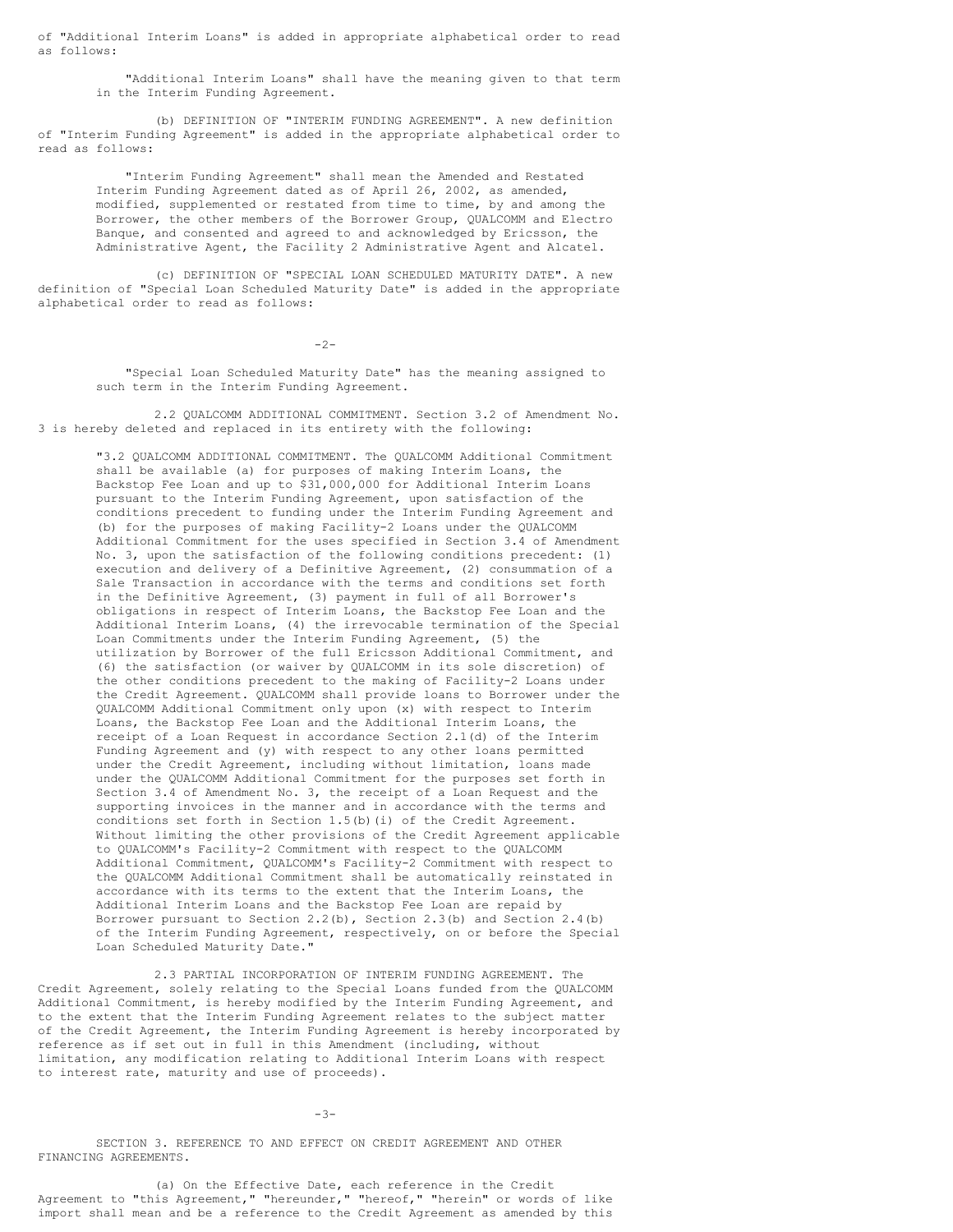Amendment and each reference in the Financing Agreements to the Credit Agreement shall also mean and be a reference to the Credit Agreement as amended by this Amendment.

(b) The execution, delivery and effectiveness of this Amendment shall not, except as expressly provided herein, operate as a waiver of any right, power or remedy of the Administrative Agent or the Lenders under the Credit Agreement or any of the Financing Agreements, nor constitute a waiver of any provision of the Credit Agreement or any of the Financing Agreements.

SECTION 4. REAFFIRMATION OF TERMS. This Amendment shall be construed in connection with and as part of the Financing Agreements and all terms, conditions, representations, warranties, covenants and agreements set forth in the Financing Agreements, except as herein waived or amended, are hereby ratified and confirmed and shall remain in full force and effect.

SECTION 5. ACKNOWLEDGMENTS AND WAIVERS. Each member of the Borrower Group hereby ratifies and reaffirms the validity and enforceability of all of the Liens and security interests heretofore granted pursuant to the Common Agreement and the Security Documents referred to therein, for the benefit of the Lenders, as collateral security for the Senior Indebtedness, and acknowledges that all of such Liens and security interests, and all collateral pledged as security for the Senior Indebtedness, continue to be and remain collateral for the Senior Indebtedness from and after the Effective Date, respectively.

SECTION 6. RELEASE AND WAIVER.

(a) Each member of the Borrower Group hereby acknowledges and agrees that: (i) it has no claim or cause of action against any Lender or the Administrative Agent, or any of their officers, directors, employees, attorneys or other representatives or agents under the Financing Agreements with respect to any condition, act, omission, event, contract, liability, obligation, indebtedness, claim, cause of action, defense, circumstance or matter of any kind whatsoever which existed, arose or occurred at any time prior to the execution and delivery of this Amendment or which could arise concurrently with the effectiveness of this Amendment ("Claims"); (ii) it has no offset or defense against any of its respective obligations, indebtedness or contracts in favor of any Lender or the Administrative Agent on account of any Claims; and (iii) it recognizes that each Lender and the Administrative Agent has heretofore properly performed and satisfied in a timely manner all of its obligations to and contracts with each member of the Borrower Group relating to the Financing Agreements.

(b) Although the Administrative Agent and Lenders regard their conduct as proper and do not believe any member of the Borrower Group to have any claim, cause of action, offset or defense against any Lender or the Administrative Agent in connection with the

 $-4-$ 

Financing Agreements, Lenders and the Administrative Agent wish, and each member of the Borrower Group agrees, to eliminate any possibility that any past conditions, acts, omissions, events, circumstances or matters could impair or otherwise affect any rights, interests, contracts or remedies of any Lender or the Administrative Agent. Therefore, each member of the Borrower Group unconditionally releases and waives as to all Lenders and the Administrative Agent (1) any and all liabilities, indebtedness and obligations, whether known or unknown, of any kind of any Lender or the Administrative Agent to any member of the Borrower Group arising under the Financing Agreements and which exist on the date hereof, except the obligations remaining to be performed by the Lenders as expressly stated in the Financing Agreements; (2) any legal, equitable or other obligations or duties, whether known or unknown, of the Lenders or of the Administrative Agent to any member of the Borrower Group (and any rights of any member of the Borrower Group against any Lender or the Administrative Agent) arising under the Financing Agreements and which exist on the date hereof besides those expressly stated in the Financing Agreements; (3) any and all claims under any oral or implied agreement, obligation or understanding with any Lender or the Administrative Agent, whether known or unknown, arising under the Financing Agreements and which exist on the date hereof; and (4) all other claims, causes of action or defenses of any kind whatsoever (if any), whether known or unknown, which any member of the Borrower Group might otherwise have against any Lender or the Administrative Agent on account of any Claims.

(c) EACH MEMBER OF THE BORROWER GROUP AGREES TO ASSUME THE RISK OF ANY AND ALL UNKNOWN, UNANTICIPATED OR MISUNDERSTOOD DEFENSES, CLAIMS, CAUSES OF ACTION, CONTRACTS, LIABILITIES, INDEBTEDNESS AND OBLIGATIONS WHICH ARE RELEASED BY THIS AMENDMENT IN FAVOR OF ANY LENDER OR THE ADMINISTRATIVE AGENT, AND EACH MEMBER OF THE BORROWER GROUP HEREBY WAIVES AND RELEASES ALL RIGHTS AND BENEFITS WHICH IT MIGHT OTHERWISE HAVE UNDER THE LAW OF THE STATE OF NEW YORK AND THE LAW OF THE FEDERAL DISTRICT OF MEXICO WITH REGARD TO THE RELEASE OF SUCH UNKNOWN, UNANTICIPATED OR MISUNDERSTOOD DEFENSES, CLAIMS, CAUSES OF ACTION, CONTRACTS, LIABILITIES, INDEBTEDNESS AND OBLIGATIONS. TO THE EXTENT (IF ANY) WHICH ANY SUCH LAWS MAY BE APPLICABLE, EACH MEMBER OF THE BORROWER GROUP WAIVES AND RELEASES (TO THE MAXIMUM EXTENT PERMITTED BY LAW) ANY RIGHT OR DEFENSE WHICH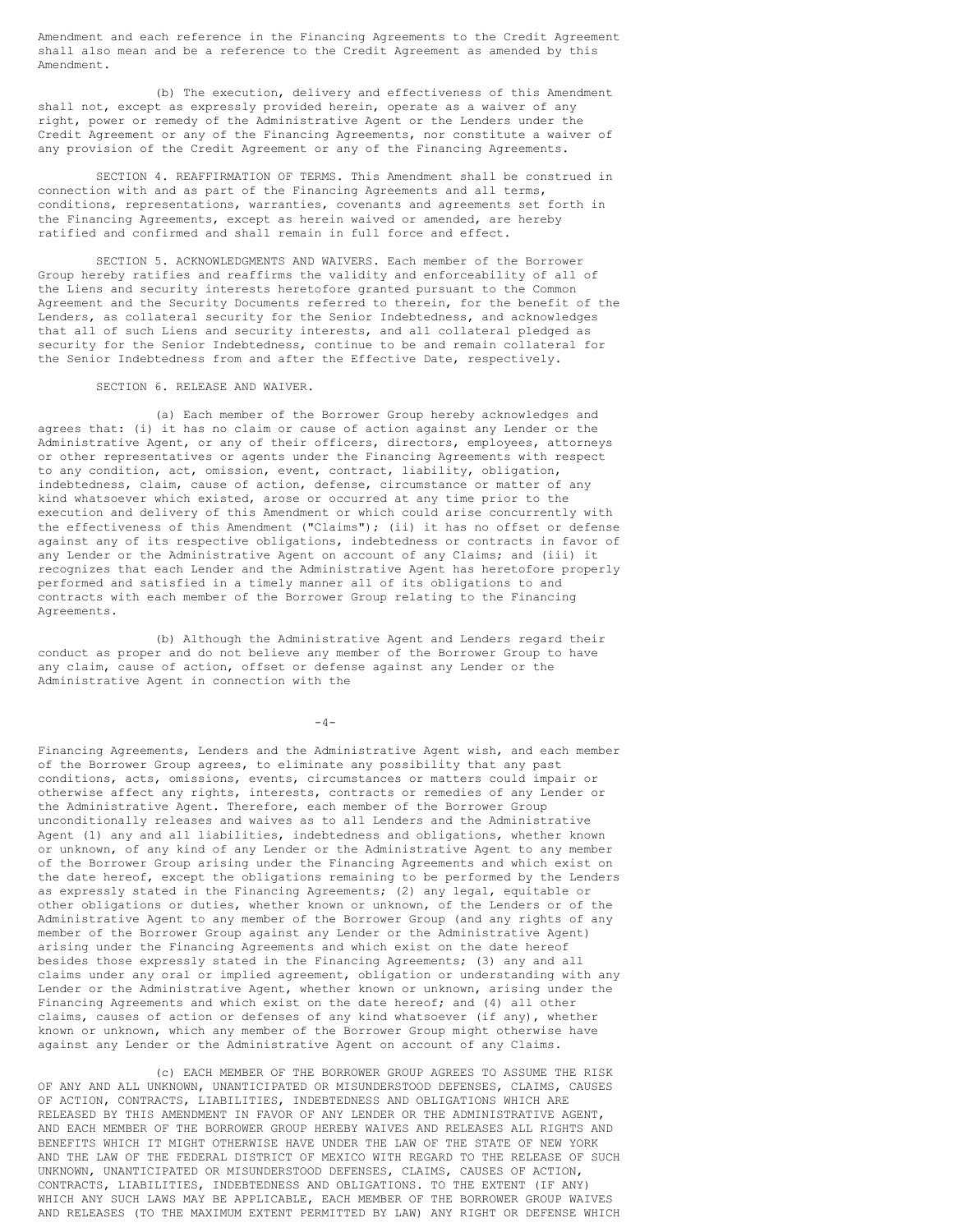IT MIGHT OTHERWISE HAVE UNDER ANY OTHER LAW OF ANY APPLICABLE JURISDICTION WHICH MIGHT LIMIT OR RESTRICT THE EFFECTIVENESS OR SCOPE OF ANY OF ITS WAIVERS OR RELEASES UNDER THIS AMENDMENT.

SECTION 7. REPRESENTATIONS AND WARRANTIES. In order to induce the Lenders and the Administrative Agent to enter into this Amendment, each member of the Borrower Group hereby represents, warrants and covenants to the Lenders and the Administrative Agent as follows:

7.1 Immediately after giving effect to this Amendment (i) the representations and warranties contained in the Financing Agreements (other than those which expressly relate to a different date) are true, accurate and complete in all material respects as if made as of the Effective Date, except to the extent that such representations and warranties fail to be true, accurate and complete solely as a result of a Covered Vendor Facility Default (as defined in the

-5-

Second Vendor Forbearance Agreement), (ii) other than to the extent expressly acknowledged in writing by the Lenders in the Second Vendor Forbearance Agreement, no Default or Event of Default has occurred and is continuing and (iii) all references to the Credit Agreement in the Financing Agreements shall be deemed to be references to the Credit Agreement as amended by this Amendment.

7.2 The Charter Documents of (i) Borrower delivered to the Administrative Agent remain true, accurate and complete and have not been amended, supplemented or restated subsequent to January 2002 and continue to be in full force and effect, and (ii) each other member of the Borrower Group delivered to the Administrative Agent on the Closing Date remain true, accurate and complete and have not been amended, supplemented or restated subsequent to such date and continue to be in full force and effect.

7.3 The execution, delivery and the performance of obligations of this Amendment by each member of the Borrower Group has been duly authorized by all requisite corporate action. This Amendment, as of the Effective Date, constitutes the valid and binding obligations of each member of the Borrower Group, enforceable in accordance with the terms herein.

7.4 The execution, delivery and performance of this Amendment does not and will not (i) violate or conflict with the Charter Documents of any member of the Borrower Group, (ii) conflict with or violate any Applicable Law, or (iii) result in any breach of, or constitute a default (or event which with the giving of notice or lapse of time, or both, would become a default) under, or give to any Person any rights of termination, amendment, acceleration or cancellation of, or result in the creation of any Lien on any of the material assets or properties of any member of the Borrower Group pursuant to, any contract or other instrument relating to such assets or properties to which a member of the Borrower Group is a party or by which any of such assets or properties is bound or affected, except as would not, individually or in the aggregate, materially impair the ability of the member Borrower to consummate the transactions contemplated by this Amendment.

SECTION 8. COUNTERPARTS. This Amendment may be executed in any number of counterparts and all of such counterparts taken together shall be deemed to constitute one and the same instrument. Delivery of an executed counterpart of a signature page to this Amendment by facsimile transmission shall be effective as delivery of a manually executed counterpart of this Amendment.

SECTION 9. EFFECTIVENESS. The amendments set forth in this Amendment shall be deemed effective upon the satisfaction, or waiver by QUALCOMM in its sole discretion, of all of the conditions precedent (the "Effective Date") set forth below. Upon request from the Company, the Administrative Agent shall provide confirmation to the Company that such conditions precedent have been satisfied or waived by the Administrative Agent.

9.1 AMENDMENT. Each member of the Borrower Group and each Lender shall have duly executed and delivered this Amendment to the Administrative Agent, and if so requested in writing by any Lender or the Administrative Agent, the notarization of this

 $-6-$ 

Amendment and its immediately subsequent registration at the Public Registry of Commerce of the Federal District of Mexico.

9.2 ACKNOWLEDGMENT OF AMENDMENT AND REAFFIRMATION OF GUARANTY. The Administrative Agent shall have received (i) the Acknowledgment of Amendment and Reaffirmation of Guaranty (in English and Spanish), duly executed and delivered by each Guarantor, and (ii) a notarized acknowledgment of indebtedness (reconocimiento de adeudo) in form and substance satisfactory to each Lender and the Administrative Agent, which shall evidence and describe, among others, the amount due to the Lenders under the Credit Agreement as of the Effective Date.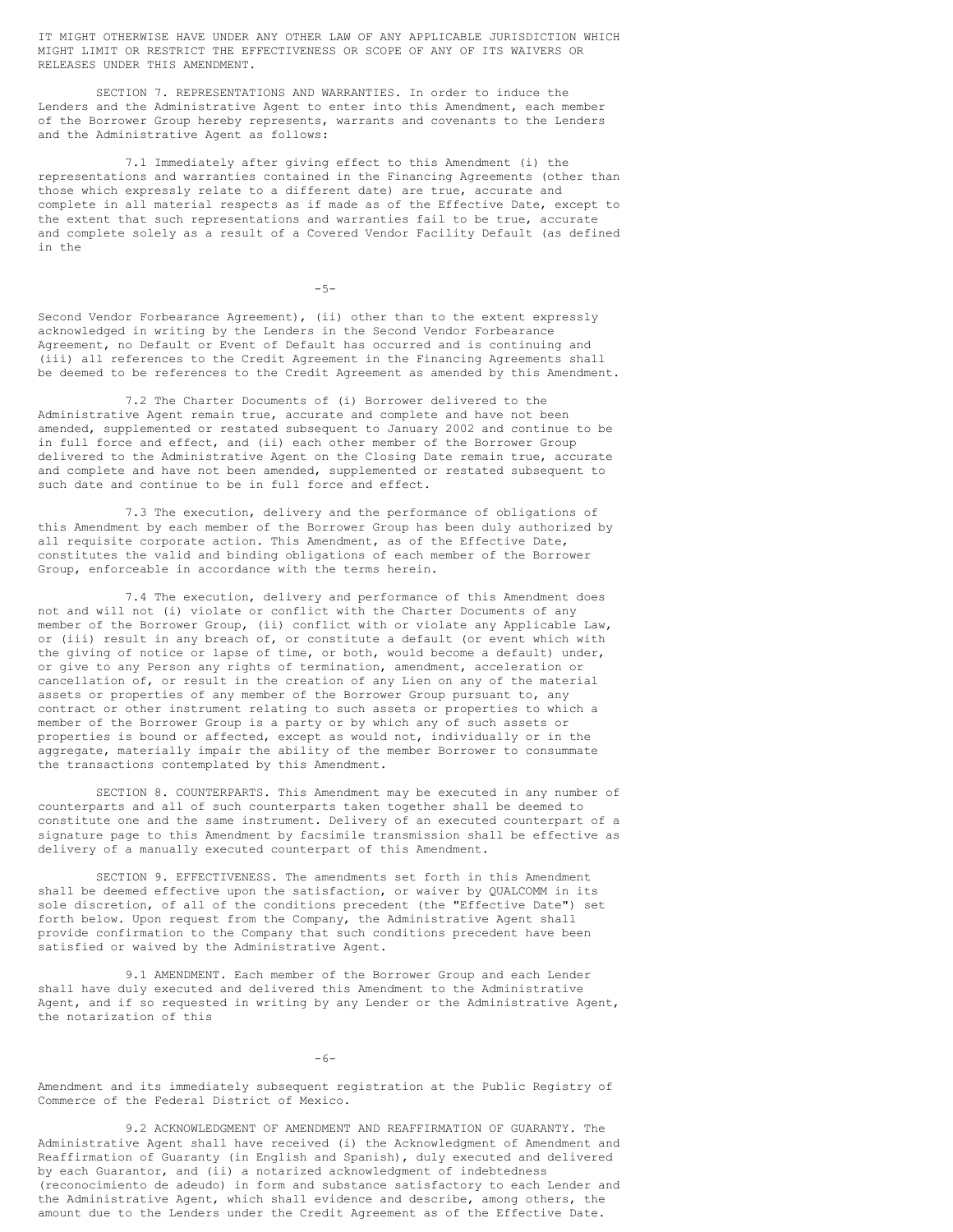9.3 CERTIFIED RESOLUTIONS. The Administrative Agent shall have received for each member of the Borrower Group a certificate of the appropriate officers of such member of the Borrower Group dated as of the date hereof and as of the Effective Date certifying (i) the names and true signatures of the incumbent officers of such member of the Borrower Group authorized to sign this Amendment, (ii) the notarized resolutions of such member's Board of Directors or shareholders, as the Administrative Agent in its sole discretion may request, approving and authorizing the execution, delivery and performance of this Amendment, and (iii) that there have been no changes in the Charter Documents of (A) Borrower since January 2002, and (B) each other member of the Borrower Group since the date of certification thereof to the Administrative Agent in connection with the closing of the Financing Agreements.

9.4 PAYMENT OF REIMBURSEMENT AND INDEMNIFICATION OBLIGATIONS. Each member of the Borrower Group shall have paid to the Lenders and the Administrative Agent all of its reimbursement and indemnification obligations owing under Section 11.1 of the Credit Agreement, including its obligation to pay all attorneys' fees and costs and other disbursements incurred by the Lenders or the Administrative Agent in connection with the negotiation, implementation, execution and enforcement of this Amendment and any acts contemplated thereby.

9.5 PAGARE. Borrower and each other member of the Borrower Group shall have duly executed and delivered to each Lender one or more consolidated Pagares, as the Lenders in their sole discretion may request, that evidences all outstanding Obligations owed by Borrower to such Lender as of the date hereof under the Credit Agreement.

9.6 OTHER DOCUMENTS AND ACTIONS. Borrower shall have duly executed and delivered to the Administrative Agent any other documents (including opinions and certificates) or taken any other actions as may be reasonably requested by the Lenders or the Administrative Agent for purposes related to this Amendment.

SECTION 10. GOVERNING LAW. This Amendment shall be governed by, and construed in accordance with, the law of the State of New York, United States, without reference to principles of conflicts of law (other than Section 5-1401 of the General Obligations Laws of the State of New York); provided, however, that in connection with any legal action or proceeding (other than an action to enforce a judgment obtained in another jurisdiction) brought in respect to this Amendment in the courts of Mexico or any political subdivision thereof, this Amendment

-7-

shall be deemed to be an instrument made under the laws of Mexico and for such purposes shall be governed by, and construed in accordance with, the laws of the Federal District of Mexico.

[SIGNATURES TO FOLLOW]

 $-8-$ 

IN WITNESS WHEREOF, each of the parties hereto has caused a counterpart of this Amendment to be duly executed and delivered as of the date first above written.

PEGASO COMUNICACIONES Y SISTEMAS, S.A. DE C.V.

 $By: /s/$ 

------------------------------- Printed Name: Title:

PEGASO TELECOMUNICACIONES, S.A. DE C.V.

 $By: /s/$ 

------------------------------- Printed Name: Title:

PEGASO PCS, S.A. DE C.V.

 $By: /s/$ 

------------------------------- Printed Name: Title:

PEGASO RECURSOS HUMANOS, S.A. DE C.V.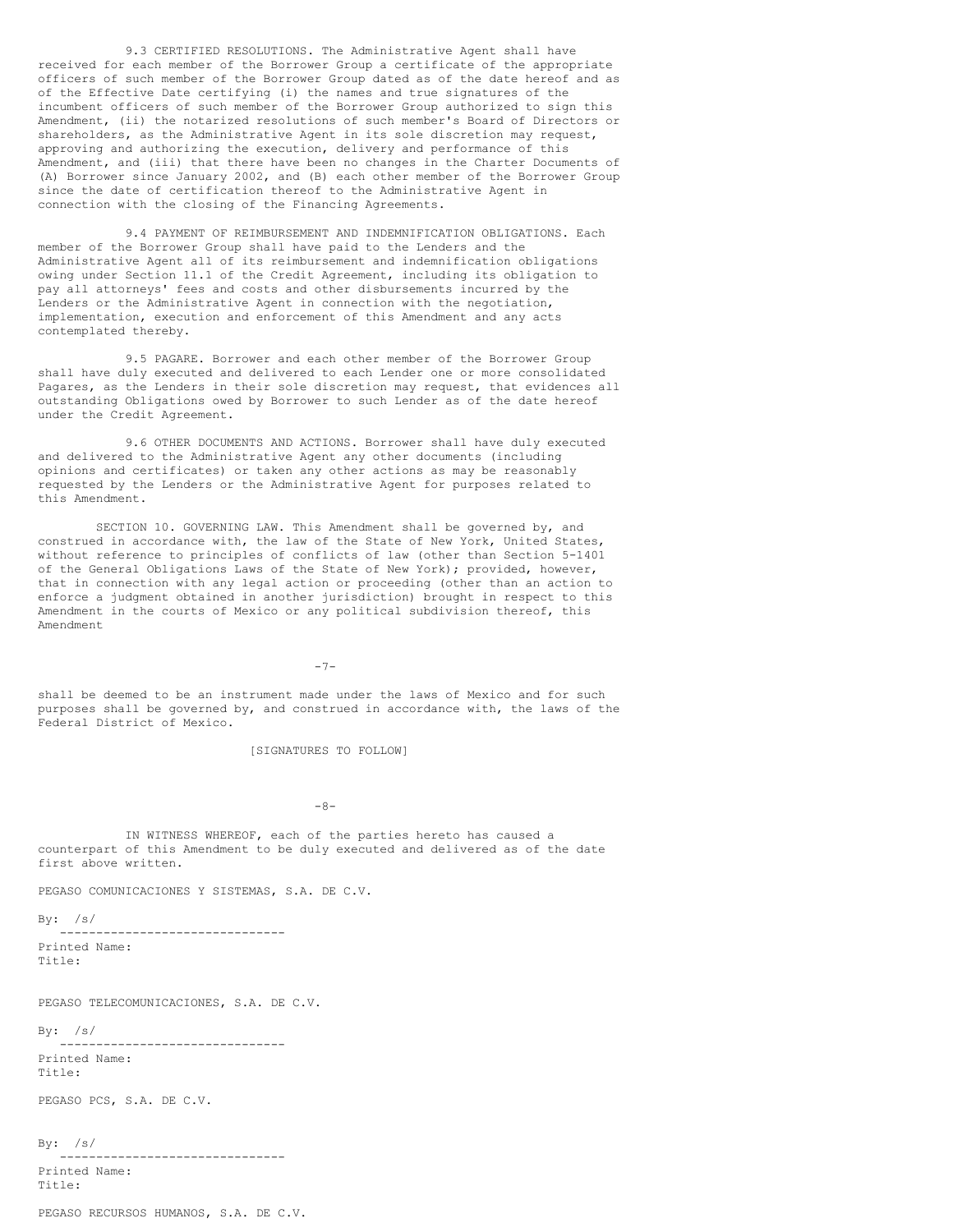By: /s/

------------------------------- Printed Name: Title:

PEGASO FINANZAS, S.A. DE C.V.

By: /s/

------------------------------- Printed Name:

Title:

PEGASO FINCO I, S.A. DE C.V.

By: /s/

------------------------------- Printed Name: Title:

ABN AMRO BANK N.V. as Administrative Agent

By: /s/

| Printed Name: |  |
|---------------|--|
|               |  |
| Title:        |  |

----------------------------

| By: $/s/$ |               |  |  |  |
|-----------|---------------|--|--|--|
|           |               |  |  |  |
|           | Printed Name: |  |  |  |
|           |               |  |  |  |
| Title:    |               |  |  |  |

----------------------------

QUALCOMM INCORPORATED as a Lender

 $B_{37}$ .

| $-$ y $\cdot$ |  |
|---------------|--|
|               |  |
| Printed Name: |  |
|               |  |
| Title:        |  |

---------------------------

| ABN AMRO BANK N.V.<br>as Administrative Agent                 |  |  |  |
|---------------------------------------------------------------|--|--|--|
| By:                                                           |  |  |  |
| Printed Name:<br>---------------------                        |  |  |  |
| Title:                                                        |  |  |  |
|                                                               |  |  |  |
| By:<br>---------------------                                  |  |  |  |
| Printed Name:<br>. _ _ _ _ _ _ _ _ _ _ _ _ _ _ _ _ _ _        |  |  |  |
| Title:<br>.                                                   |  |  |  |
| OUALCOMM INCORPORATED<br>as a Lender                          |  |  |  |
| By: $/s/$<br>--------------------------                       |  |  |  |
| Printed Name:<br>. <u>_ _ _ _ _ _ _ _ _ _ _ _ _ _ _ _</u> _ _ |  |  |  |
| Title: President                                              |  |  |  |

---------------------------